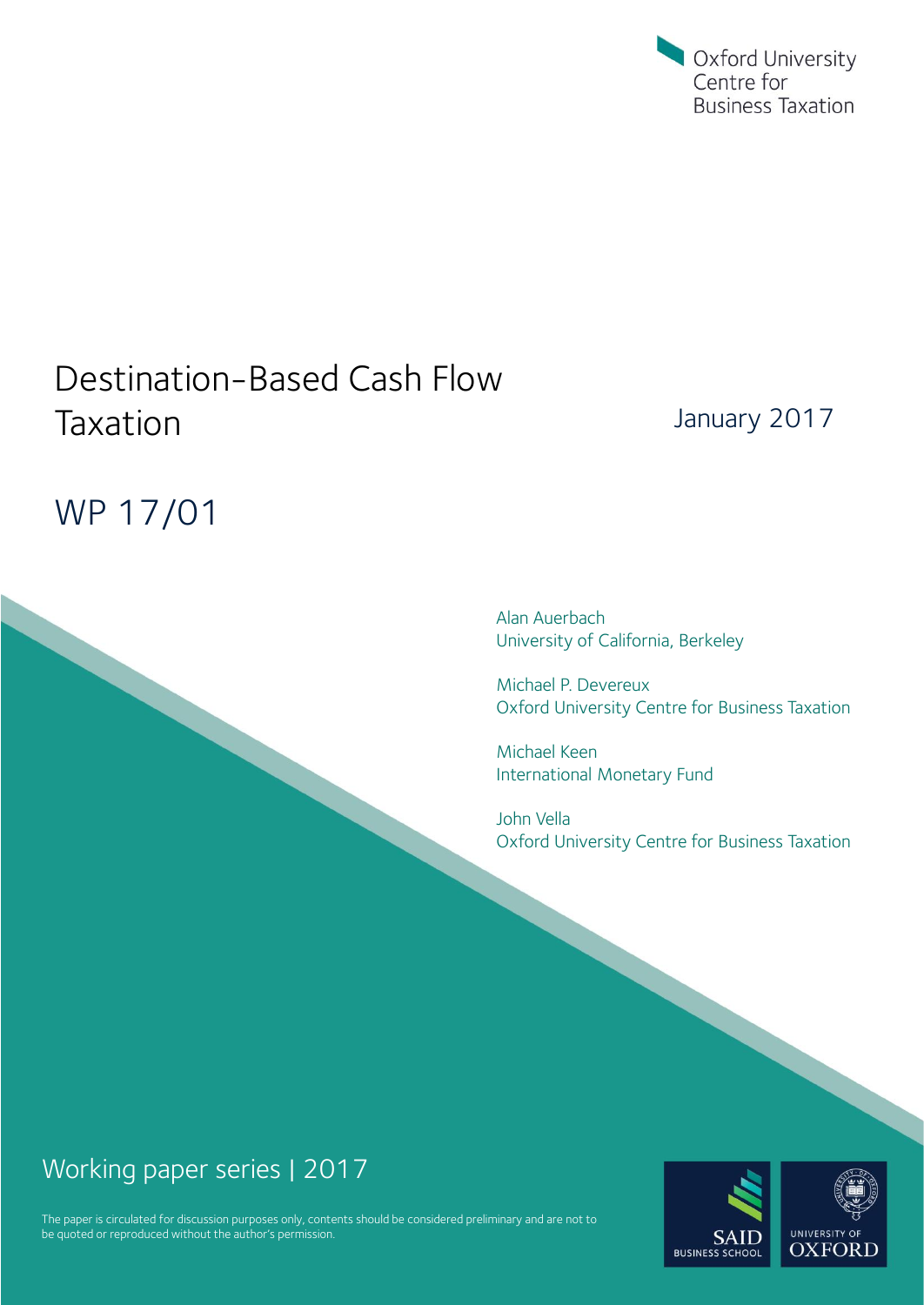## **Destination-Based Cash Flow Taxation**

**Alan Auerbach** University of California, Berkeley **Michael P. Devereux** Oxford University Centre for Business Taxation **Michael Keen** International Monetary Fund **John Vella** Oxford University Centre for Business Taxation

**January 27, 2017**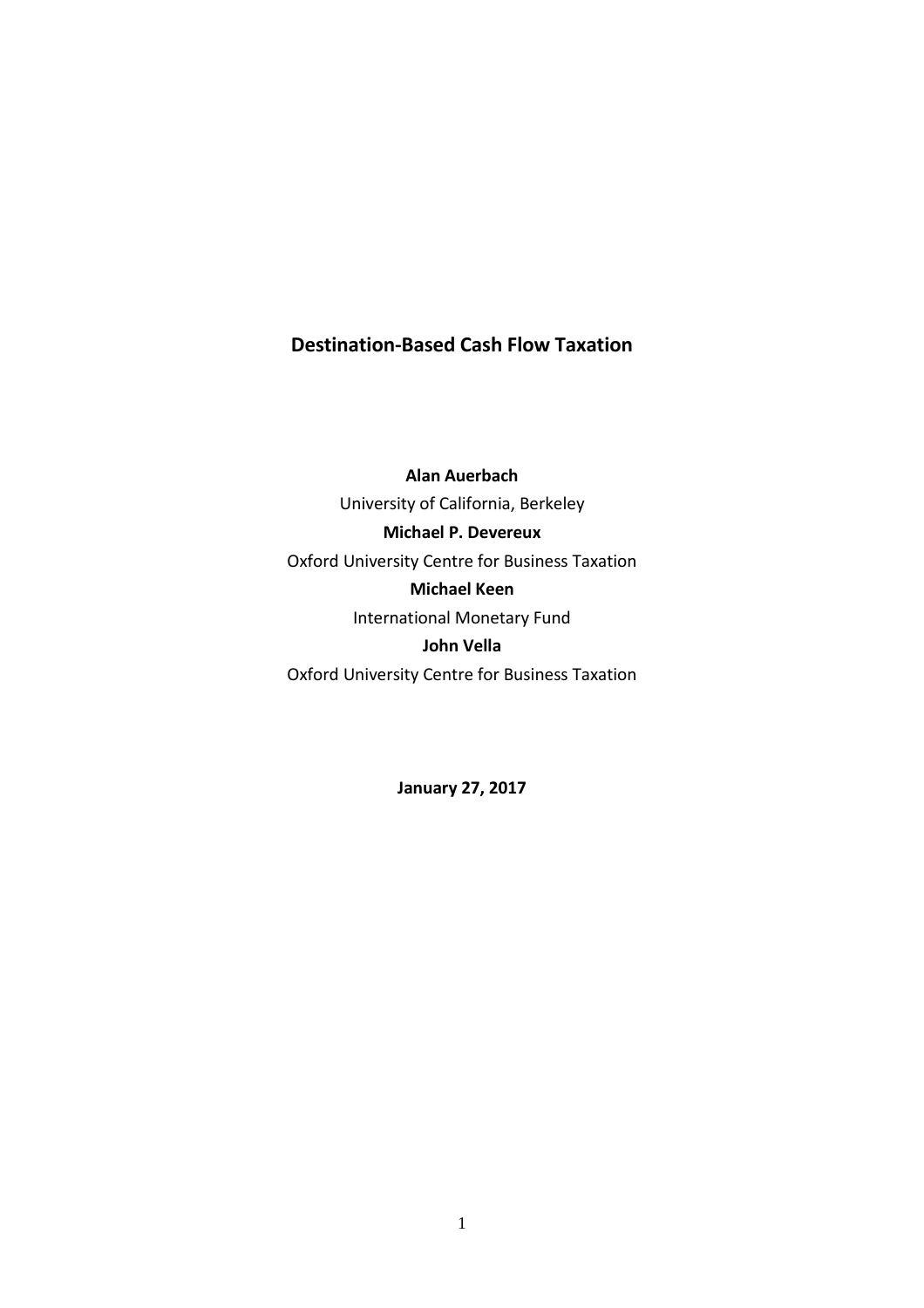#### **Preface**

This paper sets out a possible approach to the international taxation of corporate profit: a destination-based cash flow tax (DBCFT). This option is one of a number that have been considered over the last three years by a group of economists and lawyers, chaired by Michael Devereux. The other current members of the group are Alan Auerbach, Michael Keen, Paul Oosterhuis, Wolfgang Schön and John Vella.

The group's intention is to produce a book which provides an extensive discussion of alternative ways in which jurisdictions might tax a share of the profit of multinational companies, including the existing system and well-known alternatives such as formulary apportionment. The book will analyse in detail two reform proposals, a DBCFT and a "residual profit allocation", which is based more closely on the existing framework for taxing multinational profit. Members of the group presented both of these ideas in public conferences at Oxford University in June 2016, and at the Tax Policy Center in Washington DC in July 2016, as well as at other events in Europe and the USA.

In June 2016, the Ways and Means Committee of the US House of Representatives published a Blueprint document "A Better Way for Tax Reform", $1$  which proposes a version of a DBCFT. In the light of the public interest in this idea, the group has decided to publish this paper in advance of completing the book; in effect it is a draft of one chapter of the book. The intention of publishing this now is to help inform the public debate about the properties of a DBCFT, and to highlight and discuss issues that would arise in its implementation.

The paper shows that the DBCFT is equivalent in economic terms to a reform that introduces a broad-based, uniform rate VAT (or achieves the same effect through an existing VAT), and reduces taxes on payroll by the same proportion. Each of these two options has advantages and disadvantages in terms of implementation, which are set out and discussed in the paper.

The authors of this paper would like to thank several people who have contributed to their thinking about the DBCFT and other options, especially group members Paul

<sup>1</sup> https://waysandmeans.house.gov/taxreform/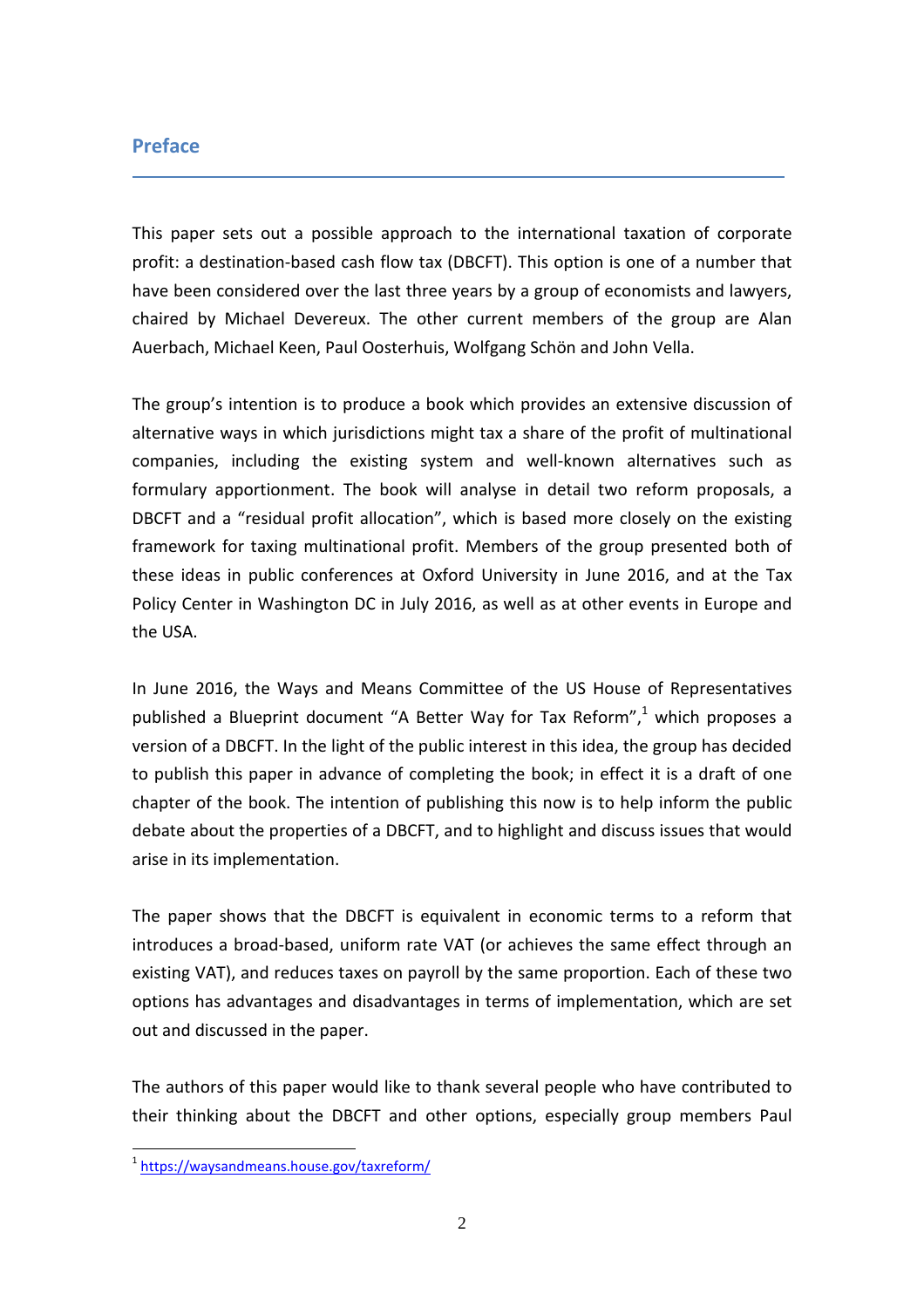Oosterhuis and Wolfgang Schön. We are also grateful to have received helpful comments from, among others: Rosanne Altshuler, Jennifer Blouin, Stephen Bond, Ian Brimicombe, Alex Cobham, Rita de la Feria, Steve Edge, Judith Freedman, Malcolm Gammie, Michael Graetz, Rachel Griffith, Itai Grinberg, Valeska Gronert, Michelle Hanlon, Chris Heady, Jim Hines, Vanessa Houlder, John Kay, Ed Kleinbard, Ben Lockwood, Mark Mazur, Peter Merrill, Will Morris, Paul Morton, Tom Neubig, John Samuels, John Sherman, Joel Slemrod, Eric Toder, Al Warren, David Weisbach and staff at the International Monetary Fund. The contents of this paper are the sole responsibility of the four named authors. Views expressed here should not be attributed to the IMF, its staff, Executive Board or its Management.

Devereux and Vella are grateful to the Nuffield Foundation for financial support.

For correspondence, please email michael.devereux@sbs.ox.ac.uk.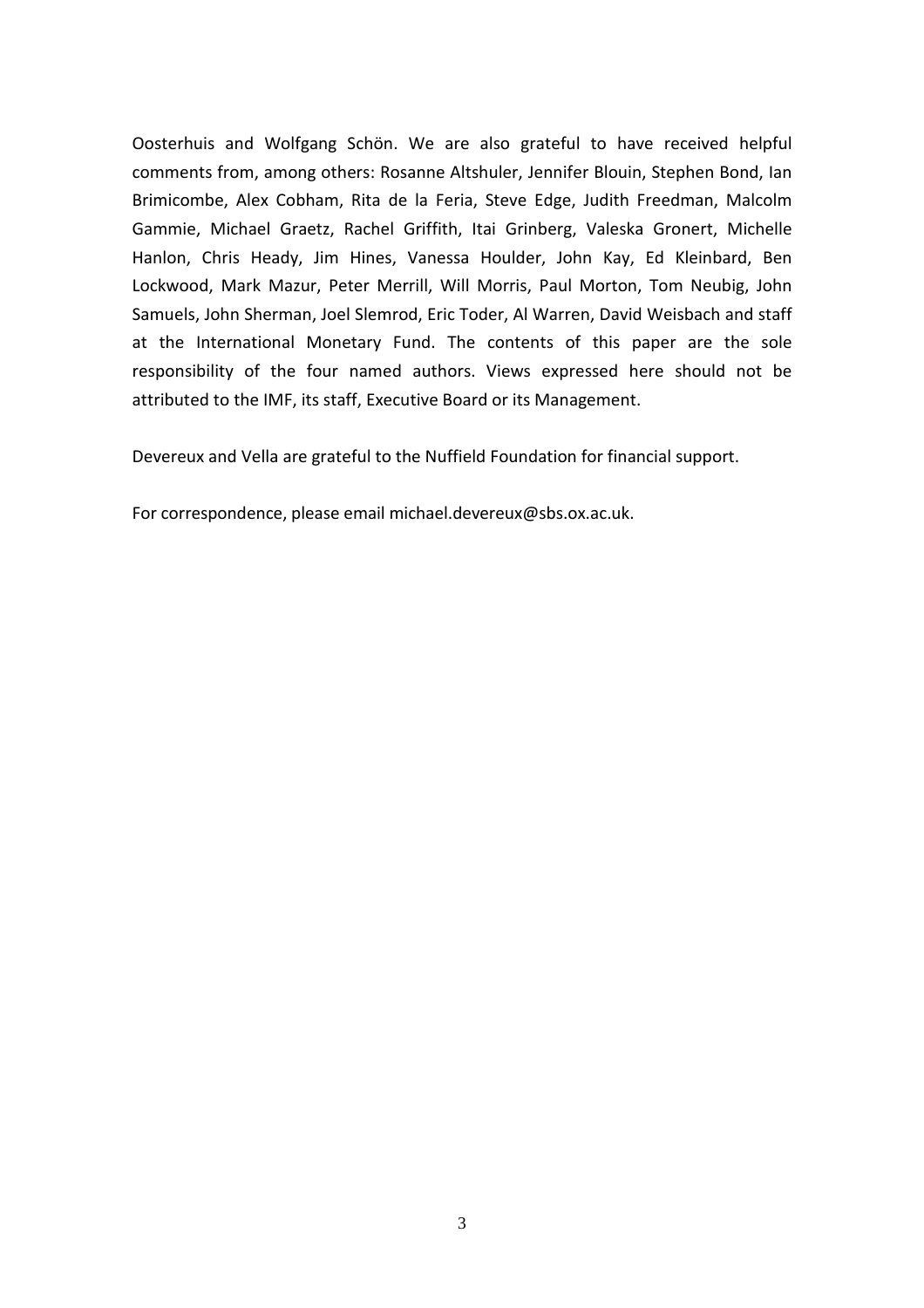### **Executive Summary**

This paper presents, analyses, and further develops the idea of a destination-based cash-flow tax (DBCFT). Its purpose is expositional: to describe the DBCFT, how it might work, what its effects would be and some of the challenges that its implementation would face.

The DBCFT has two basic components.

- The "cash flow" element gives immediate relief to all expenditure, including capital expenditure, and taxes revenues as they accrue.
- The "destination-based" element introduces border adjustments of the same form as under the value added tax (VAT): exports are untaxed, while imports are taxed.

This is equivalent in its economic impact to introducing a broad-based, uniform rate Value Added Tax (VAT) - or achieving the same effect through an existing VAT - and making a corresponding reduction in taxes on wages and salaries.

The paper evaluates the DBCFT against five criteria: economic efficiency, robustness to avoidance and evasion, ease of administration, fairness and stability. And it does so both for the case of universal adoption by all countries and the more plausible case of unilateral adoption.

In contrast with existing systems of taxing corporate profit, especially in an international environment, the DBCFT and VAT-based equivalent have significant attractions:

- A central motivation for the DBCFT is to improve economic efficiency by taxing business income in a relatively immobile location – that is, the location of final purchasers of goods and services (the "destination"). The DBCFT should not distort either the scale or the location of business investment and eliminates the tax bias towards debt finance by assuring neutral treatment of debt and equity as sources of finance.
- Taxing business income in the place of destination also has the considerable advantage that the DBCFT is also robust against avoidance through inter-company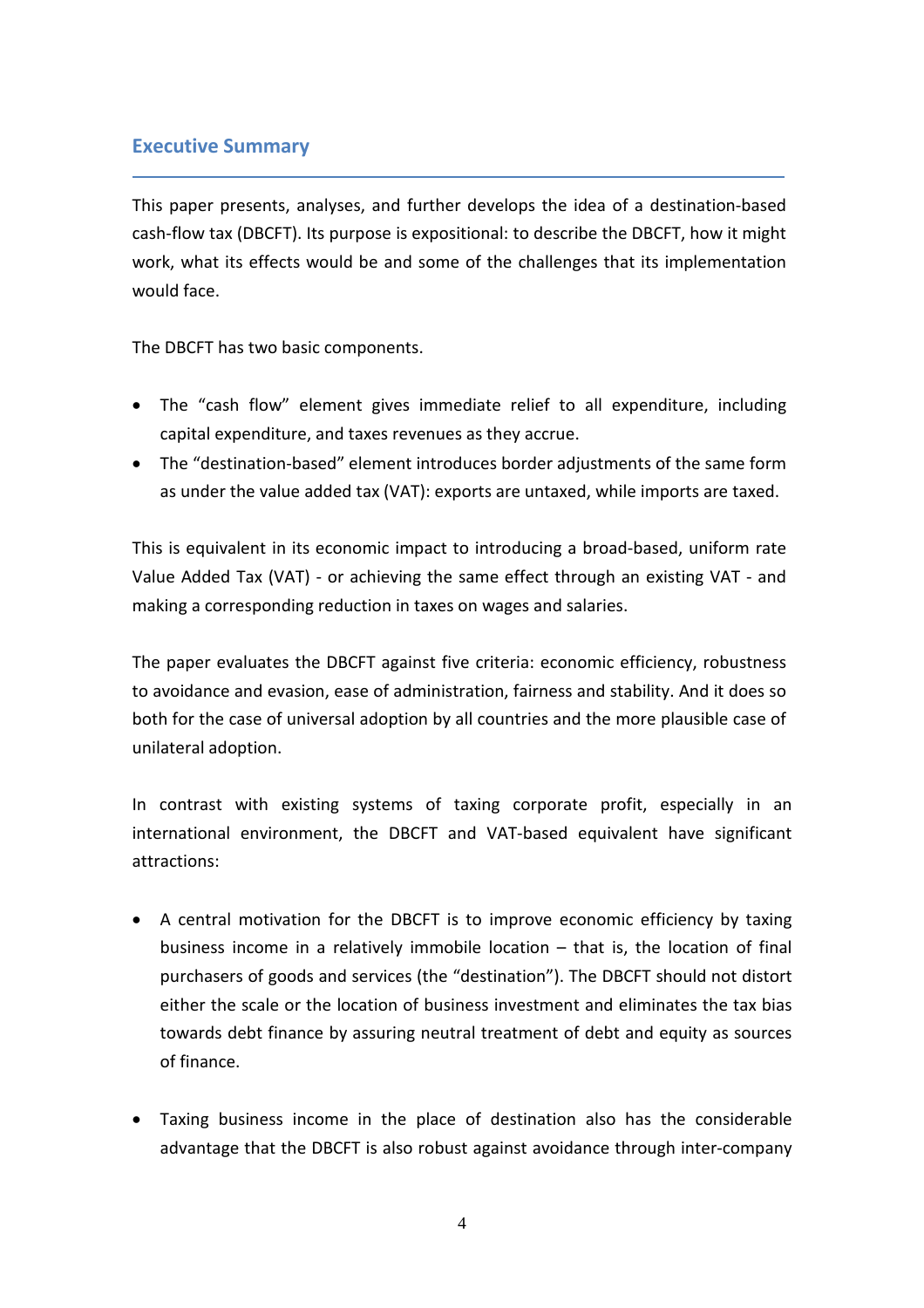transactions. Common means of tax avoidance – including the use of intercompany debt, locating intangible property in low-tax jurisdictions and mispricing inter-company transactions - would not be successful in reducing tax liabilities under a DBCFT.

Here however the distinction between universal and unilateral adoption is important. With adoption by only a subset of countries, those not adopting are likely to find their profit shifting problems to be intensified: companies operating in high tax countries, for instance, which may seek to artificially over-price their imports, will face no countervailing tax when sourcing them by exporting from related companies in DBCFT countries.

 By the same token, the DBCFT provides long term stability since countries would broadly have an incentive to adopt it – either to gain a competitive advantage over countries with a conventional origin-based tax, or to avoid a competitive disadvantage relative to countries that had already implemented a DBCFT. It would also be resistant to tax competition in tax rates.

In terms of its distributional impact, given the equivalence between a DBCFT and a VAT combined with a labour tax cut, the incidence of the tax would be on domestic residents financing consumption other than from wages, including from profit subject to the DBCFT. In that respect, the DBCFT would be more progressive than a single rate VAT, and possibly more so than existing corporate taxes (the burden of which may fall largely on labour). If desired, it would be possible to maintain a tax on the return to capital at the personal level, though the paper does not elaborate on this.

Fairness between countries is harder to assess, but – combined with taxes on natural resources – some very preliminary evidence suggests that few countries would be likely to see a reduction in their tax base as a result of border adjustment in itself.

The paper looks closely at the application of DBCFT treatment to the financial sector, which is a familiar problem under the VAT but has been little considered under the DBCFT. It compares two alternative approaches, based on the Meade Committee's 'Rbase' (taxing only "real" flows) and its 'R+F' base (taxing "real and financial") flows. There are shown to be equivalent for transactions between taxed entities.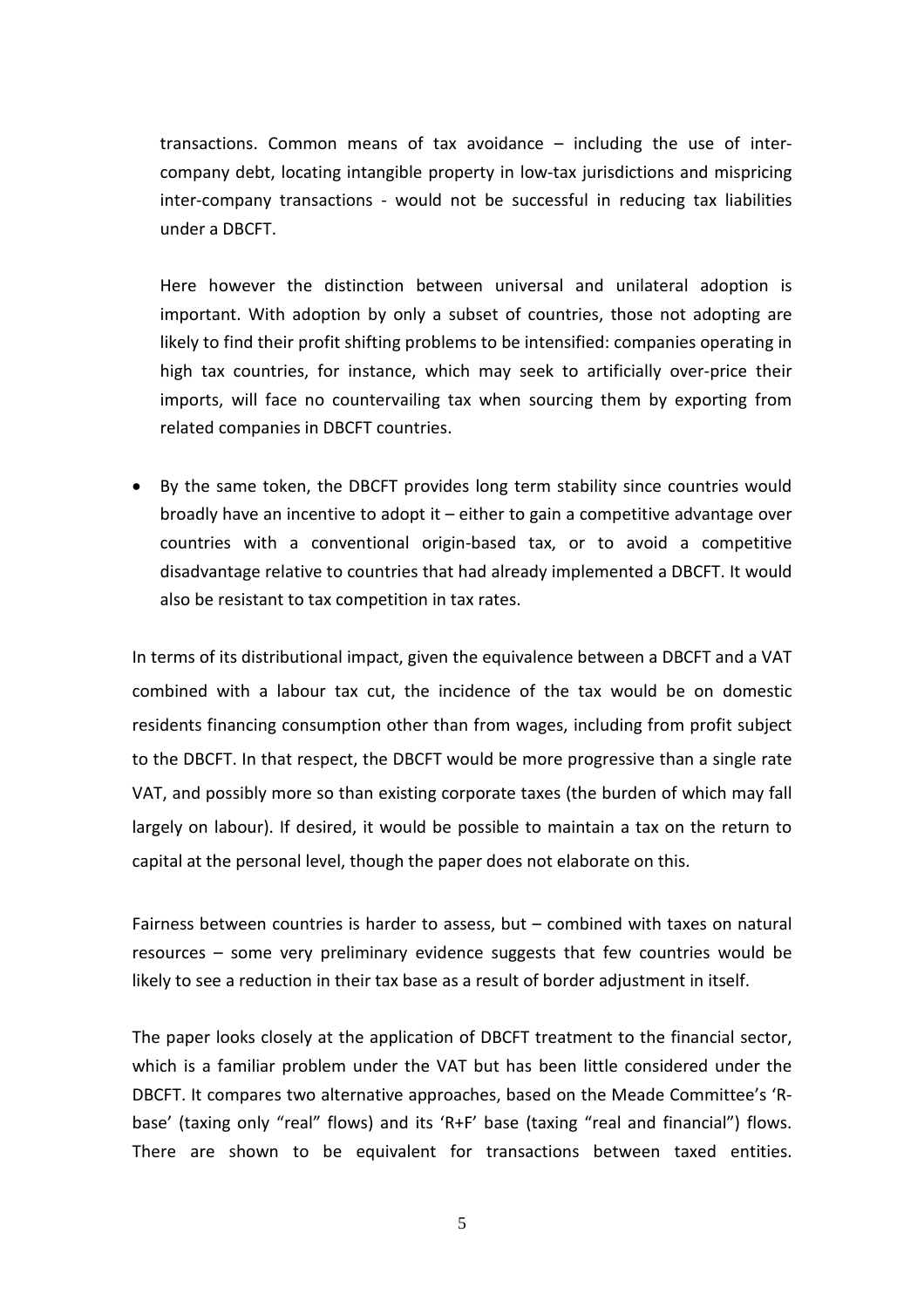Administrative considerations suggest applying the R base to most companies, but also taxing financial flows between financial companies and tax exempt entities and individuals

The DBCFT raises a number of significant implementation issues - both administrative and legal - and requires substantial changes, both conceptually and in application, from current practice in corporate taxation. Neither of its two principal design features, a cash flow tax base and taxation on a destination basis, are commonplace amongst existing corporation taxes. Issues related to losses, familiar under the VAT, would be amplified. The paper sets out this and other core implementation issues, and how they might be addressed. It also compares the implementation of a DBCFT with the economically equivalent VAT-based approach, setting out the advantages and disadvantages of each.

One critical legal issue is that many have argued that the basic DBCFT, with an integrated relief for labour costs, is inconsistent with WTO rules. However, this is not true of the economically equivalent VAT-based approach, either on the usual invoicecredit basis, or on a subtraction method. It is also possible that the DBCFT would be considered to be within the ambit of bilateral income tax treaties, in which case it would clearly be inconsistent with several of the typical provisions of such treaties.

For any country, replacing a conventional corporate income tax by a DBCFT, or VATbased equivalent, would be a major undertaking. This paper considers core issues of design and implementation, but the assessment of any proposal must evaluate its details, including in relation to possible accompanying measures. Deviations from the design principles set out in the paper could alter significantly the analysis it provides and the conclusions that it reaches. For any proposal, careful, country-specific assessment of design, implementation and probable effects, including those for other countries, will be essential.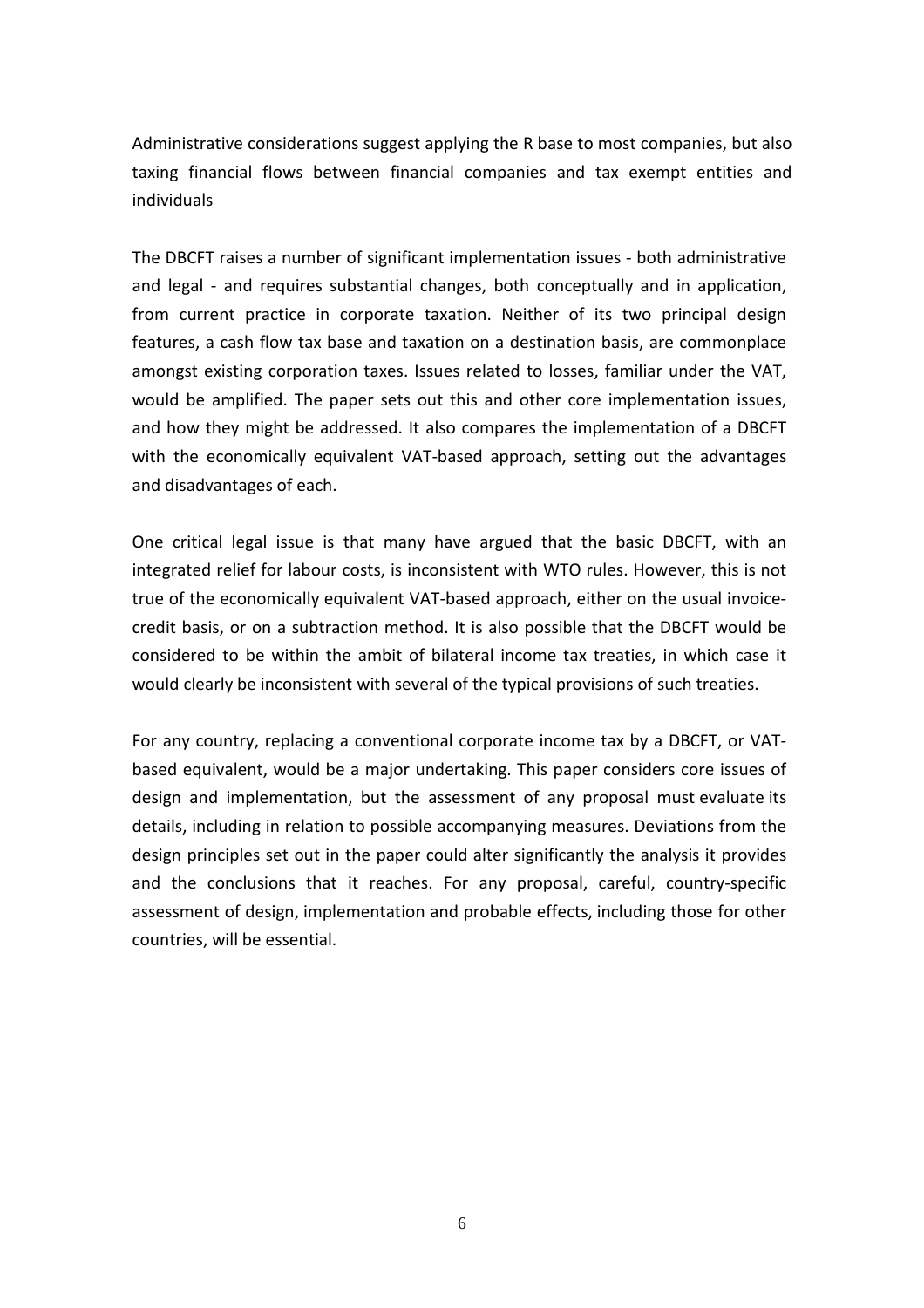#### **Destination-Based Cash-Flow Taxation**

This paper presents, analyses, and further develops the idea of a destination-based cash-flow tax (DBCFT). $<sup>2</sup>$ </sup>

The DBCFT has several highly attractive properties: it does not distort the scale and location of investment, assures neutral treatment of debt and equity as sources of finance, is robust against avoidance through inter-company transactions, and provides long term stability due to its incentive compatibility and its resistance to tax competition amongst states. The DBCFT thus addresses many of the ailments afflicting current tax systems in both purely domestic and international settings.

On the other hand, the DBCFT raises a number of significant implementation issues both administrative and legal - and requires substantial changes, both conceptually and in application, from current practice in corporate taxation. Neither of its two principal design features, a cash flow tax base and taxation on a destination basis, are commonplace amongst existing corporation taxes. $3$ 

The purpose of this paper is expositional: to describe the DBCFT, how it might work, what its effects would be and some of the challenges its implementation would face. To this end, the paper starts by outlining how a DBCFT would work, and elaborating on its key elements, including the nature and role of border tax adjustments. We show too that a tax reform with equivalent economic effects would be to introduce a broad-based, uniform rate Value Added Tax (VAT) - or achieve the same effect by raising the rate of an existing VAT - and making a corresponding reduction in taxes on wages and salaries. Section 2 then evaluates the DBCFT on the basis of five criteria: economic efficiency, robustness to avoidance and evasion, ease of administration, fairness and stability. In doing so we deal in turn with two cases: that in which all countries adopt a DBCFT (or VAT-based equivalent) and that in which adoption is unilateral. Section 3 then considers the treatment of financial flows, from both conceptual and practical perspectives. This is as an important issue that has not

<sup>&</sup>lt;sup>2</sup> For earlier discussions of the DBCFT, see Bond and Devereux (2002), President's Advisory Panel on Federal Tax Reform (2005), Devereux and Birch Sorensen (2006), European Economic Advisory Group (2007), Auerbach, Devereux and Simpson (2010), Auerbach (2010), Devereux (2012) and Auerbach and Devereux (2015). See also Avi-Yonah and Clausing (2016) and Cui (2016).

 $^3$  The only national-level cash flow tax of which we are aware is the Mexican IETU, which operated (as a minimum tax) between 2007 and 2014, apparently without major technical difficulty.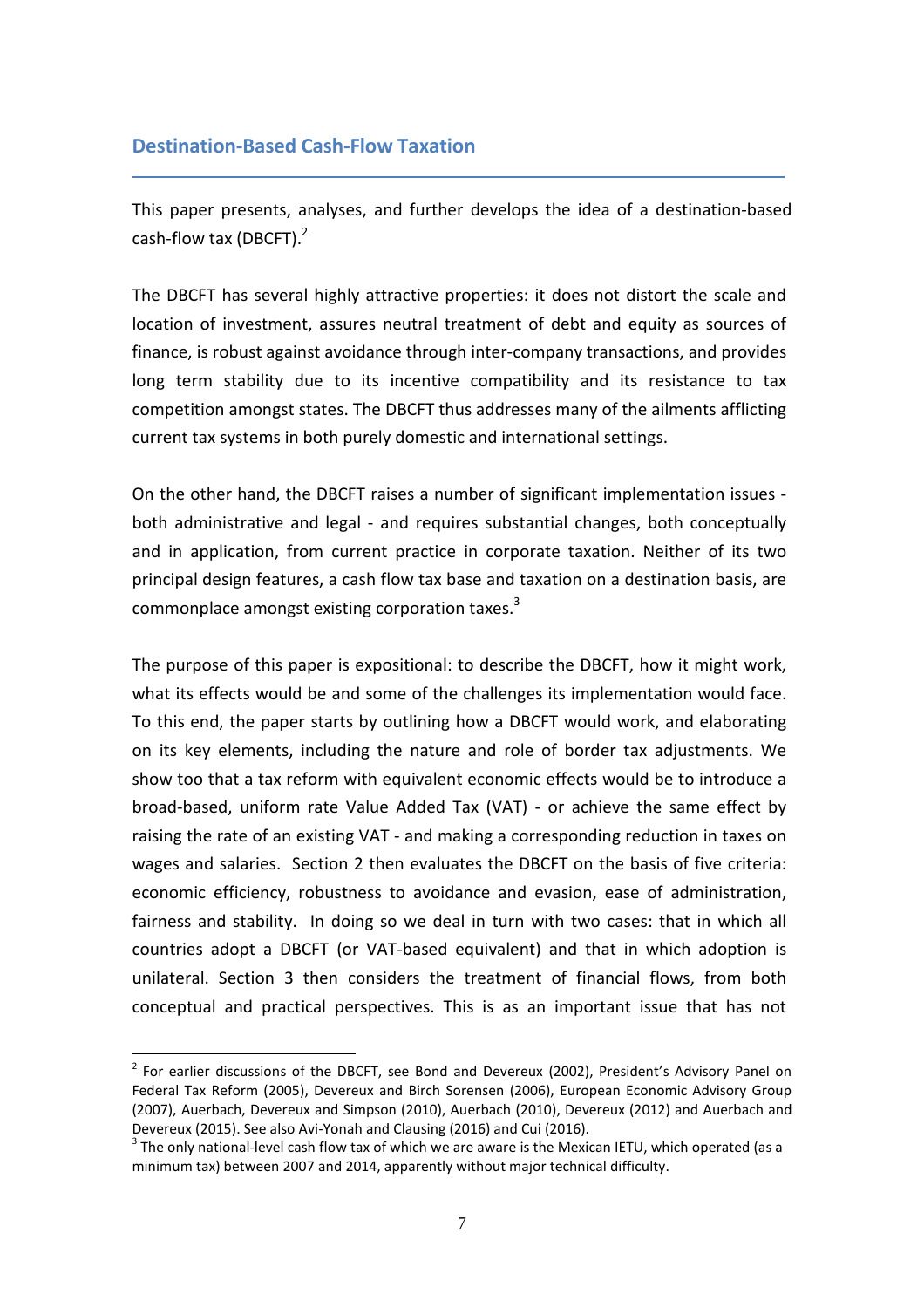previously been considered in detail. Finally, Section 4 takes up a range of implementation issues, though the paper does not attempt a full treatment of all the issues that are likely to arise in practice (many of which are likely to be countryspecific).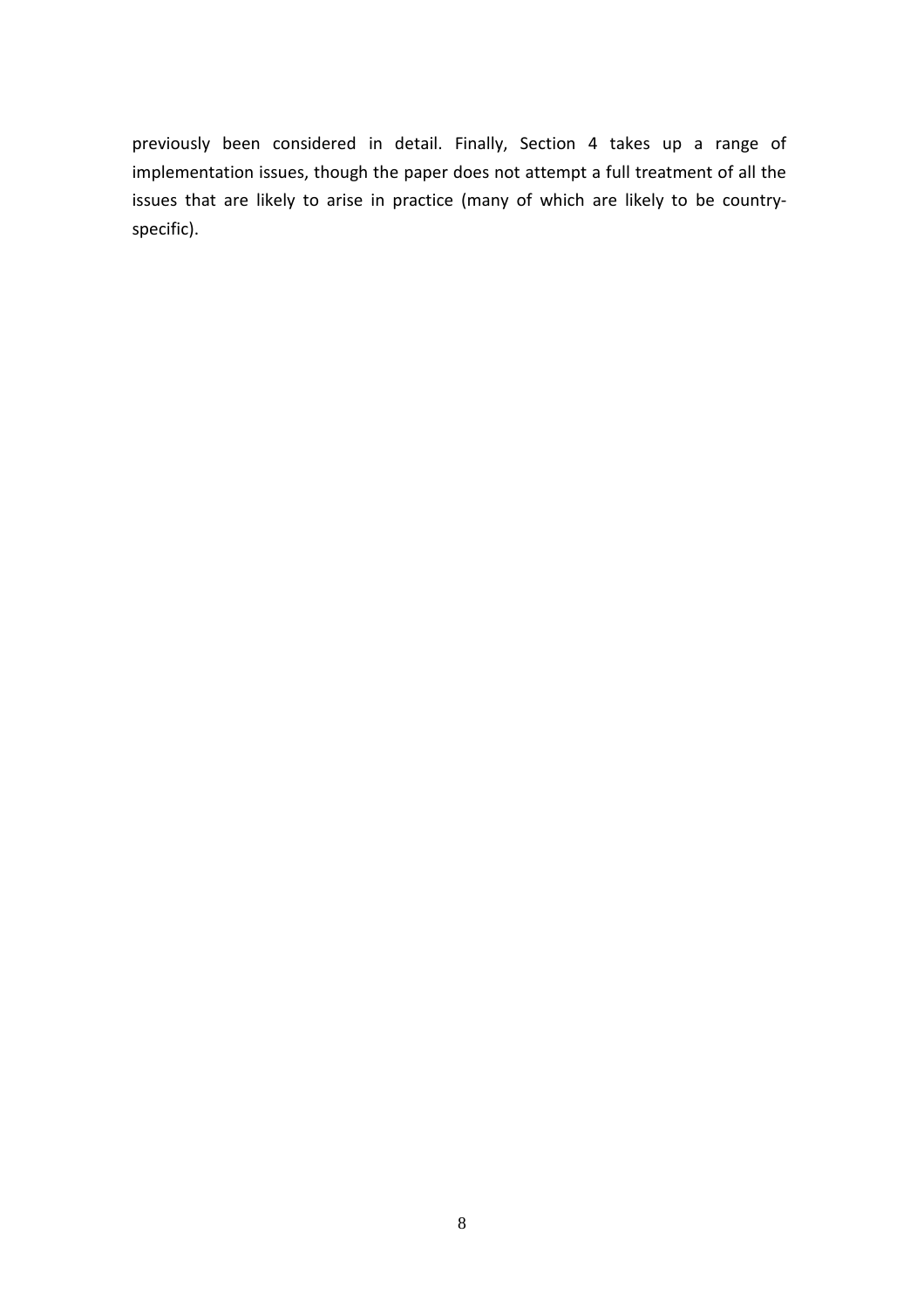## **I. THE DBCFT IN OUTLINE**

The DBCFT has two distinct attributes: a cash-flow tax base and a destination basis. A destination basis could be applied to a variety of tax bases, and arguments for cashflow taxation originally arose in a purely domestic setting. But there are advantages to combining the destination basis and the cash-flow tax base. This section recalls the features of a cash flow tax operating in a single economy, explains what destinationbasing would mean and what a DBCFT would look like, and shows its economic equivalence to the combination of a VAT and a reduction of taxes on labour by the same amount.

#### **1. Cash flow taxation**

Cash flow taxation in a single economy has been studied at length. $4$  As its name implies, a cash flow tax applies to net receipts arising in the business. Receipts are included in the tax base when payment is received and expenses are recognized when payment is paid.<sup>5</sup> The tax base in any given period is the former less the latter. The most significant difference in the timing of the inclusion of receipts and expenses in the base, compared to most existing corporate tax systems, is that under cash flow taxation even capital assets that are typically depreciated over time are immediately expensed (i.e. deducted in full upon purchase). There is therefore no need for complex depreciation rules that are typically found under current systems, and no need to differentiate between different types of assets. This also introduces a significant difference between the cash-flow tax base and measures of profit in financial statements.

In the terminology of the Meade Committee (1978), a cash-flow tax could be levied on a company on an R (real) base or an R+F (real plus financial) base. Under the R base, transactions involving financial assets and liabilities are ignored – so, for example, interest receipts would not be taxed and interest expenses would not be deductible.

 $^4$  The idea of the cash flow tax dates back to Brown (1948), and has since been the subject of an extensive literature that began with Kaldor (1955), Andrews (1974), US Treasury (1977), Meade (1978) and Graetz (1979). Readers familiar with properties of cash flow taxation in a closed economy can easily skip this subsection.

 $<sup>5</sup>$  More precisely, the tax would naturally be based on an accruals basis so that, for example, receipts are</sup> recorded when the obligation to pay is incurred, rather than when cash is actually received. The accruals basis would also apply to purchases, including of capital assets. Similar arrangements are common, of course, under the VAT.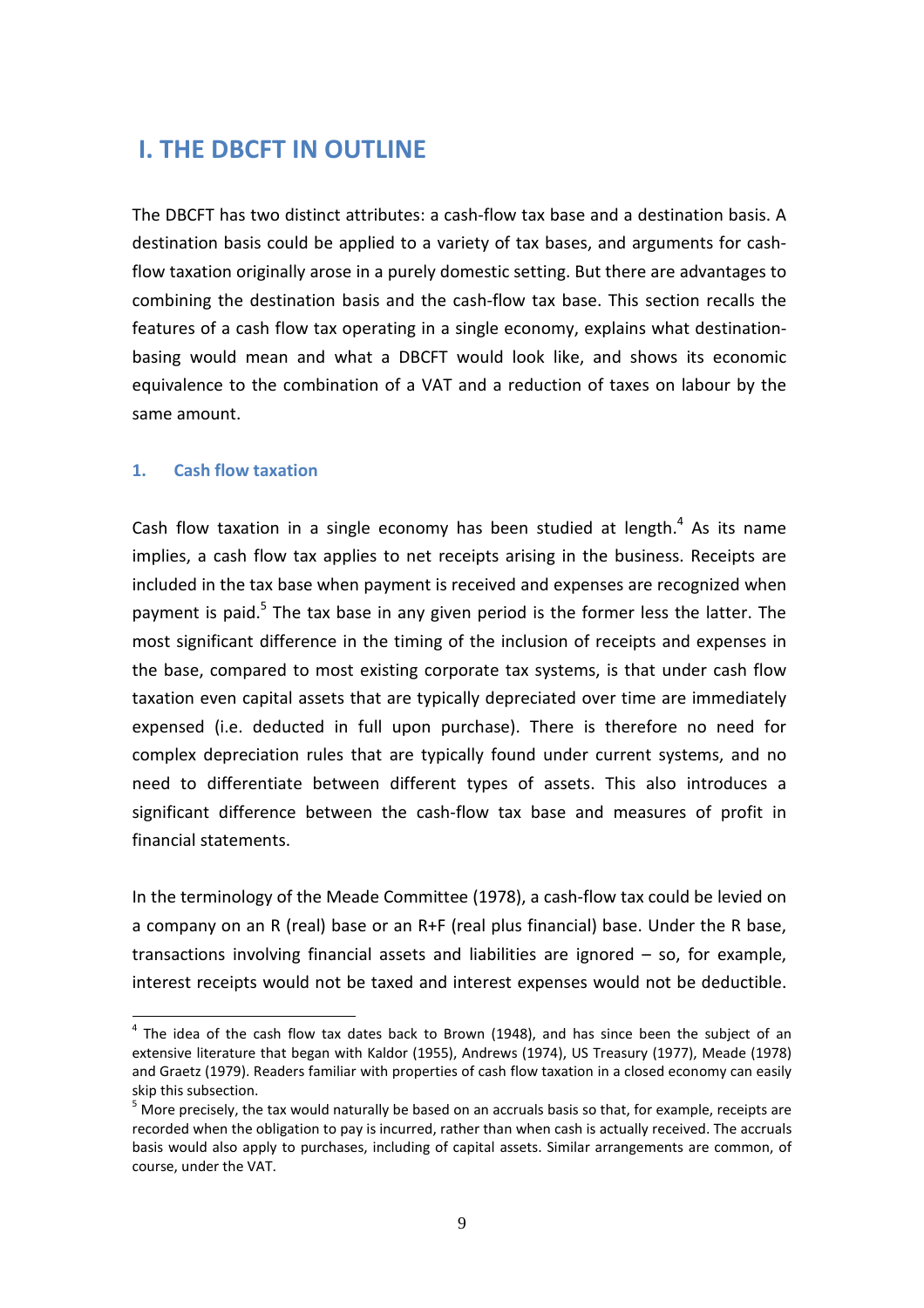The R base is thus limited to the difference between real inflows (from the sale of products, services and real assets) and real outflows (from the purchase of materials, products, services – including labour – and real assets). By contrast, under the R+F base, all cash inflows, including borrowing and the receipt of interest, would be taxable; all cash outflows, including lending, repaying borrowing and interest payments would be subtracted in calculating the tax base. That is, the tax would apply to all net financial inflows related to borrowing, including principal amounts, as well as to net real inflows.<sup>6</sup> The choice between an R and an R+F base is discussed in detail below.

The properties of the cash flow tax, conceived of as operating in a single economy, are well-known and so treated only briefly here. The starting point for understanding them is the usual assumption that an investor seeks to maximize the net present value (NPV) profit of an investment, measured as the sum of all discounted cash flows associated with it. The discounting effectively adjusts for interest that might otherwise have been earned during the intervening period. For instance, in the example below, assuming a discount rate of 10%, a cash flow of 110 in one year's time has a present value of 100. Since the discounting approach adjusts for a required rate of return on an investment, the NPV is a measure of the economic rent of an investment. In principle, it is worth undertaking any project with a NPV greater than zero; and it is not worth undertaking any project with a NPV less than zero. Any tax that falls only on economic rent (and has a rate between zero and 100%) has the property that the post-tax NPV of an investment has the same sign as the pre-tax NPV. In this case, any investment worth undertaking in the absence of tax remains worth undertaking in the presence of tax, and vice versa. Hence the investment decision is independent of a tax on economic rent.

The example in Box 1 shows that a cash flow tax can indeed be thought of as a tax on the NPV, or economic rent, of an investment. Intuitively, cash flow taxation is neutral because, in effect, the government contributes a proportion of all costs of the business (through giving tax relief for all costs when they are incurred), and takes the same proportion of all receipts. In effect, the government becomes a shareholder in the business. Like other cases in which the ownership of shares in a business changes, this in itself has no effect on the profitability of the business, or on marginal

 $^6$  The Meade committee discussed a third form: the 'S' base cash flow tax, levied on net distributions to shareholders. As a consequence of the identity between a firm's sources and uses of funds, an S-base tax is precisely equivalent to an R+F-based one, at least in a domestic context.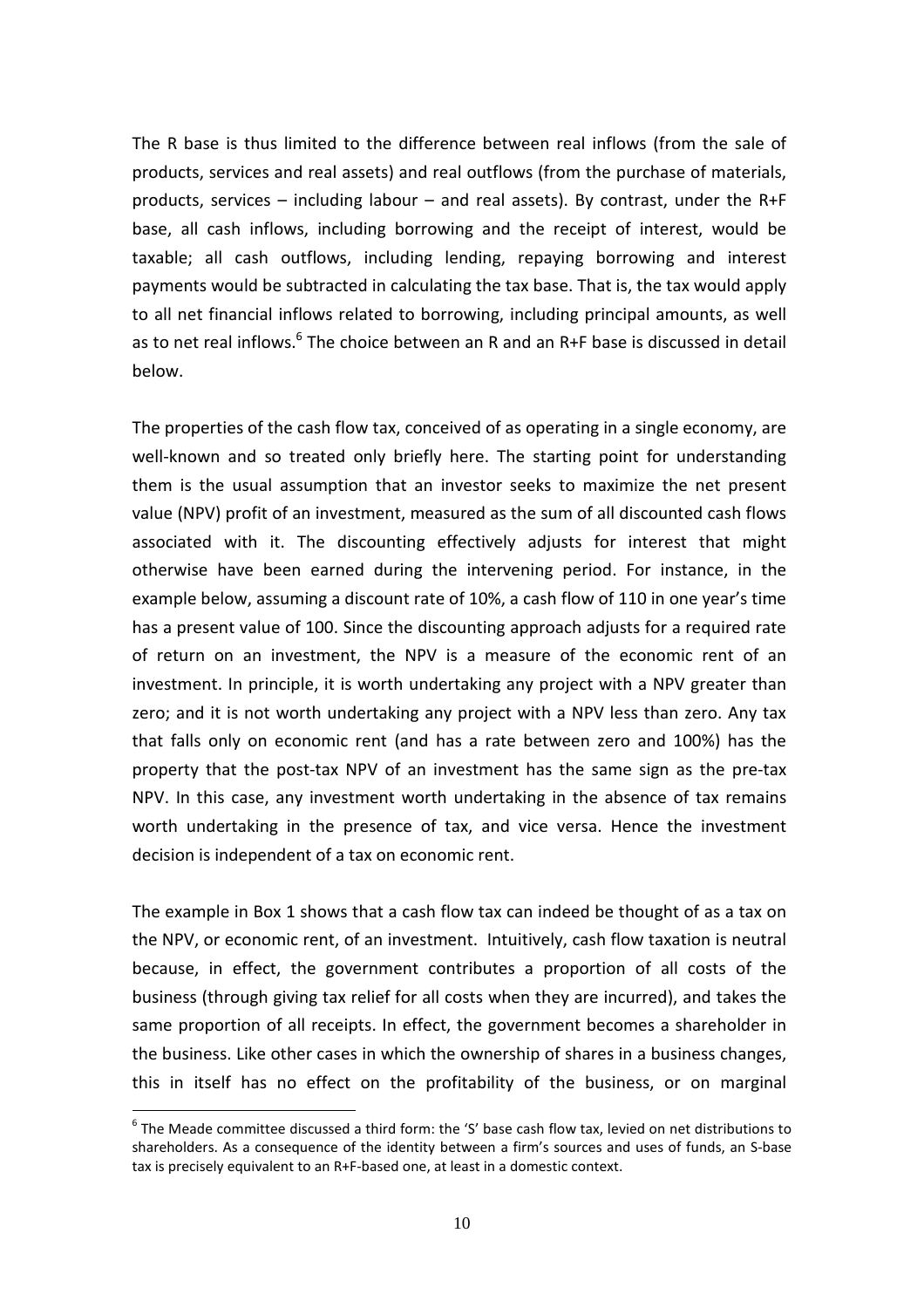investment and financial decisions. By taxing all cash flows at the same rate, the government captures that same proportion of economic rent.<sup>7</sup>

#### **Box 1. Neutrality of cash flow taxation in a single economy setting**

Consider a two-period investment, with a cost of 100 in period 1, an interest rate of 10%, and a tax rate of 20%. Under a cash flow tax, there is a negative tax liability in period 1 of - 20. In period 2 the investment makes a return. For an investment that just breaks even, the total value of the investment in period 2 must be 110: this represents a rate of return of 10%, equal to the discount rate. The total return of 110 generates a tax liability in period 2 of 22. In NPV terms, the NPV pre-tax and post-tax are both zero. That is, the economic rent before and after tax are both zero. The tax also has a NPV of zero; that is consistent with the tax only falling on economic rent.

|                            | Pre-tax cash flows | Cash flow tax | Net cash flows |
|----------------------------|--------------------|---------------|----------------|
| Period 1 outflows          | 100                | $-20$         | 80             |
| <b>Marginal investment</b> |                    |               |                |
| Period 2 inflows           | 110                | 22            | 88             |
| NPV, at 10% discount rate  | 0                  | 0             | $\Omega$       |
| Rate of return earned      | 10%                |               | 10%            |
| With economic rent         |                    |               |                |
| Period 2 inflows           | 132                | 26.4          | 105.6          |
| NPV, at 10% discount rate  | 20                 | 4             | 16             |
| Rate of return earned      | 32%                |               | 32%            |

#### **Illustration of properties of a cash flow tax on investment incentives**

In the lower part of the table, we assume instead that the investment generates a return of 32%, that is, it is worth 132 in period 2. Combined with the initial outlay of 100, that represents a net present value of 20. $^8$  Tax due in period 2 is 26.4, implying that the NPV of the tax is 4. That leaves a post-NPV of 16. Since both the pre-tax and post-tax NPVs are positive, the investment is attractive to the investor irrespective of the tax. Note also, that the NPV of the tax is equal to 20% of the pre-tax NPV of the investment; so the tax is effectively a tax on the economic rent of the investment. That is why it does not affect the investment decision. This also implies that the post-tax rate of return (a return of 105.6 on a net investment of 80) is also 32% - the same as the pre-tax rate of return.

 $^7$  Complications may arise in practice. For example, this simple characterisation assumes a symmetric tax system, in which the government collects tax when cash flows are positive, but effectively makes a tax rebate when cash flows are negative. The appropriate treatment of losses is discussed below in a number of different settings.

 $^8$  The net present value of a cash flow arising in the next period is calculated by dividing the value of the cash flow by 1 plus the interest rate, expressed as a decimal. Thus, in this case, the NPV of 132 is 132/1.1=120.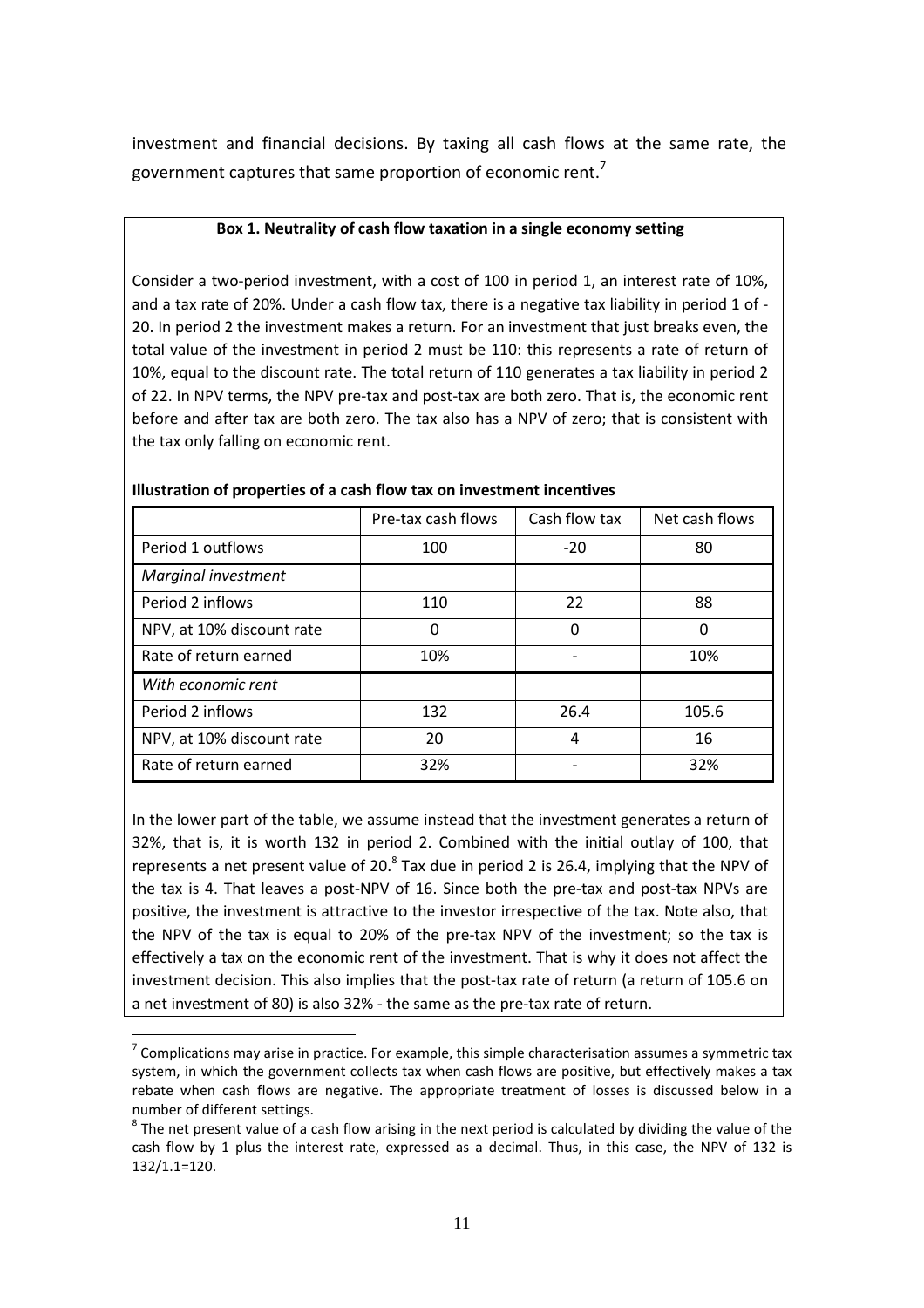The neutrality of cash flow taxation applies also to financial decision-making. Existing taxes on corporate profit generally treat debt and equity asymmetrically: the return on debt is generally deductible from the corporate tax base, whilst the return to equity is not. This favourable treatment of debt distorts the choice of financing between debt and equity financing, leading to leverage ratios that are higher than they would otherwise be.<sup>9</sup> This is a significant concern: socially excessive levels of debt, especially in the financial sector, are widely seen as having played a central role in triggering and deepening the financial crisis of 2008.

By contrast, cash flow taxes, either with an R or an R+F base, do not distort the choice between debt and equity. This is easily seen in the case of an R base, since all financial flows are simply ignored, be they associated with debt or equity. But the same applies to the R+F base. We return to this issue in more detail below.

However, there are caveats to this analysis. One is that cash flow taxes lose their neutrality if the tax rate is expected to change over time: a falling rate will encourage investment, for instance, since the cost is deducted at a higher rate than it is later taxed. Second, even cash flow taxes may distort the choice between mutually exclusive projects which face different tax rates; the classic case in which this is a factor is in location choices between countries, as we discuss below, but this could also occur in a purely domestic context. Third, the analysis is based on the assumption that a business will aim to maximize its value, summarized by the NPV. This may not necessarily be the case. One possibility, for example, is that managers with a short term horizon will seek to maximize current profit as recorded in financial statements; this is more likely, of course, if managers' own remuneration depends on current financial earnings. In some cases, this may not be consistent with maximizing the NPV of the business. At various points in the discussion below of the precise design of the DBCFT, we consider this possibility.

It should be noted too that cash flow taxation is not the only way to achieve neutrality in business taxation. The same economic effects can in principle be achieved by giving relief for the cost of depreciation of assets, instead of an immediate write-off, and in addition giving relief for the cost of finance. In the case of debt finance, this cost is

 $^{9}$ For a survey on the impact of the tax incentive to use debt, see Graham (2003). More recent evidence is provided by, amongst others, Devereux, Maffini and Xing (2016), Doidge and Dyck (2015), Heider and Ljungqvist (2015) and Keen and de Mooij (2015).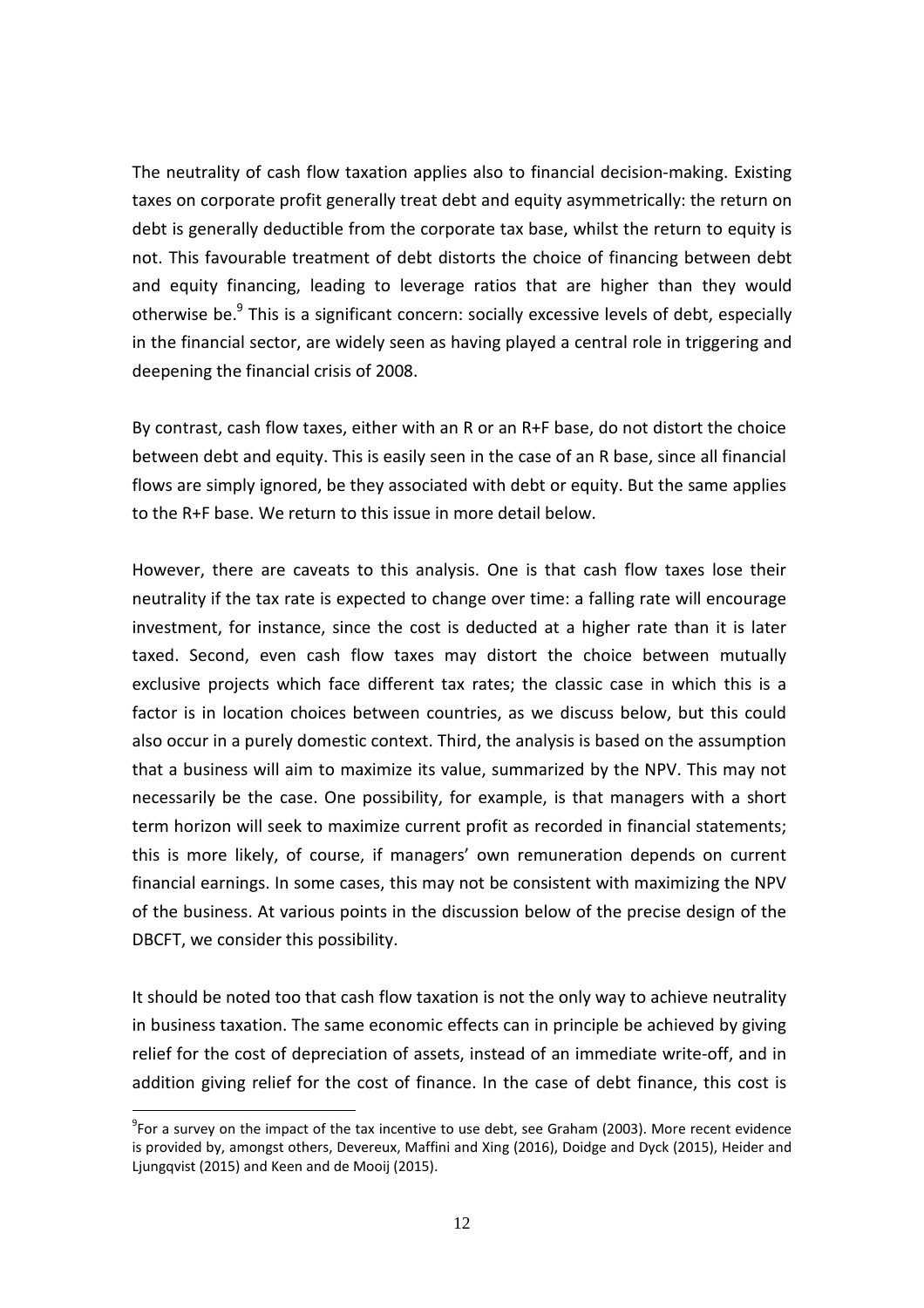normally the interest payments that the business must make on its borrowing. For equity finance, it is an opportunity cost, reflecting the return that the shareholder has foregone on some alternative asset of equivalent risk. These financial costs can be seen as reflecting a minimum rate of return that the providers of finance require on their investments in the business. Naturally, then, giving relief for these costs implies that only economic rent – that is, profit over and above the minimum required rate of return – is subject to tax.

Comparing this approach to cash flow treatment, relief for the opportunity cost of finance can also be seen as compensating for the lack of immediate expensing in the system. Giving relief only for the depreciation of capital assets in effect defers tax relief on capital expenditure relative to a cash flow tax. Relief for the opportunity cost of capital compensates for this deferral. In fact, as the IFS Capital Taxes Group (1991) showed, it is possible for a tax to fall on economic rent with any schedule of depreciation allowances, as long as relief for the opportunity cost of capital is based on the difference between the initial cost of the asset and its tax-depreciated value. The IFS Capital Taxes Group proposed an "Allowance for Corporate Equity" (ACE) based on this principle, which would be a relief in addition to relief for the cost of interest payments.<sup>10</sup>

The approach using an ACE has the advantage of being more similar to existing corporation taxes, in that it simply adds one additional relief and leaves features like interest deductibility and capital allowances unaffected. It has the disadvantage of adding some complexity relative to the cash flow tax, since it requires the specification of a rate at which the allowance is applied, although this has been applied in practice in the context of ACE reliefs introduced in several countries, $^{11}$  and also in resource taxes.

#### **2. Destination basis**

The international setting introduces the second dimension of the DBCFT, relating to how a country determines the component of a corporation's tax base falling within its

 $10$  The equivalence of expensing and a rate of return allowance was first shown by Boadway and Bruce (1984). Kleinbard (2007) proposes a related form of cost of capital allowance. Bond and Devereux (1995, 2003) analyse the properties of various such rate of return allowances in the presence of risk.

 $11$  For example, in Austria, Belgium, Brazil, Croatia, and Italy. Experience with the ACE is reviewed in de Mooij (2011); see also Zangari (2014) and IMF (2016a).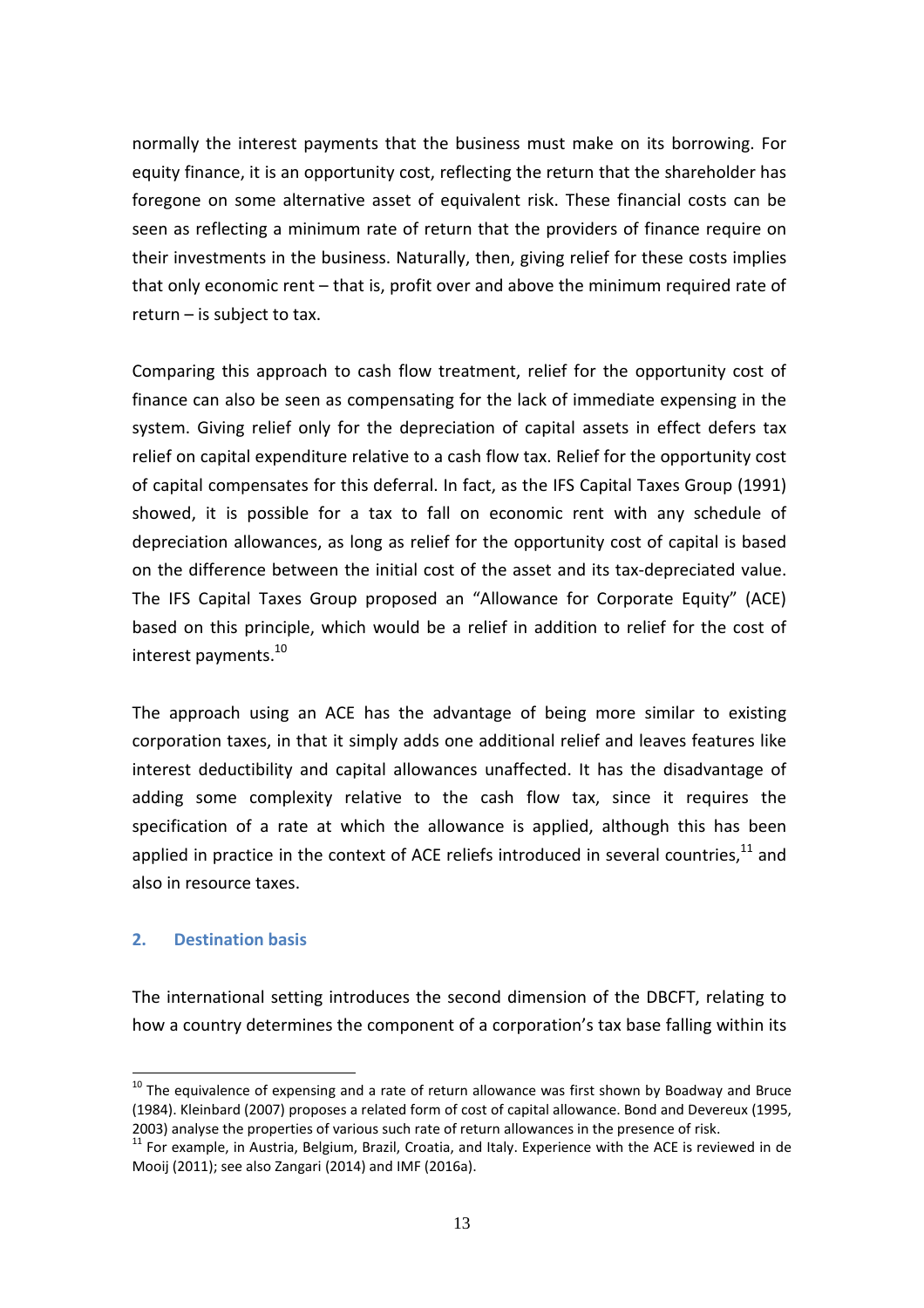particular jurisdiction. A DBCFT would be based on sales of goods and services in the country less expenses incurred in the country: so receipts from exports are not included in taxable revenues and imports are taxed.<sup>12</sup> This 'border adjustment' is essentially the same treatment as is common under VAT; we explore differences from and similarities with VAT below. In a sense, the DBCFT would tax inflows and outflows asymmetrically – since income from sales are subject to tax in the place of the sale (the "destination" country), while expenses, including for labour, receive tax relief where they are incurred (the "origin" country). It thus combines both destination and origin elements. We stick, however, with the established terminology, with the term "destination" – taken from the literature on VAT—highlighting the role of border adjustment on payments and receipts.

A simple example makes the workings of the DBCFT clear (Table 1). Suppose a company produces goods in country A, employing labour at a cost of 60 and with costs of 40 on other domestic purchases. It sells goods to domestic consumers in A for 150, and also has exports goods to country B of 150. It therefore has a total profit, in cash flow terms, of 200.

|                        | Country A | Country B   | Total |
|------------------------|-----------|-------------|-------|
| Tax rate               | 20%       | 30%         |       |
| Labour costs           | 60        | 0           | 60    |
| Other costs            | 40        | 0           | 40    |
| Sales                  | 150       | 150         | 300   |
| DBCFT tax base         | 50        | 150         | 200   |
| DBCFT charge           | 10        | 45          | 55    |
| VAT tax base           | 110       | 150         | 260   |
| VAT charge             | 22        | 45          | 67    |
| Relief for labour      | $-12$     | $\mathbf 0$ | $-12$ |
| costs                  |           |             |       |
| relief<br>for<br>VAT + | 10        | 45          | 55    |
| labour costs           |           |             |       |

**Table 1. Illustration of application of the DBCFT**

 $12$  More precisely (and as discussed later): imports by businesses liable to a DBCFT could either be taxed, with a deduction then available, or untaxed but not deductible; imports by final consumers would simply be taxed.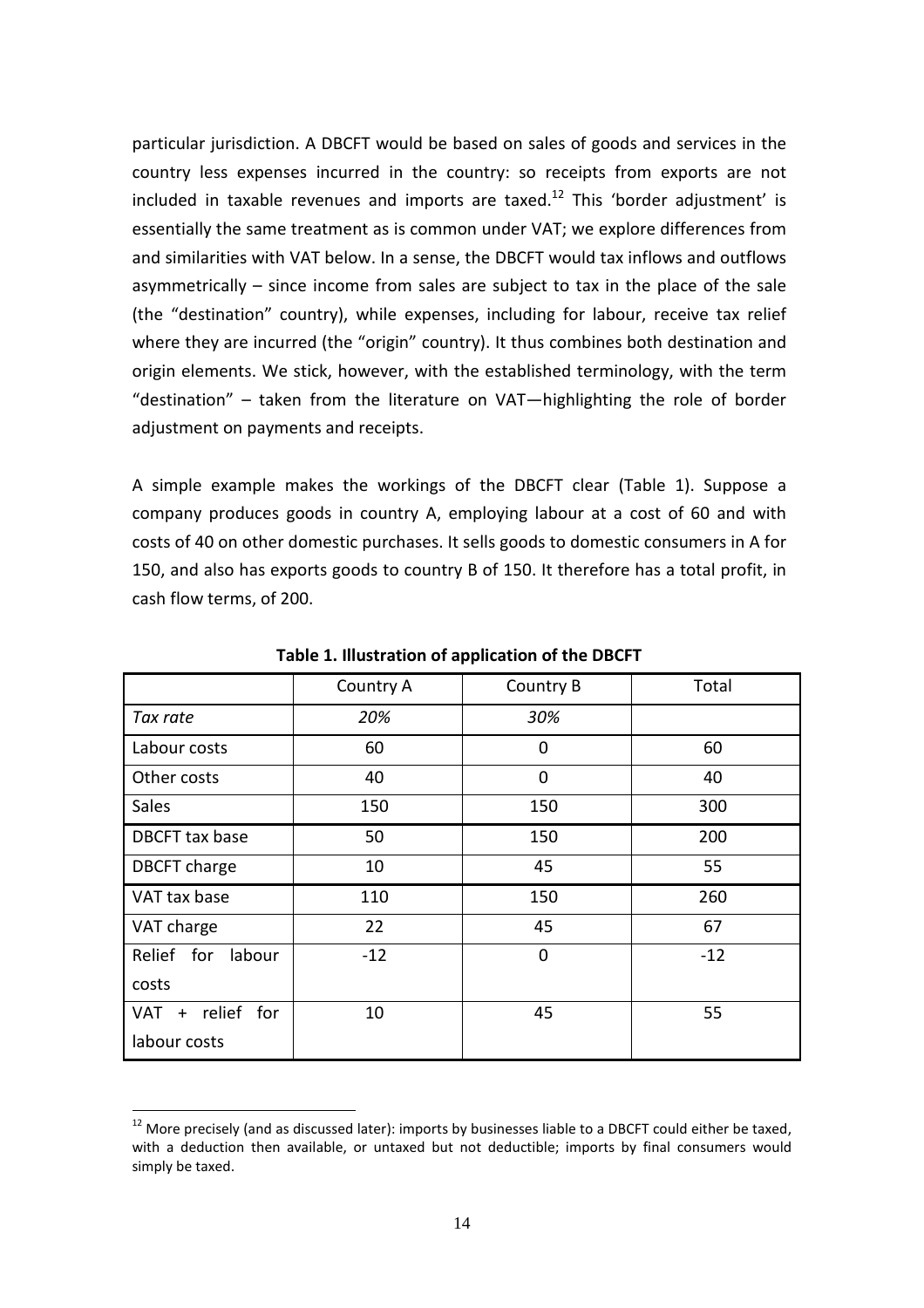The DBCFT tax base in country A is calculated as domestic sales of 150 less domestic cost of 100: a total of 50. The DBCFT tax base in B is simply the value of the imports into B: 150. If the tax rate in A is 20% and that in B is 30%, then the firm's tax liabilities are 10 in A and 45 in B.

The relevant "destination" for the calculation of tax, it should be emphasized, is the location of the immediate purchaser, not (necessarily) that of the final consumer. For example, if a US manufacturer sells steel to a French automobile producer which uses the steel to produce automobiles sold back to the United States, US application of the destination-based tax would not tax the sale of steel but would tax the automobile imports.

It is, however, the location of the final consumer upon which the impact of the DBCFT ultimately turns. Sales to other businesses effectively attract no tax under the DBCFT, either (if the sale is domestic) because they generate a deduction for the purchaser or (if exported) because they are untaxed. Thus the DBCFT, as will be seen more clearly below, is built on the intuition that taxing companies on the basis of something that is relatively immobile - which, by and large, we take consumers to be - limits the scope for the gaming that has caused such difficulties within the current international tax framework.

It should be noted too that other forms of rent tax, other than cash flow taxes, could also be destination-based. One could also implement border adjustments under an ACE, for example, though this would raise additional considerations. For instance, it will be seen below that one advantage of the cash flow approach to destinationbasing is that tax frequently nets out to zero. An example is the taxation of an import of capital assets used by business, where under a cash flow tax, the tax on the import nets out with the tax relief for the cost of the input. In effect this means that the import can be ignored except to the extent that enforcement requires that they are not passed off as domestic purchases, which would receive relief on the grounds that tax had already been paid on the purchase from the domestic supplier. This is not true under the ACE, where the capital asset would initially receive only a depreciation allowance.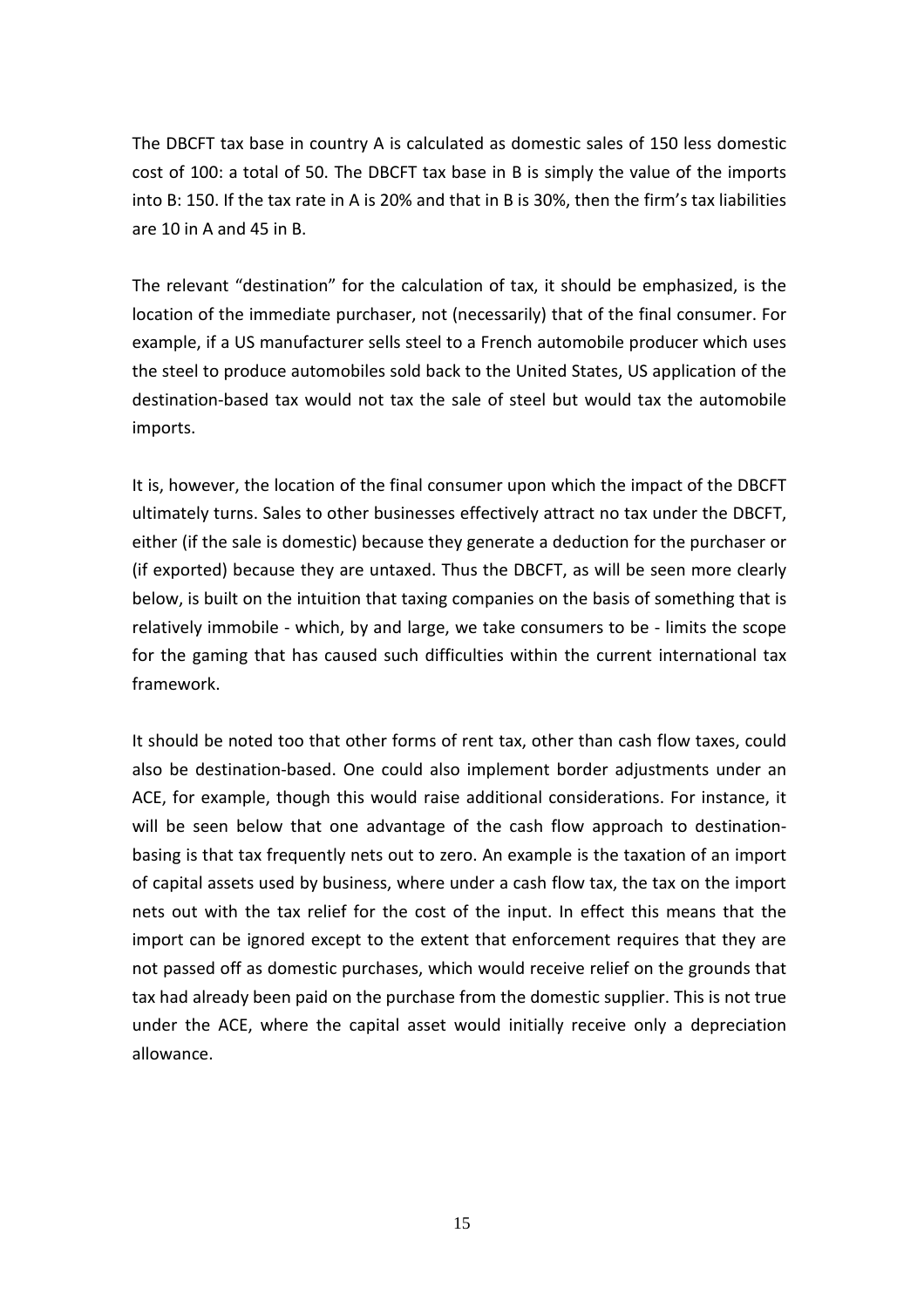## **3. Equivalence between the DBCFT and a VAT with matching reduction in wage taxes**

Before turning to an evaluation of the DBCFT, it is useful to compare the DBCFT with a VAT. In the example in Table 1 above, under the usual invoice–credit method, at a tax rate of 20%, the company would remit VAT on the value of the domestic sale (30) net of the VAT already paid on the non-labour input  $(8)$ .<sup>13</sup> The total VAT payment by the company in A would thus be 22. The VAT due in B, where there are only sales,  $14$  would be the same as the DBCFT charge, 45.

The only difference in principle between the DBCFT and a VAT is in the treatment of labour costs. In B, where no wage costs are incurred, the liability is the same under the DBCFT as under the VAT. In A, the difference in the DBCFT base and the VAT base is the 60 of labour costs incurred in A. The DBCFT is intended to tax profit, and so gives relief for labour costs. The VAT is intended to tax value added; this is equivalent to the sum of profit and the amount paid to labour, and so VAT does not give relief for labour costs. It follows that introducing a VAT (or increasing its rate) – having in mind here an idealized VAT, levied at a single rate on a broad base<sup>15</sup> - and reducing labour income taxes at the same rate would have equivalent economic effects to those of the DBCFT. This is shown in the last two lines of the table: giving relief for labour costs in A reduces the tax in A by 12, and the combination of the VAT and relief for labour costs yields the same tax base as the DBCFT.

Below we discuss in some detail the two options of (a) implementing a DBCFT as a reform to corporation tax, and (b) an economically equivalent reform of introducing a VAT (or applying an increased rate to the generality of transactions under an existing VAT) combined with a matching reduction in taxes on wages and salaries.

<sup>&</sup>lt;sup>13</sup> The standard invoice-credit method of collecting VAT keeps track of VAT on every transaction. A VAT registered business remits tax on its sales less the VAT it has paid on its inputs. A subtraction-method VAT is more akin to a corporation tax - and the DBCFT - with annual accounting of the sales less nonlabour costs made by the company. In the simple case in which there is a single VAT rate, these approaches result in the same tax base.

 $14$  Importation of the 150 from the entity in country A would be subject to VAT, but a credit of exactly the same amount would be available against the VAT due on sales.

 $15$  A qualification that, for brevity, we shall often omit below.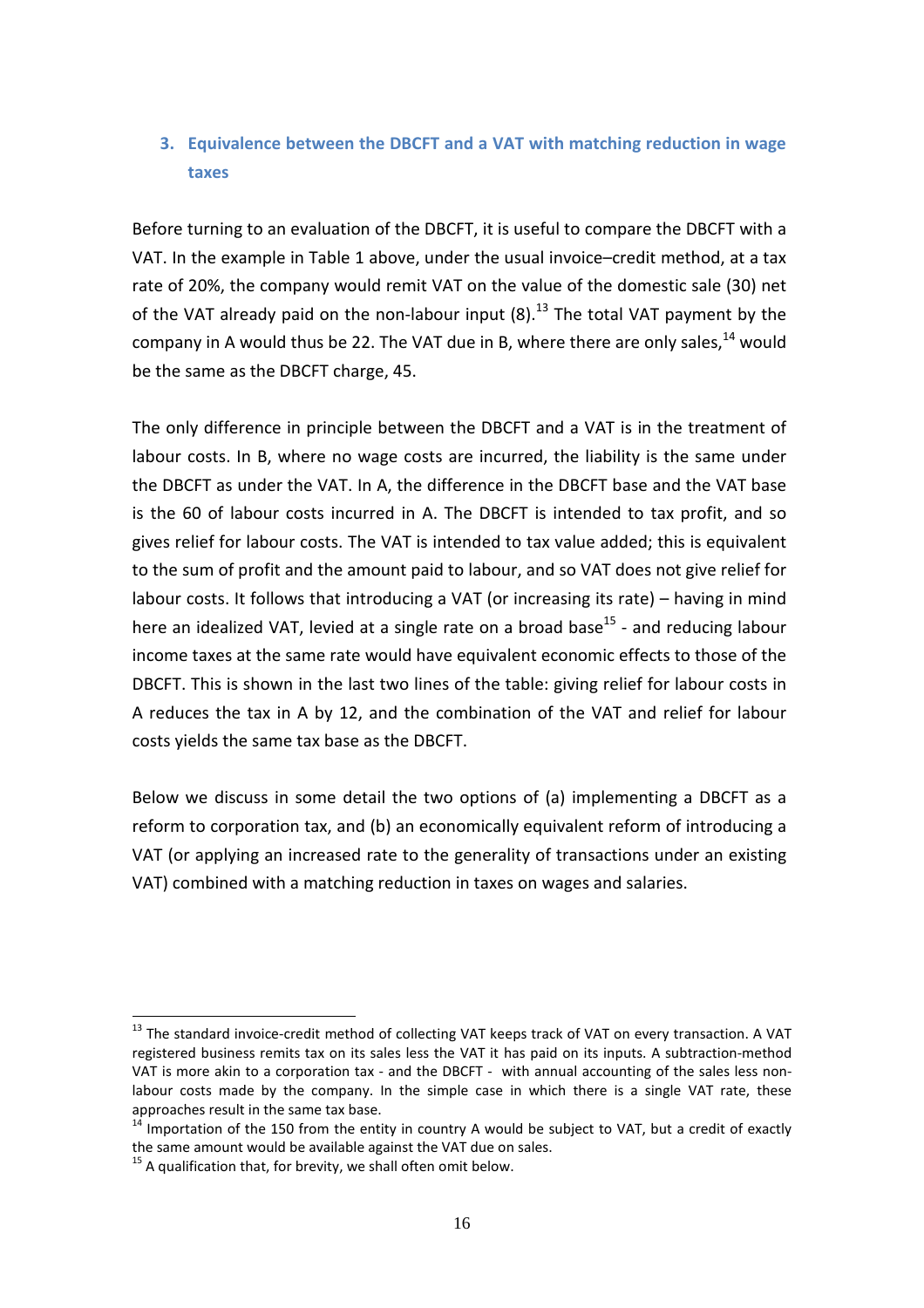#### **4. Border Adjustments<sup>16</sup>**

A key element for understanding both the incentive effects of a DBCFT and the incidence of a DBCFT is the role played by border tax adjustment (BTA). By this is meant that exports would not be subject to the tax, but imports would be. The impact of BTA has been extensively studied in the literature on VAT, in analysing the effects of shifting from an origin-based system (export taxed, imports untaxed) to a destination-based system (exports untaxed, imports taxed); we draw on that literature here.

The adoption of border adjustments would appear initially to make a country more competitive in international trade. But any such effect is at most a temporary one.

To see this, consider first the case in which there is a single common currency, or a fixed exchange rate. Then consider a border adjustment by one country only; for the moment we consider only the impact of this border adjustment, abstracting from the other elements of the DBCFT.  $17,18$  Moving from an origin-based tax that included exports in the tax base, the border adjustment would make exports cheaper on the world market; this would create a stimulus to exports. By contrast, the domestic cost of imports would increase with the tax on imports; this would discourage imports. With a fixed exchange rate, and sticky wages, both effects would induce a stimulus to domestic activity. This corresponds to the well-known effect of such border adjustments having the same impact as a currency devaluation  $-$  that is, in making exports cheaper to non-domestic consumers, and imports more expensive for domestic consumers.<sup>19</sup> In the short run, this would generate a stimulus to domestic production relative to foreign production.

Over the longer run, however, we would expect prices to adjust. Expansion of domestic production would lead to an increase in the demand for labour. This would

 $16$  See Auerbach and Holtz-Eakin (2016) for an elaboration of, and examples illustrating, the arguments in this subsection.

 $17$  As discussed below, alternatively consider the case of a switch from an origin-based cash flow tax to a destination-based cash flow tax; this would give the same effect, reducing the tax on exports, and increasing the tax on imports.

 $18$ The analysis here is in the context of the border adjustment taking place in a single country. If it happened in several countries at once, then the effects identified would be replicated in each country. The extent of price and/or exchange rate adjustments would depend on relative tax rates in the countries undertaking the reform.

 $19$  First pointed out by Keynes (1931).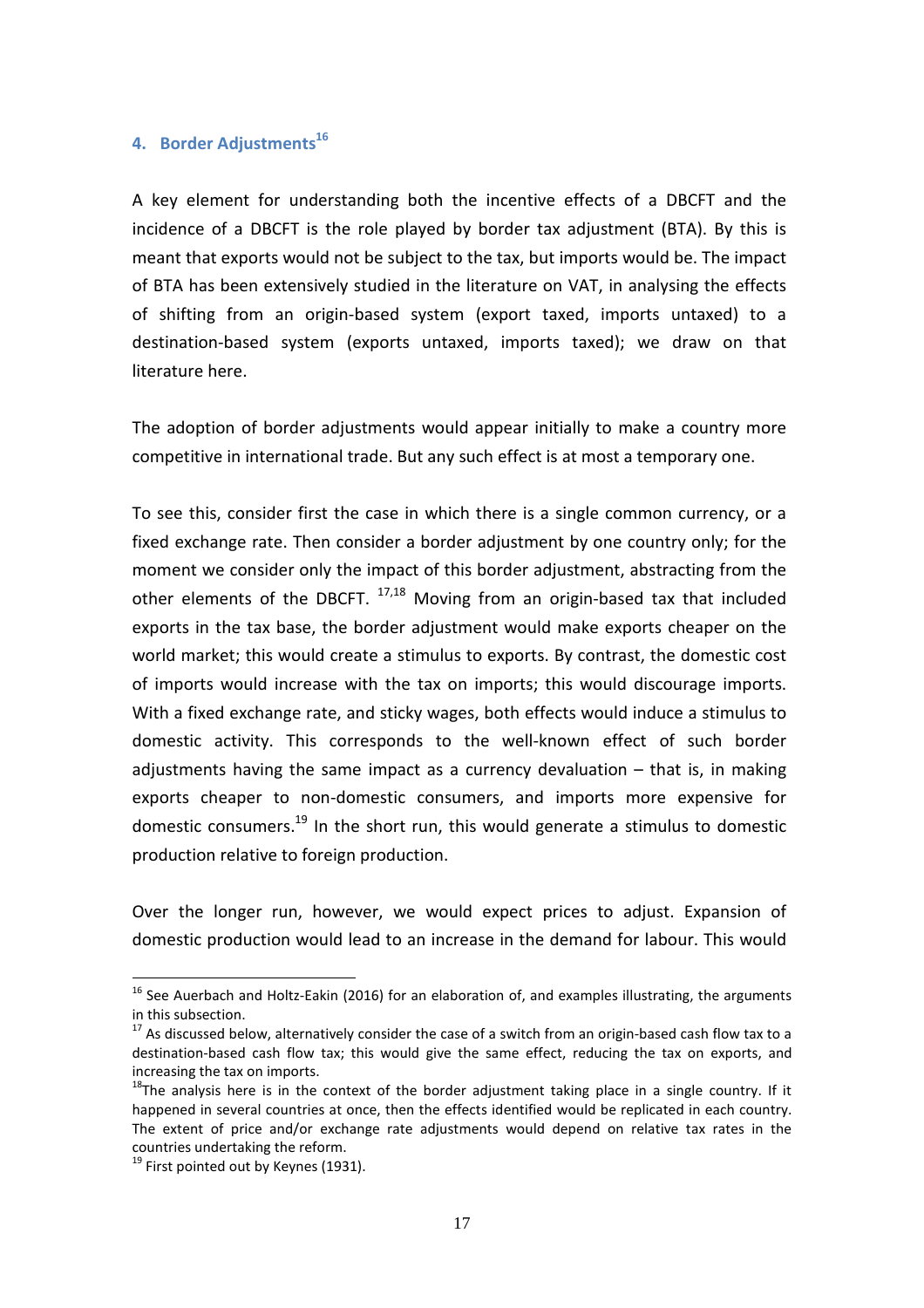in turn push up the wage rate, and in consequence, push up the price of domestically produced goods and services. The effect of this rise in prices and wages would be to begin to raise again the price of exports on the world market, and to raise the price of domestically-produced goods relative to imports. When domestic prices and wages had risen far enough, the initial real equilibrium will be re-established.<sup>20</sup> In this long run, there would be no overall impact on trade, due to the price adjustments.

If instead the country had a flexible exchange rate, the same real long-run effect would occur naturally – and much more quickly, quite possibly indeed immediately (with some effect in advance if the change is pre-announced) - through an appreciation of the exchange rate, which would raise the (domestic currency) price of exports in the world market and reduce the price of imports. This would not require adjustment to the nominal price level in the domestic country.<sup>21</sup> In effect, the initial fiscal devaluation would immediately be offset by an appreciation of the currency – i.e. a revaluation; these two effects would cancel out, leaving trade unaffected.

The nature of the adjustment  $-$  as between changes in domestic prices and wages, in the nominal exchange rate, and in the level of activity  $-$  will thus depend in practice on which of these can adjust more rapidly. There is, it may be helpful to note, an important difference here between the adoption of a DBCFT and the adoption of a VAT. Under the latter, consumer prices rise relative to wages, an effect that cannot be accomplished simply by a change in the nominal exchange rate; with wages sticky, the expectation is that the effect will come largely through an increase in consumer prices. The DBCFT, however, leaves that relative price unchanged, and so can be transmitted through the exchange rate.

The precise conditions under which - as a consequence of adjustment in the exchange rate and/or domestic prices - the shift from an origin to a destination basis will have no impact on the real equilibrium have been extensively studied in the VAT

<sup>&</sup>lt;sup>20</sup> See Auerbach and Devereux (2015).

<sup>21</sup> It is important to distinguish these effects of the DBCFT from its effects on the *levels* of wages, prices and exchange rates, even though the concepts are related. The impact on the general price level is a macroeconomic phenomenon related to monetary policy, exchange rate policy, the nature of bargaining in the labour market, and domestic price-setting behaviour, and in itself tells us relatively little about the effects of the tax.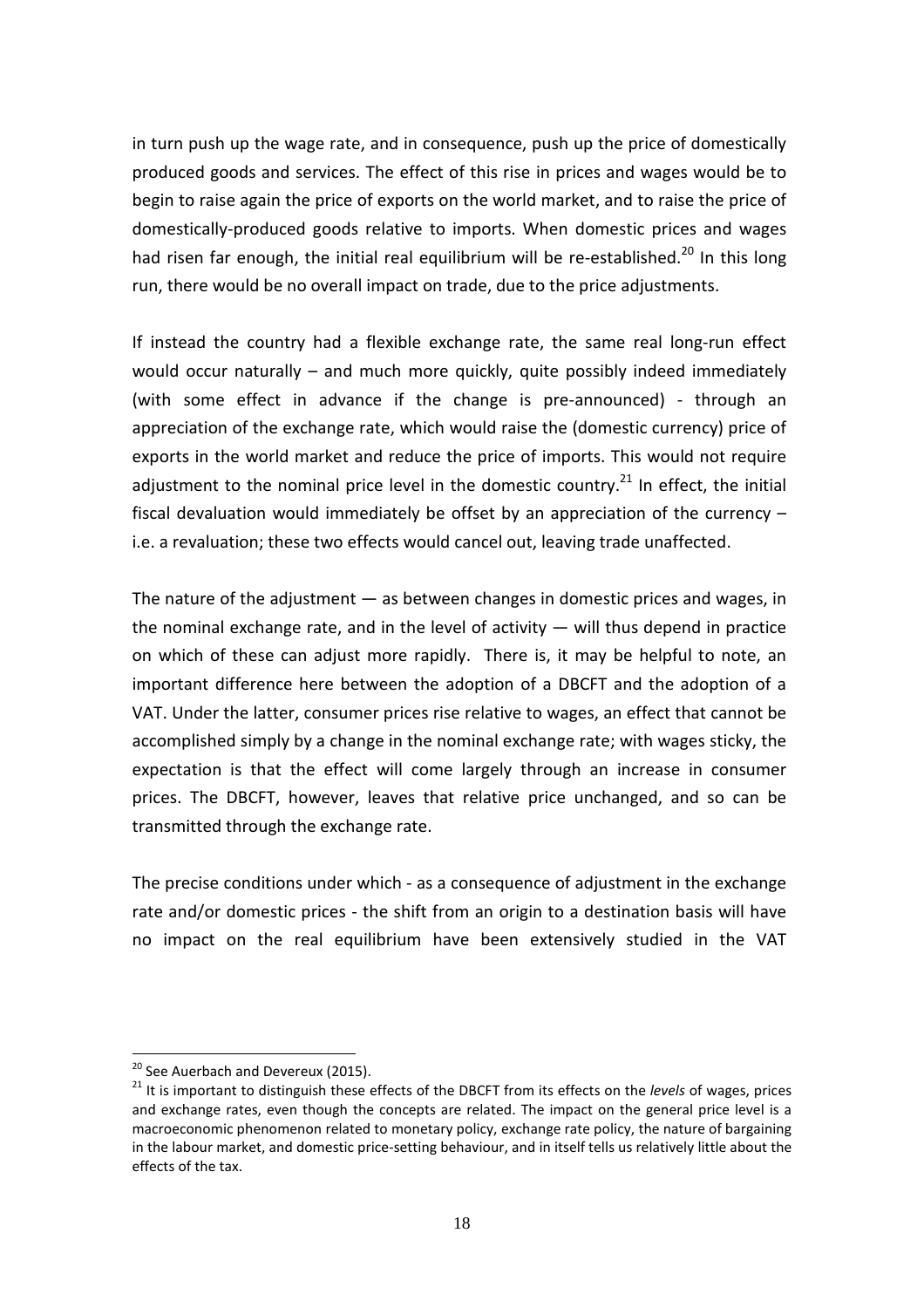literature.<sup>22</sup> And, since wages are deductible in both cases, these results apply directly to the comparison between a destination - and origin - based cash flow tax.

The conditions required for such an equivalence between a destination- and originbased cash flow tax, it should be stressed, are demanding. One necessary condition is that a uniform tax rate applies to all sectors: without this, adjusting only the exchange rate or simply rescaling process by some common factor cannot re-establish the prereform pattern of relative prices. Equivalence is unlikely to hold, for instance, if there is a large untaxed sector, or significant variation in business tax rates across sectors, or in respect of real-world VATs for which rate differentiation is commonly extensive.<sup>23</sup> The wider political economy of taxation clearly plays a role here. Nor does the result hold with imperfect competition.<sup>24</sup> There is, however, little work on the quantitative extent to which plausible violations of uniformity are likely to cause departures from equivalence.

It should be noted too that whilst in the simplest models it is immaterial whether it is domestic prices or the nominal exchange rate that adjusts, this does matter for precisely who is affected by BTA. Nominal exchange rate changes will have balance sheet effects for non-residents with assets or liabilities (or contracts) denominated in the currency of the DBCFT-adopter for example, which is some cases would be significant; domestic prices changes do not. The incidence of the DBCFT is discussed more fully below.

Account also needs to be taken on the impact of Border Tax Adjustment (BTA) on revenue.<sup>25</sup> For countries running a trade deficit – imports exceeding exports – the shift to a destination basis will increase tax revenue. If trade is balanced in the long run, however, and the tax rate is expected to remain unchanged, the revenue impact in present value is zero, except to the extent of net imbalances prior to enactment. If consumers are sufficiently forward-looking to recognize this, there will then be no real impact from this revenue effect. More generally (and plausibly), however, there may

 $22$  A comprehensive analysis is provided by Lockwood (2001), synthesizing a number of earlier contributions, including de Meza et al (1994) and Lockwood (1993).

 $^{23}$  Feldstein and Krugman (1990) stress and explore the trade implications of departures from uniformity of the VAT.

<sup>&</sup>lt;sup>24</sup> The implications of imperfect competition for the comparison between origin and destination principles for indirect taxation are considered in Keen and Lahiri (1998).

<sup>&</sup>lt;sup>25</sup> Assuming other conditions for equivalence to be met, this revenue impact is essentially an income effect across national borders, and does not affect the economic efficiency of the outcome reached.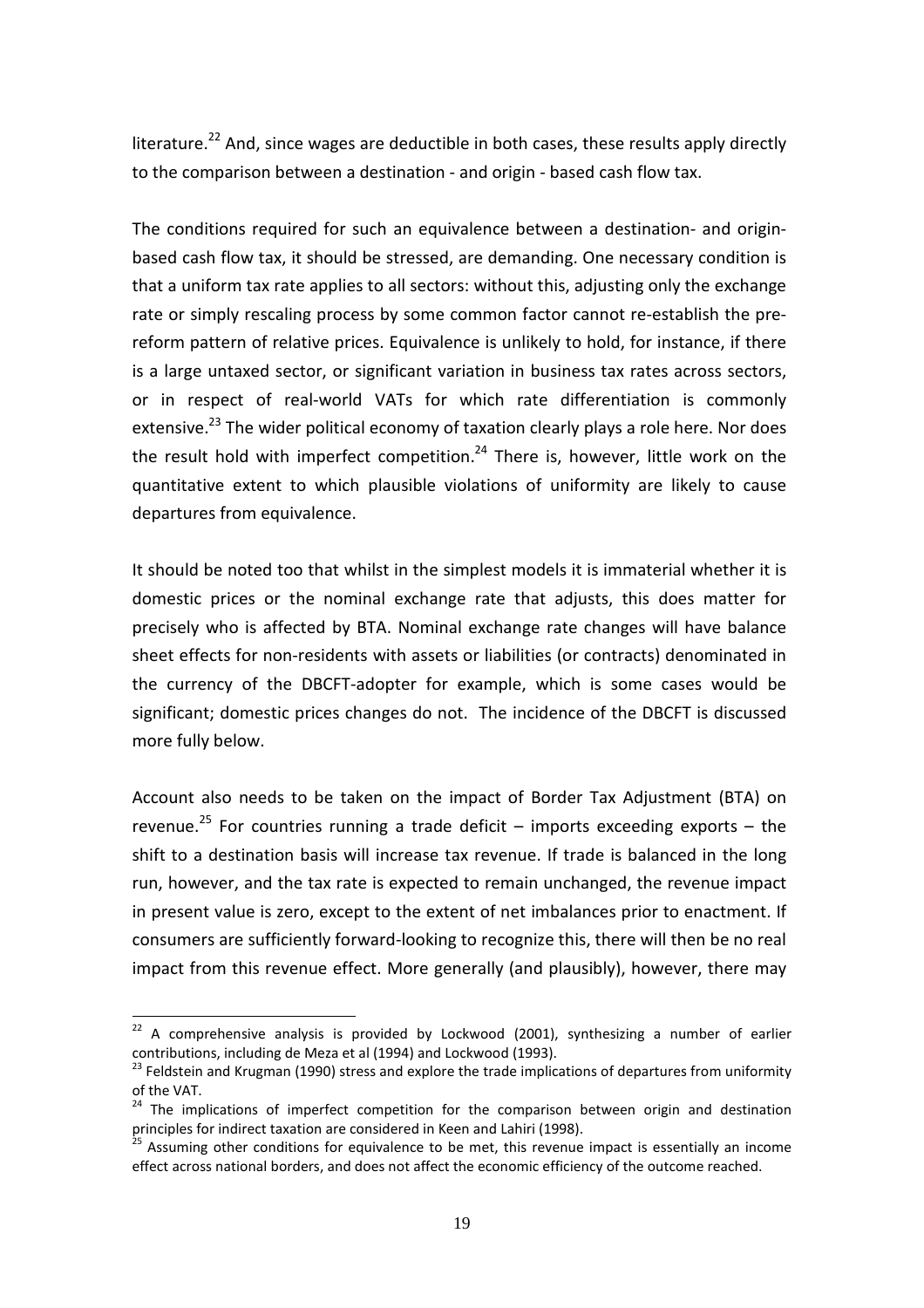be an impact. Governments that are credit-constrained, for example, will not be indifferent to the timing of their tax revenues; and consumers may not be – though its nature is imponderable, depending, for instance, on the use made of the revenue and on consumers' preferences.

All these (and other) qualifications mean that the adjustment to the introduction of a DBCFT in practice may well not be as simple – even in the long run, and leaving aside potentially significant short-run effects – as some combination of a rescaling of domestic prices and appreciation of the nominal exchange rate. To the extent that this raises revenue, for instance, the impact will depend on what use is made of that additional revenue, on how interest rates react and on how consumers respond. It is important too to bear in mind that the discussion above has considered the introduction of a DBCFT in isolation, not in replacement of an existing corporate (or other) tax. That would of course bring additional considerations. For instance, moving to cash flow tax from a traditional corporate tax would be expected to ease disincentives to investment, creating a source of efficiency gain itself. Macro simulation methods can potentially provide more nuanced assessments of practical reform proposals, though of course subject to their own limitations. The key point, however, is that the considerations raised by the basics of BTA are likely to be of first order importance in assessing the impact of practical reforms.

One might hope to be able to draw on past experiences to gauge the likely impact of destination-basis taxation. But there is, unfortunately, very little empirical evidence on the effects of BTA (or of significant tax changes more generally) on exchange rates – largely because these are rarely fundamental enough, relative to all the other factors that buffet exchange rates, to create reasonable prospect of being found in the data. There are, however, signs of effects along the lines just described in the work of de Mooij and Keen (2013) on 'fiscal devaluations.' These are tax changes that combine an increase in VAT and a reduction in the employers' social contributions<sup>26</sup> on labour  $$ which, recalling the discussion in Section I.3, is much the same thing as an increase in the rate of a DBCFT. This was advocated by some as a way to stimulate activity in the Eurozone, mimicking the effects of the devaluation that was unavailable to them, until offset by upward movements of prices and wages as described above. Looking at 30 OECD countries between 1965 and 2009, what emerges is that there is indeed a

 $26$  The reason for focusing on the employers' contribution is that wage stickiness is most likely to apply to the wage net of those contributions, so that a cut translates immediately into reduced employment costs.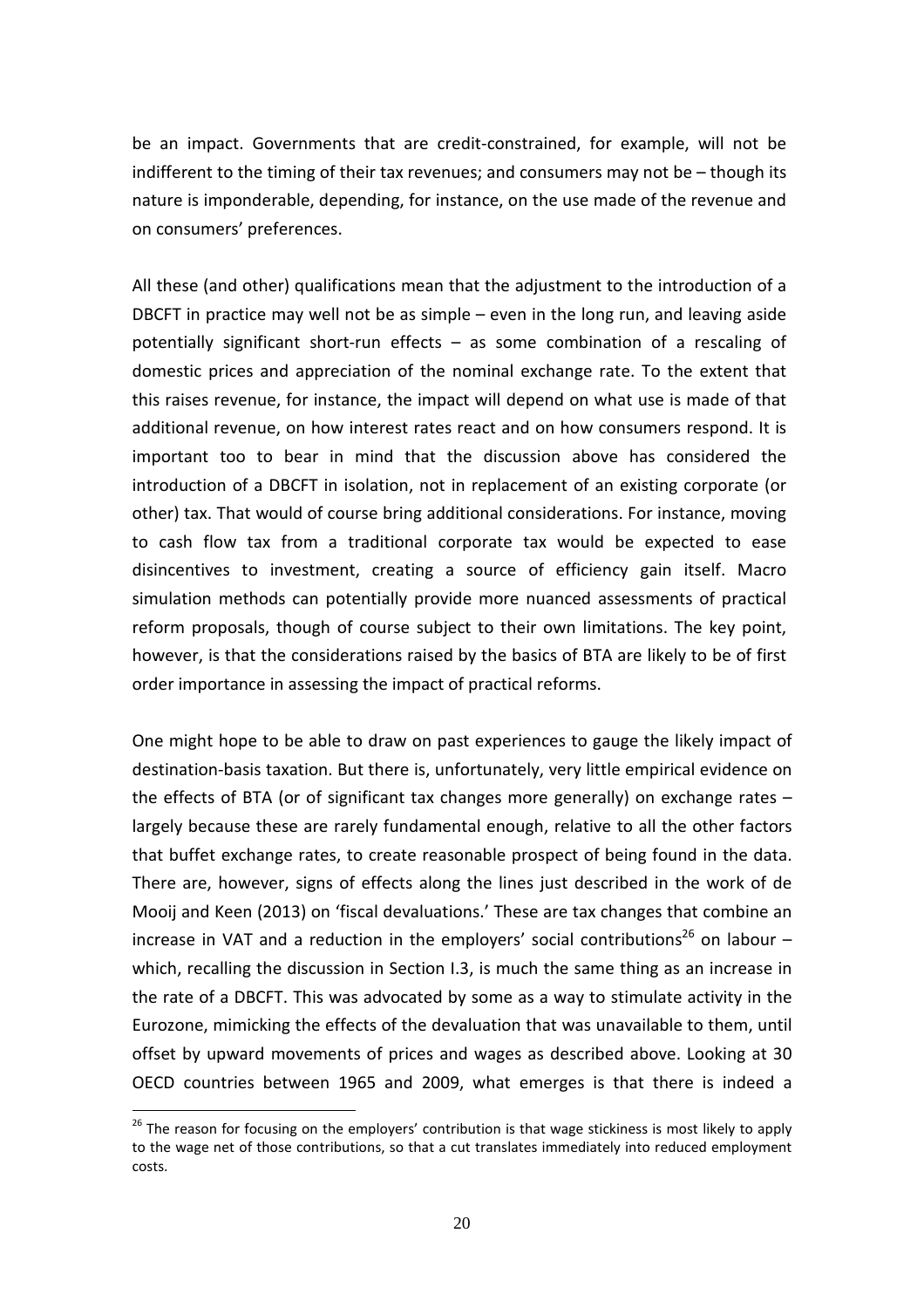marked short-term boost to net exports within the Eurozone countries and period. Outside the Eurozone, however, there is no effect – suggesting that adjustment to what resembles close to a DBCFT comes very quickly when the exchange rate is allowed to react. Where the exchange rate is fixed, recent evidence that increases in the standard rate of VAT are fully passed on to consumers fairly quickly – in about 6 months<sup>27</sup> — suggest that it is rigidity in nominal wages that is most likely to account for extended adjustment periods.

There are two other respects, not addressed in these analyses, in which origin and destination taxation fundamentally differ. First, as set out below, a DBCFT should not affect the location of investment projects, whereas an origin-based cash flow tax generally would. Second, origin taxation, but not destination taxation, is vulnerable to transfer pricing abuse, since the prices charged on cross-border intermediate transactions affect overall tax liability.<sup>28</sup> Under origin taxation, the seller charges tax at the rate of the exporting country but the buyer then takes a deduction at the tax rate of the importing country; if the rate charged on sales exceeds that on purchase, there is an incentive in transactions between related parties to set an artificially low price, and conversely if it is less. Under destination taxation, in contrast, neither country charges tax on such sales. And so, as will be amplified later, BTA removes a wide range of avoidance possibilities.<sup>29</sup>

 $27$  Benedek and others (2016).

<sup>&</sup>lt;sup>28</sup> The point is stressed by Auerbach and Devereux (2015) in the context of cash flow taxation; see also Genser and Schulze (1997) in the VAT context.

<sup>&</sup>lt;sup>29</sup> This is a major reason to prefer a DBCT over an origin-based cash flow tax even when the conditions of the standard equivalence results are met.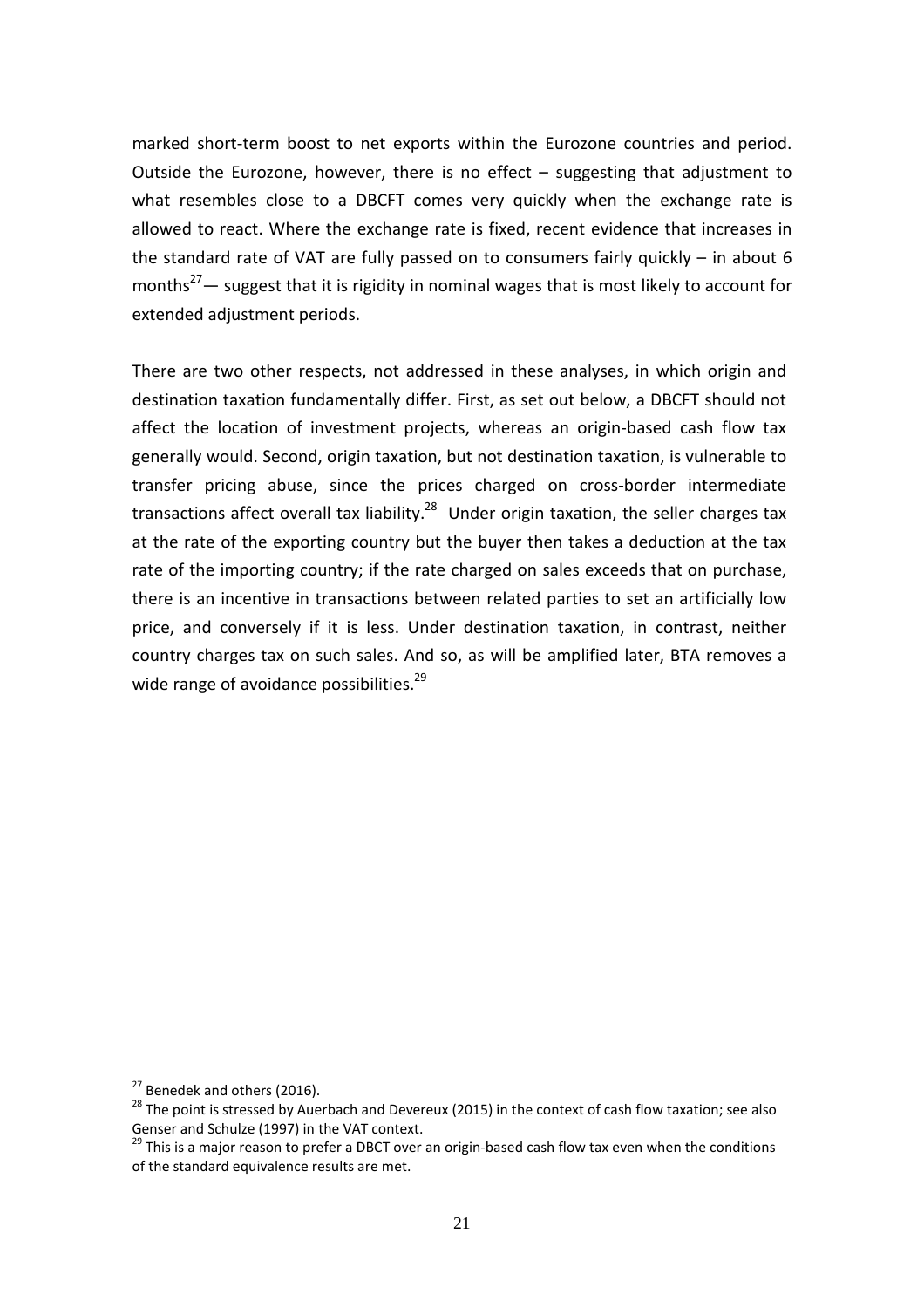## **II. EVALUATING THE DBCFT**

We evaluate the properties of the DBCFT in two settings. The first is that in which the DBCFT is adopted by all countries, although  $-$  importantly  $-$  not necessarily at the same rate. The second is that in which it is adopted by just one. Our main discussion relates to the former case. Considering the properties of the DBCFT if introduced in a single country, or small group of countries, is critical, however, for the issue of whether individual countries might find it in their own interest to adopt the DBCFT, or whether it could only be introduced by significant agreement between countries. This issue is also important for its stability; for example, is there an incentive for an individual country to introduce the DBCFT if other countries have already adopted it; or are countries that have already adopted it likely to undermine it through competition?

The evaluation is by five criteria: economic efficiency, robustness to avoidance and evasion, ease of administration, fairness and stability. The first four of these are common criteria for evaluating taxes. By stability we mean that there is an incentive for a country to adopt a system, whether or not other countries adopt it, and that there would also be no incentive for a country to compete with others by changing the basic system or by cutting the tax rate, each of which could impose costs on other countries and thereby undermine the overall international system. In a subsequent section we address issues of implementation in more detail, here we focus on economic principles.

#### **1. Universal adoption**

#### *a. Economic efficiency*

In principle, the DBCFT has remarkable properties in terms of economic efficiency. In particular, it should not distort the scale or location of investment, nor forms of financing choices. We discuss each in turn.

#### *Location of investment*

Whilst taxes on economic rent should not distort marginal investment decisions in a domestic setting, once we move to an international setting such taxes can distort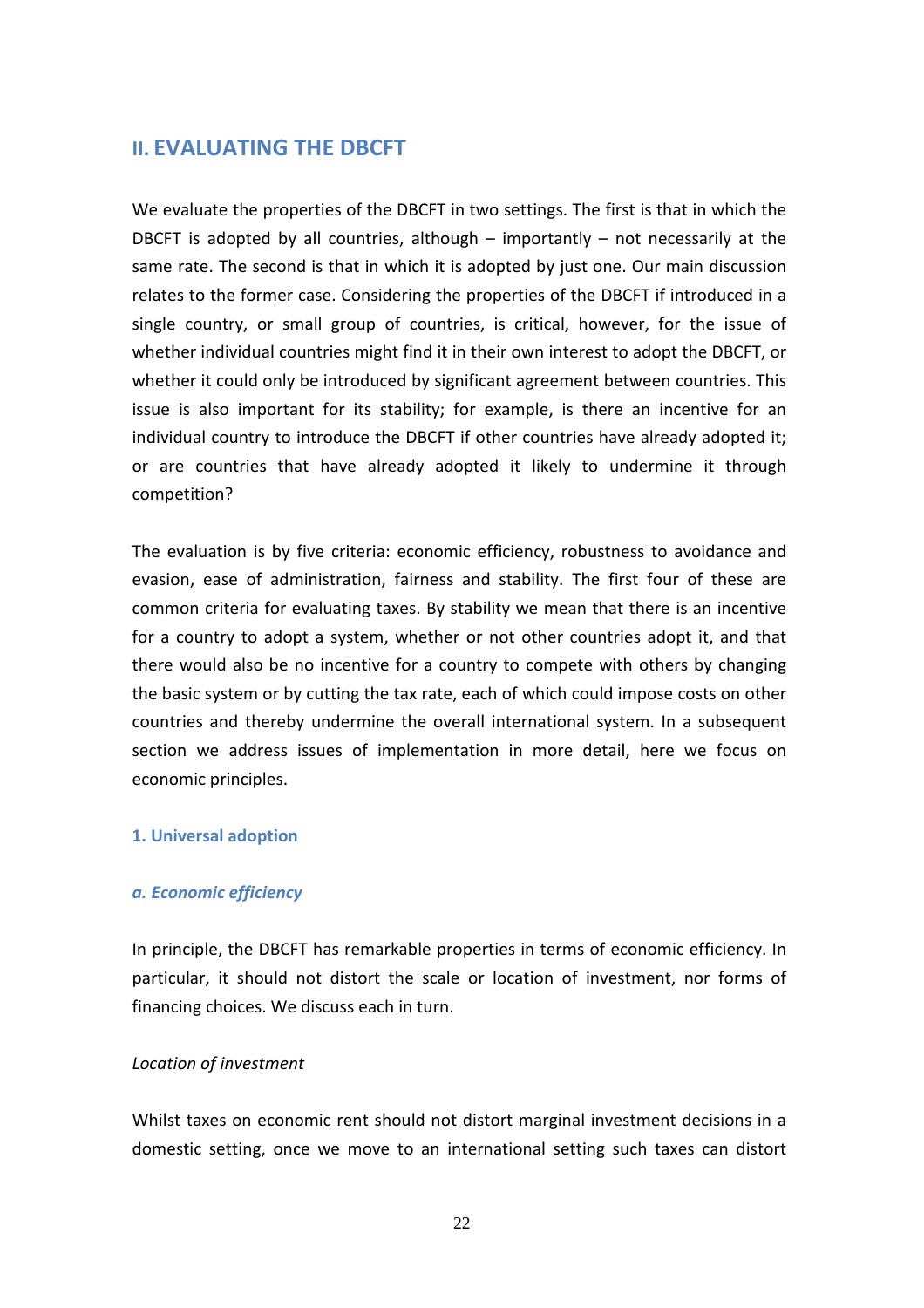decisions on the location of investment if imposed on an origin basis – that is, broadly where the economic activity, or production defined very widely, takes place. This decision would be distorted, for example, if the states operating a tax on economic rents on an origin basis offer different tax rates. Faced with the decision where to locate their investment, the difference in tax rates may be so large as to induce companies to locate in the location which is less advantageous from a non-tax perspective. More generally, a difference in average tax rates on different mutually exclusive options may induce distortions, even if the tax base is economic rent.<sup>30</sup>

That distortion does not arise, however, if taxes on economic rent are levied on a destination basis. To see this, we have to consider the tax levied on the income generated from sales and the tax relief available for expenses. A key reason for choosing a destination basis is that consumers are relatively immobile; they are unlikely, except in some specific circumstances, to move in response to a higher rate of DBCFT. But it might be thought that there would be an advantage to locating expenses in a country with a high tax rate. By doing so firms would deduct expenses from profits which would otherwise be taxed at a high rate of tax (or, if in loss positions, they would receive relief at this high rate of tax). This is true – but the effect is negated by the impact of the border adjustments described above.

To see this, consider the example in Table 2. In Panel A, sales and costs in the two countries are as in Table 1, with the exchange rate between the two countries taken to be one-for-one. Initially, the two countries levy their DBCFTs at the same rate, 10 percent, which leaves the firm with after-tax profits of 180. From the point of view of the firm, the situation is just as if it operated in a single economy with a single DBCFT of 10 percent. This means, in particular, and just as discussed there, that the firm's investment (and financing) decisions are wholly unaffected by the presence of the two taxes.

Suppose now that country B raises the rate of its DBCFT to 25 percent. If nothing else changes, this, as seen in Panel B, increases the firms' total tax charge by 22.5 (15 percent of the base of 150 in country B), leaving it after-tax profits of 157.5.

<sup>&</sup>lt;sup>30</sup> This assumes that the rent at issue is not specific to a particular location. See Devereux and Griffith (1998) for empirical evidence on the role of effective average tax rates on location decisions, and Auerbach and Devereux (2015) for a theoretical analysis.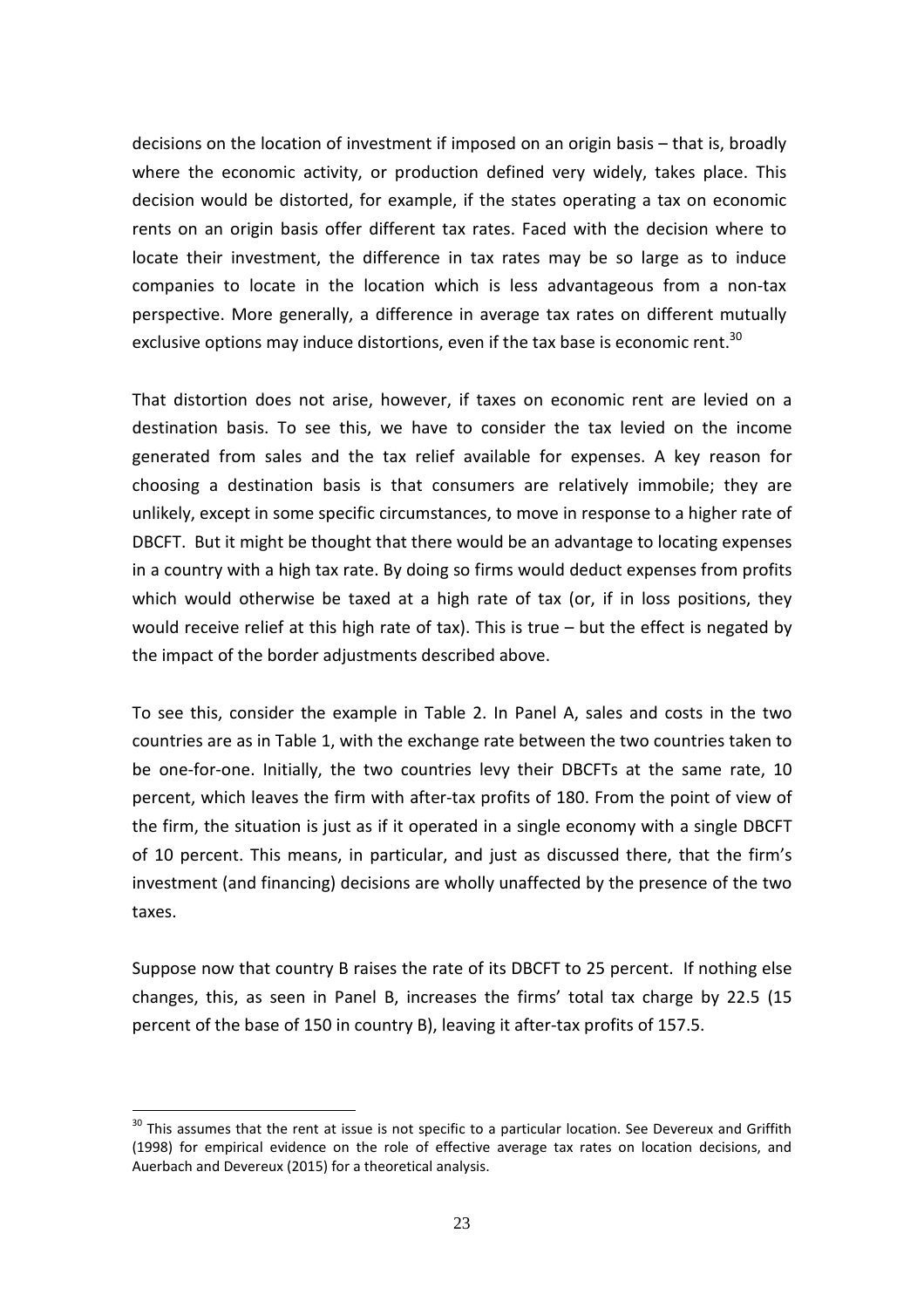### **Table 2. Investment Neutrality of the DBCFT with universal adoption**

#### **Panel A**

|                | Country A | Country B | Total |
|----------------|-----------|-----------|-------|
| Tax rate       | 10%       | 10%       |       |
| Labour costs   | 60        | 0         | 60    |
| Other costs    | 40        | 0         | 40    |
| Sales          | 150       | 150       | 300   |
| DBCFT tax base | 50        | 150       | 200   |
| DBCFT charge   | 5         | 15        | 20    |
| Net profit     | 45        | 135       | 180   |

#### **Panel B**

|                | Country A | Country B | Total |
|----------------|-----------|-----------|-------|
| Tax rate       | 10%       | 25%       |       |
| Labour costs   | 60        | 0         | 60    |
| Other costs    | 40        | 0         | 40    |
| Sales          | 150       | 150       | 300   |
| DBCFT tax base | 50        | 150       | 200   |
| DBCFT charge   | 5         | 37.5      | 42.5  |
| Net profit     | 45        | 112.5     | 157.5 |

#### **Panel C**

|                       | Country A | Country B | Total |
|-----------------------|-----------|-----------|-------|
| Tax rate              | 10%       | 25%       |       |
| Labour costs          | 0         | 60        | 60    |
| Other costs           | 0         | 40        | 40    |
| Sales                 | 150       | 150       | 300   |
| <b>DBCFT</b> tax base | 150       | 50        | 200   |
| DBCFT charge          | 15        | 12.5      | 27.5  |
| Net profit            | 135       | 37.5      | 172.5 |

#### **Panel D**

|                | Country A | Country B | Total |
|----------------|-----------|-----------|-------|
| Tax rate       | 10%       | 25%       |       |
| Labour costs   | 0         | 72        | 72    |
| Other costs    | 0         | 48        | 48    |
| Sales          | 150       | 180       | 330   |
| DBCFT tax base | 150       | 60        | 210   |
| DBCFT charge   | 15        | 15        | 30    |
| Net profit     | 135       | 45        | 180   |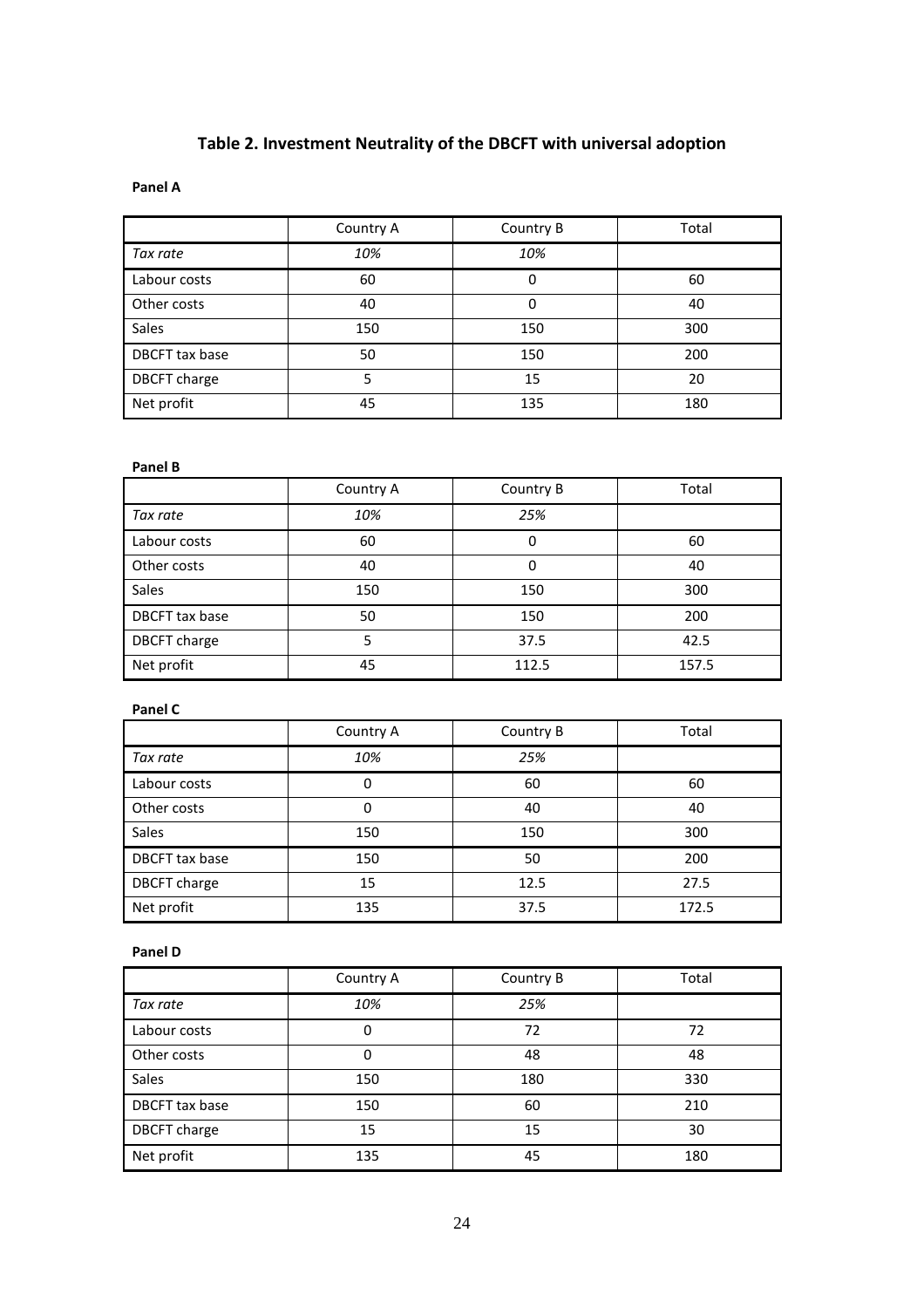#### **Panel E**

|                | Country A | Country B | Total |
|----------------|-----------|-----------|-------|
| Tax rate       | 10%       | 25%       |       |
| Labour costs   | 60        | 0         | 60    |
| Other costs    | 40        | 0         | 40    |
| Sales          | 150       | 180       | 330   |
| DBCFT tax base | 50        | 180       | 230   |
| DBCFT charge   | 5         | 45        | 50    |
| Net profit     | 45        | 135       | 180   |

But, still assuming no other changes, the increased tax rate in B gives the firm an incentive to shift its production there from A to B, since that higher tax rate means a larger deduction for costs. As shown in Panel C, shifting production in this way reduces the firm's total tax liability, and so increases its after-tax profit, by 15 (the difference in tax rates, 15 percent, multiplied by production costs of 100).

If the tax rate change applied only to this firm, which was just one among many, that would be the end of the story. But if it applies to the generality of businesses, things will change, along the lines discussed in Section I.4 above. As the demand of residents of B for imports from A falls (and the demand of residents of A for exports from B rises) upward pressure emerges—as described above—on the value of B's currencv<sup>31</sup> (or on wages and prices in B, if A and B have a fixed exchange rate). This has the effect, shown in Panel D, of increasing the value of profits earned in B expressed in A's currency, and rising by a factor (of 1.2 in this example)<sup>32</sup> that reflects the difference in tax rates. Profits in B, expressed in A's currency, rise to 60, which, after tax at 25 percent, exactly restores after-tax profits to the level they had before the tax change and when all production was in A. Moreover, as shown in Panel E, the rise in B's prices also eliminates the firm's incentive to shift production to B, as maintaining production in A also results in after tax profits of 180, rather than the 157.5 shown in Panel C.

 $31$  One can also think of the incipient capital inflow into B described in the previous paragraph and the incipient net export surplus of B described here as implying an excess demand for B's currency in the foreign exchange market that is eliminated by a nominal appreciation of B's currency.

<sup>&</sup>lt;sup>32</sup> Denoting the tax rate in country *i* by  $T_i$ , the adjustment required is  $(1 - T_A)/(1 - T_B)$ , which is n this example is  $(1 - 0.1)/(1 - 0.25) = 1.2$ . Note that this adjustment does not depend on the firm's costs, sales or any other characteristics—and hence offsets the tax change for all firms. What is required for neutrality, however, is that the same rate apply to all firms in either country.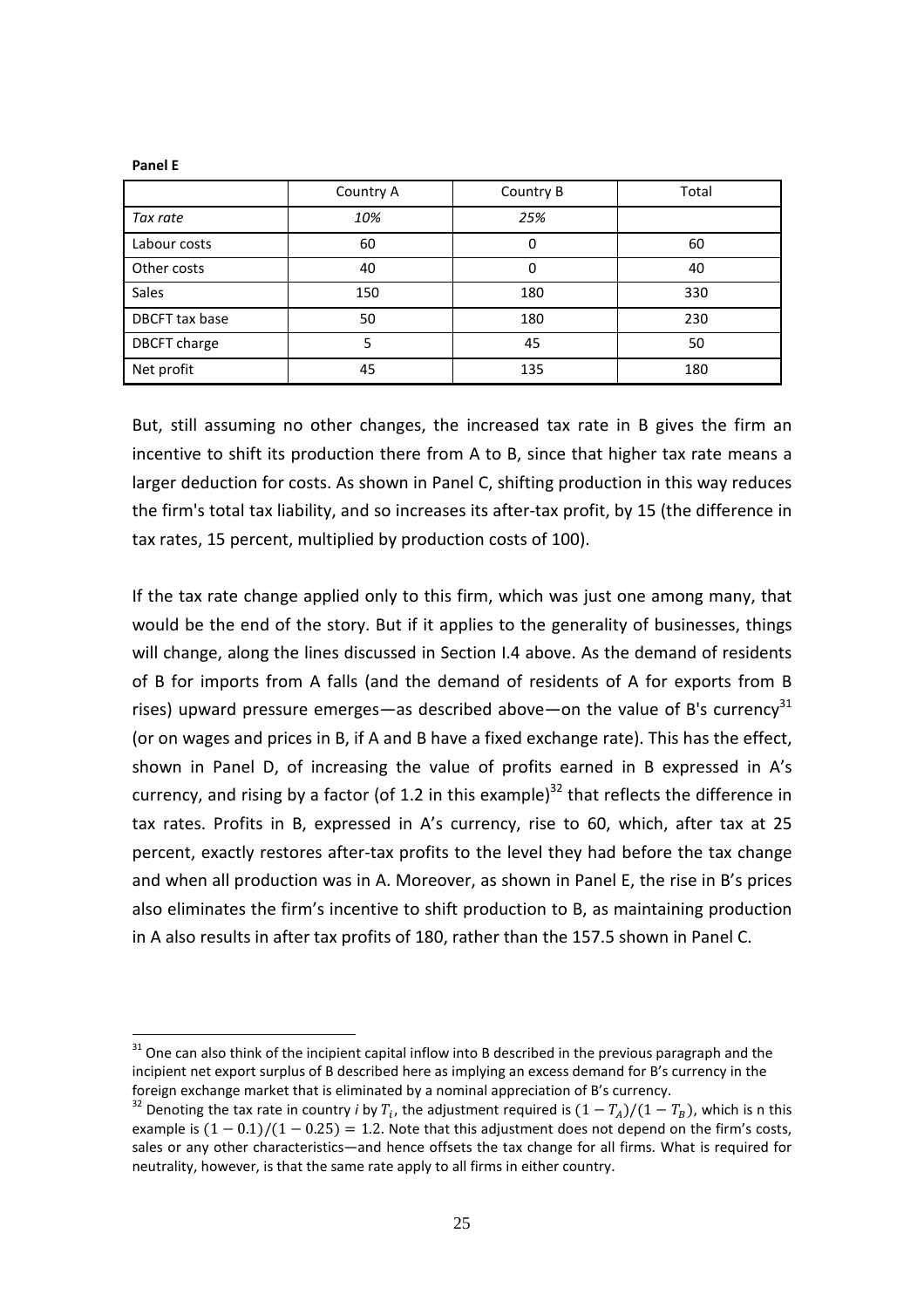The idea that prices and/or the exchange rate will adjust so as to exactly neutralize differences in rates of DBCFT across countries, it should be stressed, is not fanciful or arbitrary. The point, as is clear from the earlier discussion of BTA, is that if the initial situation is an equilibrium – firms and consumers all content with whatever it is they are doing – then so is that in which prices and/or the exchange rate have adjusted as described. Indeed unless there are some other equilibria, the adjustment must be of exactly this form.

If the exchange rate is fixed or managed, however, or if wages or prices are sticky, this adjustment may not come about instantaneously. Without the equilibrating appreciation of B's current or increase in prices and wages, B's exports will be cheap abroad and its imports expensive at home. Its net exports, and the level of activity, will therefore tend to rise. As the pressures on wages and prices this creates build up, however, the effect would be expected to be temporary.

#### *Scale of investment*

That the level of investment is also undistorted when all countries apply a DBCFT, at whatever rate, follows from the arguments just given. We have just seen that the presence of a DBCFT in country B, at whatever rate, left the firm's after-tax profit exactly as it was when it faced a 10 percent DBCFT everywhere. But when it faces such a tax, then, by the general property of cash flow taxation shown in Box 1, its investment decision is entirely undistorted.

#### *Form of financing*

Under an R-based cash flow tax, whether origin- or destination-based, financial flows simply do not enter the tax calculation and so are evidently left undistorted. The same is true under an R+F base, given price and/or exchange rates of the kind analysed above.

#### *b. Robustness to avoidance and evasion*

No tax system is perfectly robust to avoidance and evasion. However, when adopted universally the DBCFT closes the most significant avoidance channels found under existing tax systems: it simply does away, in particular, with many of the problems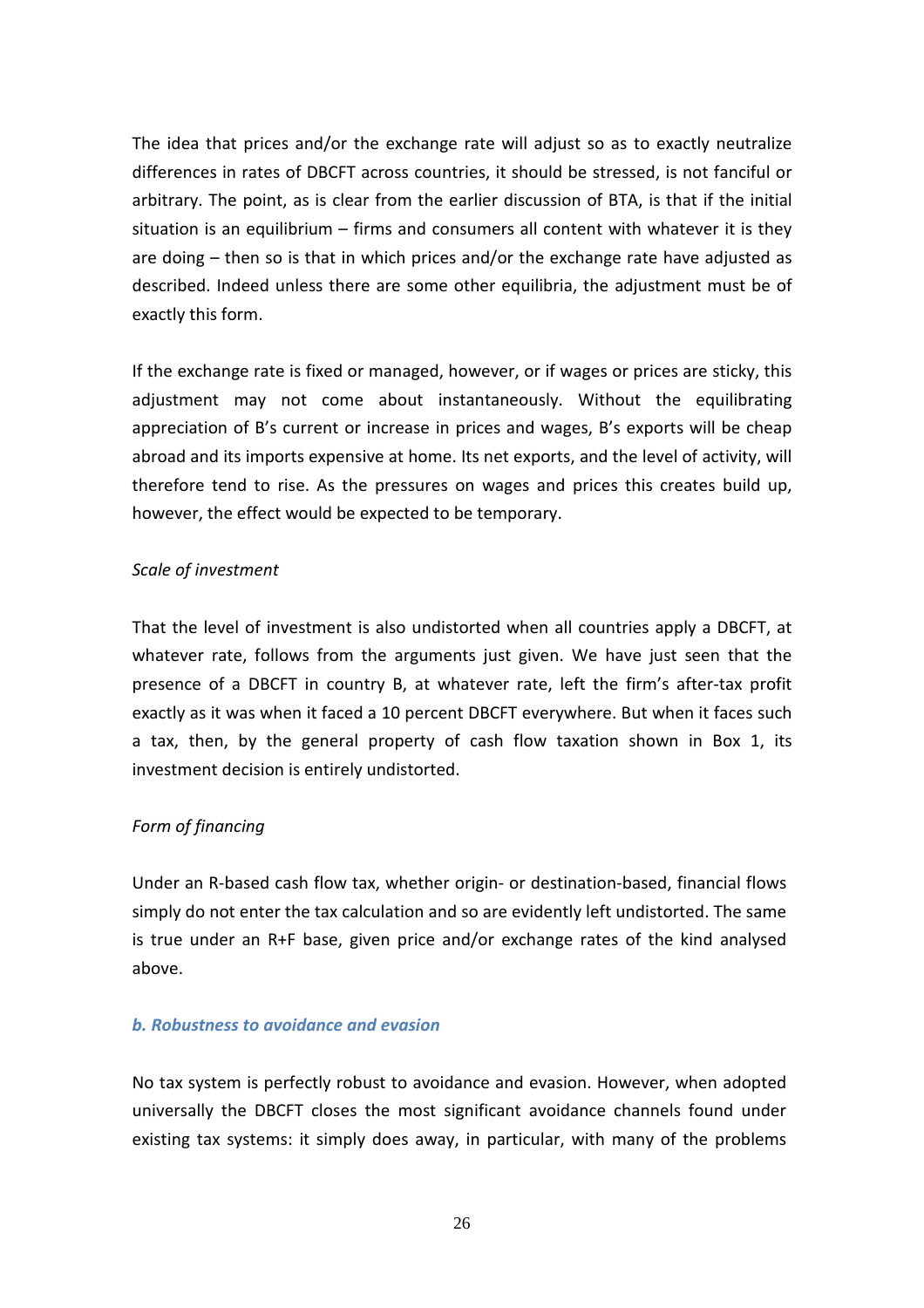currently besetting the taxation of multinationals, cutting through the swathe of issues taken on in the G20-OECD project on Base Erosion and Profit Shifting (BEPS).

When adopted in all countries, the DBCFT eliminates the shifting of profits to low-tax countries through the three most important current channels: lending from a low-tax country to a high-tax country, locating intangible assets that earn a royalty or license payment in a low tax country, and manipulating transfer prices.

The most straightforward of these to explain is debt shifting. Under an R-based cash flow tax, there is no tax relief for interest payments and there is no tax on interest received. So the debt-shifting channel simply would not exist. Lending among affiliates of a multinational located in different countries would simply have no tax consequences. As we set out below, this channel would not exist under the R+F base either.

Profit shifting through the manipulation of intra-group prices is also precluded by the DBCFT. To see this, consider the effect of a sale of a good by company A to another member of the same multinational group, company B, with the two companies located in different countries. Under current arrangements, A pays tax on the sale of the good to B, but B receives tax relief on the purchase of the good as an input into its own activity. If A's country has a higher tax rate, then there is an incentive to understate the true price of the good; B's tax relief on the purchase of the good will then exceed the tax levied on A's sale. If A's country has a lower tax rate, then the incentive is reversed; overall tax is lowered if the price is overstated.

But under a DBCFT, A faces no domestic tax on its export. B does face a tax on its import,  $33$  but as an input into whatever activity B is undertaking the cost of the good will also be deducted from B's tax base. These two effects exactly cancel out, making the value of the import irrelevant for tax purposes.

An alternative approach to implementing this treatment of imports, as discussed in Auerbach (2010) and further below, would be simply to exclude imports by taxable businesses from the tax base altogether – so that for them there is neither a tax on

 $33$  There is a need to define what is an import. The key issue here is that all goods sold domestically should be subject to the tax. Broadly, in this case, an "import" would be a good or service sold by an entity not subject to the domestic DBCFT (and also not a domestic entity excluded from it by virtue of size, as we discuss below in the context of the scope of the tax).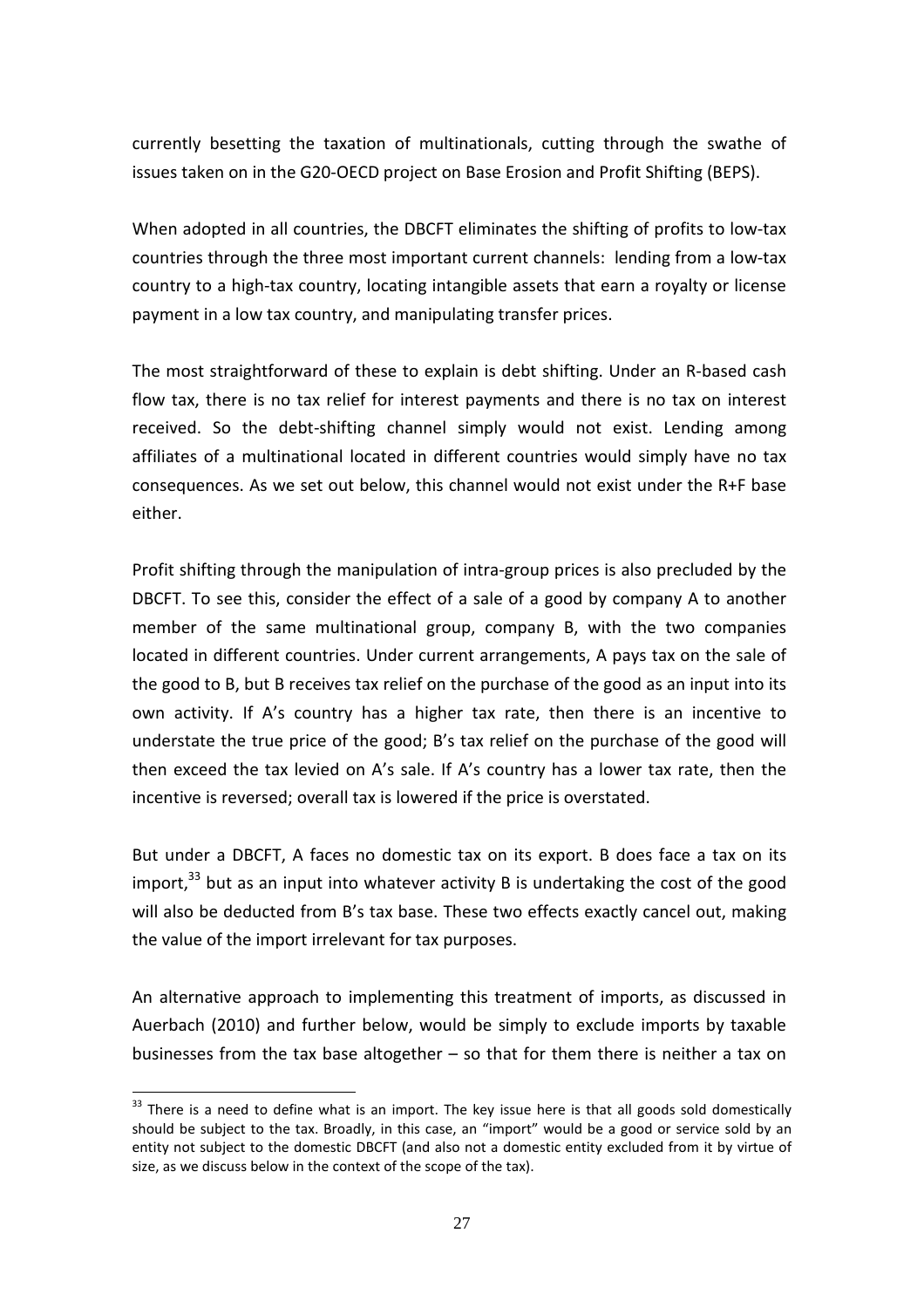imports, $34$  nor a deduction for the cost of the imported good. In this case, the transaction between A and B is entirely free of tax. Under this alternative approach, it is particularly easy to see how the destination basis eliminates certain tax avoidance opportunities based on mispricing of within-group cross-border transactions. Because cross-border transactions would simply no longer affect the tax base for either of the parties to the transaction, a company cannot influence its domestic tax liability by misstating revenues or expenses associated with cross-border transactions.

Table 3 illustrates this key point that – given universal adoption of a DBCFT, albeit at different rates in different countries - understating or overstating intra-group prices makes no difference to the overall tax liability under the DBCFT. The company imports the good from an affiliate in the same multinational group, and then sells it to a domestic third party – for example, a final consumer or an unrelated party - for a price of 120. Both countries operate a DBCFT, and so there is no tax on the export in the exporting country. The tax in the importing country - assumed to be at 25% - can be thought of in two ways, as described above. In column (a) the import is taxed, and the cost of the import set against the tax charge on the sale to the final consumer. In column (b), the import is ignored for both purposes.

Suppose that the price at which the good is imported is 100. Then under method (a), there is a tax charge on the import of 25. In addition, there is a tax charge on the profit of the importing company at 25% of sales less imports - a tax liability of 5. Total tax is therefore 30. Under method (b), the import is simply ignored, and there is a tax charge on the total value of the sale to the domestic consumer, which also generates a total tax liability of 30. This shows the irrelevance of the import price of the import for the total tax charge. Even if the price were set to zero, or 120, the total tax charge would remain 30.

The netting out of business-to-business transactions also makes the DBCFT robust to avoidance strategies used in the context of formulary apportionment systems which are based on the destination of sales. $35$  Under a formulary apportionment system, a highly profitable company could sell its products in a fully arms-length transaction to a much less profitable retail company in a low-tax jurisdiction. As a result, only the low rate of tax would be applied to the company's high profits. The retail company could

<sup>&</sup>lt;sup>34</sup> Imports by final consumers would remain taxable.

<sup>&</sup>lt;sup>35</sup> By this is meant a system under which the consolidated profits of a multinational are allocated for taxation across jurisdictions according to the share of each in its total sales.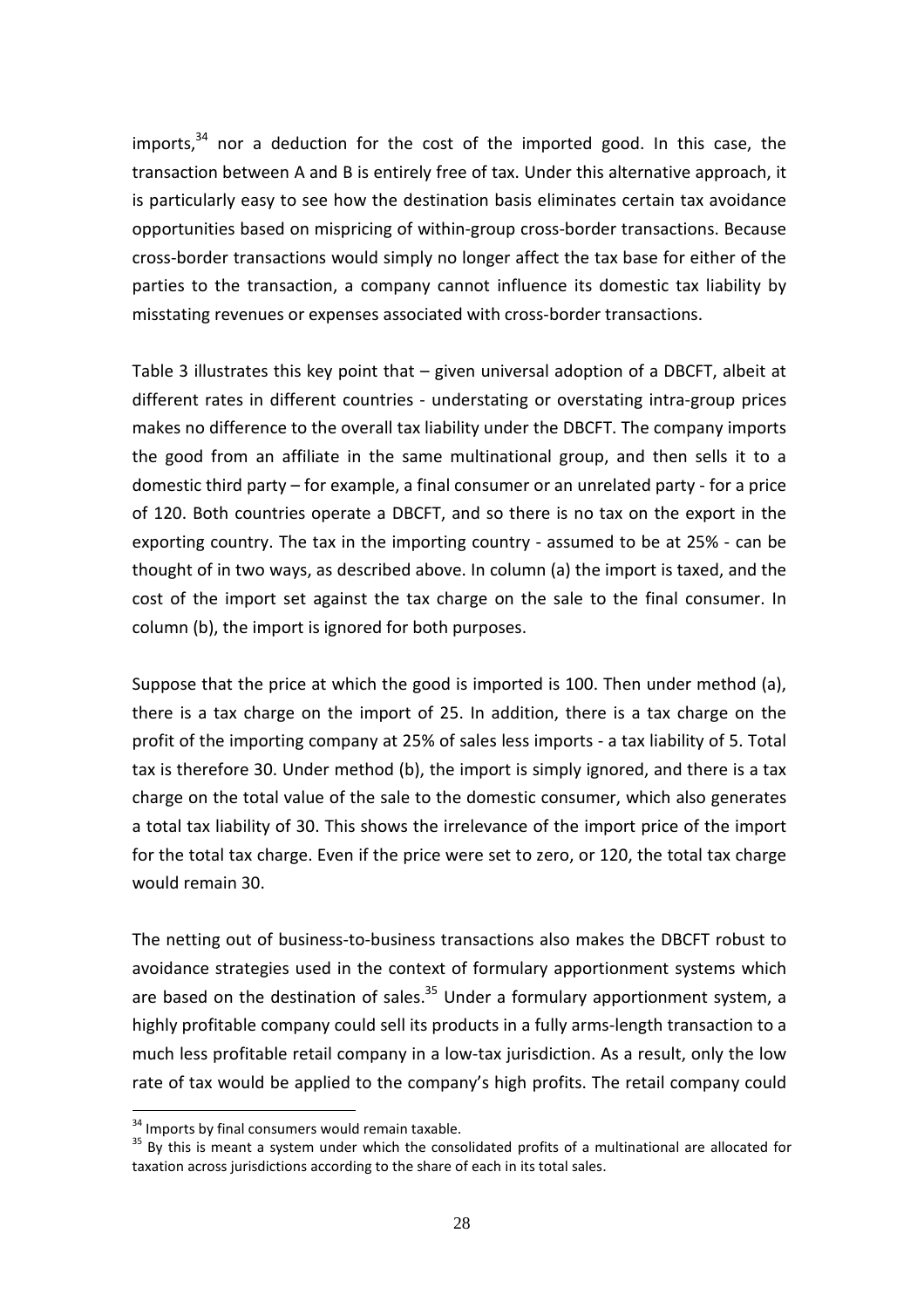sell on the goods into a high tax jurisdiction and face tax at a higher rate, but this would only apply to its relatively low profit. The overall tax liability may then be considerably lower than if the original company had sold directly into the high tax jurisdiction. This would not happen under a DBCFT. In that case, the full value of imports into the final country of destination would be subject to tax in that country.

|                           | Price    | Tax liability: | Tax liability: |
|---------------------------|----------|----------------|----------------|
|                           |          | Method (a)     | method (b)     |
| Import                    | 100      | 25             | 0              |
| Sale to domestic consumer | 120      | 5              | 30             |
| Total tax liability       |          | 30             | 30             |
| Import                    | $\Omega$ | $\Omega$       | $\Omega$       |
| Sale to domestic consumer | 120      | 30             | 30             |
| Total tax liability       |          | 30             | 30             |
| Import                    | 120      | 30             | 0              |
| Sale to domestic consumer | 120      | 0              | 30             |
| Total tax liability       |          | 30             | 30             |

**Table 3. DBCFT liabilities in importing country, with different prices for imports**

A third common strategy for profit shifting under the existing system is to place highly valuable intangibles in low tax jurisdictions. Other companies within the multinational group that are located in high tax countries may then pay royalties or license fees to the company that owned the intangible asset in return for their use. These payments receive tax relief at the high rate of tax and are liable to tax on the receipt at the low rate of tax. Again, this would not happen under a DBCFT.

The reason is the same as that given above. The purchase or sale of the right to make use of the intangible asset would naturally be treated in the same way as the purchase or sale of a good. This is, then, an import into a destination country, and as such, would be liable to tax in that country. If A (located in a high tax jurisdiction)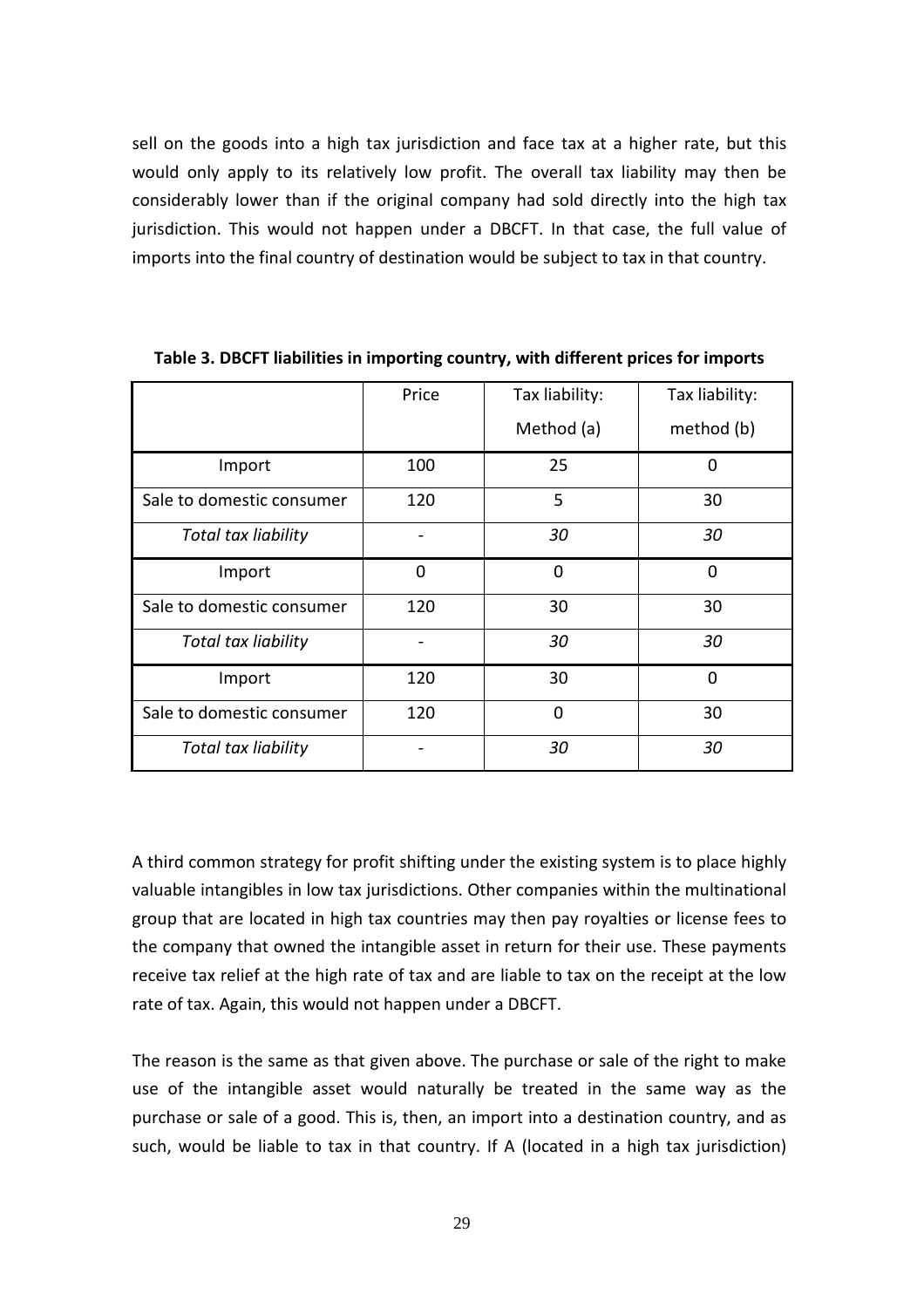acquires a license from B (located in a tax haven) to use its IP, this would give rise to a tax liability in the high tax jurisdiction. But the tax paid on that import would be deductible as a cost for A. Just as above, these two elements would exactly balance out. An alternative arrangement, as with other imports by taxed businesses, would be simply to disregard the import and the payment for it. In any case, since there are no real tax consequences of the transaction, the incentive to locate intangible assets in a low tax country would disappear under the DBCFT.

Finally, note that the DBCFT puts considerably less pressure on the notion of corporate residence than does the existing system, though at the cost of introducing a different notion of nexus than exists in current tax treaties. The tax base is essentially domestic sales less domestic expenses. There is no requirement for corporate residence to identify either sales or expenses. Sales are taxed in the country of the consumer, irrespective of corporate residence. And expenses are allowed in the country in which they are incurred, also irrespective of corporate residence.

The DBCFT is not perfectly robust to avoidance and evasion. Indeed, certain forms of evasion commonly found in the VAT sphere, such as fraudulently disguising domestic sales as exports, can be expected. However, if adopted in all countries the DBCFT is robust to the most significant and widespread avoidance mechanisms including locating intangible assets in tax havens, transfer pricing abuse and shifting profit through the use of debt. Their elimination is a major strength of the DBCFT.

#### *c. Ease of Administration*

We examine issues of implementation in detail in Section IV below. Here we simply outline the main specific features that differentiate the DBCFT – since the DBCFT eliminates the need for swathes of complex legislation which burdens the current tax system and increases compliance costs on taxpayers and revenue authorities alike.

Under the R-based cash flow tax, since debt and equity are treated in a neutral fashion, there is also no need for complex rules that police the border between the two. Further, due to the immediate expensing of all asset purchases under a cash-flow tax no rules are required to distinguish between assets that are expensed and those that are capitalized. It follows that there is also no need for complex depreciation schedules or to keep track of individual assets and their bases.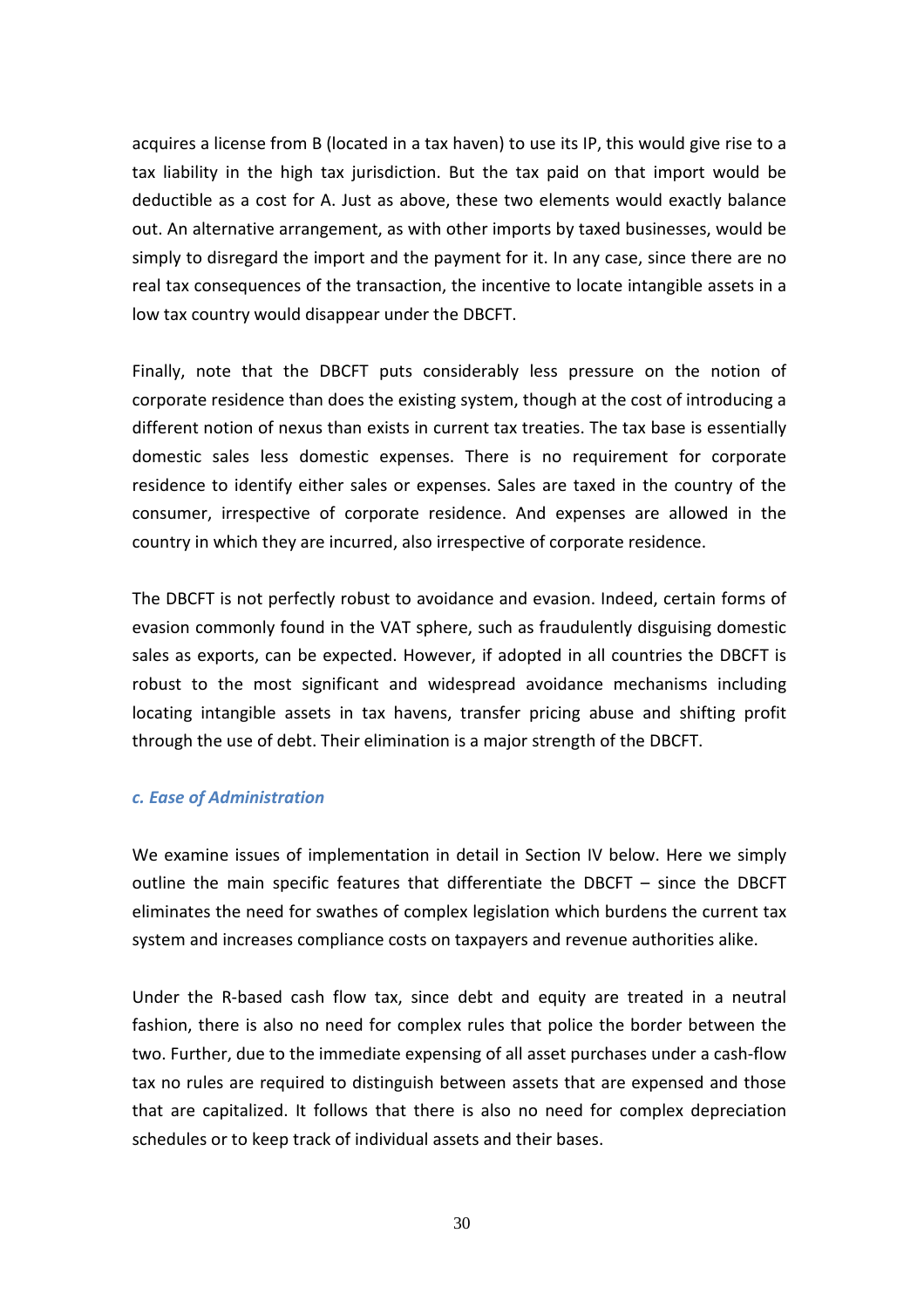The destination basis also brings extensive simplifying benefits. It eliminates the need for some of the most significant, yet complex and lengthy, extant anti-avoidance rules. These include including exit taxes, transfer pricing, Controlled Foreign Company, thin capitalisation and anti-inversion rules. These rules require constant updating to meet new planning strategies and their application is notoriously costly and burdensome. Their elimination thus provides significant benefits of simplification to both governments and businesses.

On the other hand, the DBCFT does raise some significant administrative challenges which are new to corporation taxes, but well known in VAT. One is the need to distinguish between real and financial flows; this is addressed in Section III. Others include the challenges posed by negative liabilities and the need to levy a tax in the place of sale, a particularly difficult problem for services and digital products; these are addressed in Section IV.

#### *d. Fairness*

What ultimately matters for the fairness of any tax system, of course, is how it affects people; and corporations are not, in other than a legal sense, people. But how we tax corporations does have implications for the fairness with which the tax burden is shared, both within and across countries. This section looks at the DBCFT in this light, and at the particular question of the suitability, or not, of the DBCFT for developing countries.

#### *Incidence of the DBCFT*

The effective incidence of the DBCFT – who bears the burden of this tax – can be most easily understood by recalling from Section I.3 that the DBCFT is equivalent to a VAT plus a matching deduction for wages and salaries. The incidence of the DBCFT will thus be the same as that of a tax on domestic consumption net of a subsidy, at the same rate, to domestic wages or, equivalently, a tax on domestic consumption financed by resources *other than* wage and salary income. These resources will have three components.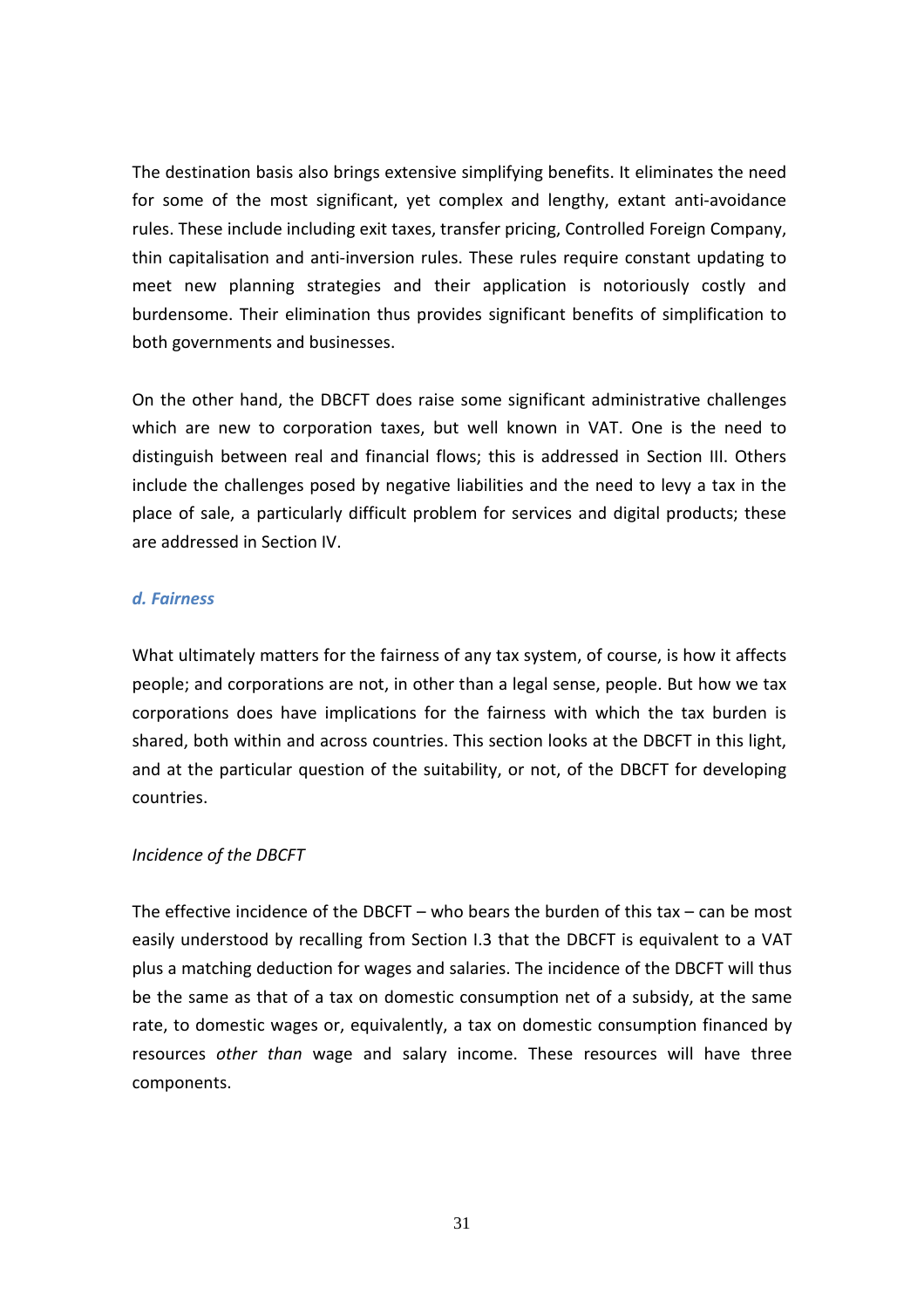First, in transition they will include returns to previous investments. Second, on an ongoing basis and in present value terms, rents: the return on investments in excess of that needed to cover the normal return to capital. But the precise identity of who bears this element of the tax depends on the nature of the exchange rate or price adjustment, discussed earlier.

Third, in the context of a country with a fixed exchange rate, introducing a DBCFT would tend to push up prices and wages. So the tax would be borne by any domestic consumption financed from income or resources other than wages and salaries, including domestic residents holding shares in companies subject to the DBCFT. This could also include individuals (typically the more elderly) consuming from their wealth, earning a minimum wage or in receipt of government transfer payments, such as pensions. Neutralizing some of the possible adverse distributional effects may require indexing such payments, and any minimum wage, to consumer prices.

But by contrast, in a country with a flexible exchange rate, nominal domestic prices would be unaffected; their value would change relative to world prices through an appreciation of the exchange rate. In this case, we would expect only domestic residents owning firms subject to the DBCFT and those holding assets denominated in the foreign currency to bear any tax burden;<sup>36</sup> those consuming from wage income would again be unaffected. Note, though, that there are other valuation effects of adopting the DBCFT (rather than simply raising the tax rate under the DBCFT, as in Table 2) that must be taken into account. In particular, a move to immediate expensing of domestic investment lowers the value of existing capital relative to new capital, and a shift away from taxing foreign source income may raise the value of offshore assets.

A tax on consumption not financed by labour earnings would be expected to fall on the affected consumers, except to the extent that these consumers respond to the imposition of the tax. In general, these consumers may seek to avoid a tax on their consumption from non-labour income by changing their behaviour. $37$  For the DBCFT, however, some of the channels of response normally associated with corporate taxation would be absent. In particular, because the cash-flow tax base excludes the

<sup>&</sup>lt;sup>36</sup> Non-residents holding assets denominated in the currency of the DBCFT country, on the other hand, would receive a benefit. And of course changes in the exchange rates may have other effects through contracts or pricing specified in its currency.

<sup>&</sup>lt;sup>37</sup> If their demand for consumption goods is inelastic, then standard incidence analysis would conclude that these consumers bear the entire tax burden.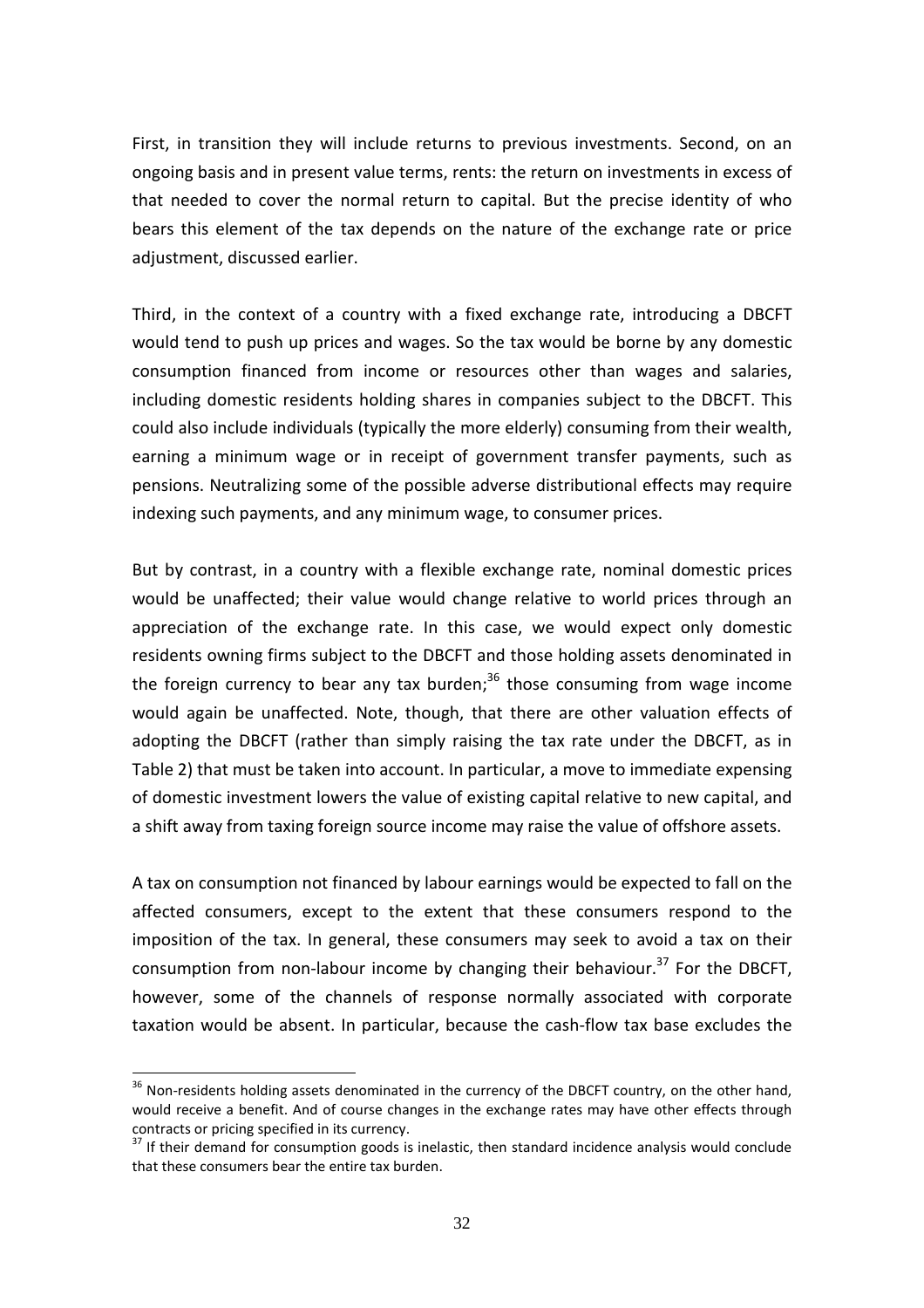normal return to saving, there would be no incentive to save less; $^{38}$  and, because of the destination basis used for the cash-flow tax base, there would be no incentive for capital or business activity to move to other jurisdictions, as already discussed.

One possible shift away from taxation that remains under the DBCFT would be through cross-border shopping, if other nearby or accessible jurisdictions impose tax at a zero or lower rate.<sup>39</sup> With few exceptions, however, significant cross-border shopping has tended to be confined to excisable goods: in response to general differences in rates of VAT, in particular, it has tended to be modest. (The treatment of remote purchases is discussed later). If demand is reduced, we would expect some of the tax to be borne on the supply side, for example by factors entering the production process, regardless of their location, such as the intangible assets a company owns.  $40$ 

This analysis indicates an important point regarding the incidence of the DBCFT: it would likely be considerably more progressive than a broad-based VAT, which falls on the generality of consumers.<sup>41</sup> The comparison with a conventional corporate tax is more complex. On this it is important to remember that the latter is at least to some extent passed on in higher prices to consumers and in lower wages to workers. Replacing a conventional corporate tax by the DBCFT would remove the normal return to capital from tax<sup>42</sup> Though we do not discuss here the issues that this raises, a tax on the normal return to capital could, if so desired, be levied at personal level. $43$ 

<sup>&</sup>lt;sup>38</sup> Unless of course such a tax was levied at personal level.

<sup>&</sup>lt;sup>39</sup> This depends on how the place of the sale is defined. In principle, we are searching for the least mobile tax base – which is probably the normal place of residence of the consumer, rather than the place of purchase. This would imply that a consumer that shops abroad would still be taxed at her domestic tax rate. But in practice this is unlikely to be feasible, certainly in all circumstances. See the discussion in Devereux and de la Feria (2014).

 $40$  An alternative approach to understanding the incidence of the DBCFT is to start with an origin-based cash-flow tax, which would impose a tax on the cash flows of firms' domestic operations. In general, such a tax would fall on the owners of the business. The border adjustment included in the DBCFT would in effect convert the tax base from a tax on the cash flows received by owners of domestic firms to a tax on the cash flows received by domestic owners of firms worldwide. See Auerbach and Devereux (2015).

<sup>&</sup>lt;sup>41</sup> VATs in practice of course often include reduced rates on some items precisely in order to improve their progressivity. As is widely recognized, however, this is an extremely inefficient way in which to pursue distributional objectives, especially in advanced economies that have quite finely targeted income support measures available to them. The implication is that distributional impact can be improved by moving to a single rate VAT while strengthening income support (Crawford and others (2010)).

 $42$  The same would be true of any form of rent taxation.

 $43$  This is the approach, for instance, of the Business Enterprise Income Tax proposed by Kleinbard (2007), which combines a rent tax at corporate level with a tax on the normal return at the personal level.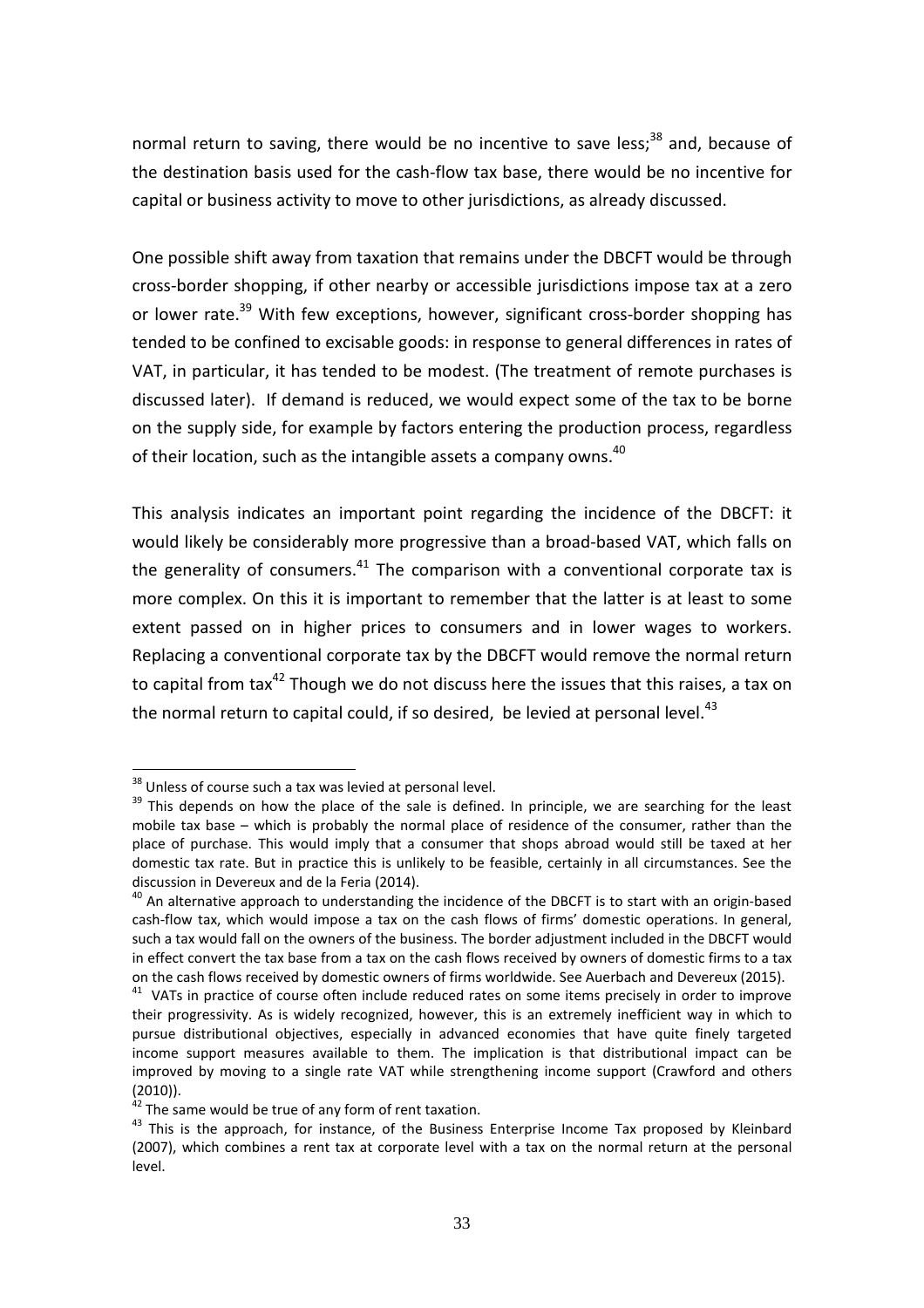#### *Inter-nation equity*

Taxing sales on a destination basis but giving relief for expenses on a source basis can produce an allocation of profits amongst states which might be considered to be inequitable. If a company produces goods in country A and exports to country B, then, under a DBCFT, A would not receive any tax on the company's profits. A system under which a government which potentially contributes significantly to the success of business operations by providing infrastructure, legal protection and other goods and services, but receives no tax revenue – while governments that contributed nothing happily pick up a cheque - might be considered to be unfair, or at least inappropriate, violating a view of taxation as in part payment for the benefits provided by governments.

Note, however, that current taxes on business profit do not satisfy the prescriptions of the benefit principle either, as they can result in high taxation for companies which derive very little value from publicly provided goods and services and no taxation for companies which derive a great value. In other words, there is no necessary connection between benefits derived and taxes paid. Concern for the benefit principle would thus be better addressed through the adoption of fees based on a businesses' footprint in a particular state. Such fees could be introduced alongside a DBCFT by states so wishing to do, although, of course, this could affect the attractiveness of the country as a location for investment.

Furthermore, this issue should be viewed at a state rather than at an individual company level. Under a DBCFT there will certainly be instances in which little or no tax is collected by states from businesses which export a high percentage of their products or services. However, such states will also tax the profits of businesses which incurred their production costs in a different jurisdiction. Viewed at a state level, then zero-rating of exports and taxation of imports would net out in the aggregate tax base to the extent that there was a balance of trade, with exports equal to imports. Of course, net exporting states would find themselves on the wrong side of this balance. However, two factors militate against the conclusion that the DBCFT would not be right for such countries. First, net trade positions change over time, albeit extremely slowly in some cases, and net exporting states might find themselves closer to a balance of trade or even net importers in years to come. Second, states which seek to tax on a source basis because of the benefit principle might in time find themselves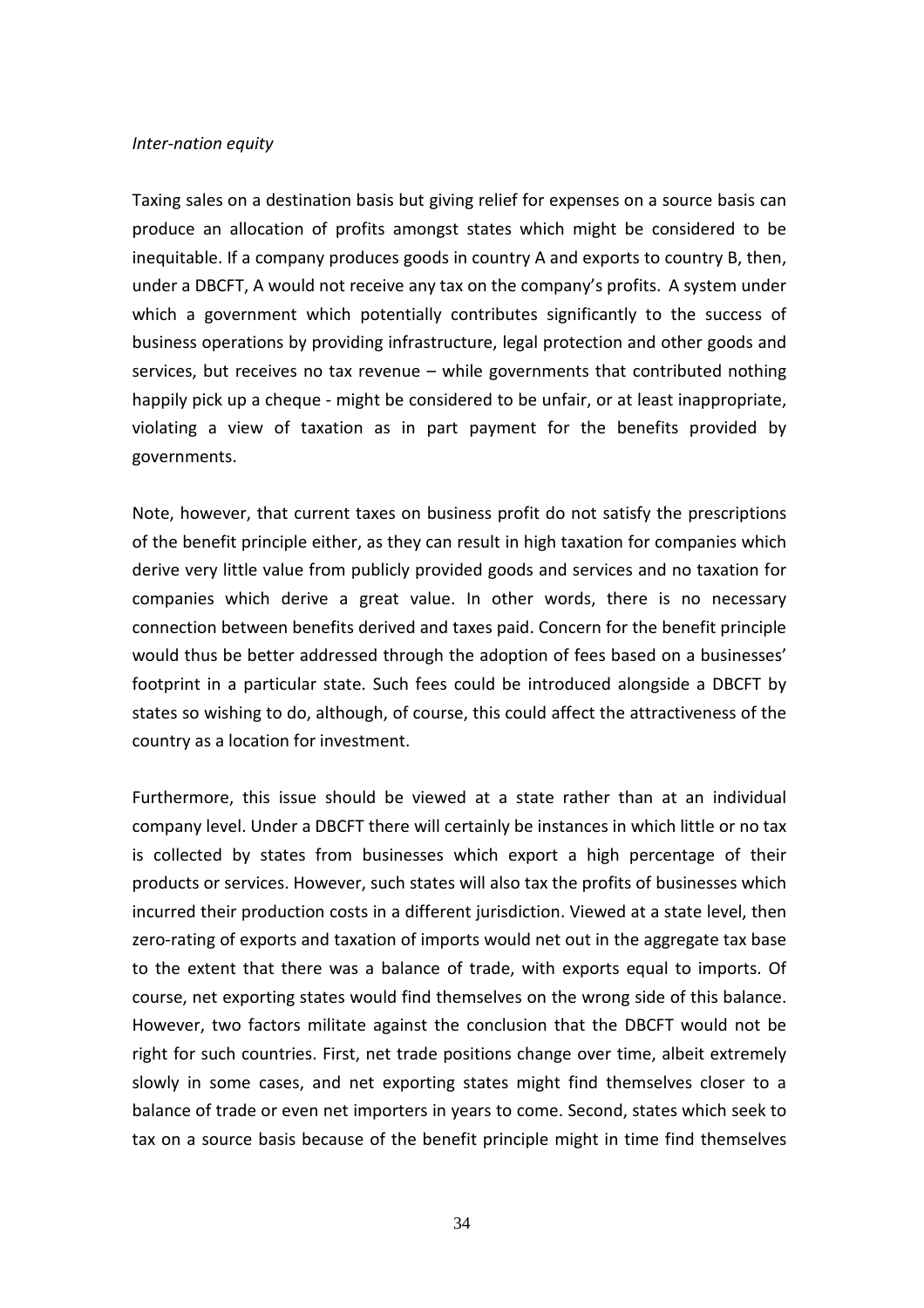simply unable to do so. Competitive forces will continue driving down corporate tax rates under the current system and businesses will respond by moving their real activity.

More generally, apart from the shift to a destination basis, there would be several effects on the revenue generated from the DBCFT, relative to the revenue generated from the conventional tax. First, as noted above, the DBCFT should make it considerably harder to shift profits to low tax jurisdiction. Second, the pressure to have a low rate of tax in order to compete with neighbouring countries disappears when all adopt a DBCFT, since, as seen above, location decisions by business should be independent of the rates at which each levies its DBCFT. Each country could therefore raise its tax rate without fearing an exodus of either real economic activity or taxable profit. On the other hand, moving to a cash flow tax might reduce the tax base relative to a conventional tax, since the cash flow tax provides immediate expensing rather than traditional depreciation deductions; in the other direction, the conventional tax allows interest payments to be deducted, while the DBCFT would not. The net impact of these two offsetting effects on the tax base is unclear, and would depend on the initial circumstances in a particular country with respect to the generosity of existing depreciation schedules and the extent of leverage in corporate capital structure. While one cannot say for certain that these offsetting changes in the tax base, combined with less profit shifting, would lead to an overall broadening of the tax base, the opportunity to increase the tax rate without concern about crossborder shifting at least offers the possibility of recovering any revenue lost if these effects reduce the tax base. $44$ 

Distinct considerations may well apply to natural resources. These are often largely exported, a major source of government revenue, and perceived as a national asset. Governments of resource-rich countries are unlikely to be content to receive, as they would under a DBCFT, no revenue from their exploitation – and even finding

<sup>&</sup>lt;sup>44</sup> Patel and McClelland (2017) examine some of the revenue consequences of introducing a DBCFT in the US, on the assumption of unchanged behaviour of businesses. They find that, over the period 2004- 13, if the US had an origin-based cash low tax in place, the total tax base would have been almost the same as under the actual tax system in place at the time. Also the number of firms with tax losses, both unweighted and weighted by assets, would have been almost identical to the actual tax system. Because the US had a trade deficit during this period, moving from this to a destination-based cash flow tax would have significantly increased the aggregate US tax base. The proportion of firms with tax losses would again have been barely unchanged on an unweighted basis, but would have been higher weighted by assets, reflecting the fact that firms that participate in cross-border transactions tend to be larger.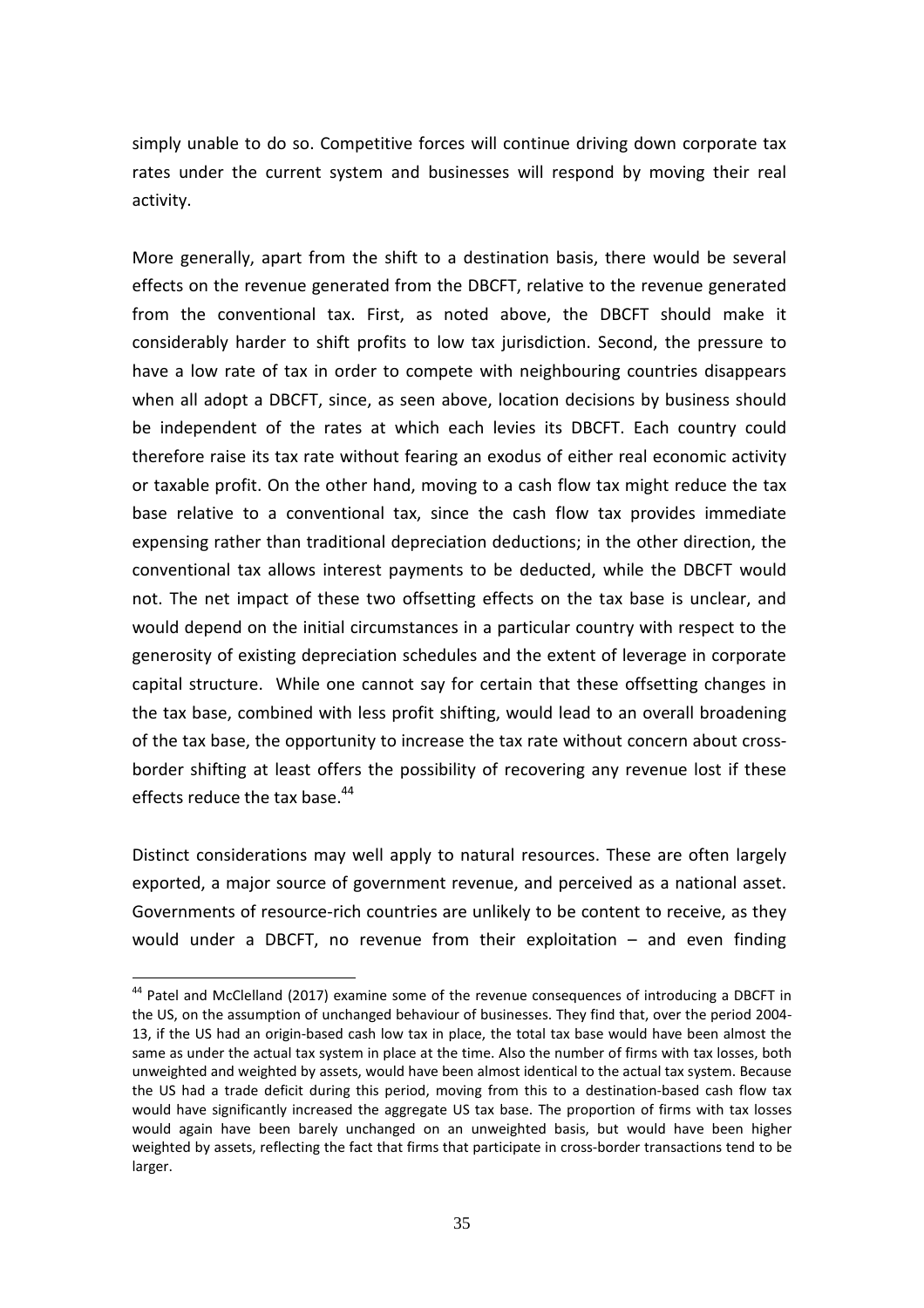themselves paying large amounts to foreign extractive firms. Moreover, while the DBCFT looks to the immobility of consumers, this is a case in which there is an immobility of the underlying asset  $-$  giving rise to rents that are specific to their location – that can be exploited. There are thus powerful forces pointing to the retention of some element of origin-based taxation of natural resources as both a political reality and a potentially efficient form of taxation.<sup>45</sup>

## *Developing countries*

Business tax reform is a high stakes game for developing countries – perhaps even more so than for advanced countries. They are in many cases heavily reliant on tax revenues from the extractive industries, derive a larger proportion of their total revenue from non-resource corporate taxes than do higher income countries, and have fewer realistic alternative sources of revenue. All this makes it important to consider the case for movement towards a DBCFT especially closely for them. There are four main issues.

The first is the treatment of natural resources. As argued above, there is a strong case to retain origin-based taxes on these. Thus the impact of the DBCFT on developing countries should thus be considered once revenue from natural resources is carved out.

The second is the impact on the tax base. Broadly, moving from a traditional sourcebased corporate tax to a DBCFT means – assuming no change in behaviour - losing revenue to the extent that exports exceed imports, and to the extent that the sourcebased tax is levied on the normal return to capital.<sup>46</sup> The likely extent of the latter, however, is hard to assess. While one could argue that this could in any event be recouped, at least in relation to domestic owners, by levying the tax at a personal level, experience on the taxation of capital income in low income countries is not encouraging.

 $^{45}$  Efficiency would call for some form of resource rent taxation, though administrative considerations may imply balancing this with royalties (charges on the volume or, more commonly, the value of output) which, though more distortionary, may be less vulnerable to avoidance through the manipulation of costs: see Boadway and Keen (2010). Similar considerations would apply to other cases in which there are location specific rents that derive largely from exportation.

<sup>&</sup>lt;sup>46</sup> There could also be some loss from the removal of withholding taxes on payments to nonresidents, to the extent that these are not already undermined by treaty shopping.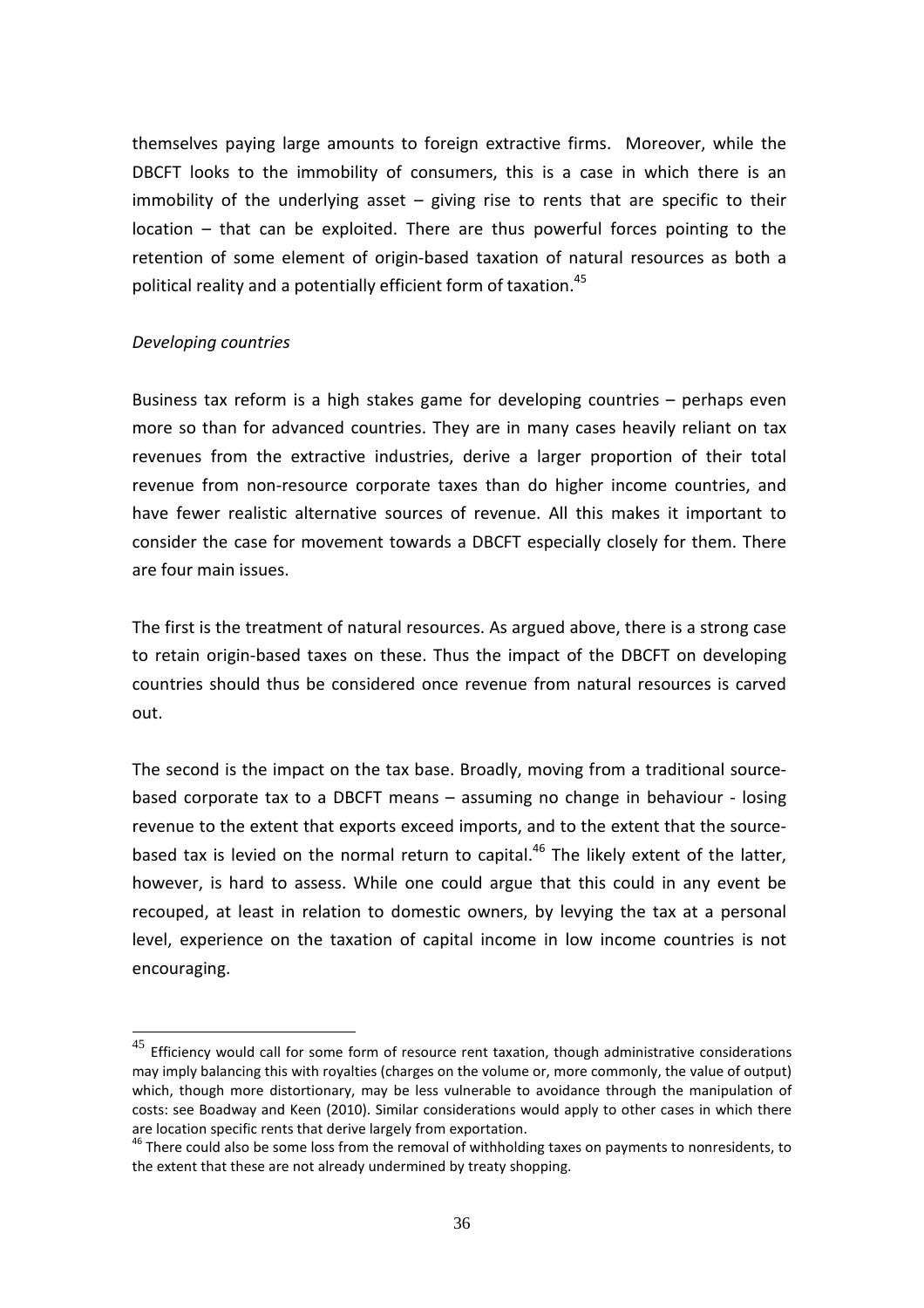To consider the likely direction of effect through the trade balance, suppose a country currently has both a tax on natural resources and a conventional corporation tax, which applies both to natural resources and all other activities. Now suppose that the country continues to tax its natural resources at the same level – including *both* existing sources of taxation. But for non-resources, it border adjusts its corporate tax. Then, in aggregate, and abstracting from other factors affecting the tax base, the country would see a rise in its taxable income if all imports exceeded exports from the non-resource sector. We are able to analyse the position of a large number of countries using data on balance of payments statistics from UNCTAD, with information on exports of natural resources from UNComtrade. We can identify 17 countries out of 181 analysed for whom, over the period 1996-2014, exports excluding natural resources exceeded imports. These include Japan, China, Germany, Switzerland and Sweden. Only one low income country (Nepal) and four lower middle income countries (East Timor, Uzbekistan, Bangladesh and Philippines) are included in this list. If these countries continued to have such an imbalance of trade then moving to a destination basis would tend to reduce their corporate tax base. But the overall effect on their revenue would also be affected by the other factors described above. However, for all other countries, if they maintained similar taxes on their natural resources, then these calculations suggest that moving to a DBCFT for non-resource trade would tend to increase their tax base.

A third consideration that is common to all countries but applies with particular force to many developing countries is non-compliance. The existence of an untaxed sector means that the equivalence results set out earlier clearly do not apply – so these may be further off the mark for developing than for advanced countries. More to the immediate point, if (as seems plausible) the untaxed sector viewed on its own tends to have a trade deficit – importing more than it exports - then the view of the likely revenue impact set out in the previous paragraph will be over-optimistic. There is cause for more optimism, perhaps, on the impact of movement towards the DBCFT on compliance: all else equal, remission of the tax on the normal return would make entrance into the corporate tax more attractive, while the wage deduction should also make the DBCFT more attractive to comply with than the VAT.

A fourth consideration is the greater weakness of tax administrations in developing countries. Here the heightened need to refund losses is a major concern. This remains a major issue under the VAT, and - in whichever form adopted - would be amplified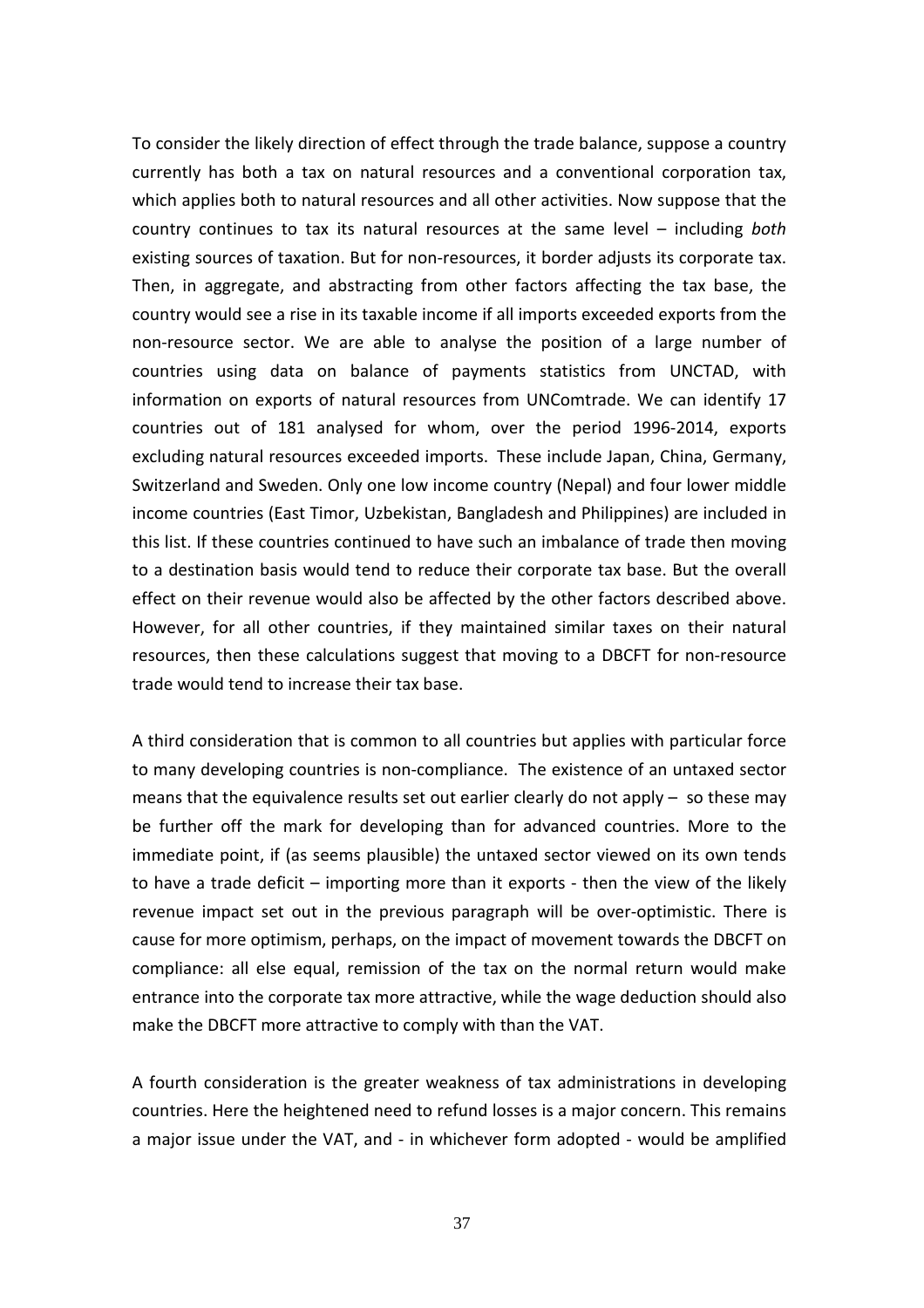under a DBCFT or the equivalent VAT cum payroll subsidy. Cross-crediting is more difficult in such countries, both because of the administrative challenges this implies and because there are fewer taxes against which credit might be taken: there are commonly no payroll contributions and only modest personal income taxes. Corruption and fraud are obvious concerns in the processing of refund claims (indeed credits more generally). But the greater difficulty with VAT refunds has commonly been not too many, but too few, as administrations either adopt strong safeguards or lack access to the funds to pay them.

Against all this, however, one must weigh the weaknesses of current international tax arrangements. These, in many respects, have not served developing countries well: the evidence is that, relative to their total revenues, they lose more from BEPS-type avoidance than do advanced economies. $^{47}$  And they are exposed too to the rigours of aggressive international tax competition. The gains from escaping those (except in relation to natural resources) could, over the long haul, outweigh quite considerable shorter-term difficulties.

## *e. Stability*

The existing tax system for taxing profit and alternatives such as a residence-based tax on the parent company and a multi-factor formulary apportionment system are or would be destabilized by competitive forces which drive countries to cut their tax rates. We have seen, however, that the DBCFT would not be subject to competitive forces of this kind, since reducing the tax rate of a DBCFT would not help attract inward investment, headquartering or business activity, nor would it be necessary to combat tax avoidance. States can thus set their DBCFT rates in accordance with their own preferences, without concern about the rates set by other states. By neutralizing these competitive forces, the DBCFT would provide long term stability in the tax system; this is one of its principle merits.

# **2. Unilateral adoption**

So far we have considered the properties of the DBCFT if it were introduced in all countries, possibly at different rates. But of course, it is very unlikely to be introduced

 $47$  See, for example, Crivelli and others (2016).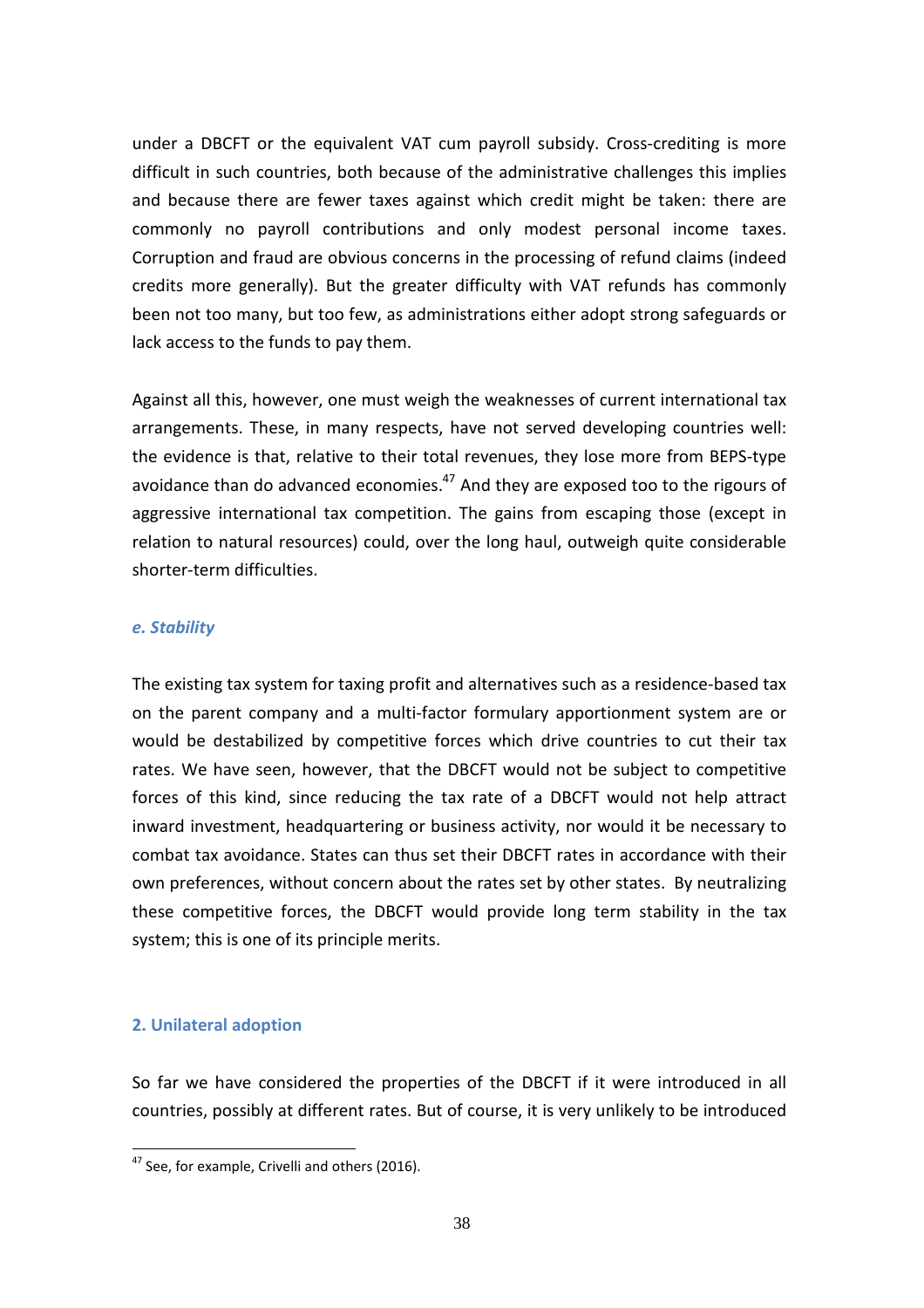by general agreement in many countries. An important issue is therefore what the properties of the DBCFT would be if it were introduced in only one country, or a small group of countries. For considerations of stability, we are interested both in the effects on countries which introduce it, and on those that do not. In particular, we are interested in the incentives of the first group as to whether to continue to use a DBCFT, and in the spillover effects on those that do not, including their incentive to respond by adopting a similar system – and including, for both, the implications for likely extent and nature of tax competition. We address the same five criteria as in the previous section.

#### *a. Economic efficiency*

A DBCFT adopted unilaterally by one country would have the same efficiency properties in terms of scale of investment in that country, as a DBCFT adopted universally. For the case of purely domestic activity, or equivalently, for an origin  $$ based cash flow tax, this is demonstrated by the example in Table 1. Adding border adjustments where some of the cash flows associated with the investment represent either imports or exports does not affect this neutrality property. Consider for example, the case in which a domestic firm exports, and thus does not pay tax on its sales. In this case, the exchange rate appreciation arising from the introduction of the border adjustment offset the benefit of the zero-rating of exports. This leaves the scale of any investment decision in the country unaffected by the domestic DBCFT (although it might in principle be affected by taxes levied on the export by the importing country). The DBCFT is also neutral with respect to borrowing from domestic sources, as we discuss in detail below. We discuss the incentive to shift borrowing among countries to the section on the taxation of financial flows below.

However, location of investment decisions would be distorted. Suppose country A used a DBCFT but other countries maintained an origin-based corporation tax. Then, in effect, A would not levy tax on the returns to economic activity taking place in  $A$ apart from economic activity in the form of sales. This clearly would create an incentive for companies to locate economic activities such as manufacturing in A, no matter how low the origin-based tax in country B. Note however, that the advantage of locating such activity in a DBCFT jurisdiction would not vary with the rate at which it is charged. This is because, as we argued above, relief for costs incurred on that economic activity would be offset by a rise in relative prices, so the net impact of the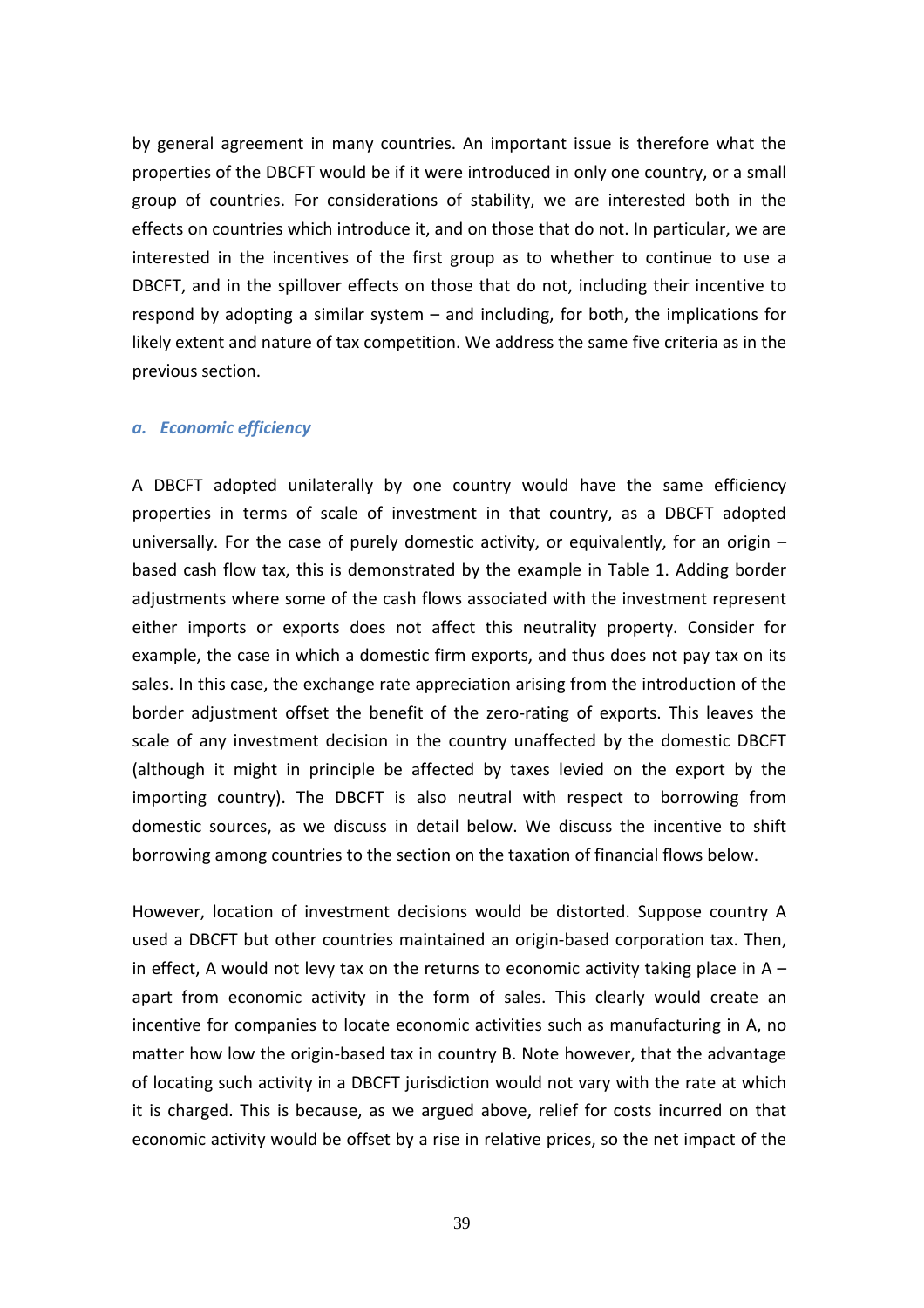DBCFT would be tantamount to reducing its origin-based tax on corporate income to zero. And this would be true whatever the tax rate in the DBCFT jurisdiction.

In effect, replacing an origin-based tax on profit with a DBCFT could be seen as an aggressive move in the existing tax competition game. Origin-based taxes on corporate income would continue in other countries, giving companies an incentive to locate, or relocate, their activities to country A. This would be true irrespective of the market in which the product was destined to be sold.

# *b. Robustness to avoidance and evasion*

The unilateral adoption of a DBCFT would leave existing avoidance opportunities in place; however, they would operate to the detriment of the rest of the world, not that of the adopting country. Consider, for example, incentives for transfer mispricing. In the previous section, we argued that if two countries adopt the DBCFT, a company could not shift profits from one to the other by mispricing intra-group transactions. But what would happen if country A adopted a DBCFT, but country B maintained the existing source-tax based tax?

As we have seen above, cross-border intra-group transactions would not appear in the tax base in country A. Exports would be excluded from the tax base. Imports could be treated in two ways: they could be taxed, but with this tax then exactly netting against the relief for the cost of the input; or they could be just ignored. In either case there would be no tax consequences in country A. But the declared prices used for intra-group cross-border transactions would still affect the tax base in country B. If the company was exporting from B, there would be an incentive to under-price the export. If the company was importing to B, there would be an incentive to overprice the import. This incentive arises independently of the tax rates in A and B.

A similar analysis applies to the strategic location of intangible assets. Under the existing system, there is an incentive for companies to locate intangible assets in lowtax countries and pay royalties and license fees from high–tax countries to where the assets are owned. But, as we argued above, this incentive would not be present in a country with a DBCFT, however high the rate. That is because the use in the DBCFT country of the benefits of the intangible asset would be treated as an import. The tax on the import would again net out with tax relief on the purchase of that import; or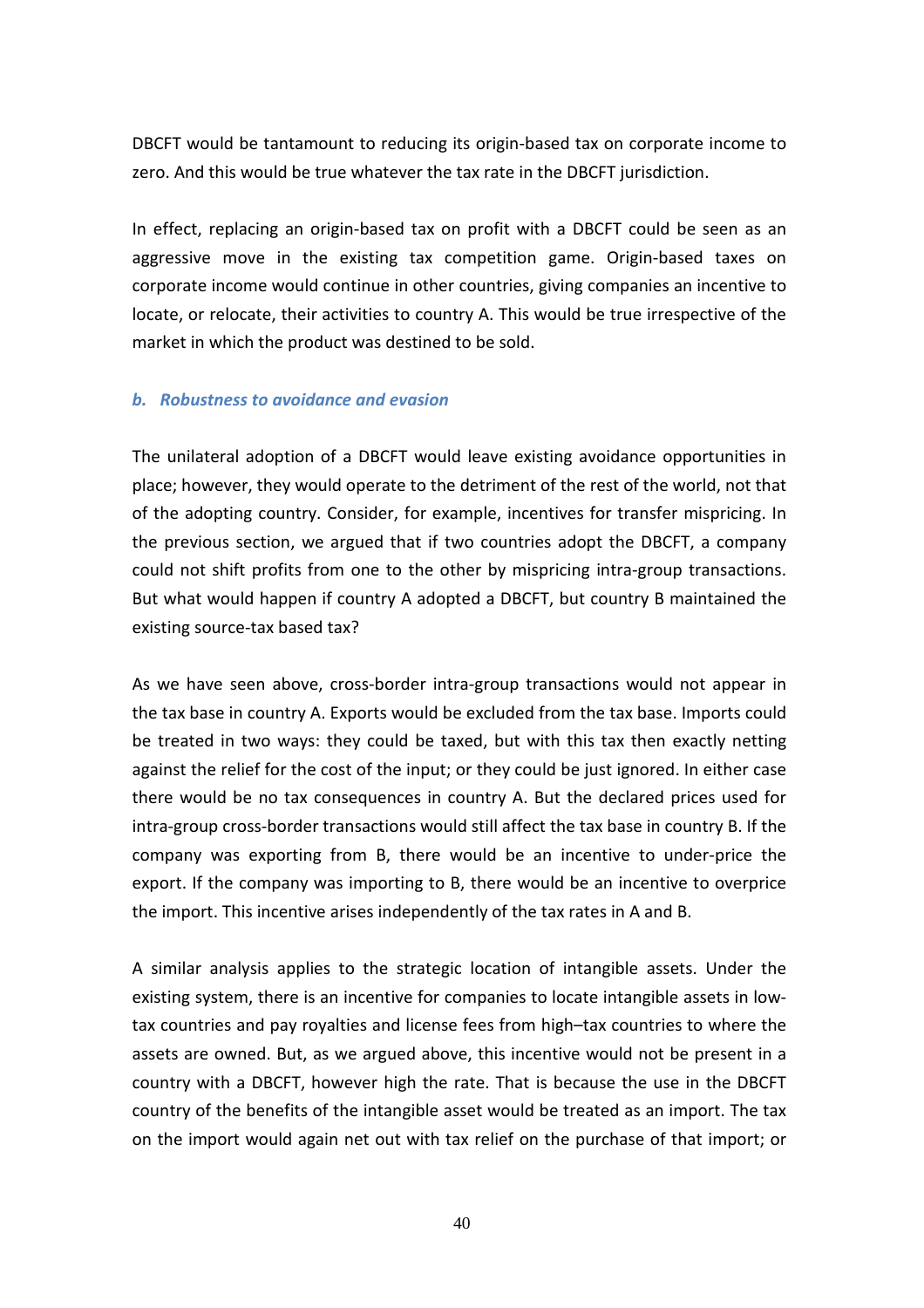the import could be ignored entirely. In either case, there is no net deduction for the cost of using the imported service from the intangible asset.

If other countries maintained existing source-based systems, however, then there would be an incentive to locate intangible assets in the DBCFT country, since there would be no tax on the receipt of royalty or license fees. To this extent, the DBCFT country would again be operating in a way akin to a tax haven under a source-based tax system. Royalty payments to the DBCFT country would generally be deductible in other countries; this would facilitate a reduction in taxable income in those countries, although it would not be shifting the tax base to the DBCFT country, since the income would not be taxed there.

As will be seen later, the preferred treatment of financial flows under a DBCFT can also worsen base erosion in non-adopters, since interest payments may be deducted in the non-adopting countries but untaxed in the DBCFT country.

The adoption of the DBCFT by a single country is thus very likely to aggravate the problems of base erosion and profit shifting in countries that did not implement a DBCFT, whilst rendering the adopter immune from such activity – indeed turning it into a beneficiary. This is, or should be, a significant concern with unilateral adoption. The quantitative impact of additional profit shifting opportunities on other countries will be hard to gauge: multinationals already have many opportunities to shift profits to low rate jurisdictions. And the impact will depend on the particular circumstances, being greater, for instance, if the adopter is a large and initially high-tax country.

The likelihood is, in any case, of increased pressure on the devices that non-adopters have at their disposal to limit profit-shifting: thin capitalization rules, withholding taxes and the like. While the most direct responses are in the hands of the nonadopters, the adopter may also wish to protect foreign tax bases from undermining through artificial transactions and pricing. Participation in the county by country reporting that is a minimum standard under the G20-OECD BEPS project, for instance, may yield little direct benefit to the adopter, but can be helpful for others in addressing transfer pricing issues. Even if adequate responses can be shaped, however, this – or, as discussed below, following suit by adopting a DBCFT - is likely to take some time, during which the adverse impact on non-adopters might be significant.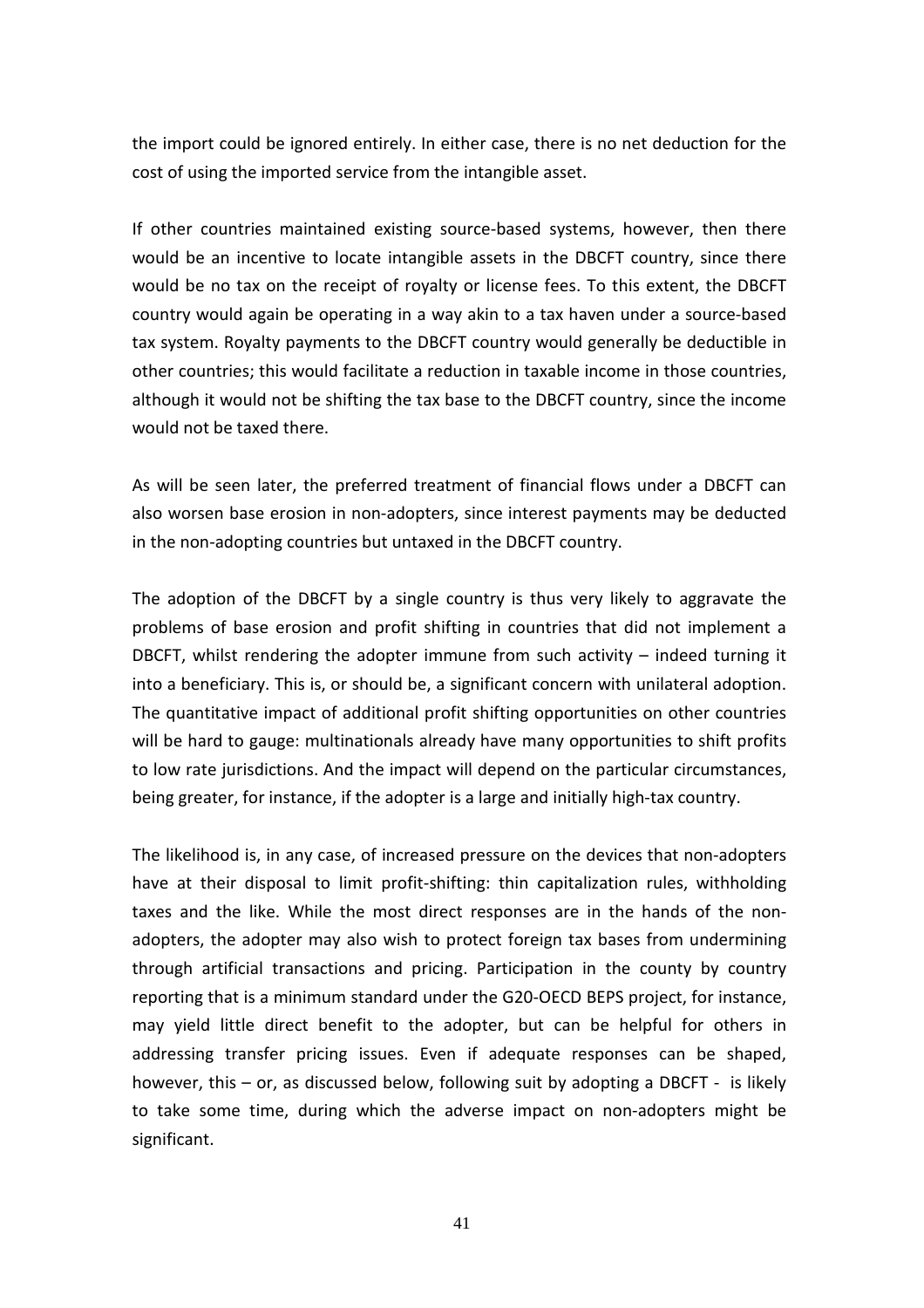## *c. Ease of Administration*

For the country adopting it, the main administrative benefits and costs of adopting a DBCFT – prominent among the former being that opportunities for shifting profit to low taxed jurisdictions are at least considerably diminished, if not extinguished - are much the same whether adopted unilaterally or universally.

Two issues would arise if the DBCFT were introduced unilaterally, however. First, as we discuss in detail in Section IV on implementation below, there would be benefits in tax collection if countries cooperated with each other. These benefits would presumably be much less likely to occur if a country introduced the DBCFT unilaterally. Second, from the perspective of taxpaying multinationals, there may be an additional compliance cost in dealing with a DBCFT in one country, and existing corporation taxes in other countries, although of course businesses must already cope with quite significant differences in national tax systems.

## *d. Fairness*

Broadly, the considerations of fairness are the same as if the tax were introduced globally. The tax would continue to be equivalent to a tax on domestic consumption financed by resources *other than* wage and salary income. The issues of inter-nation equity are also similar as well, though with the additional twist of the likely impact of increased profit shifting out of non-adopters.

The factors influencing revenue (other than BEPS-type through avoidance) would again be similar. However, in the case of unilateral adoption of the DBCFT, the behavioural response of multinationals would be different, and this could affect revenue, and welfare of the country that introduced the tax. For example, suppose that country A introduced a DBCFT and country B did not. Then a company that produced in A and exported to B would face no tax on its profit. But a company that produced in B and sold in A would be taxed on its profit in B, and on its import to A. This might be considered unfair, but is simply the result of the two countries having a different basis for taxation.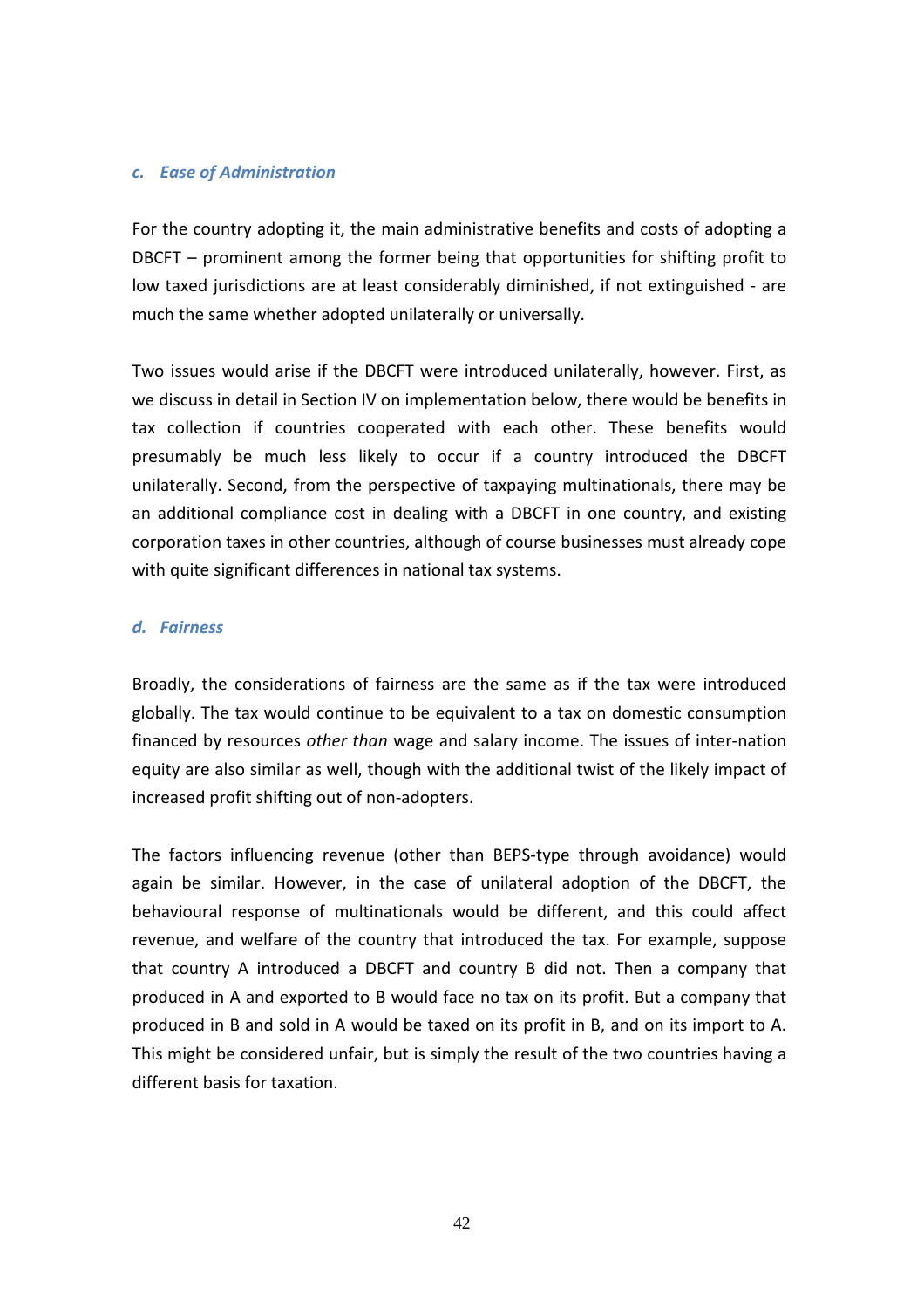#### *e. Stability*

The attractiveness of moving from a traditional source-based corporate tax from the perspective of a single country, acting on its own, involves a trade-off, as discussed in Auerbach and Devereux (2015), between the benefits of attracting capital and profits from other jurisdictions and the potential costs of a reduced ability to "export" taxes to the residents of other countries. A country unilaterally introducing a DBCFT would in effect be reducing its source based tax on corporate income to zero. As discussed, this would attract real activity and profit from other countries where that sourcebased income would be liable to tax. But on the other hand, a source-based cash flow tax would fall in part on the owners of the business being taxed, including nonresident owners. By contrast, as discussed above, a destination-based tax would ultimately fall only on domestic residents. A move to a DBCFT from a source-based cash flow tax would therefore have a cost in reducing the ability of the country to levy a tax the incidence of which is partly on non-residents. This second factor may be more important for a large country, or one with unique location-specific production assets (as in the case of natural resources, discussed earlier), and so countries in such circumstances may find adoption of a DBCFT less attractive.

However, existing corporate taxes are less likely to be "exported" to non-residents than source-based cash flow taxes. That is because existing taxes do not generally fall solely on economic rent; consequently, they create incentives for companies to distort their behaviour and prices in ways that pass on the burden of the tax to others, particularly residents. This, while there is a clear trade-off between source and destination-based cash flow taxes, the benefit of a conventional source-based tax in exporting tax to non-residents is weaker than with a source-based cash flow tax.

In addition to effecting a zero tax rate on domestic source income, the treatment of borrowing and interest under the DBCFT would introduce a powerful incentive for adoption elsewhere, for it would shift borrowing and interest deductions to other jurisdictions where interest is still deductible (at least as long as the other jurisdictions did not combat this incentive by the use of anti-avoidance rules). Similarly, as the adoption of the DBCFT by one state safeguards it against a number of profit shifting techniques, whilst providing opportunities for MNEs to shift profits from states operating a source based corporation tax to it, it gives these states an incentive to adopt the DBCFT too.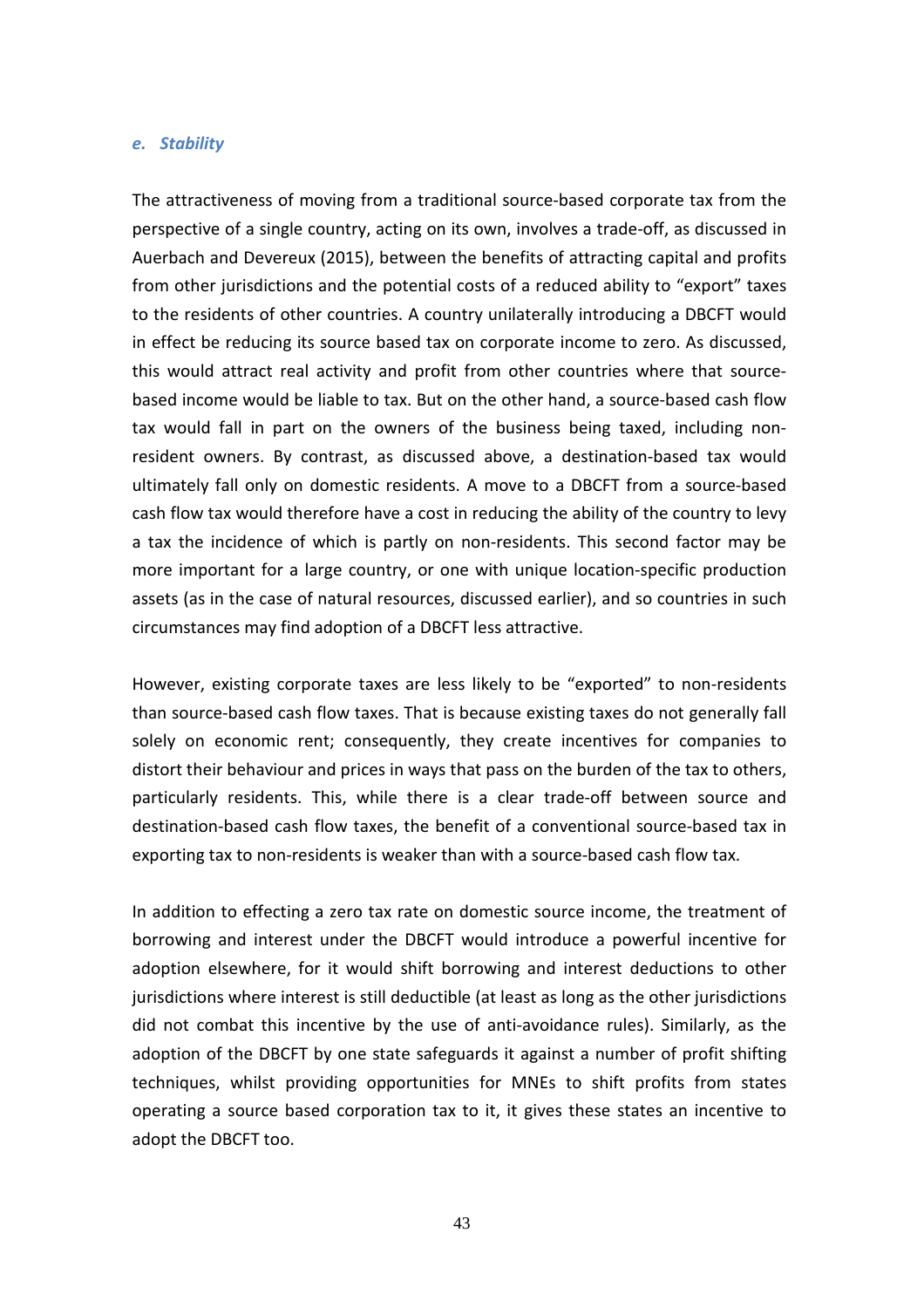For non-adopters, as seen above, despite such possible defences as mentioned there – and to an extent that again depends on circumstances - the replacement of a traditional corporate income tax by a DBCFT in another country may, depending on circumstances, place substantial pressures in the forms of both reduced investment and heightened profit shifting. They are likely to respond. This may take the form of either reduced statutory rates or base narrowing measures, while retaining a traditional CIT, or a mimicking movement to a DBCFT. The former response provides no lasting solution to continued tax competition. Subject to important caveats – notably those in relation to developing countries discussed above - the latter may well have more attractions than the continued undermining of the international tax systems that is all too clear under current arrangements.

How the incentives for adoption would change in response to other countries' adoption is a complex question. Empirical evidence – see, for example, Devereux et al (2008) - suggests that countries respond to a reduction in the tax rate in other countries by reducing their own tax rate. That in turn suggests that the attractiveness of adopting the DBCFT would be enhanced by other countries already having done so. That is because countries that kept a source-based tax would be at a competitive disadvantage since in effect they would be competing for real economic activity and profit with countries that have no source-based taxation. As investment and profits shifted to the countries that had unilaterally introduced the DBCFT, there would be a powerful incentive for other countries to follow suit. The unilateral introduction of a DBCFT could therefore be seen as an aggressive move in the tax competition being played out in source country corporate taxes. This would seem to be further enhanced by the treatment of interest under the DBCFT, as one would expect borrowing to shift from countries as they adopt the reform to countries that have yet to do so.

A unilateral move to the DBCFT can be seen as the ultimate move in a tax competitive game, as it results in a source based corporation tax rate of zero. However, the adopting state would not be susceptible to tax competitive forces on the tax rate it selects. In that sense the acceleration of one tax competitive game also puts a stop to another and would provide long term stability for the adopting state free from destabilizing tax competitive forces.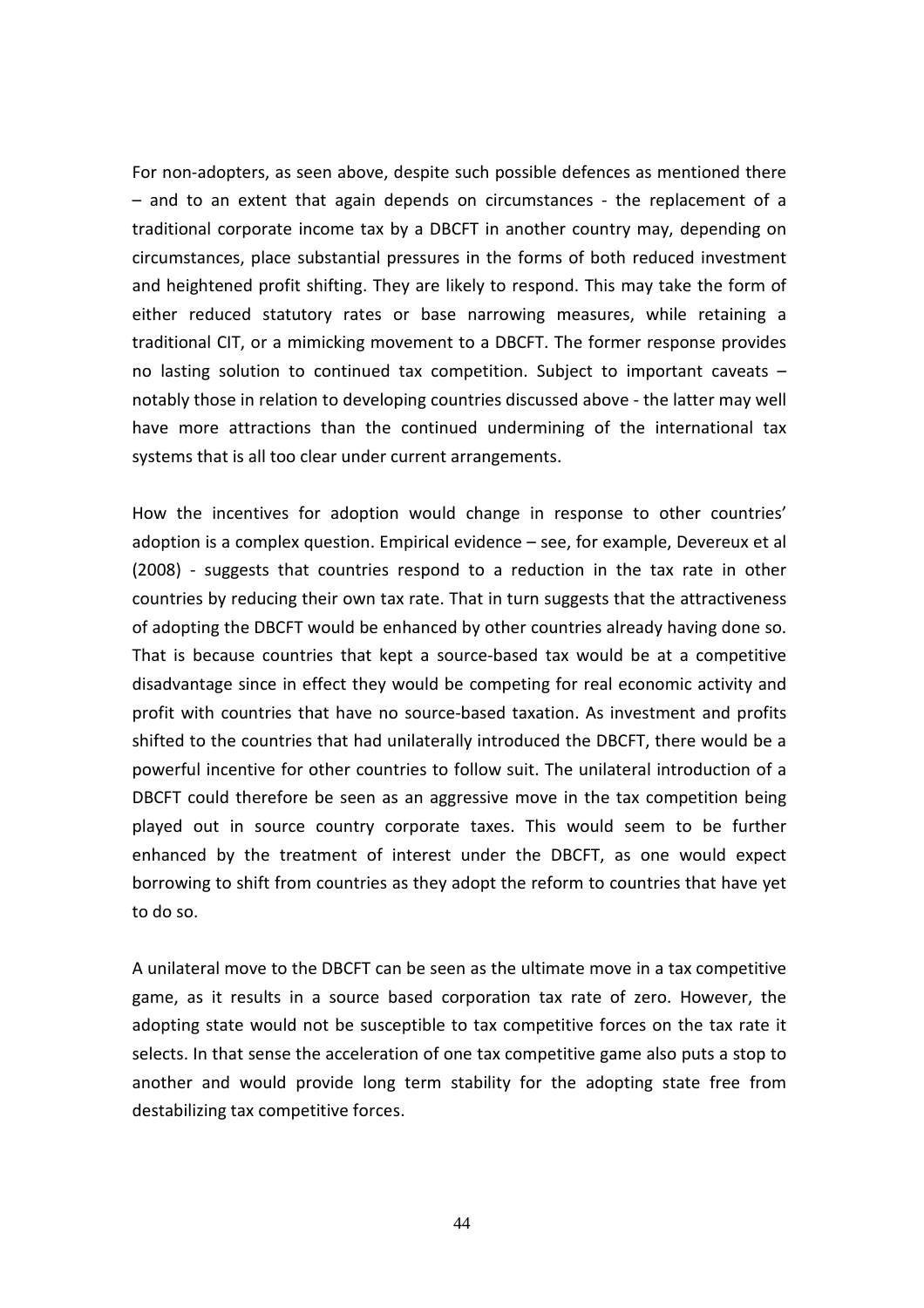# **III. TAXING FINANCIAL FLOWS**

The growing importance of financial institutions and activities within the corporate sector (see the statistics for the UK and the US in Auerbach et al, 2010) increases the attractiveness of taxing the economic rent accruing to financial companies. This section considers how this can be achieved, first under a DBCFT and then under a VAT-based equivalent.

# *1. The choice between an R base and an R+F base*

As discussed earlier, there are two basic approaches to the treatment of financial flows under a cash flow tax, including the DBCFT. These were set out by the Meade Committee (1978), and we use their terminology here. The first option is simply to ignore them, and that  $-$  in the sense of exempting or 'input-taxing' them<sup>48</sup> - is the route taken by most VATs. This is equivalent to a tax only on "real" inflows, which Meade calls the R-base. The second is to tax also all net financial inflows other than equity transactions with its shareholders, which Meade calls the R+F base. Table 4, which is adapted from Meade (1978), shows which flows that would be subject to tax under an R and an R+F base.

| <b>INFLOWS</b>                              | <b>OUTFLOWS</b>                           |  |  |  |
|---------------------------------------------|-------------------------------------------|--|--|--|
| <b>Real Items</b>                           |                                           |  |  |  |
| R1 Sales of goods                           | $R^*1$ Purchases of materials             |  |  |  |
| R <sub>2</sub> Sales of services            | $R*2$ Wages and salaries                  |  |  |  |
| R <sub>3</sub> Sales of assets              | $R*3$ Purchase of fixed assets            |  |  |  |
| R                                           | $R^*$                                     |  |  |  |
|                                             | <b>Financial Items</b>                    |  |  |  |
| F1 Increase in any forms of borrowing       | $F^*$ 1 Decrease in any form of borrowing |  |  |  |
| F2 Decrease in any form of lending          | $F^*$ 2 Increase in any form of lending   |  |  |  |
| F3 Decrease in cash                         | $F^*$ 3 Increase in cash                  |  |  |  |
| F4 Interest received                        | $F^*$ 4 Interest paid                     |  |  |  |
| F5 Decrease in holding of shares in foreign | $F*5$ Increase in holding of shares in    |  |  |  |
| companies                                   | foreign companies                         |  |  |  |
| F                                           | $F^*$                                     |  |  |  |

# **Table 4. Elements of R and R+F base taxation**

 $48$  This means that no tax is charged on sales, but tax charged on purchases cannot be recovered.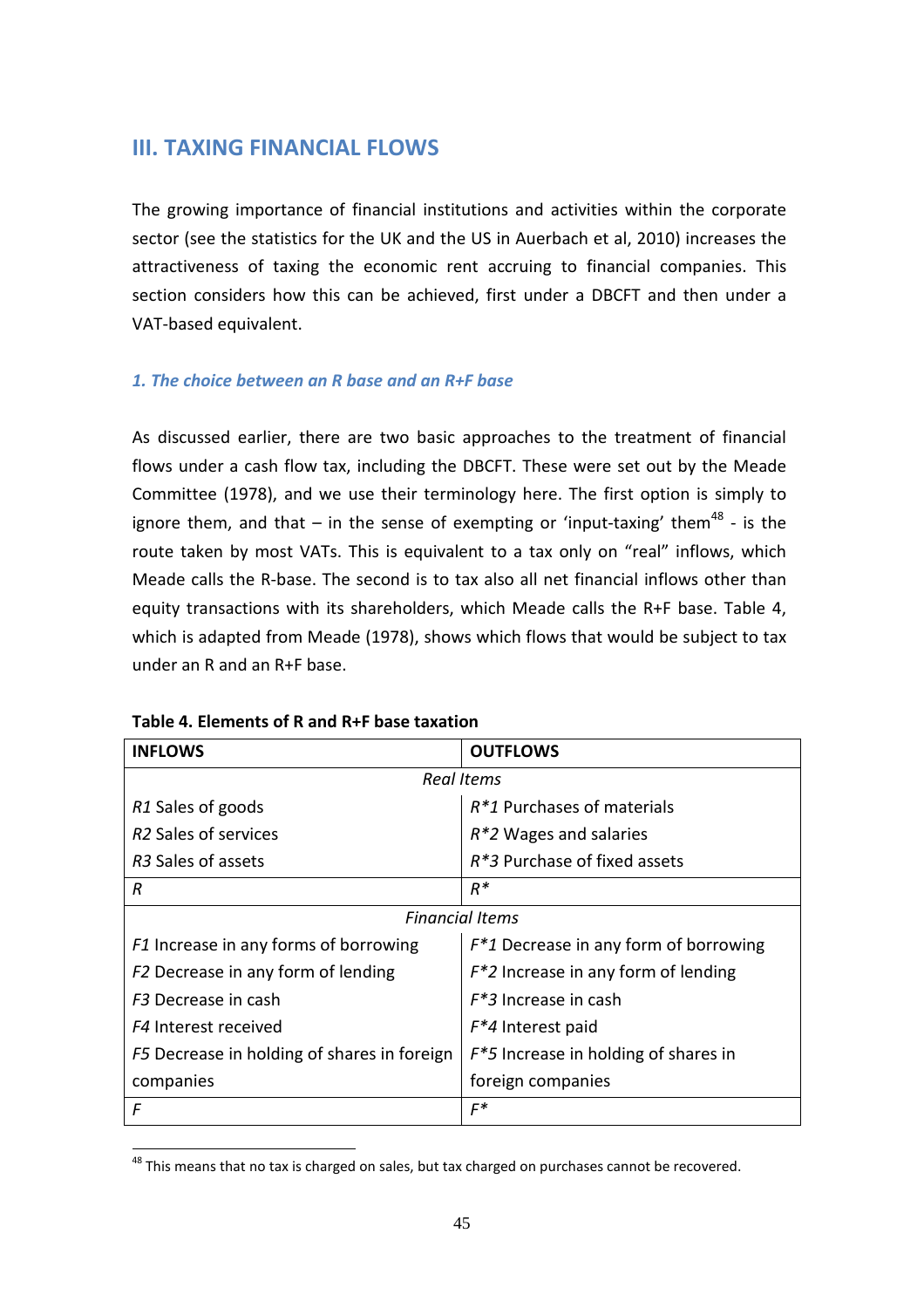In the table, "real" inflows are denoted as *R* and "real" outflows are denoted as *R\*.* The R base is therefore simply net real inflows, *R-R\*.* The key elements of each flow are shown in the table.

The "financial" element is also straightforward, although perhaps less intuitive. The "financial" tax base would be inflows, *F* – including new borrowing, interest received and reductions in cash holdings – less outflows, *F\** – including repayment of borrowing, interest payments and new lending. The "R+F" base would include both real and financial flows, that is, in the notation of the table, would be *R+F-R\*- F\*.*

Note that, at least in a domestic setting as noted by the Meade Committee, an R+F base is equal to net distributions to shareholders – that is, distributions from the company to shareholders net of new equity issues. Thus, a tax on the R+F base could be implemented alternatively as a tax on distributions to shareholders net of new equity issues (the 'S base', in Meade's terminology). This could in principle be imposed at either the company level or the shareholder level, the latter opening up the thought of rooting cash flow taxation in the residence of the shareholder, rather than the location of consumption.<sup>49</sup> We consider the S base no further here.

Now compare tax liabilities under the R and R+F bases. We focus here initially on the interaction between the financial and nonfinancial sectors, starting with the domestic case so as to leave aside for the moment the issue of the location of tax.

# *2. Transactions between taxable entities*

Consider first the application of the R+F base to both sectors. When a bank lends to a nonfinancial company, the outflow of funds receives tax relief in the hands of the bank. But the company is taxed on its financial inflow. As long as the lender and borrower face the same tax rate, the net tax on the transaction is zero. The same applies when the company repays the bank with interest. The repayment of principal and interest by the company reduces the company's taxable income, but the receipts to the bank are taxed. Again, if the tax rates are the same, then the net tax is zero.

<sup>&</sup>lt;sup>49</sup> A possibility stressed for instance by Cui (2015).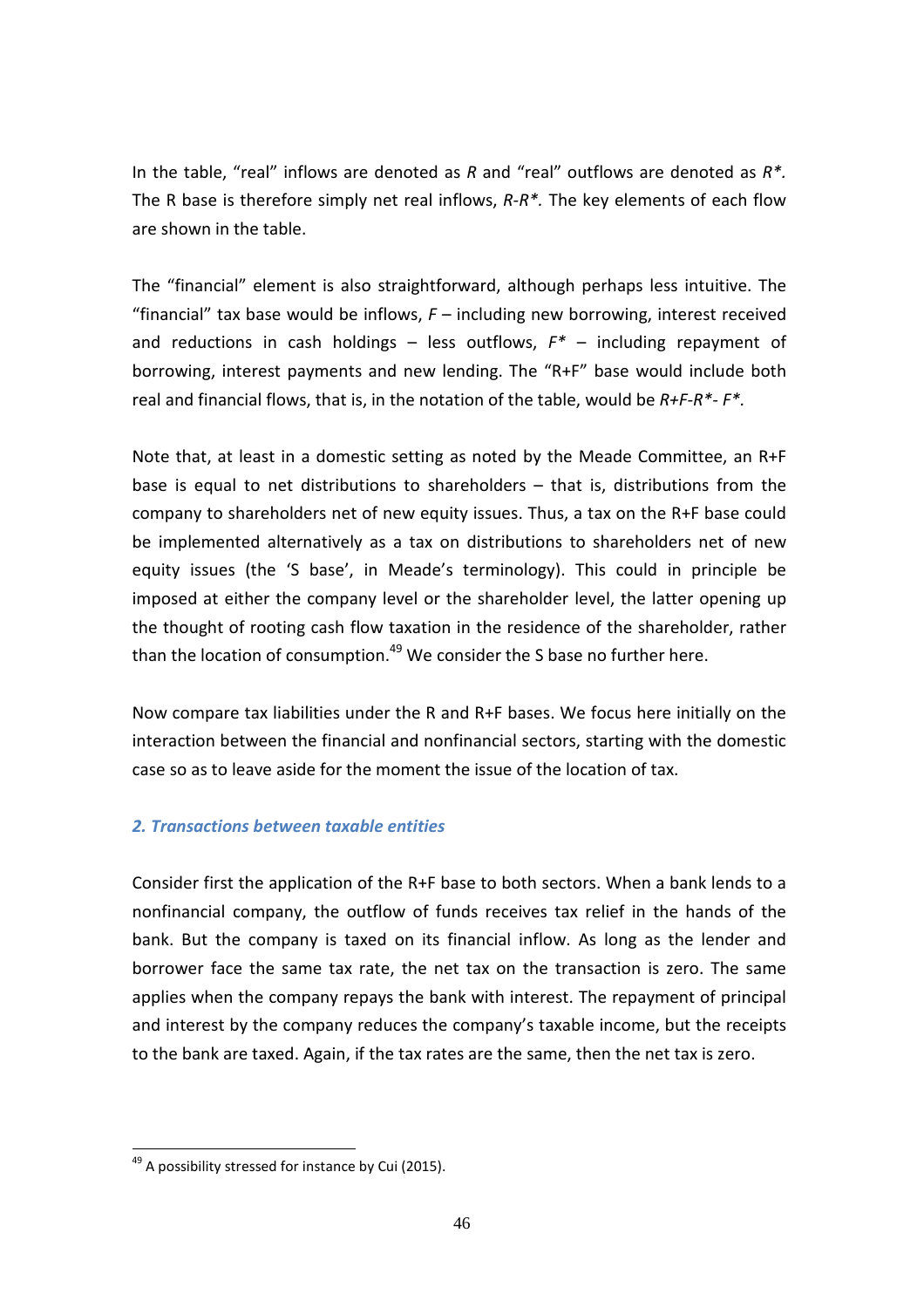Table 5 demonstrates this. In this example the bank lends 100 to a nonfinancial company at a 10% interest rate. The corporate tax rate is 30%. Taking only these financial flows into account, the taxes on the borrower and lender net out in each period, with the result that no net tax is paid.

|                     |                                | Pre-tax flows | Tax flows   |                 |       |
|---------------------|--------------------------------|---------------|-------------|-----------------|-------|
|                     | <b>Bank</b><br><b>Borrower</b> |               | <b>Bank</b> | <b>Borrower</b> | Total |
| Period 1: Lending   | $-100$                         | $+100$        | $-30$       | $+30$           |       |
| Period 2: Repayment | $+110$                         | $-110$        | $+33$       | $-33$           |       |
| with interest       |                                |               |             |                 |       |

**Table 5. Treatment of Financial Flows under the R+F base**

An equivalent system would be one in which the financial flows between the financial and nonfinancial sectors are ignored for the purposes of tax. But this is exactly what the R-base does. So in effect there is no economic difference between the R base and the R+F base with respect to financial flows between entities that are liable to the same tax system.

However, to compare the R and R+F base in more detail, we will expand the example, as shown in Tables 6 and 7. Now suppose that the bank receives deposits of 100 from an individual or other tax exempt entity, on which it pays interest of 5%. It lends the 100 to the company at a rate of 10%. The bank therefore makes a pre-tax profit of 5. The company invests 100, financed by borrowing, and earns a return of 20%, so that it has a value of 120 in period 2. It repays 110 to the bank and therefore earns a pre-tax profit of 10. Given that there are no other costs, these measures of pre-tax profit are actually economic rent. The total rent is therefore 15, with the company earning 10, and the bank earning 5.

The position under the R+F base is as shown in Table 6. All real and financial flows are taxed. In period 1, all flows net to zero. The bank borrows and lends 100, with no net tax consequence. The company borrows 100 and invests 100 also with no net tax consequence: the tax due on its receipt of the loan is exactly matched by the value of the deduction for its investment.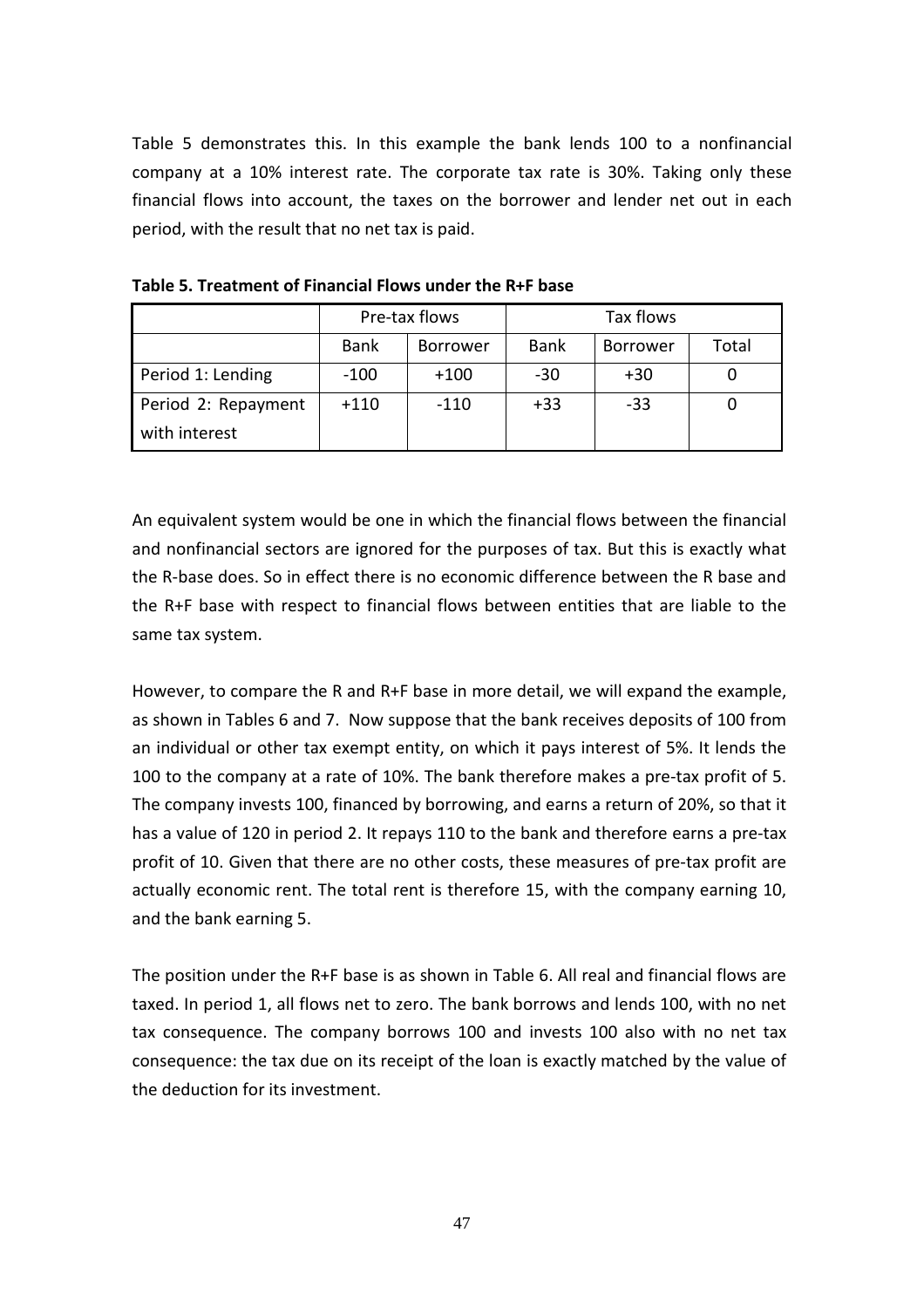|                           | Pre-tax flows  |                 |             | <b>Tax Flows</b> |
|---------------------------|----------------|-----------------|-------------|------------------|
|                           | <b>Bank</b>    | <b>Borrower</b> | <b>Bank</b> | <b>Borrower</b>  |
| Period 1                  |                |                 |             |                  |
| Bank receives deposit     | 100            |                 | 30          |                  |
| <b>Bank lends</b>         | $-100$         | 100             | $-30$       | 30               |
| Investment by borrower    |                | -100            |             | $-30$            |
| Total period 1 flows      | $\overline{0}$ | $\Omega$        | $\Omega$    | 0                |
| Period 2                  |                |                 |             |                  |
| Return earned by borrower |                | 120             |             | 36               |
| Repayment with interest   | 110            | $-110$          | 33          | $-33$            |
| Repayment to depositor    | $-105$         |                 | $-31.5$     |                  |
| Total period 2 flows      | 5              | 10              | 1.5         | 3                |

**Table 6. Treatment of Financial Flows under the R+F base**

In period 2, the company pays tax on the value of its investment, but gets tax relief on what it repays to the bank. The bank pays tax on its receipts from its lending, but gets tax relief on its repayment to its depositors. In sum, the bank pays tax of 1.5 and the company pays tax of 3. In both cases, this represents 30% of the pre-tax economic rent earned by each party.

Now consider the R base, as shown in Table 7. In this case, financial flows are simply disregarded. Let us start by assuming that the company still wants to make its investment of 100. It receives tax relief on that investment of 30. Consequently, it need only borrow 70 from the bank. Since no taxes are levied on the financial flows of the bank, the bank only has to raise 70 from its depositors. In period 2, the company earns 120 and pays tax on that of 36. It repays 77 to the bank, including 10% interest, and the bank repays 73.5 to the depositors, including 5% interest. There are no other taxes.

There are clearly differences in cash flows in these two examples. The bank only borrows and lends 70. And the company receives tax relief of 30 in period 1, and pays tax of 36 in period 2. But exactly the same real investment is undertaken, and both the bank and the company are exactly as well off as they were under the R+F base. The bank has a post-tax rent of 3.5, and the company has a post-tax rent of 7 (43  $-$ 36). Further, if we gross up the 30 of tax relief from period 1 at the "normal" (deposit)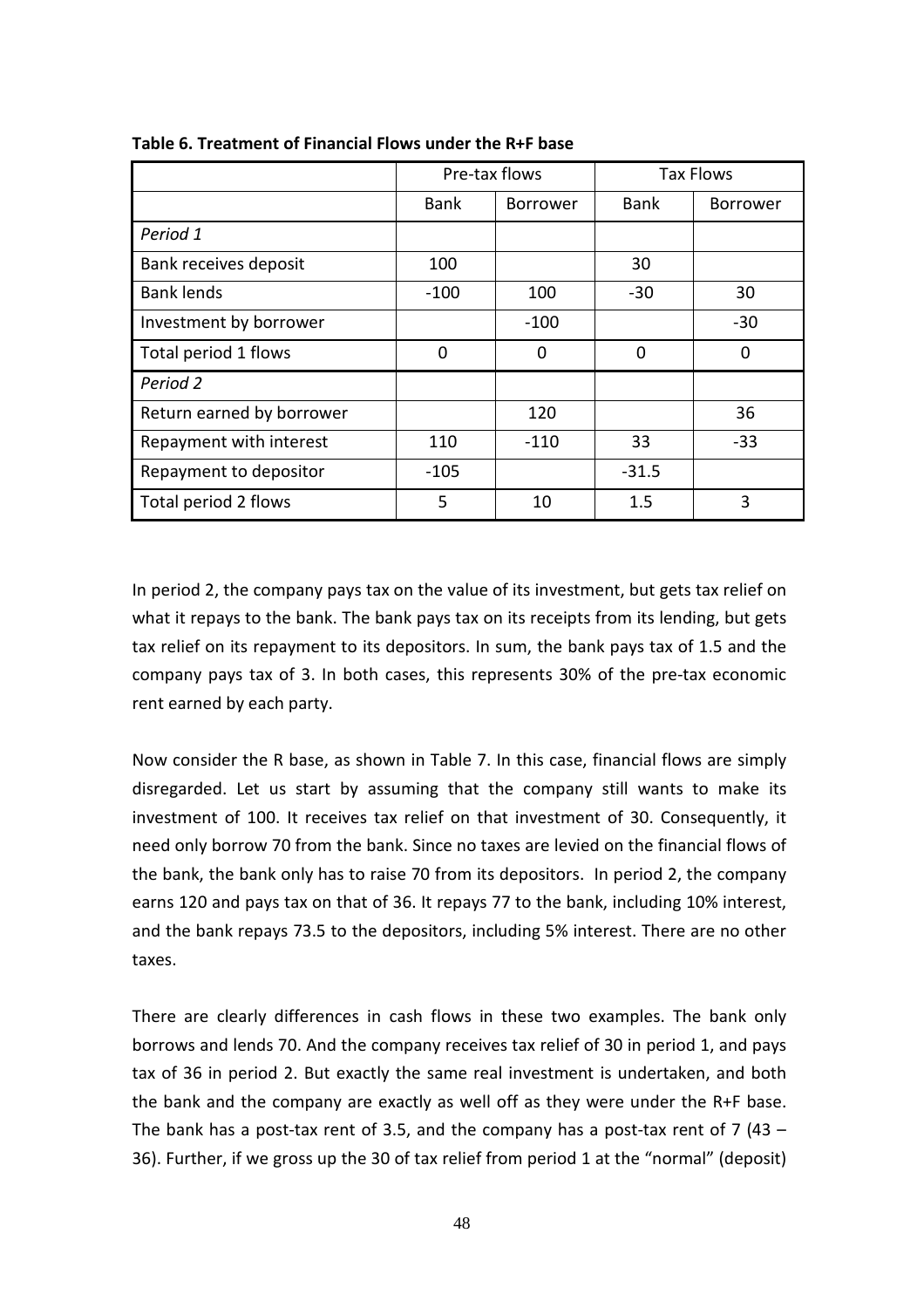interest rate of 5%, this is equivalent to tax relief of 31.5 in period 2. The overall tax liability in period 2 terms is then 4.5, exactly as under the R+F base. $50$ 

|                           | Pre-tax flows |                 |   | <b>Tax Flows</b> |
|---------------------------|---------------|-----------------|---|------------------|
|                           | <b>Bank</b>   | <b>Borrower</b> |   | <b>Borrower</b>  |
| Period 1                  |               |                 |   |                  |
| Bank receives deposit     | 70            |                 |   |                  |
| <b>Bank lends</b>         | $-70$         | 70              |   |                  |
| Investment by borrower    |               | $-100$          |   | $-30$            |
| Total period 1 flows      | $\Omega$      | $-30$           | ∩ | $-30$            |
| Period 2                  |               |                 |   |                  |
| Return earned by borrower |               | 120             |   | 36               |
| Repayment with interest   | 77            | $-77$           |   |                  |
| Repayment to depositor    | $-73.5$       |                 |   |                  |
| Total period 2 flows      | 3.5           | 43              |   | 36               |

**Table 7. Treatment of Financial Flows under the R base**

If under the R base the bank is not being taxed on its return from lending, then it may appear that it can earn an economic rent without tax. But in this case, any economic rent it earns is effectively being taxed in the hands of the borrower. Under the  $R+F$ base, the company and the bank each pay tax on their share of the overall economic rent earned. Under the R base the company would get no tax relief for repaying its debt with interest. In effect it is therefore taxed on the entire economic rent, while the bank is not taxed at all. Thus, the netting procedure under the R base effectively transfers part of the tax base from financial firms to nonfinancial firms.

But, as the example makes clear, this does not mean that the bank gains at the expense of the company. This is because the amount of lending is lower under the R base. At the same interest rate, then, the bank earns a lower pre-tax economic rent.

 $50$  Note that this equivalence depends on grossing up the tax relief in period 1 by 5% to transform it into a period 2 value. This is based on the deposit rate paid by the bank in the previous example. Note though, that if the discount rate were 6%, but the bank earned rent on its borrowing by paying only 5% to its depositors, then the overall tax liability in period 2 terms would be lower than under the R+F base. In effect, the rent earned by the bank on its borrowing would be untaxed, illustrating the need in general to include financial transactions with non-taxable entities and individuals in the tax base, as described below.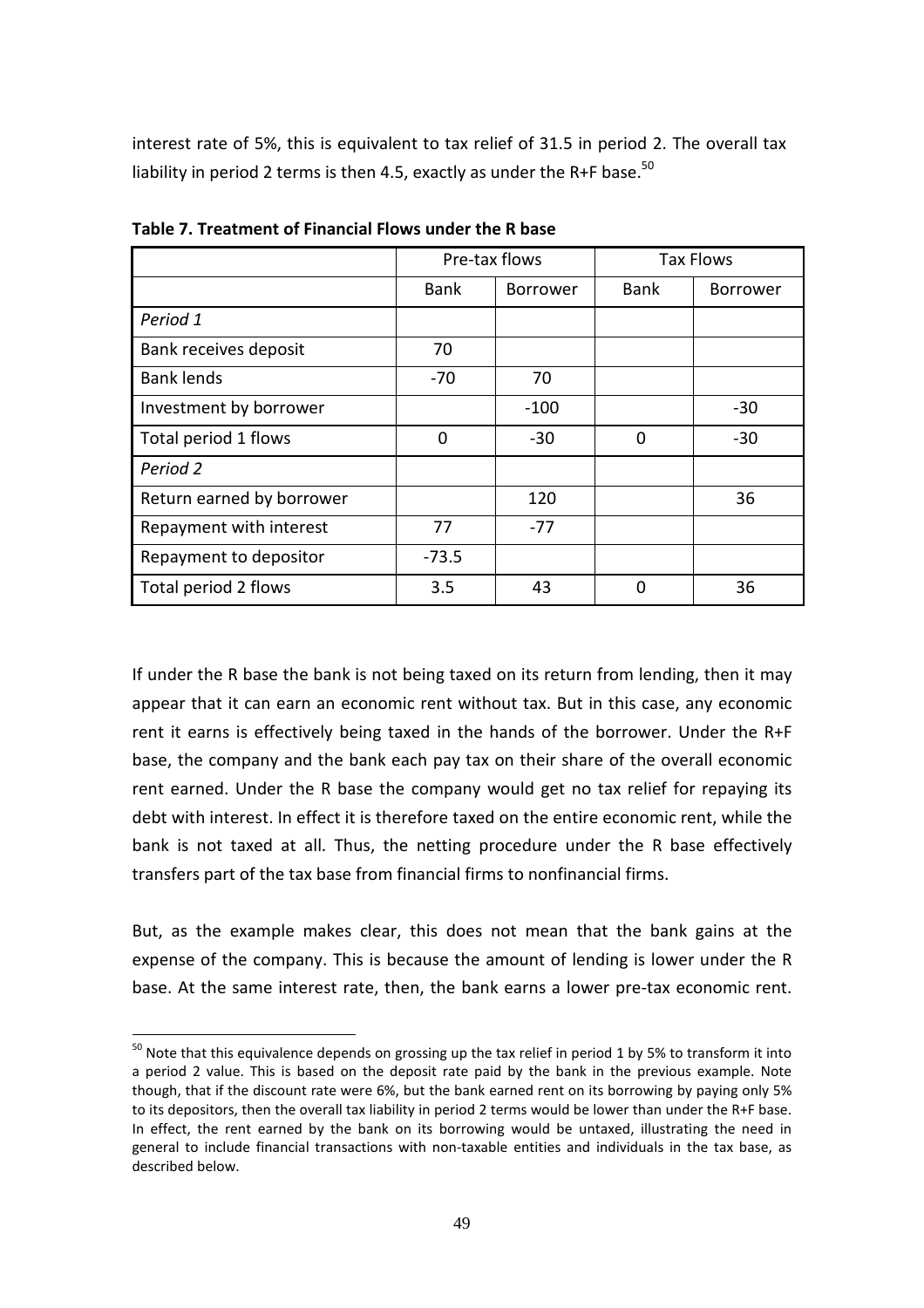We noted above that a main weakness of the R base is thought to be its inability to tax economic rents earned by the financial sector. However, these examples show that this is not true in the case of lending and borrowing between two businesses subject to the R based tax.

Four other important issues arise in comparing the R and R+F bases for transactions between entities liable to the tax.

The first concerns any other expenses incurred by the bank. Suppose in our example, the bank has additional costs of 5 in period  $2 - say$  employment costs. Under the R+F base analysis, this would extinguish the bank's economic rent; in effect the bank would not earn a rent. That would be dealt with easily by the R+F base: the additional 5 of costs would be set against net income of 5 in period 2, and the bank's R+F tax liability would fall to zero. The total tax paid would then be only the 3 paid by the bank on its economic rent of 10.

Under the R base, however, the bank has no taxable income, since all of its income is in the form of financial flows. Yet the R base would still give tax relief for this additional real cost. In effect, the bank's R base taxable income should be negative, at -5, and under a symmetric tax system, it should receive a tax credit of 1.5. Give that the value in period 2 terms of the tax paid by the company is 4.5, then that tax credit is required to make the R and R+F bases comparable in this case. The taxable loss arises for the bank under the R base because its taxable income has in effect been transferred to the company, as explained above. It is true that there may be a problem of perception, as people may find it difficult to understand why banks should apparently be subsidized despite the fact that they may be earning economic rent. $51$ But this is indeed a problem only of perception, since, as set out here, the underlying economic rent is being taxed in the hands of the borrower.

That raises issues of how a credit would be paid, and in what circumstances. The bank has not made a loss, yet under the R base it may have a negative tax base. Dealing with the tax loss by carrying it forwards, even with interest, would be inadequate as financial firms with underlying profitability could easily be in permanent tax loss positions. One option would be simply to give a tax rebate to the bank. A second

 $51$  This problem of perception may arise even if the bank appears to be paying low or no tax under the R base.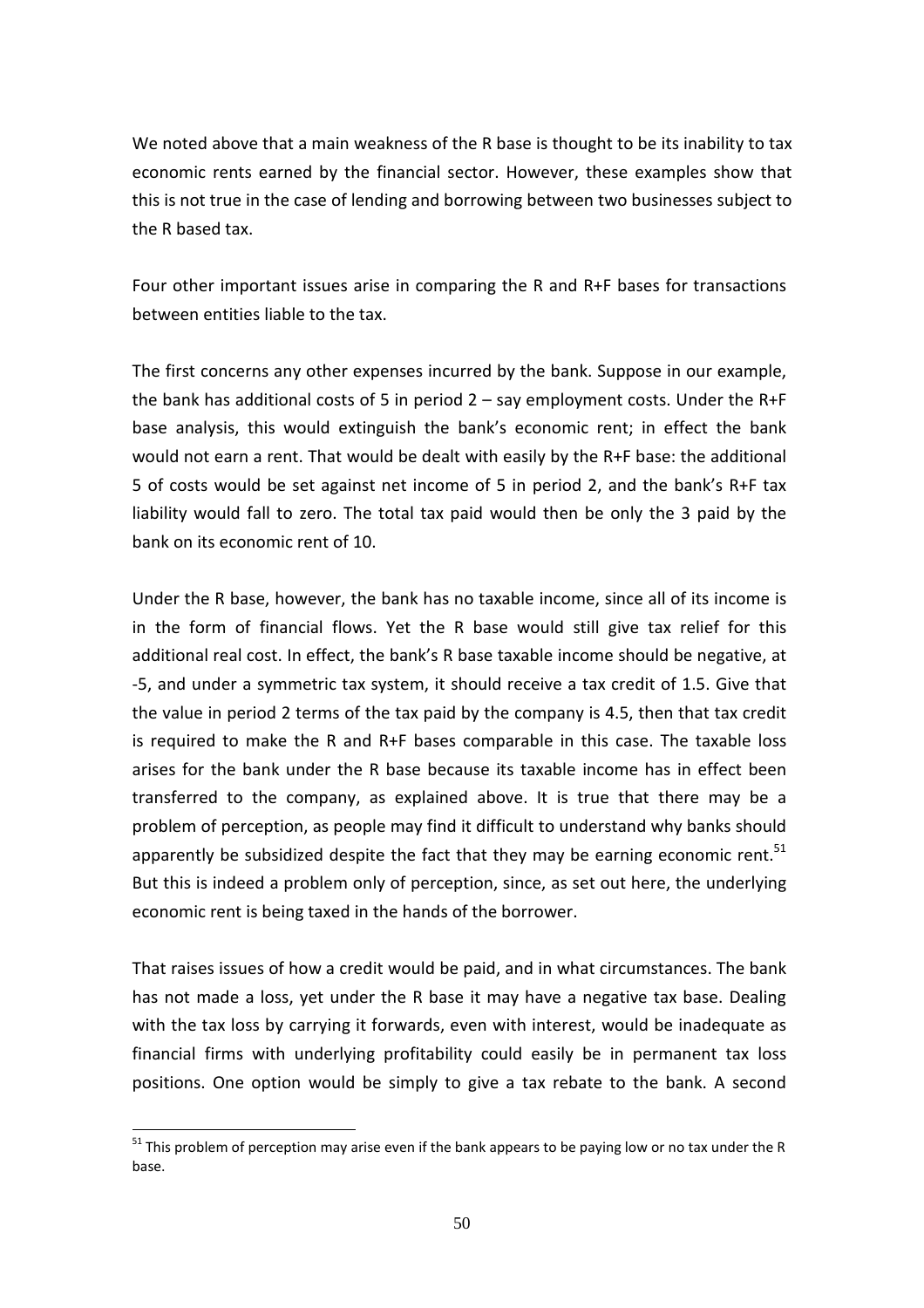would be to allow the bank to offset the negative taxable profit against its liabilities for other taxes.

A second issue which arises under the R+F base is that companies are able to defer their tax payment, possibly indefinitely, through the simple expedient of not paying the profit to their shareholders. For example, consider the borrower in the example above. Under the R+F base it has a pre-tax profit in period 2 of 10, which is implicitly assumed to be paid as a dividend to its shareholders. But suppose instead that it simply saved the money in a financial account: either cash in a bank, or buying government bonds, for example. Either form of such saving would be treated as a financial outflow (of the form F\*2 or F\*3 in the table above) and would therefore reduce the R+F base of the company to zero.

One possible response to this is that this is not a problem. The R+F base is in effect a tax on net distributions to shareholders. So if no net distribution is made, then there is no tax. If the company buys bonds in one period, for example, and earns interest on those bonds, then the dividend paid in the following period would be higher by the amount of the interest, and hence the tax liability at that point would also be higher. If the interest rate earned is the same as the shareholder's discount rate, then the net present value of the post-tax return to the shareholder would be unaffected.

However, this argument does not take account of the fact that there could be advantages in deferring tax from the perspective of financial reporting. As noted in Section I, company directors may be evaluated on the basis of the profit declared in their financial statement; this is particularly true for listed companies. If the deferred tax is not included in the profit and loss statement (which may happen if the deferral is expected to be for a long enough period) then the reported post-tax profit would be boosted. Such an incentive to keep cash within the business may reinforce agency problems as directors seek to avoid the discipline of raising finance from the debt markets, potentially giving rise to corporate over-investment. The susceptibility of the R+F base to the timing of tax payments provides a strong reason to prefer the R base, at least for transactions between financial and non-financial companies that face the same tax system and tax rate. $52$ 

 $52$  The problem remains to some extent if, as discussed below, financial transactions with tax exempt entities and individuals are taxed. Then in principle, tax could be deferred by lending to these groups. If this problem were serious enough, it might in practice be counteracted by requiring there to be a deemed dividend in place of the additional lending.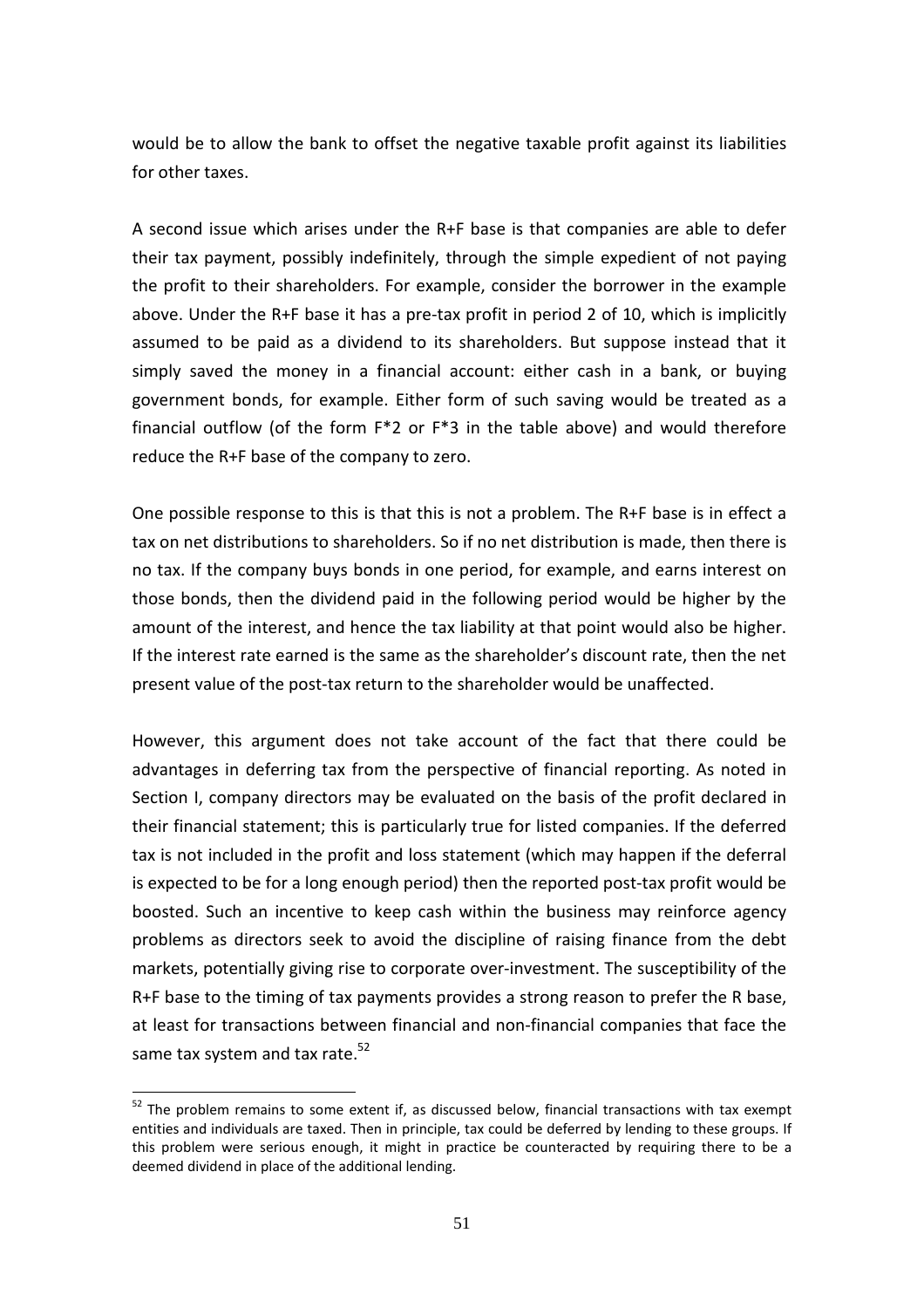A third issue is that banks may charge their borrowers in ways other than through interest – for example, through fees. Under an R base, the fee could be deductible for the borrowing business, and taxable for the bank. As with other flows between the bank and the borrower, these taxes net out. In the case where both parties are liable to tax at the same rate, it should not matter whether the flows are included in the tax base or not. But if one of the parties has a taxable loss which does not receive an effective rebate then this is not true. For example, if the bank has a permanent taxable loss, for which it does not receive full relief, it may have an incentive to charge fees instead of interest, in order to generate higher taxable income against which its expenses could be offset. This raises the question of how other flows between the two parties should be treated. On the one hand, it may be beneficial to allocate the bank a higher taxable income to reduce the problem of taxable losses in the bank. But it may also be more straightforward not to discriminate between flows, and to leave all financial flows between the two parties outside the tax base.

A fourth issue concerns implementation. The R-base taxes only "real" flows, and so requires a distinction in the tax law between "real" and "financial" flows. This is required to counter incentives to disguise R flows as F flows, thus keeping them outside the R base. (Note though, that this only applies in cases where one of the two parties to a transaction is subject to tax at a different rate, or not subject to the tax, for example a tax exempt entity or an individual subject to an income tax; otherwise the taxes levied on both sides of the real transaction would net out.) On the other hand, under the R+F base, but not under the R base, the border between debt and equity requires policing. That is, as equity is not part of the tax base under an  $R+F$ base, companies have an incentive to disguise inflows of debt as equity, and outflows of equity as debt. To counter this, rules must be introduced to prevent investors using hybrid financial instruments for tax planning – for example, having the main characteristics of equity, but disguised as debt for tax purposes, or vice versa. Both of these implementation issues are discussed further below.

#### *3. Transactions with individuals and tax-exempt entities*

A difference between the R base and the R+F base arises where a financial company engages in financial transactions with an individual, a tax exempt institution or another entity that is not subject to the tax. Applying the R base to a bank would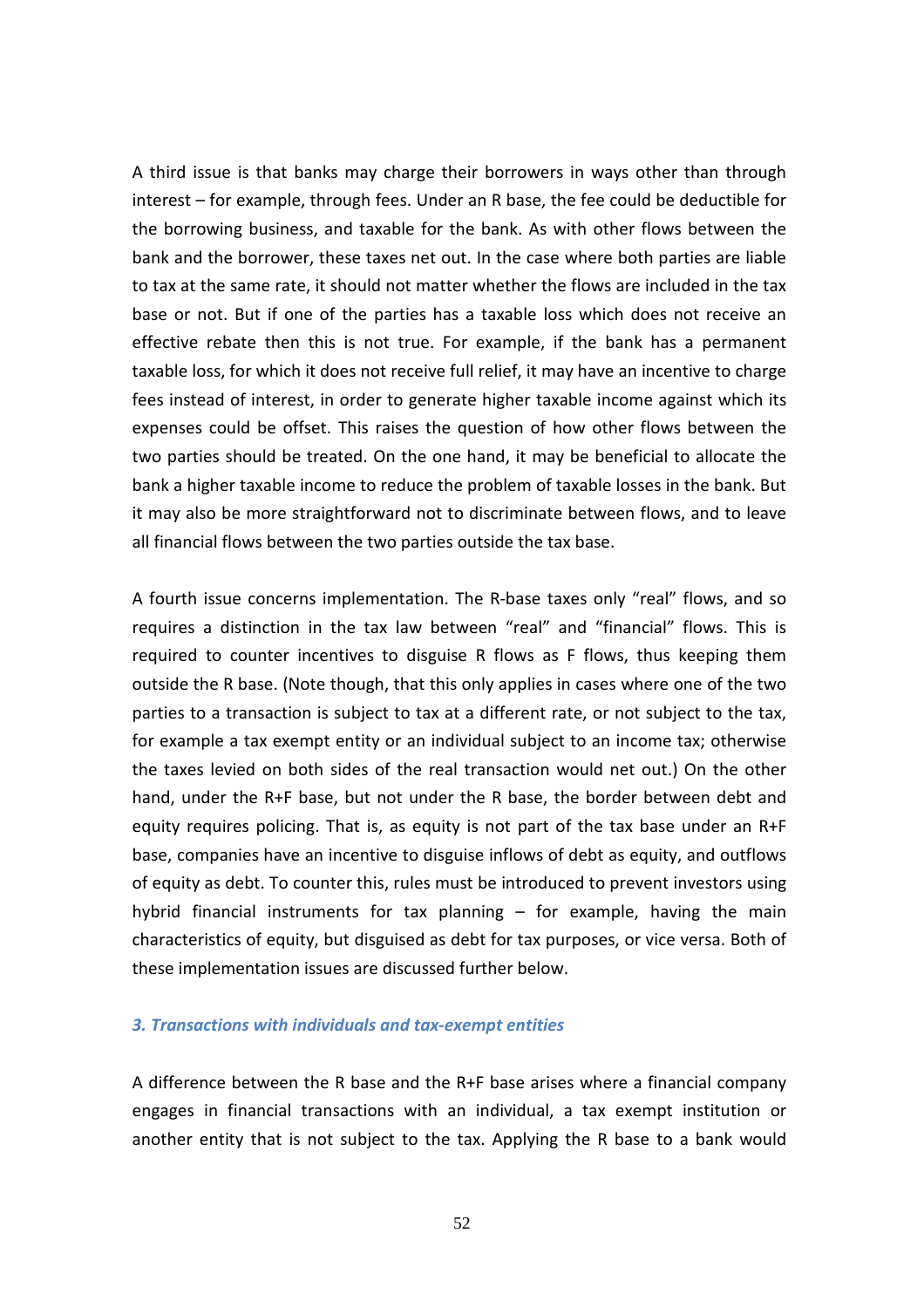result in there being no tax at all; the bank engages in only financial transactions which would not be subject to tax, and the borrower would not be subject to this tax at all. To the extent that the bank may earn an economic rent from such transactions, an R base would therefore leave this economic rent untaxed. This would be similar to the case in the previous table, but with the borrower paying no tax.

This suggests that, even if an R base is used for transactions between taxable entities, financial companies should be subject to tax on their financial flows with any entities that are not subject to the same tax, and where the "F" transactions do not therefore net out.<sup>53</sup> An example of this is shown in Table 8. This is the same as in the R+F example above, except that the borrower is here assumed to be exempt from tax. In this case, in period 1 the bank receives deposits of 100 and lends 100, with a net tax liability of zero. The borrower invests 100 in period 1 and earns 120 in period 2, but is not subject to tax. But in period 2 the bank pays tax on its profit, or economic rent in this case, measured as the difference between the 110 it receives and the 105 it pays out. The bank's economic rent of 5 is therefore taxed at 30%, but the tax exempt's economic rent of 10 is untaxed.

|                           | Pre-tax flows | $R + F$ base tax |           |
|---------------------------|---------------|------------------|-----------|
|                           | <b>Bank</b>   | <b>Borrower</b>  | Bank only |
| Period 1                  |               |                  |           |
| Bank receives deposit     | 100           |                  | 30        |
| <b>Bank lends</b>         | $-100$        | 100              | $-30$     |
| Investment by borrower    |               | $-100$           |           |
| Total period 1 flows      | $\Omega$      | 0                | 0         |
| Period 2                  |               |                  |           |
| Return earned by borrower |               | 120              |           |
| Repayment with interest   | 110           | $-110$           | 33        |
| Repayment to depositor    | $-105$        |                  | $-31.5$   |
| Total period 2 flows      | 5             | 10               | 1.5       |

**Table 8. Treatment of Financial Flows under the R+F base: tax exempt borrower**

<sup>&</sup>lt;sup>53</sup> The combination of R-base treatment for B2B transactions and a form of R+F treatment for B2C transactions was proposed in the context of VAT by Huizinga (2002).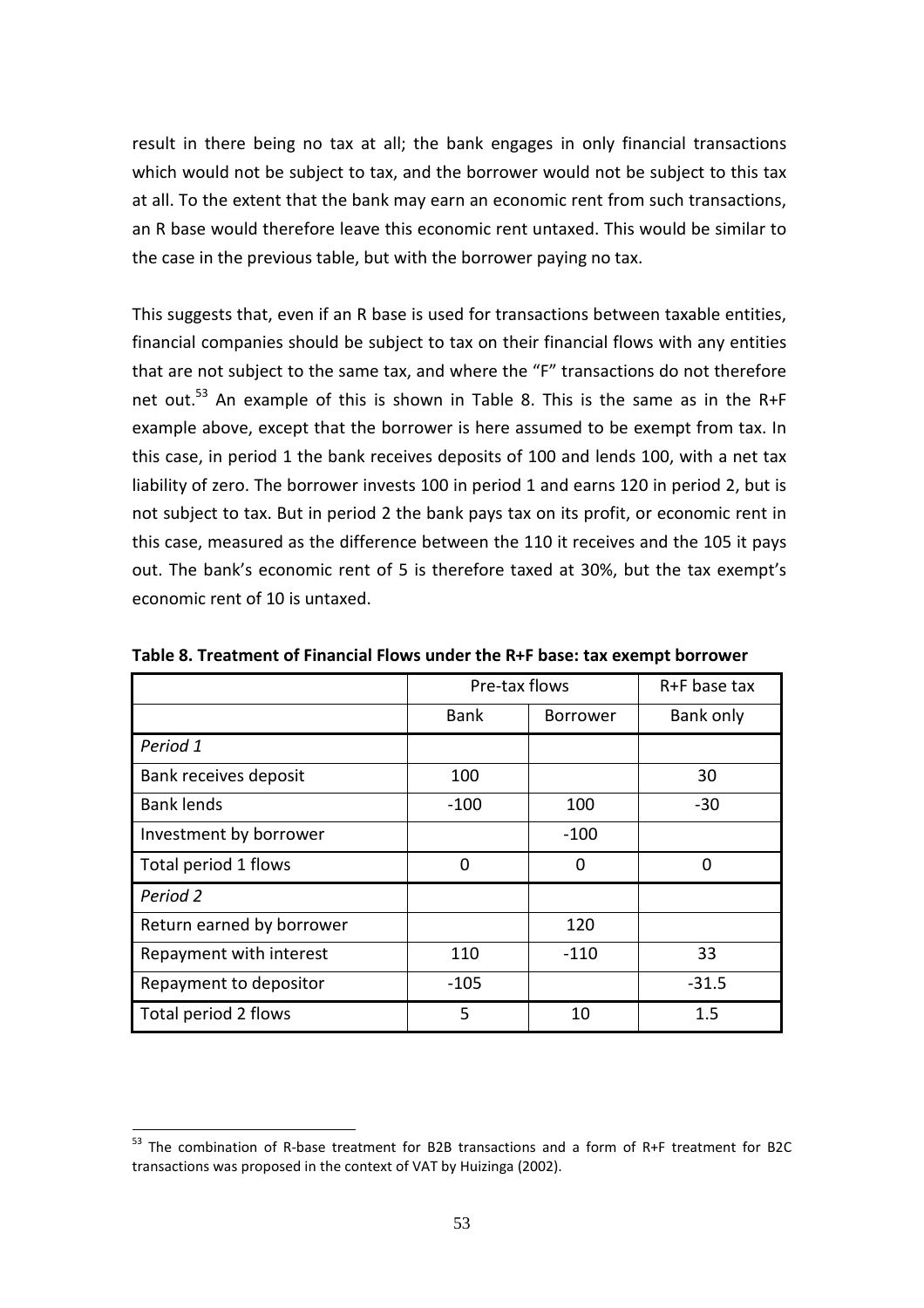Applying the R base for transactions between taxed entities, and applying the R+F base to financial companies in their financial transactions with individuals or entities which are not subject to the tax therefore has the advantages of (a) excluding nonfinancial firms from the complications of implementing an R+F base; while (b) taxing all of the economic rents of financial companies – either directly through the F base applied to transactions with tax exempt entities, or indirectly by shifting the tax base to taxed borrowers.

Such a system would to some extent also lessen the problem of financial companies having a negative tax base, discussed above. Suppose again that the bank in the example above has labour costs of 5. This reduces its economic rent to zero. In this case, the 5 of labour costs can be offset against the rent generated from lending to the tax exempt entity, implying that the bank does not have a negative tax base. Of course, it is still possible that the bank has a negative tax base; if, in the example, it has labour costs in excess of 5.

Note that the financial company should be taxed on its net financial inflows from non-taxable entities, less *all* real costs (for example, for purchases of labour and other inputs) that it incurs. That is, it is not necessary to allocate its real costs to the activities in which it is directly taxed. That is because, as we have seen above, the financial company should get relief for its real costs even when it is transacting with taxable entities. As noted above, the problem of dealing with a negative tax base is partly a matter of perception as in aggregate the tax base in each period is equivalent to that under an R+F for both financial and non-financial firms. If costs are fully allowed, then exactly the same tax would be generated if all taxable companies faced the R+F base, and all entities would earn the same post-tax economic rent.

As noted, one of the main motivations for the netting approach to financial transactions is to simplify the tax system for nonfinancial firms by excluding their financial flows from the tax base. But this requires drawing a line between financial firms and other firms. Many nonfinancial firms engage in transactions with households that incorporate financial components, such as loans implicit in deferred payment arrangements. To the extent that these components increase the firm's tax base (by charging a high implicit interest rate in exchange for deferred payment), the nonfinancial firm might wish to explicitly separate the real and financial components, as the latter would not be taxable, and also to misstate the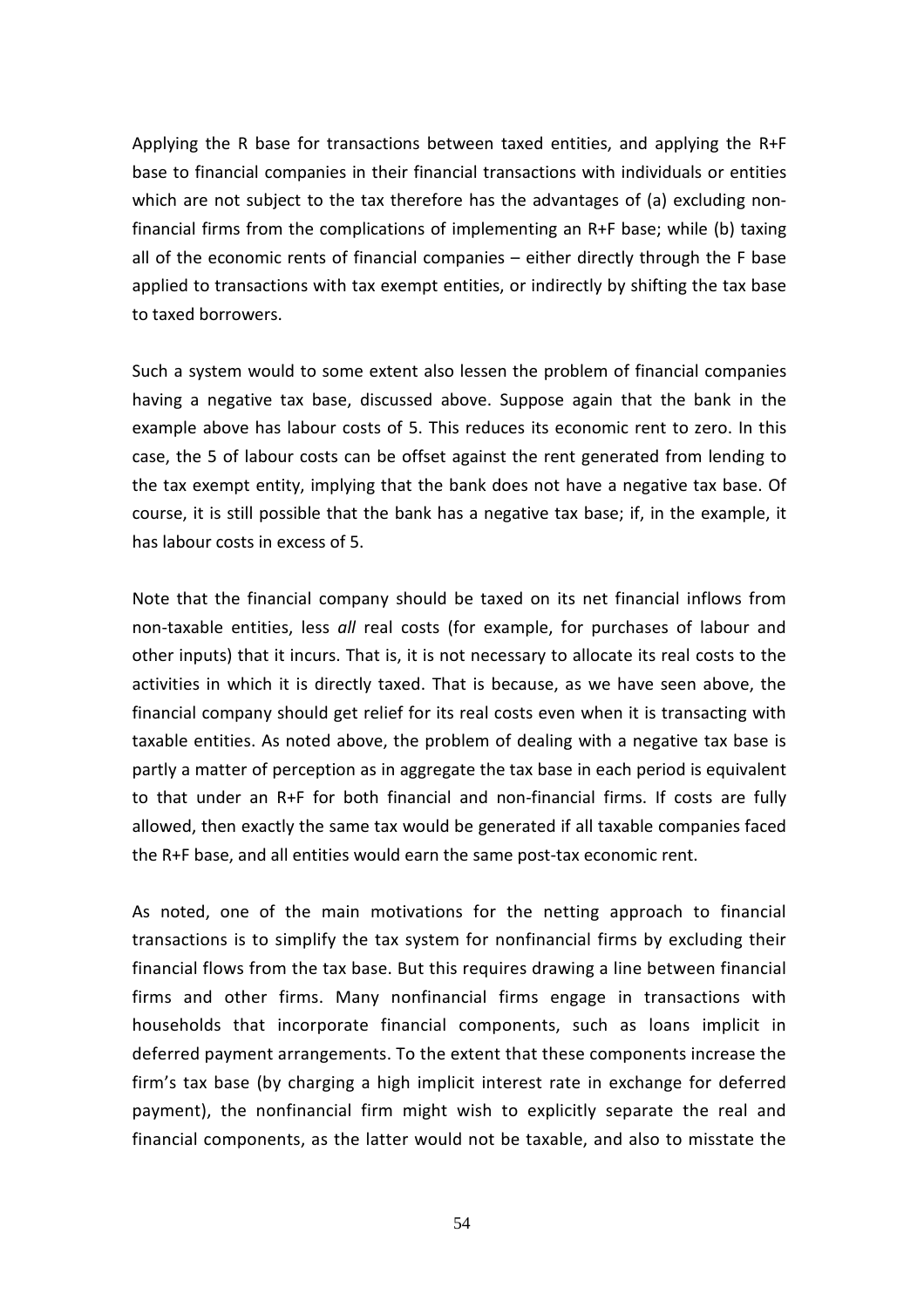magnitudes of real and financial pieces, for example by overstating the interest rate charged on deferred payments and understating the initial purchase price. However, in this sense, non-financial companies would be earning an economic rent on their financial transactions with tax exempt consumers; to match the treatment of financial companies we would therefore want to tax them on such transactions. The easiest way to do so would be to include all expenditures and receipts from transactions of non-financial firms with tax exempt entities (such as individual customers) in the R base - even if they relate to charges for deferred receipt or payment, such as through leasing and hire purchase. In that case, there would be no need to extend formally the R+F approach to such firms.

In cases where real and financial activities are segregated, firms may already have separate operating units, which would allow the financial unit to be included in the financial regime. This separation would be possible for "nonfinancial" firms with significant levels of financial transactions. Such firms could then either treat the financial flows as if they were real (and include them under the R base), or they could treat them as financial, and include them under an R+F base that applied to transactions with non-taxable entities and individuals. These two approaches would have the same tax consequences.

# *4. International Considerations*

We now turn to the taxation of financial flows in an international context.

First, consider the effects of implementing a full R+F base on all taxed entities, and applied on a traditional origin basis. Suppose that a bank in country A lends to a company in country B, and both countries operate a origin-based R+F system. Then the bank would receive tax relief at A's tax rate on its lending, while the company would be taxed at B's tax rate. Similarly, the company would get tax relief on its repayment of debt at B's tax rate, and the bank would be taxed at A's tax rate. Clearly then, extending the tax base to all financial cash flows does not eliminate the incentive to lend from a low tax country to a high tax country, nor, for transactions between related parties, does it eliminate the incentive to overstate the interest in such cases  $54$ 

<sup>&</sup>lt;sup>54</sup> The same would be true under the Tax Calculation Account (TCA) base, discussed below and in the Appendix.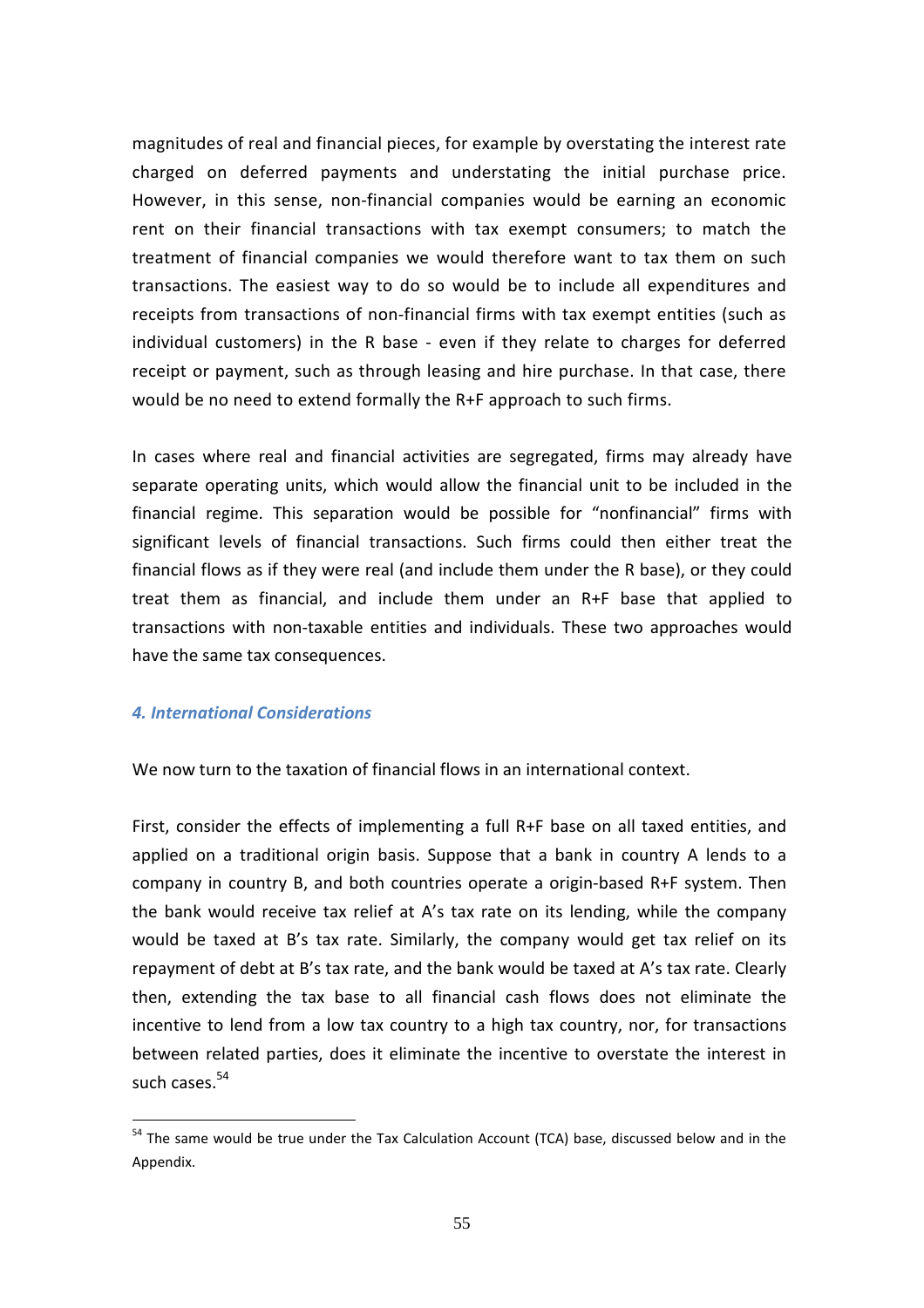If an R+F tax were implemented in both countries, then instead it would be natural to have border adjustments for financial flows as well as real ones, in order to eliminate these incentives for profit shifting. In the case of financial flows, we treat the country of the borrower as being the place of "destination". An intuition for this approach is that the bank is essentially providing a service to the borrower, of the provision of funds for a period. This service is being "consumed" by the borrower, and so it is natural under the destination-based approach to apply the relevant taxes on financial flows in the location of the borrower.

An example of how the R+F base would work if used in two countries is given in Table 9, which extends the previous example above by assuming that a bank in country A lends to a company in country B. Assume that country A has a 20% tax rate and country B has a 30% tax rate. Under an R+F tax base in both countries, country A would not give relief at its tax rate on lending by the bank, nor would it tax the return that the bank earns, since it is not the destination country. Instead, all the tax effects from the cross-border lending itself would arise in country B. Suppose, as in the example above, that the company in B wants to invest 100, on which it expects to earn a return of 20%. The bank in A is willing to lend 100 at an interest rate of 10. In this case, country B would both give relief on the initial bank lending and tax the funds received by the bank, both at B's tax rate. These taxes net out. But, the net cost to the bank of lending 100 is only 70, since it receives tax relief in B. In order to raise 70, it must issue 87.5 in gross deposits, on which it will pay tax in A at 20% of 17.5. In period 1, then, net cash flows are zero for both the bank and the company. The overall value of the investment to the bank and the company therefore depends only on net cash flows in period 2. But, country A will have raised 17.5 in tax revenue in period 1, while country B would have a net 30 reduction in tax revenue in period 1, due to the immediate expensing of the investment by the company. So the overall value of tax revenue to each government requires an aggregation of period 1 and period 2 flows.

In period 2, the company earns a gross return of 120 – on which it pays tax of 36 - and repays the bank 110. The company receives tax relief of 33 on the repayment, and the bank pays tax of 33 – again these taxes net out. The bank then repays its depositor at 5% on the initial deposit, and receives tax relief on that repayment at 20% in country A. Given that the bank and the company both have zero net cash flows in period 1, the net effect is that the bank again earns a net economic rent of 3.5 (18.1+18.4-33),

56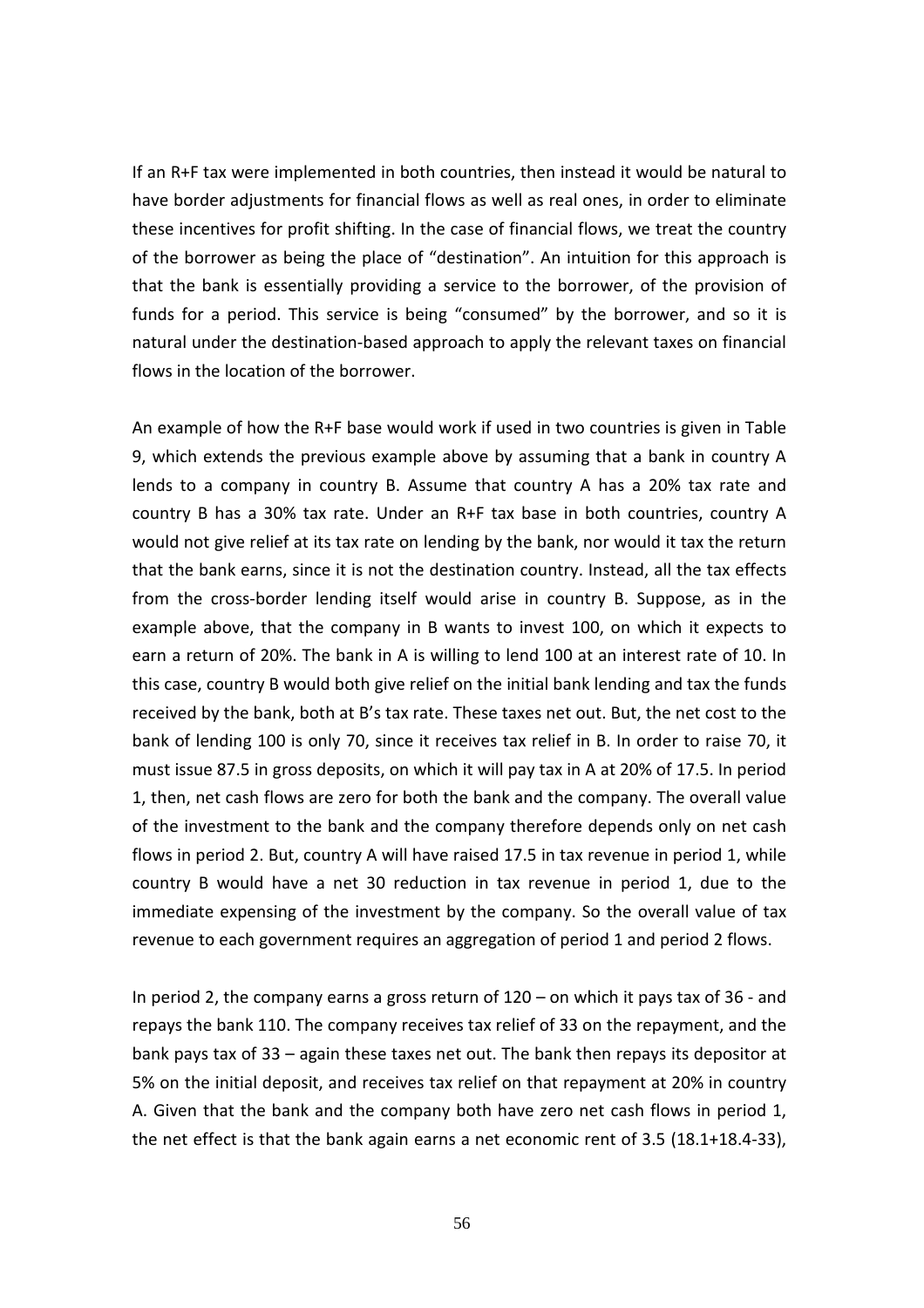and the company again earns a net economic rent of 7 (10-3). This is the same as in the previous example of a single country with a tax rate of 30%. To identify the period 2 values of net tax receipts, we gross up the period 1 taxes at 5% and add them to the period 2 values. The total value in period 2 terms of tax levied is again 4.5. However, in this case, this tax is collected entirely in country  $B -$  the destination country. The two tax effects in country  $A -$  taxing the deposit in period 1 and giving relief for the repayment of the deposit with interest in period 2 - net to zero.

|                                                            | Pre-tax flows |                | Tax in A (20%) |                              | Tax in B (30%) |                |
|------------------------------------------------------------|---------------|----------------|----------------|------------------------------|----------------|----------------|
|                                                            | Bank in       | <b>Borrowe</b> | <b>Bank</b> in | <b>Borrowe</b>               | <b>Bank</b>    | <b>Borrowe</b> |
|                                                            | A             | $r$ in $B$     | A              | $r$ in $B$                   | in A           | r in B         |
| Period 1                                                   |               |                |                |                              |                |                |
| <b>Bank</b><br>in<br>$\mathsf{A}$<br>receives deposit      | 87.5          |                | 17.5           |                              |                |                |
| <b>Bank lends</b>                                          | $-100$        | 100            |                |                              | $-30$          | 30             |
| by<br>Investment<br>borrower                               |               | $-100$         |                | $\qquad \qquad \blacksquare$ |                | $-30$          |
| Total<br>period<br>$\mathbf{1}$<br>flows                   | $-12.5$       | $\mathbf 0$    | 17.5           | 0                            | $-30$          | $\mathbf 0$    |
| Period 2                                                   |               |                |                |                              |                |                |
| Return<br>earned<br>by borrower                            |               | 120            |                |                              |                | 36             |
| Repayment with<br>interest                                 | 110           | $-110$         |                |                              | 33             | $-33$          |
| Repayment<br>to<br>depositor                               | $-91.9$       |                | $-18.4$        |                              |                |                |
| Total<br>period<br>$\overline{2}$<br>flows                 | 18.1          | 10             | $-18.4$        | $\overline{0}$               | 33             | $\overline{3}$ |
| of<br>value<br><b>Net</b><br>taxes (in period 2<br>values) |               |                | $\overline{0}$ | $\overline{0}$               | 1.5            | $\overline{3}$ |

**Table 9. Treatment of International Financial Flows under the R+F base**

Shifting the tax base of the financial firm to the place of destination has two consequences. First, the incentive to lend from a low tax country to a high tax country is eliminated, so that it is not possible to shift profits using flows of debt and interest. For example, even if the bank were located in a tax haven it would make no difference to the tax liability of either party.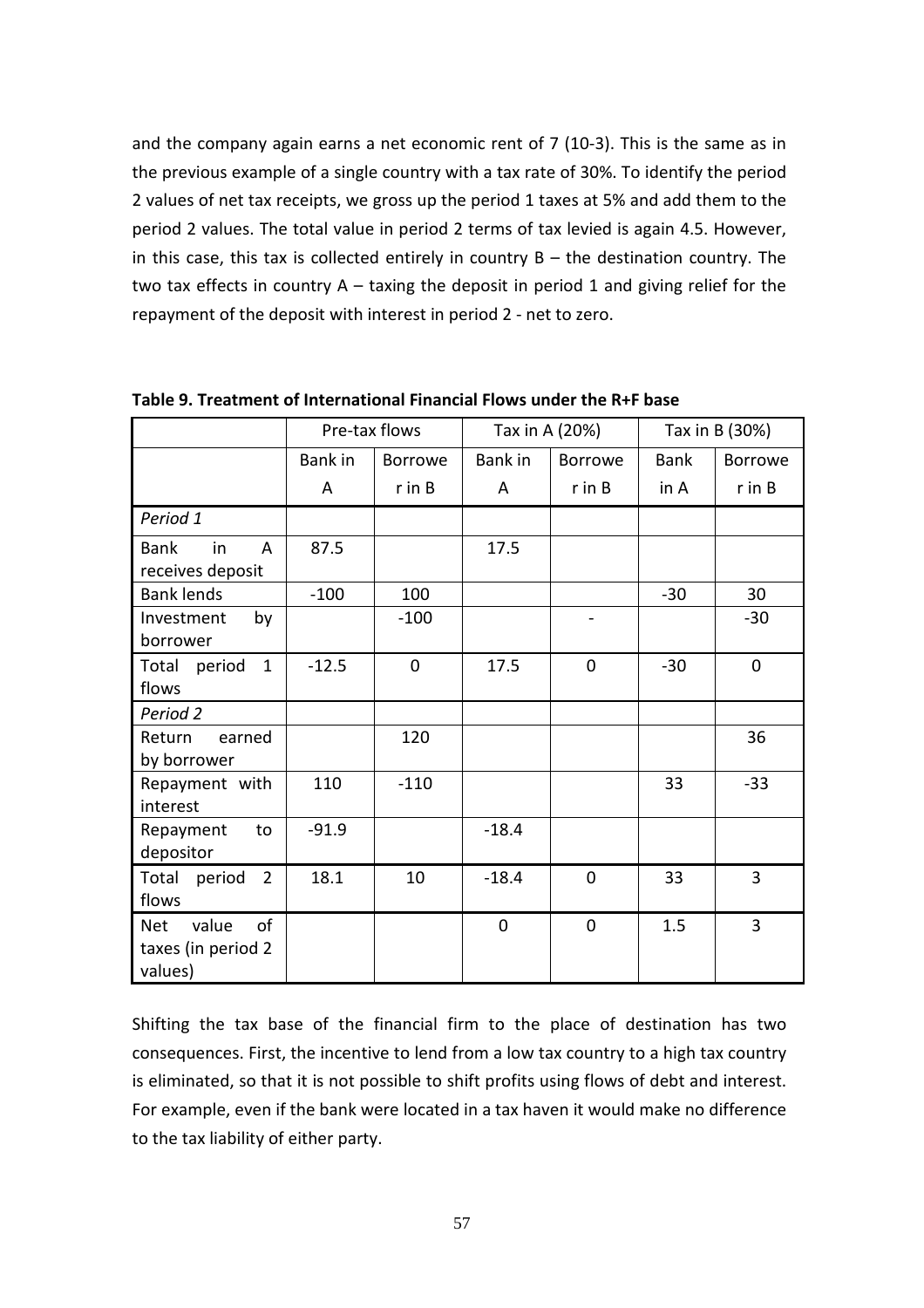Second, since the taxes on financial flows net out in each period, this is equivalent to implementing an R base for these financial transactions. This is exactly the same as in the case of purely domestic transactions; the R-base example above would also apply to a foreign bank lending to a domestic company, with border adjustments and hence a destination base. Intuitively this also mirrors the case of imports of goods and services; for these we noted that since the taxation of imports netted out with the deduction for the cost of the input, it would be possible to ignore imports purchased by taxable entities altogether. The R base can be seen as the equivalent for financial transactions. Since the tax flows in the R+F destination base cancel out when the financial transactions are between taxable entities, then again they can simply be ignored. For financial transactions, this again returns us to the R base.

That is, for all financial transactions between taxable entities, border adjustments could be implemented by simply excluding cross-border financial flows from the tax system. Therefore the conclusion reached for financial flows between financial and non-financial firms in a domestic setting – to simply use the R base - also holds in an international setting. The example can be used to consider the case of an R base, shown in Table 10. In this case, there would be no net tax levied in country A, since in that example there are only financial flows.<sup>55</sup> In country B, there would be tax relief of 30 for the investment undertaken there in period 1, and a tax of 36 on the total return to that investment in period 2. All the financial flows would be untaxed. In order to finance that investment, the company has to borrow 70 from the bank. As under the R+F base in the previous, the period 2 value of the tax liability (evaluated at a mark-up rate of 5%) would be 4.5, the company would earn an economic rent of 7 (43  $-$  6), and the bank would earn an economic rent of 3.5.

Applying the R base for financial transactions with non-financial companies would require financial companies to determine whether their financial transactions were with taxable entities or not. However, it would alleviate their need to distinguish between domestic and foreign businesses in their transactions, as all such financial transactions would now be excluded from the tax base, not just those with foreign businesses.

<sup>&</sup>lt;sup>55</sup> In the example, there would be no net tax revenue even if there were also a tax on financial flows with tax exempt depositors since depositors are assumed to be paid a rate of interest equal to the bank's discount rate.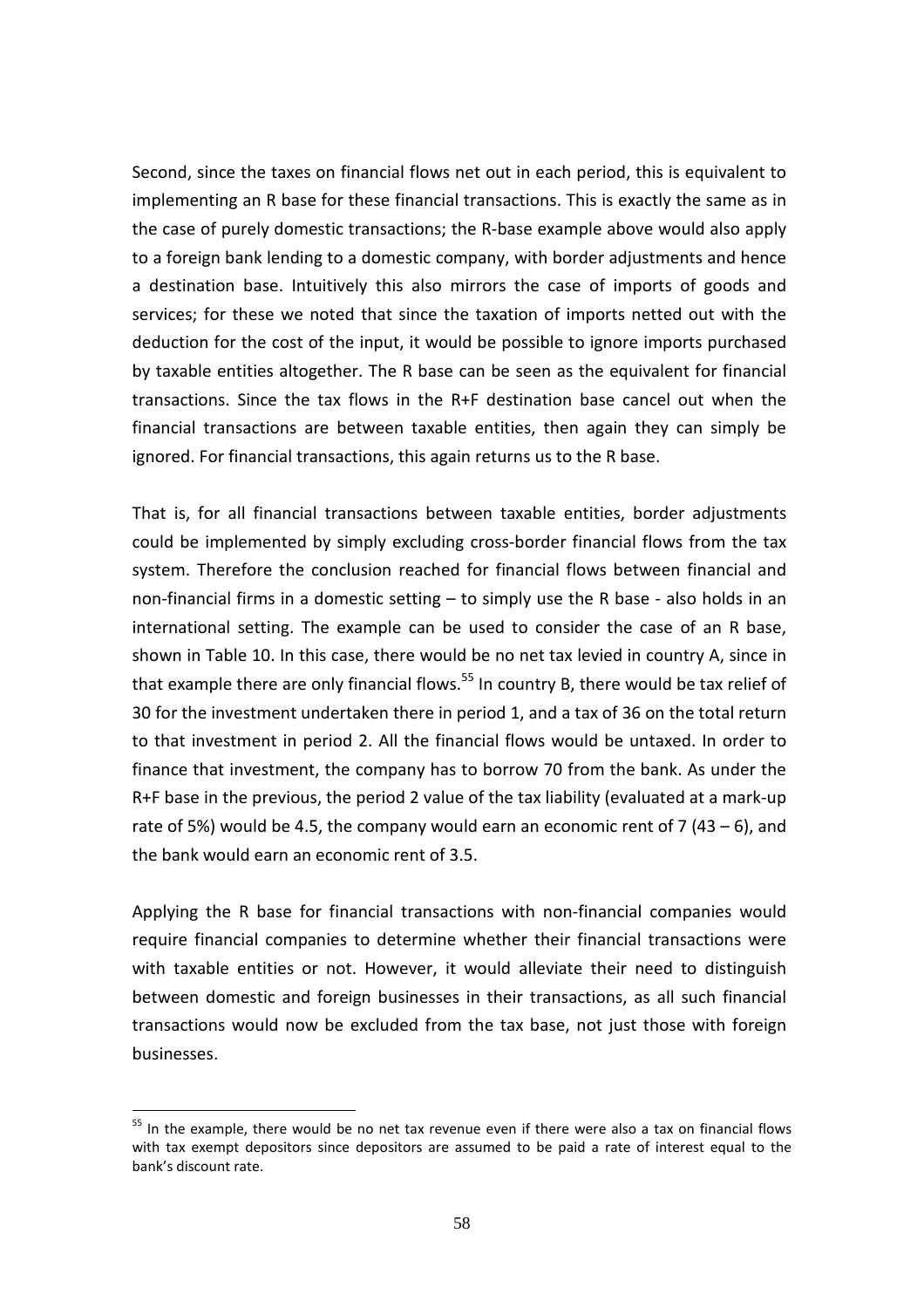|                            | Pre-tax flows |                 |          | Tax in B (30%)  |
|----------------------------|---------------|-----------------|----------|-----------------|
|                            | Bank in       | <b>Borrower</b> | Bank in  | <b>Borrower</b> |
|                            | A             | in B            | A        | in B            |
| Period 1                   |               |                 |          |                 |
| Bank in A receives deposit | 70            |                 |          |                 |
| <b>Bank lends</b>          | $-70$         | 70              |          |                 |
| Investment by borrower     |               | $-100$          |          | $-30$           |
| Total period 1 flows       | $\Omega$      | $-30$           | $\Omega$ | $-30$           |
| Period 2                   |               |                 |          |                 |
| Return earned by borrower  |               | 120             |          | 36              |
| Repayment with interest    | 77            | $-77$           |          |                 |
| Repayment to depositor     | 73.5          |                 |          |                 |
| Total period 2 flows       | 3.5           | 43              |          | 36              |

**Table 10. Treatment of International Financial Flows under the R base**

Note that the application of a DBCFT in an international setting brings to the fore another reason for adopting an R base for domestic transactions. If financial flows are ignored in an international context but not in a purely domestic context, this would cause difficulties with respect to the treatment of cross-border sales of existing debt securities in secondary markets, where the original issuer need not be aware of the change in ownership. Suppose for example, that domestic company A borrowed from domestic company B, which subsequently sold the loan to foreign company C; in this case C would pay B the value of the loan and B would pass on to C all interest received from A. Since the initial loan was within the same domestic country, under an R+F base the amount lent would be taxable for A and deductible for B, and interest payments would be deductible for A and taxable for B. All of B's dealings with C (the proceeds from selling the loan to C and delivery of the subsequent interest payments to C would be untaxed in the domestic country because of border adjustments. That is, B would continue to pay tax on the loan's interest even after selling the loan to C, just as in the case where B borrowed separately from C and kept the loan to A rather than selling the original loan to C. On the other hand, if A borrowed from foreign lender D, which subsequently sold the loan to domestic company E, border adjustments would exclude all flows from the domestic tax base, including those between A and D and those between D and E. This discussion suggests that there would be considerable benefits in leaving both domestic and cross-border financial flows between tax-paying companies out of the tax base altogether, as would happen if the R base were applied.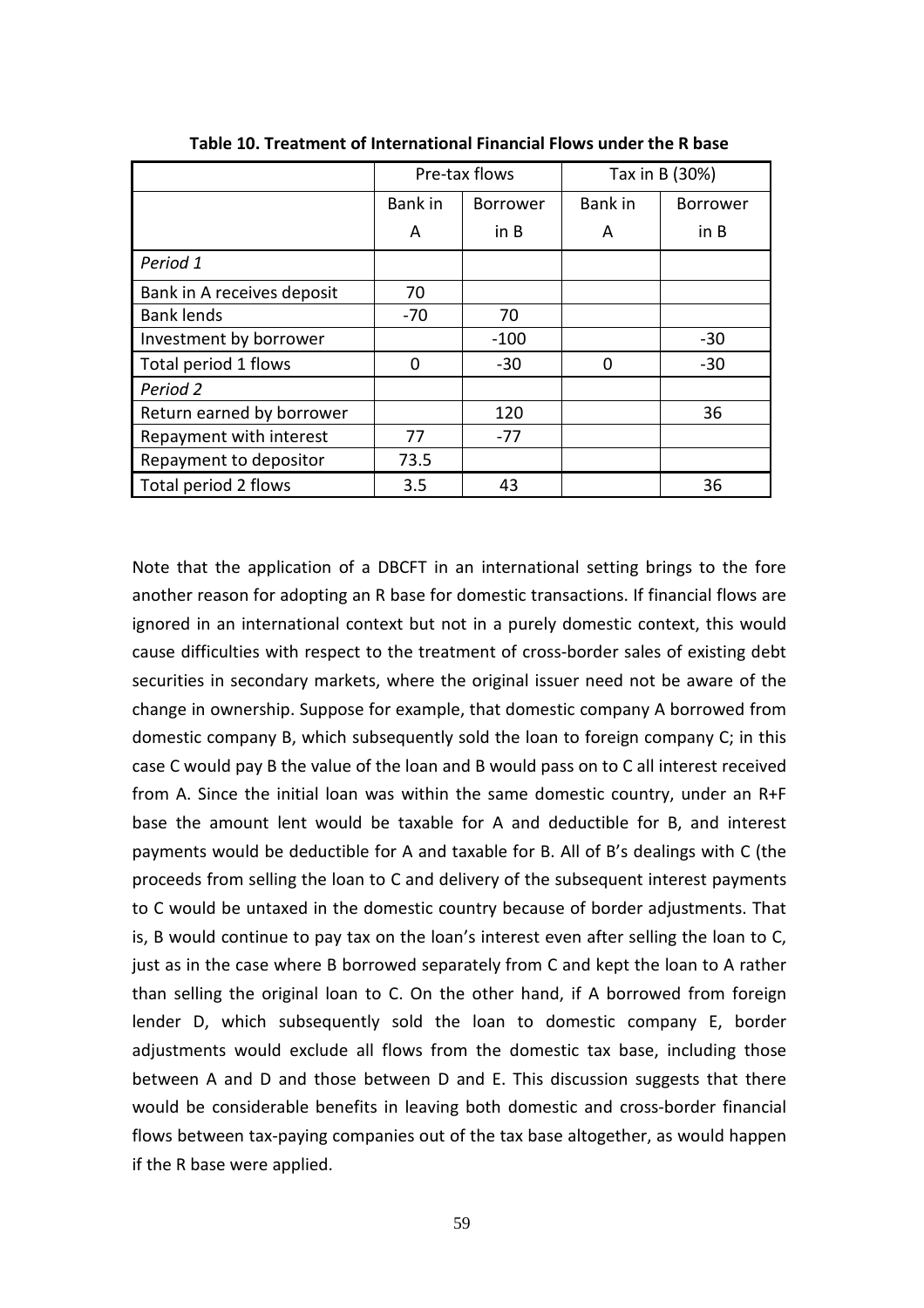A final issue is that also faced in a domestic setting – how to tax cross-border lending by a financial company to individuals or entities which are not subject to the tax. To align their treatment when borrowing from either domestic or foreign banks, then it would be necessary to apply border adjustments in these cases too. That is, we would need to tax flows from and to the foreign bank at the domestic tax rate, with a deduction on lending and a tax on the repayment of principal and interest. As in the purely domestic case, these financial flows between financial institutions and these taxpayers do not net out. In effect, then, in an international setting a destination-based R+F base would need to be applied for financial flows between financial institutions and these taxpayers.

We discuss further implementation issues below. In practice, cross-border loans by individuals should not be a major issue for most households, most of whose financial transactions are with domestic businesses, although it could be more important for wealthy households.

# *Unilateral Adoption*

So far we have considered the treatment of financial flows in a setting where the DBCFT is adopted by all the countries concerned. But suppose that only one country – country A – adopted the DBCFT on an R base for transactions between taxed entities, and on an R+F base for transactions with non-taxed entities.<sup>56</sup> Suppose that all other countries maintained a traditional approach, taxing interest received and giving relief for interest paid, both on an origin basis. What would the incentives for borrowing and lending, and the location of each?

First, suppose that an affiliate of a multinational in country A lent to an affiliate located in country B. Then, irrespective of the identity of the borrower, there would be no tax levied in A, even under the R+F base, since A would not be the destination country in this case. In country B, relief would be given in the usual way on the interest paid to A on the loan. Relative to the existing system, this makes A appear like a tax haven: interest paid from B to A receives tax relief in B, but would not be taxed in A. This would clearly give an incentive for multinationals to locate

<sup>&</sup>lt;sup>56</sup> A question arises in this case as to whether and how to differentiate borrowing from foreign "taxable" and "non-taxable" entities, neither of which would be subject to a DBCFT in their home countries. The consequences of each are discussed in the context of R+F treatment.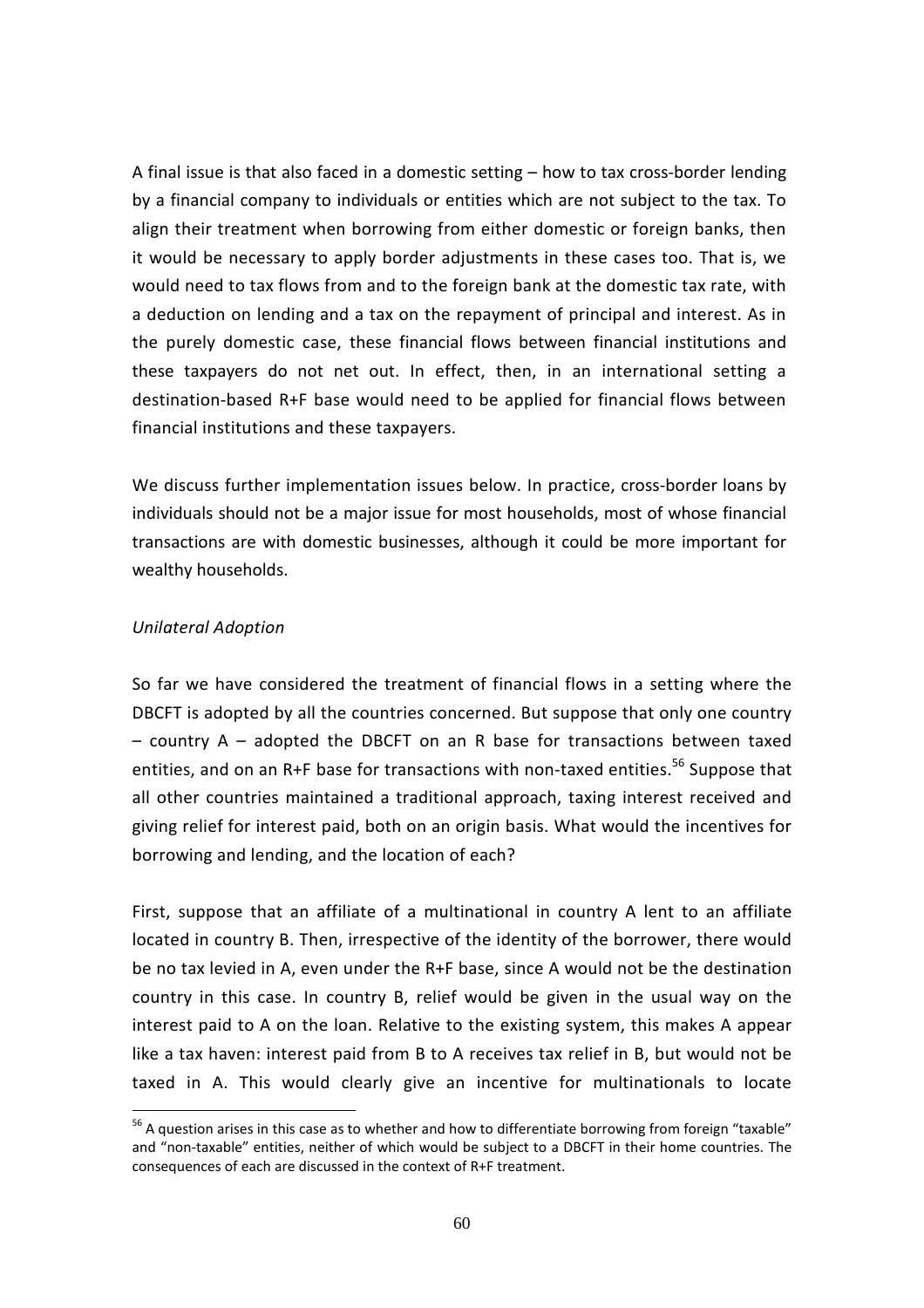outbound lending in a country operating a destination base, whether an R base or R+F base applied to such financial flows. (This may give rise to country B using CFC rules to combat profit shifting out of B).

What of the reverse position? Suppose that the multinational instead lent from an affiliate in B to an affiliate in A? Then under the R base treatment, the financial flows would be ignored in country A. The treatment under an R+F base in A would depend on how the foreign entity is treated. If it is treated as "taxable" under the DBCFT, then the borrower would be taxed in the receipt of the loan, while the lender would receive tax relief. Similarly, the repayment of the loan with interest would be taxable in the hands of the recipient, but the borrower would receive tax relief. These tax effects would exactly cancel out, so that in this case, the R-base and R+F base would be equivalent, with no net tax effects in country A. In country B, however, the interest on the loan would be taxable. This situation would be akin to lending to a tax haven under the existing system; there would be no net tax in A, but B would impose a tax on the receipt of the interest. In this case, there would clearly be an incentive for multinational companies to avoid lending from an affiliate in a non-DBCFT country to an affiliate in a DBCFT country.

Overall, then, if a DBCFT were adopted in only one country, that would introduce a strong incentive for companies to shift their borrowing to other countries that continue to impose a traditional source-based income tax. Any borrowing, domestic or international, by a company located in a country operating a DBCFT would be ignored; whilst borrowing by a company in a country operating a traditional originbased income tax will benefit from interest deductibility. As with the incentives for profit shifting discussed earlier, this incentive is present even with respect to foreign countries with very low source-based tax rates.

# *Treatment of financial services under the VAT cum payroll subsidy approach*

The equivalence between a DBCFT and an appropriate VAT combined with a corresponding payroll subsidy can be readily extended to the treatment of financial services. To see this, since the treatment of labour costs is the same in the two cases, it suffices to focus only on the financial flows themselves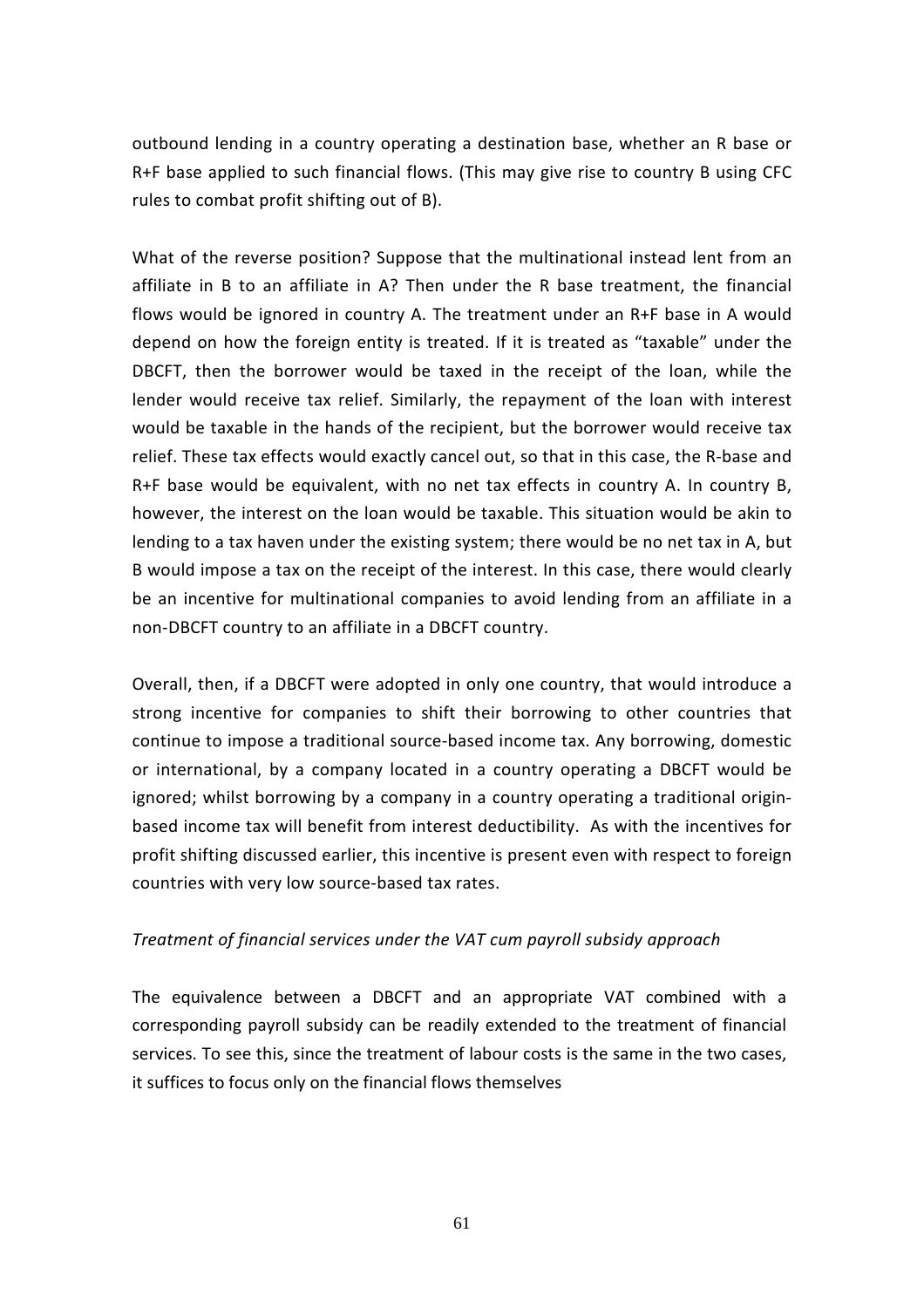In practice, financial services (other than those explicitly charged for as a fee) are commonly exempt under the VAT: that is, there is no charge on services provided but nor is there any credit of refund of VAT charged on inputs. This has been a longstanding source of dissatisfaction, as it implies some cascading of taxes on financial services used by registered businesses – and hence risk of production inefficiency – and excludes from the tax base the value of services provided to final consumers.

The conceptual difficulty perceived in this area has been that of allocating the margin embedded in the pricing of financial services between the two side of the transaction, and hence to ensure smooth functioning of the credit mechanism – something that, importantly, is needed only in relation to final consumers: for services provided to registered businesses, the spilt is immaterial, since any VAT charged by the seller will be creditable for the buyer.

One solution to this problem, developed by Poddar and English (1997), is R+F-type cash-flow treatment of exactly the kind discussed above. And the reason it allocates the margin appropriately is analogous to that in which the R+F treatment allocates rents across firms: taxing and crediting all flows between registered businesses means that the only revenue that remains reflect the margin enjoyed by consumers.

For financial transaction between businesses, this netting of payments is exactly as under the DBCFT described above – and so, just as an R-base was seen there to be adequate for the treatment of financial flows under a DBCFT, so under a VAT they might equally well be ignored. This would mean 'zero-rating' such transactions: that is, charging no tax on provision (as at present) but providing full refund for input taxes allocable to transactions with registered businesses. Some countries already do something approaching this.

In an international context, the argument above suggested R-base treatment would also be appropriate for transactions with taxable entities abroad. This corresponds in VAT terms to zero-rating. And that, indeed, is already the norm: financial services provided to non-residents are generally zero-rated. The primary difference between current international VAT arrangements and those required to replicate the DBCFT as described above is thus the need for cash flow treatment of transactions with nonregistered taxable persons and entities.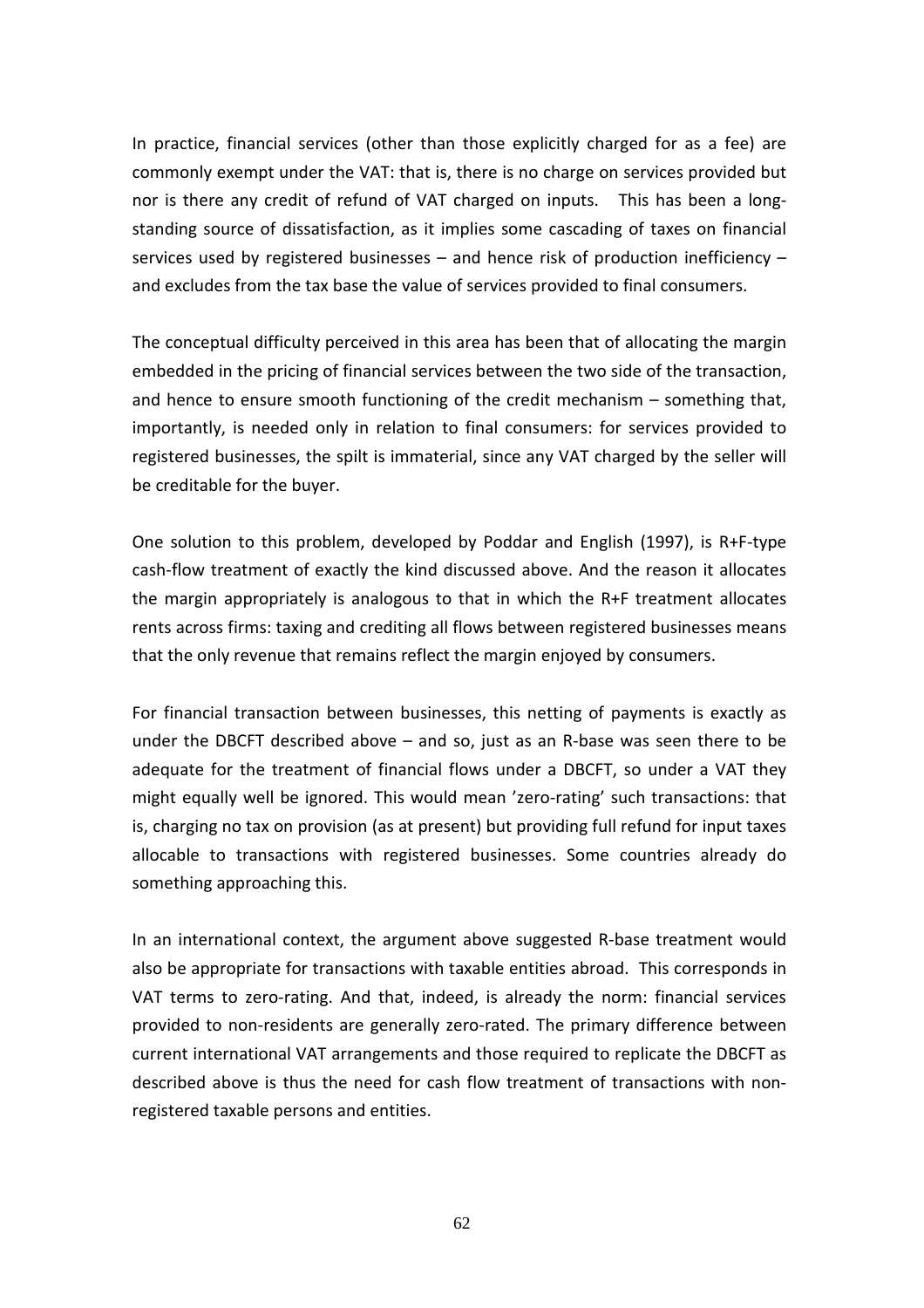Consideration of the cash flow approach in the context of the VAT led to the development of one means of implementation that does not require immediate taxation of principal amounts. Somewhat analogous to the ACE relief described above, this is the "tax calculation account", the basic idea of which is to defer tax liabilities on financial inflows until the deductions for the corresponding outflows arise. To compensate for the difference in timing, it would be necessary to markup the deferred tax period by period. We discuss this in more detail in the Appendix. Briefly, the reasons for keeping the cash flow approach mirror those for not choosing the ACE approach for real flows. First, it may be administratively simpler to net out the tax on lending and on borrowing, which would only occur under the full cash flow treatment. Second, it would be necessary to specify the appropriate rate of markup for the TCA. In principle, setting the wrong markup rate could lead to distortions to financial flows, although the size of such distortions are likely to be small if the error in setting the markup rate were also small. This issue is discussed further in the Appendix.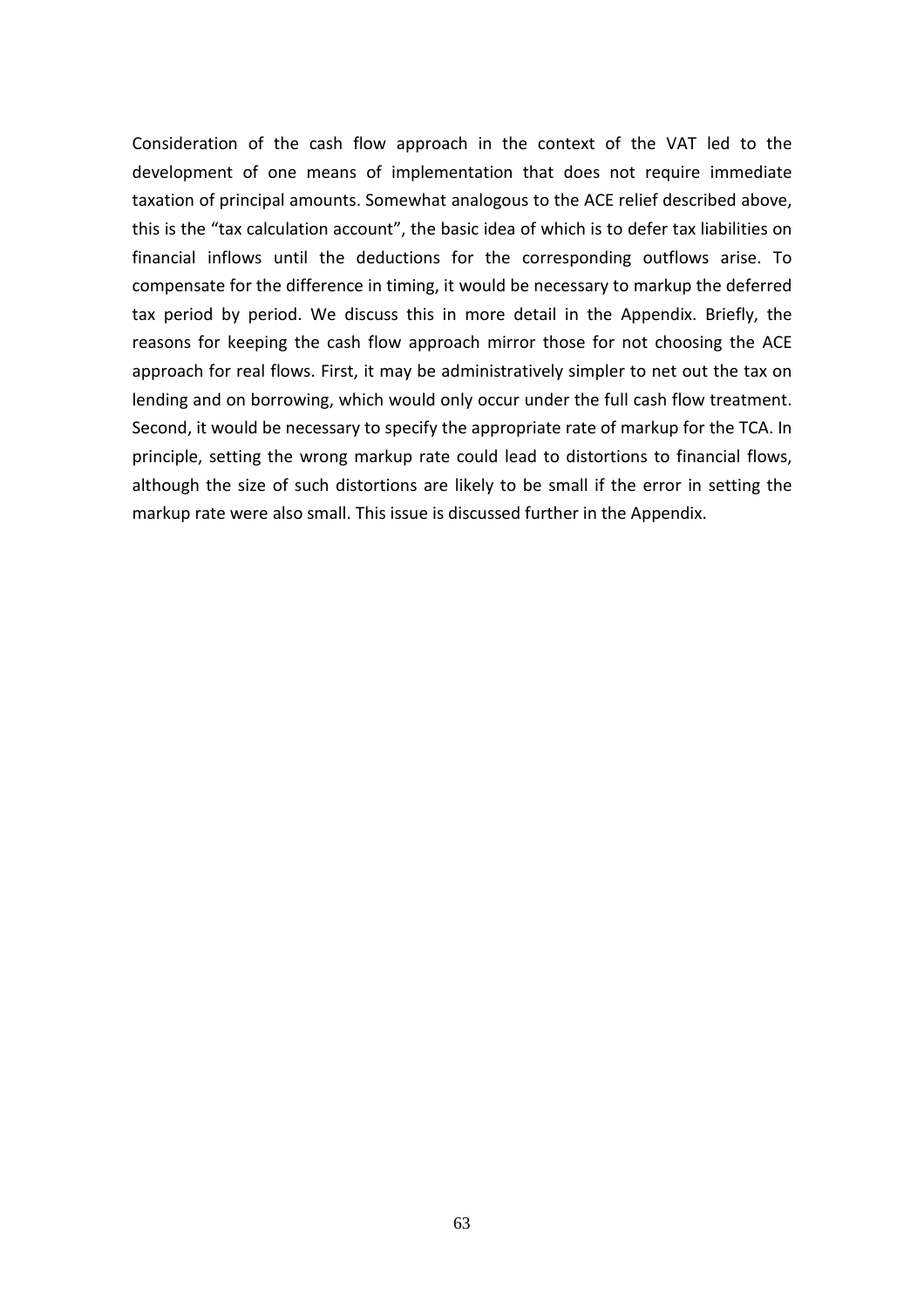# **IV. IMPLEMENTATION**

Each country contemplating the policy choices described above will have its own concerns and circumstances. These would include not only the initial state of its revenue administration and wider tax system, but its policy objectives in terms of such issues as the treatment of smaller enterprises, $57$  not-for-profits and pass through entities. There are, however, several generic issues to be faced. Some of these have been touched on above; the focus here is on others.

# **1. Two Economically Equivalent Reforms**

Most of the discussion so far in this paper has concerned the possibility of implementing a DBCFT as a form of corporation tax. However, we have also emphasised that an economically equivalent reform would be to raise the rate of VAT, or introduce a VAT - here in either case having in mind an idealized VAT levied at a single rate on a broad base -- and reduce labour taxes by that same rate. We set out these two approaches first, and then discuss some of the details of each.

Starting with the first of these, the key elements needed to transform a typical corporation tax into a DBCFT would be to:

- Abolish relief for interest payments;
- Allow immediate expensing for all business expenses;
- Ignore the proceeds of exports in the country of export;
- Ignore imports purchased by taxable entities (or tax them but include in deductible costs);
- Introduce a tax on imports purchased by non-taxable entities, including individual consumers; and
- For financial companies, tax net financial inflows resulting from transactions with non-taxable entities.

 $57$  A number of countries tax smaller enterprises at a reduced corporate tax rate, generally rationalizing this as a response to difficulties they may face in borrowing. Not all find the case for a reduced rate within current corporate tax systems compelling, seeing a stronger case for supporting new rather than small enterprises (IMF, 2016b). Whether to apply such treatment under a DBCFT would, in any case, require close thought. A small exporter purchasing from larger domestic enterprises, for instance, would be disadvantaged by being entitled to rebate at a rate lower than that to which its suppliers' sales are subject.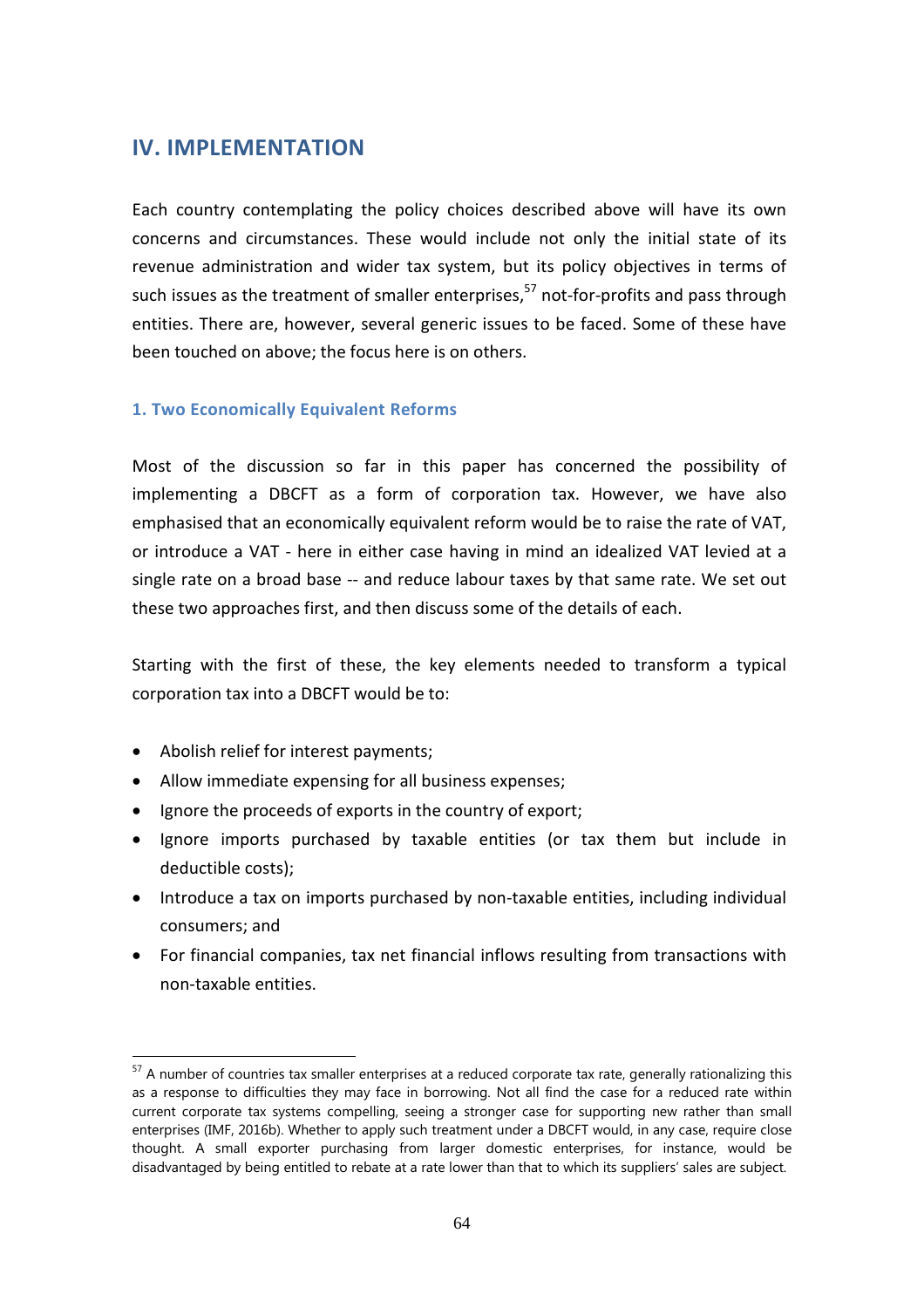VATs observed in practice differ in two important ways from the idealized VAT envisaged in the equivalence relationship with a DBCFT proposition: they are typically not levied at a uniform rate on all goods and services, and they do not tax financial flows between financial companies and tax exempt entities or consumers. Bearing that in mind, the reforms needed to transform the corporate tax into the equivalent of a DBCFT through a VAT-based approach are to:

- Abolish corporation tax;
- Raise the rate of VAT and, for close equivalence to a DBCFT, abolish multiple VAT rates where they exist;
- Reduce the tax rate on labour income by the same rate. We refer to this as a "payroll subsidy" to identify its net effect relative to existing taxes; this would not amount to a tax rebate unless the rate of subsidy exceeded existing tax rates on labour income.
- To tax the returns to financial companies, introduce a cash flow tax on transactions between financial companies and both non-taxable entities and individuals.

Under either approach, many anti-avoidance features of existing corporate tax systems could simply be repealed, since they would no longer be required. These include, for example, CFC rules, transfer pricing rules, loan relationship rules and patent box regimes.

While these two approaches are economically equivalent and yield the same revenue, their implementation would obviously be different. Consequently, there are advantages and disadvantages of each of the two approaches, which we address in the final part of this section. For the vast majority of countries that already have a VAT, its existence can be both an advantage and a disadvantage.

It can be an advantage because raising the rate of an existing tax, even substantially, does not generally amount to a radical rewriting of the tax system. Further, many of the design questions that arise in designing a DBCFT have already been addressed in the implementation of VATs. But it can be a disadvantage, because most existing VAT systems do not cope as well as one would hope with all of the issues that we discuss here in ways which appear preferable – for example, in the treatment of financial flows. Also, most VATs are marked by widespread exemptions and/or the application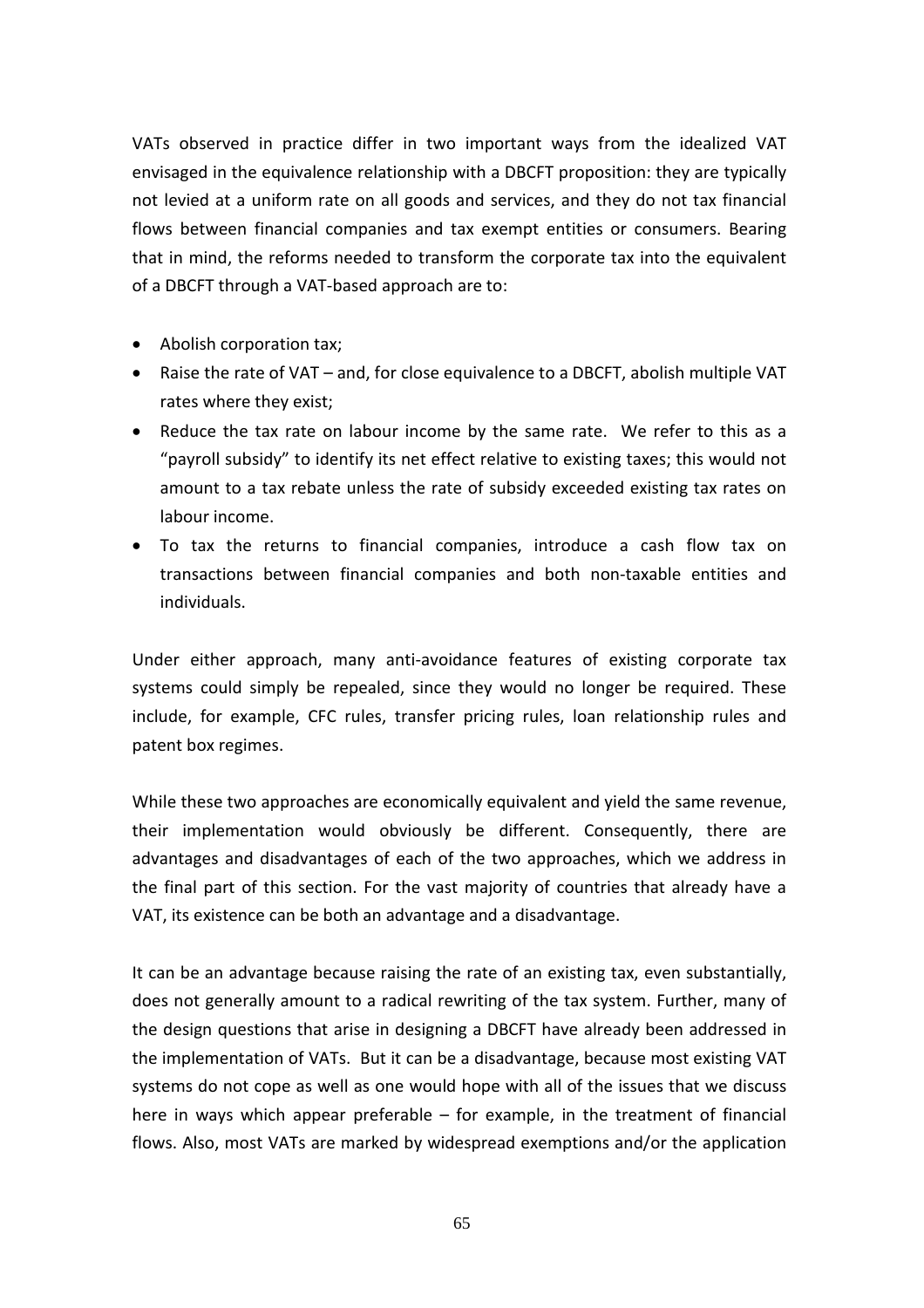of differential rates. Raising only the standard rate of VAT and combining that with a payroll subsidy may then seem a relatively easy option, but it would not be economically equivalent to introducing a DBCFT; and nor would the equivalence results of Section 2 fully apply. The DBCFT route may then (subject to various caveats below) be more appealing.

It is important to recognize, in any case, that many of the design problems and implementation problems to be faced are much the same for the DBCFT and the VATbased approach. We have already seen this in relation to the treatment of financial services, and will see the point again below when discussing how to define 'destination.' Nor do all the administrative issues associated with a traditional corporate tax disappear. It remains necessary under both the DBCFT and VAT-based approach, for example, to distinguish between business and (non-deductible) personal expenditures.

Either direction of reform could be introduced gradually, potentially reducing the transition costs of moving to a new system. Clearly, in the case of the VAT plus payroll subsidy, it would be possible to gradually adjust the rates of the three taxes concerned. And for the DBCFT itself, it would be possible, for example, to gradually extend the proportion of exports and imports that are not taxed, thereby gradually introducing the destination basis; we describe this further below. Such gradual adjustment may reduce the transition costs of moving to a new system, although the period of time of transition would clearly be longer.

## **2. Practical Issues**

Any new tax raises practical challenges, and creating a DBCFT by reforming the corporation tax is no different. Many issues, however, are familiar. Some are familiar because they relate to the cash-flow element of the tax and have been discussed, together with potential solutions, over many years. Others are familiar because they relate to the destination element of the tax and thus also arise in the context of existing VATs. A third group of issues are common to existing systems of business taxation. And fourth, there are some issues that are specific to this particular reform; these require more extensive consideration here.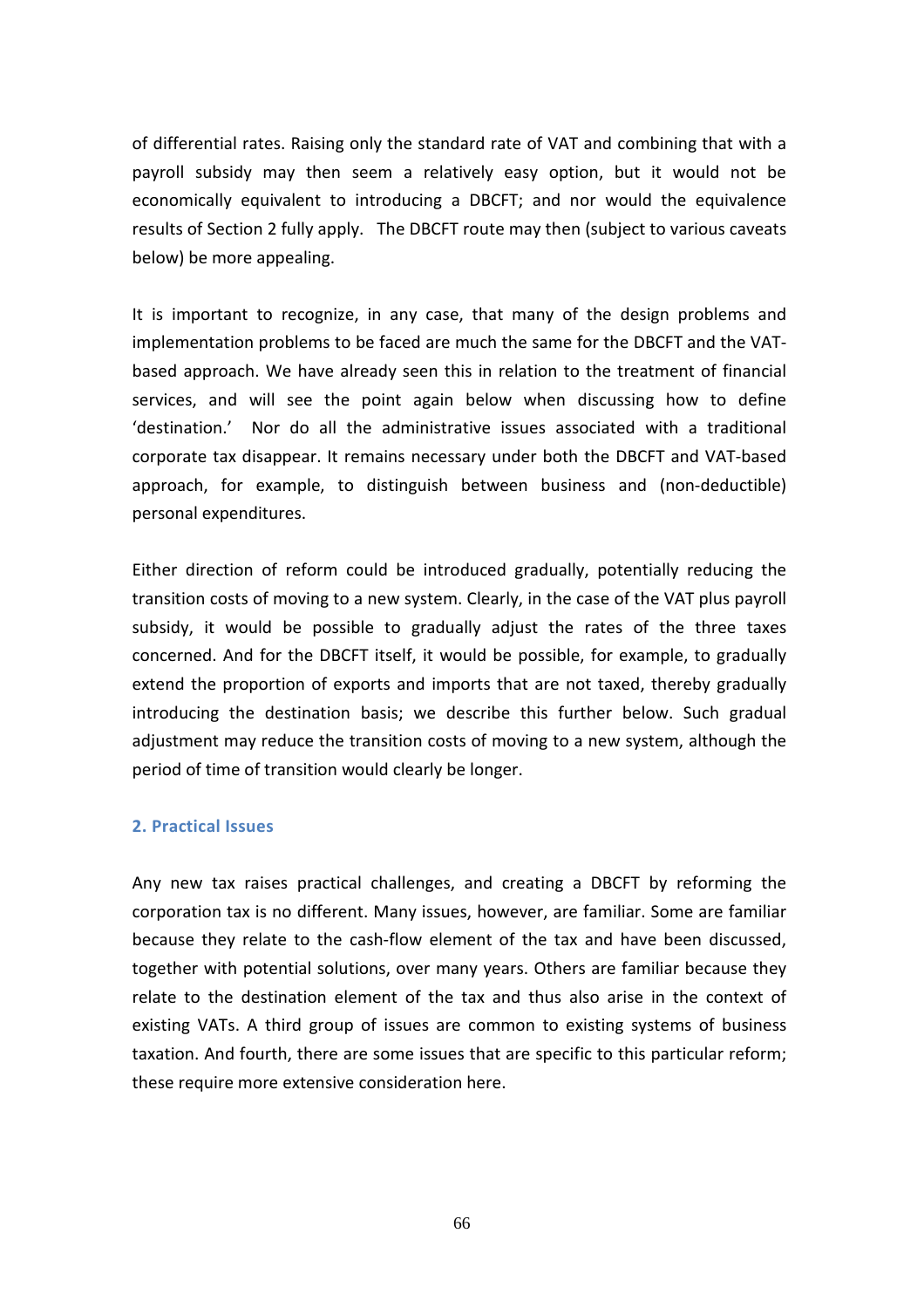The difficulties in implementing the alternative approach, through increasing the rate of VAT and reducing the rate of payroll taxes, depends on whether a country already has experience of a VAT and payroll taxes. For countries which do not have a VAT, such as the US, many issues arise in the choice of determining the way in which the VAT is implemented – with the opportunity to learn from the best practices of others, for instance in maintaining a simple rate structure, minimizing exemptions and in the treatment of the financial sector.<sup>58</sup> For countries that already have a VAT, it is straightforward to raise the standard rate, the difficulty with this being that the existing VAT may well not match the broad-based tax we have in mind here. On the payroll subsidy element, for developed countries it would be relatively straightforward to simply reduce their extensive payroll taxes. (Where payment of such taxes is linked to entitlement to future benefit, arrangements would need to made to secure those rights; but this has proved straightforward to do, for example in the case of payroll tax holidays). Most developing countries, however, do not have extensive payroll taxes, and the reach of taxes on wage income is often limited. Outright wage subsides would then be needed, posing significant administrative issues. For such countries, the most practicable route to a DBCFT-equivalent system is likely to be to adopt the DBCFT itself.

Against this background, we discuss practical issues under five main headings: the scope of the tax; the need to distinguish real from financial flows, and flows of debt from flows of equity; the treatment of taxable losses; identifying the place of destination; and methods of collection. In each case, we begin by analysing the case of a DBCFT and then consider how things would be different if the reform were instead shaped as a VAT with payroll subsidy.

#### *a. Scope*

Any tax on business profits has to contend with a number of questions relating to its scope. These include specifying which legal forms of business are to be subject to the tax, whether there is to be a minimum threshold below which businesses would be exempt and how such businesses would then be taxed. In setting the scope of the DBCFT, efficiency suggest that (i) the tax apply equally to all businesses, to avoid distortions to legal form or size, and also to avoid competitive distortions; and (ii)

<sup>&</sup>lt;sup>58</sup> Conversely, of course, introducing a DBCFT while raising labour taxes can be a way of introducing a VAT; and perhaps with more chance of achieving these desirable ends than through the reform of an existing VAT.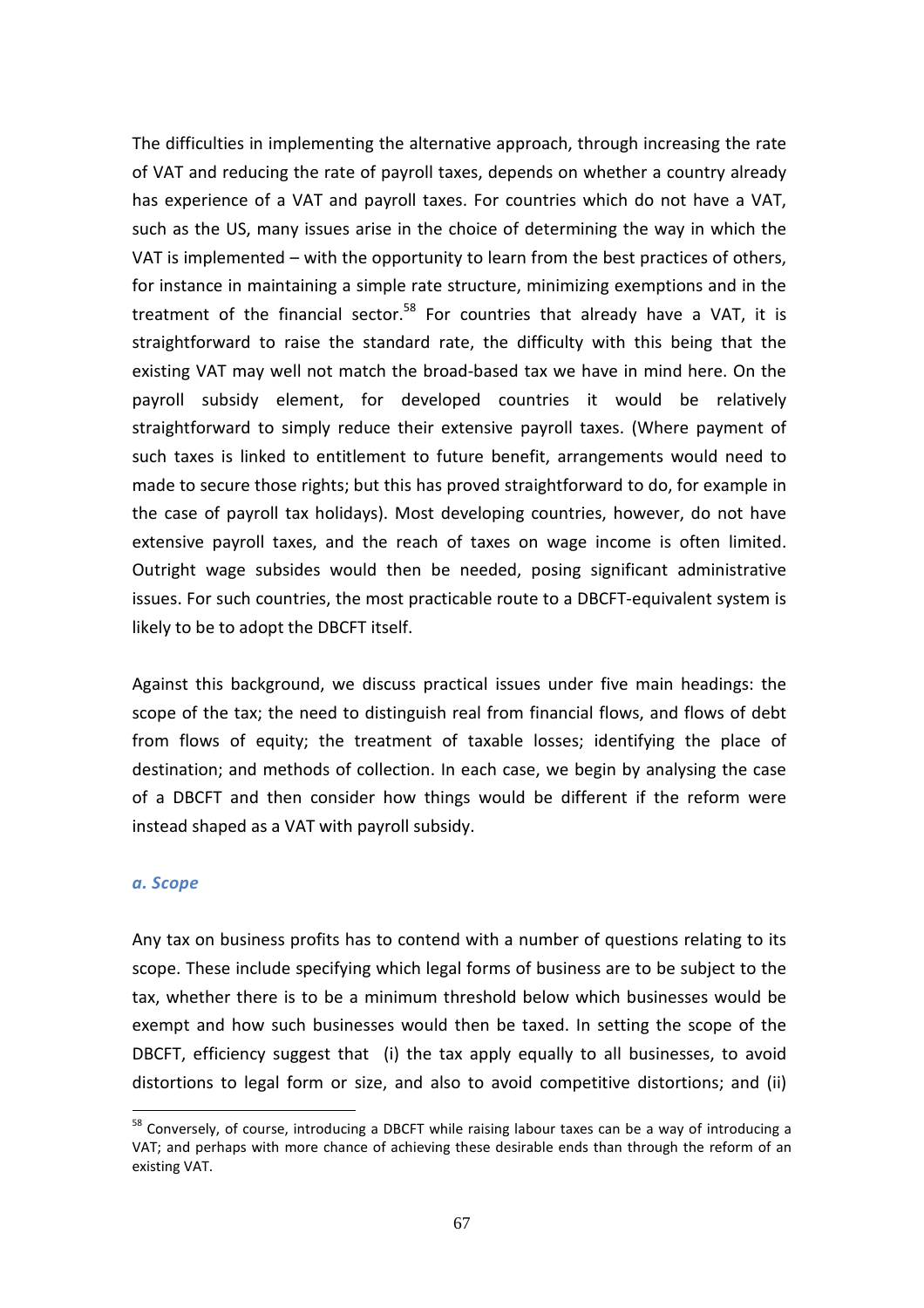either to set the rate for closely held businesses at the personal income tax rate or adopt rules that require such businesses to treat an appropriate portion of their income as salary, so to avoid the incentive for individuals to declare labour income in the form of business profit (or vice versa, depending which tax rate is higher). (Of course, this potential problem exists under most current systems whenever there are different rates for personal and business income).<sup>59</sup> It is also important to consider the administrative and compliance burden on small businesses and revenue authorities.

The scope of the tax on business profits varies between countries. In most, corporation tax is applied to all incorporated businesses. But this is not universal. In the US, for example, 'S corporations' are subject to pass-through treatment, under which profit is allocated to individual shareholders and is subject to personal income  $\text{tax.}^{60}$  By contrast, VAT is normally applied to all businesses over a certain size threshold, almost always defined in terms of turnover; the smallest businesses are not required to register for the tax because for them administrative and compliance costs would be disproportionate to the revenue at stake and potential distortions from their exemption.

Ultimately, the key choice here is that of the threshold between those businesses (whether or not they are incorporated) that would be subject to the DBCFT, and those that would not be. The latter could most probably be subject to pass-through treatment.<sup>61</sup> Two questions arise in choosing the threshold. First, what should be the nature of the threshold: Should it be specified in terms, for instance, of having a certain number of investors, earning some level of profit or (like most VAT systems) having turnover above some level?<sup>62</sup> Second, at what level should that threshold be set?

<sup>&</sup>lt;sup>59</sup> Crawford and Freedman (2010) and the Mirrlees Review (2011) propose to maintain the corporation tax for incorporated businesses only, but to introduce the combination of a rate of return allowance at the personal level, an allowance for corporate equity at the corporate level, and an alignment of rates to limit shifting between personal and corporate taxes.

<sup>&</sup>lt;sup>60</sup> There are restrictions on which businesses can elect for S corporation status. For example, S corporations are allowed a maximum of 100 shareholders, who must be US citizens or residents.

 $61$  Since in most countries shareholders in closely held corporations must pay some tax on distributions of corporate profits, to avoid competitive distortions investors in unincorporated businesses should similarly be taxed on distributions if those businesses bear the same DBCFT tax rate as corporations. This has the advantage of minimising distortions in competition between businesses, and in choices of legal form for businesses above the threshold.

 $62$  It is worth pointing out that one can cover most business activity, or at least the activity of large businesses that operate in a manner similar to corporations, without covering most businesses, given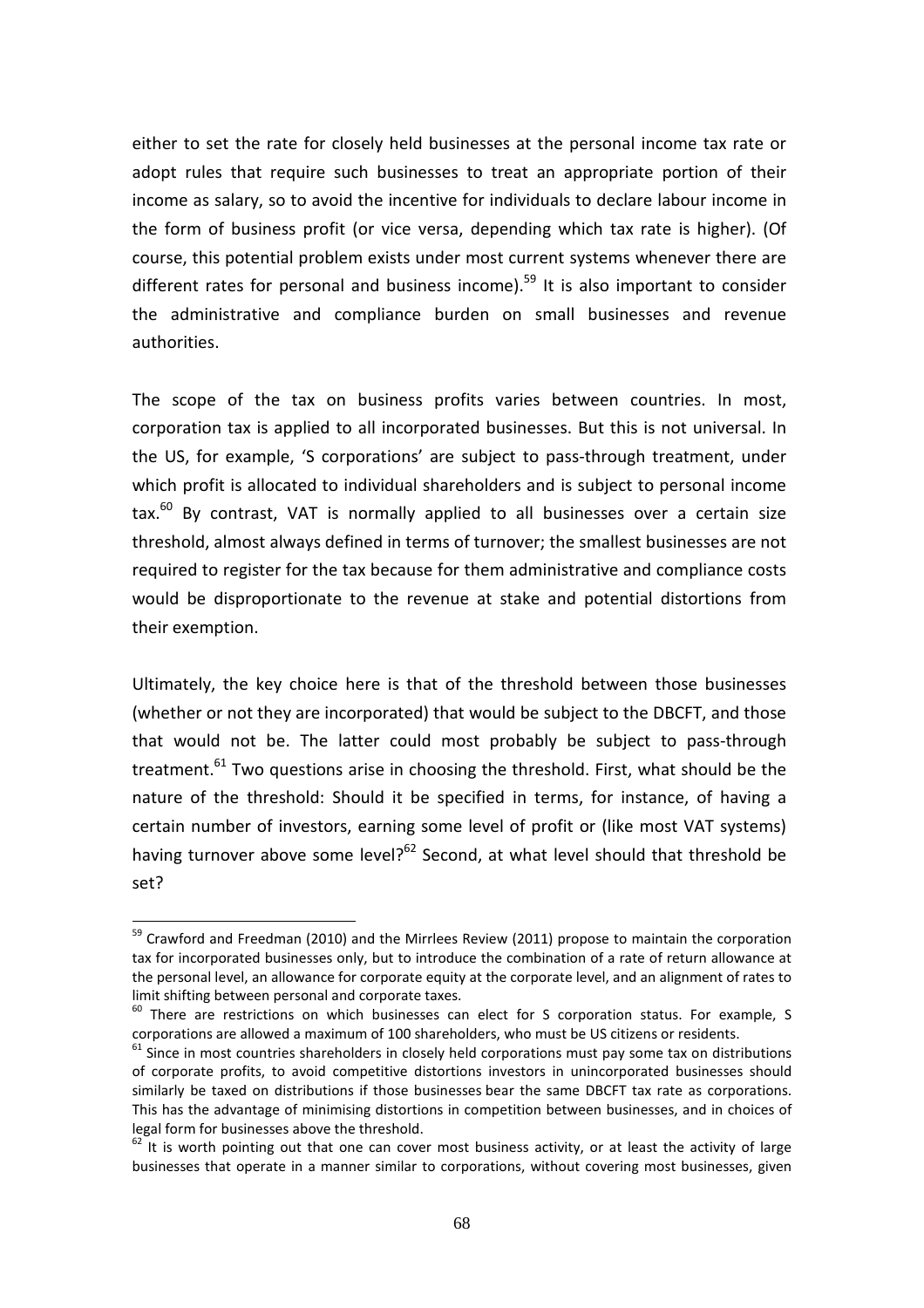The appropriate level of the threshold has been most extensively studied in relation to the VAT. This literature points to three main considerations.<sup>63</sup> First, a lower threshold tends to raise more revenue. Acting in the opposite direction, administration and compliance costs rise the more firms lie above the threshold. Another though somewhat less clear-cut consideration is that the more businesses that do not face the DBCFT, the greater are likely to be competitive distortions between different types of companies.<sup>64</sup> Businesses that are not subject to the DBCFT but are subject to pass-through treatment may be better or worse off than business subject to the DBCFT, depending on the relative rates of tax.

On balance, the best option may well be to follow the same approach as is standard under the VAT, and apply the DBCFT to all businesses over a certain (modest) size, measured by domestic sales. Indeed, an obvious and simple approach would be to set the threshold for the DBCFT at the same level as the VAT threshold.<sup>65</sup> Clearly, this alignment of the scope of corporation tax with VAT also brings the two reform options closer together. For any given turnover threshold, the scope of the DBCFT would then coincide with that from instead using the VAT plus payroll subsidy approach.<sup>66</sup>

The question also arises as to whether businesses outside whatever scope is determined should be allowed to register for the tax voluntarily – which they may wish to do to an even greater extent than under current VATs, in order to claim rebates. Efficiency considerations argue that they should be; but this may need to be tempered

the size distribution of the business sector. For example, according to Auerbach (2010), in 2007 in the USA, 90 percent of all S corporations, accounting for 58 percent of all net income of S corporations, had at most two shareholders. Only 0.2 percent of the sector's returns, accounting for less than 8 percent of the sector's income, came from S corporations with more than 20 shareholders. So limiting the reform in the USA to those S corporations with more than a few shareholders would have a minor impact on the sector as a whole.

 $<sup>63</sup>$  See Ebrill et al. (2001), Keen and Mintz (2004) and, on empirics, Liu and Lockwood (2016).</sup>

 $64$  Further considerations arise when noncompliance is accounted for: see Kanbur and Keen (2015).

 $65$  See though Kanbur and Keen (2015), who show there can be disadvantages in aligning thresholds for distinct taxes (in aggravating the bunching of taxpayers just below them).

 $^{66}$ As part of their credit-invoice method VATs, approximately two-thirds of OECD countries allow small businesses to elect to be exempt from VAT. Because small businesses exempt from the credit-invoice method VAT cannot claim input credits, and purchases from small businesses do not provide input credits, exempting small businesses generally does not provide a significant distortive advantage to those businesses. A small business exemption is more problematic in a DBCFT or subtraction-method VAT, because purchases from exempt small businesses may still be deducted by registered traders (Grinberg (2010), 342-43). This last feature means that one of the incentive to register voluntarily under the invoice-credit VAT- to enable crediting of the input tax on the inputs of a supplier selling to registered businesses - will not apply under the DBCFT.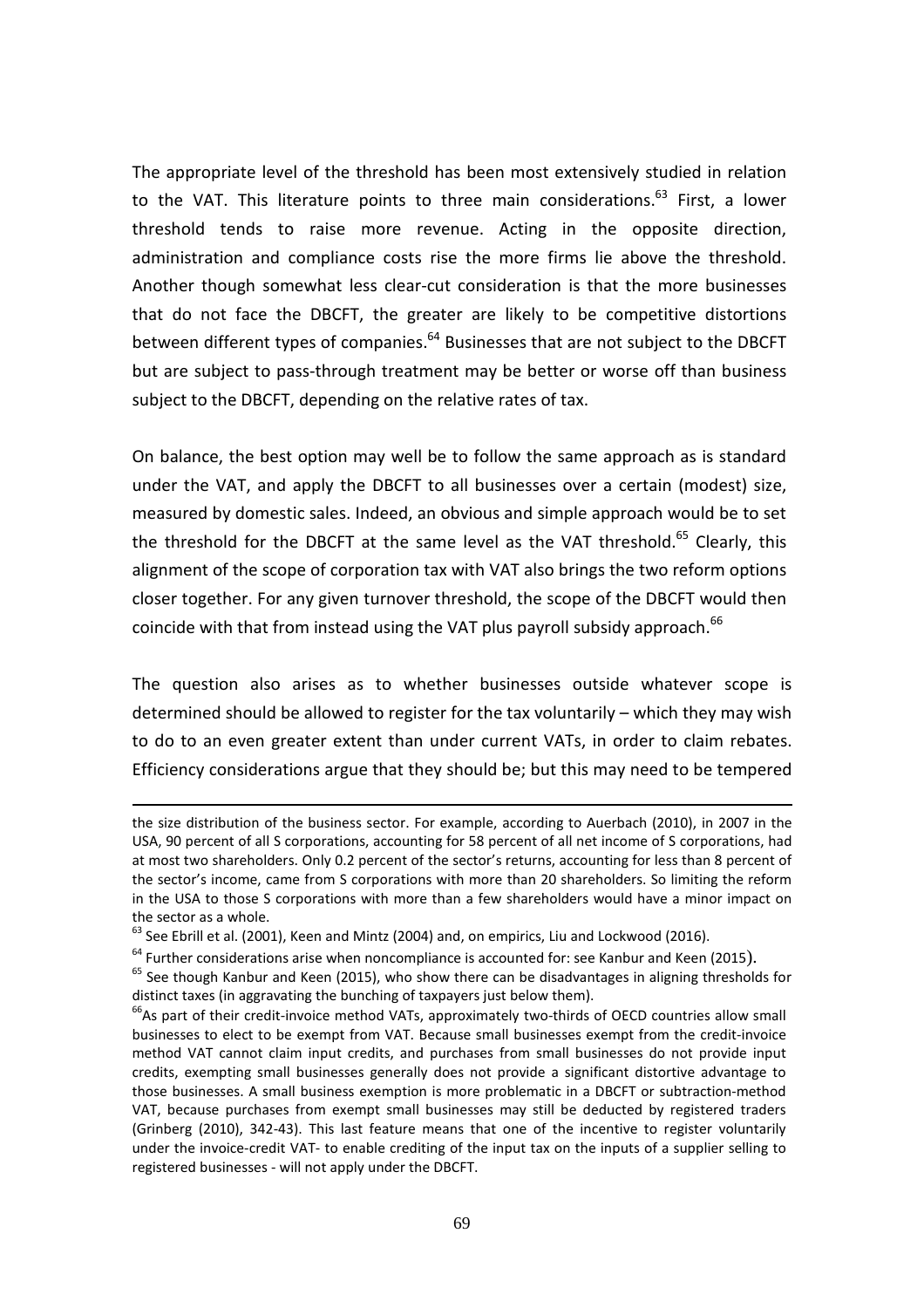by the costs and risk of controlling taxpayers who are a call upon rather than contributors to public funds.

# *b. Real versus financial flows under an R base, and debt v equity under an R+F base*

As set out above, a DBCFT would likely best be structured to have R-base treatment for all cash flows but with special rules for flows between a taxed financial company and non-taxable entities. This then requires rules to counter attempts to avoid taxation by disguising R flows as F flows.

It is important to note, however, that this avoidance opportunity does not arise when both parties to a transaction are subject to tax. In that case – as set out above - the cash flow tax liabilities that would arise on financial transactions under an R+F base would net out. In such cases, the vendor's incentive to disguise R flows as F flows would be countered by the purchaser's incentive to treat the whole price as an R flow. Whilst the portion of the R disguised as an F would not be included in a vendor's inflows, it would also not be included in a purchaser's outflows meaning the latter would not obtain the corresponding relief.

So the avoidance opportunity arises only where one of the two parties to a transaction is not subject to the tax (being a tax exempt entity, for example, or an individual subject to an income tax), where the two parties are subject to the tax at different tax rates, or if full loss relief is not available and one of the parties has a taxable loss.

Rules to differentiate real and financial flows in these cases would need to be supplemented by rules to differentiate between flows related to debt and equity in the case of applying the R+F base to transactions with tax exempt entities. As equity flows are not part of the tax base under an R+F base, companies have an incentive to disguise debt as equity – for example, through the use of hybrid financial instruments - thus keeping financial payments out of the base entirely. But if the R+F base is limited to transactions of financial companies with tax exempt entities and individuals, the importance of this distinction is equally limited.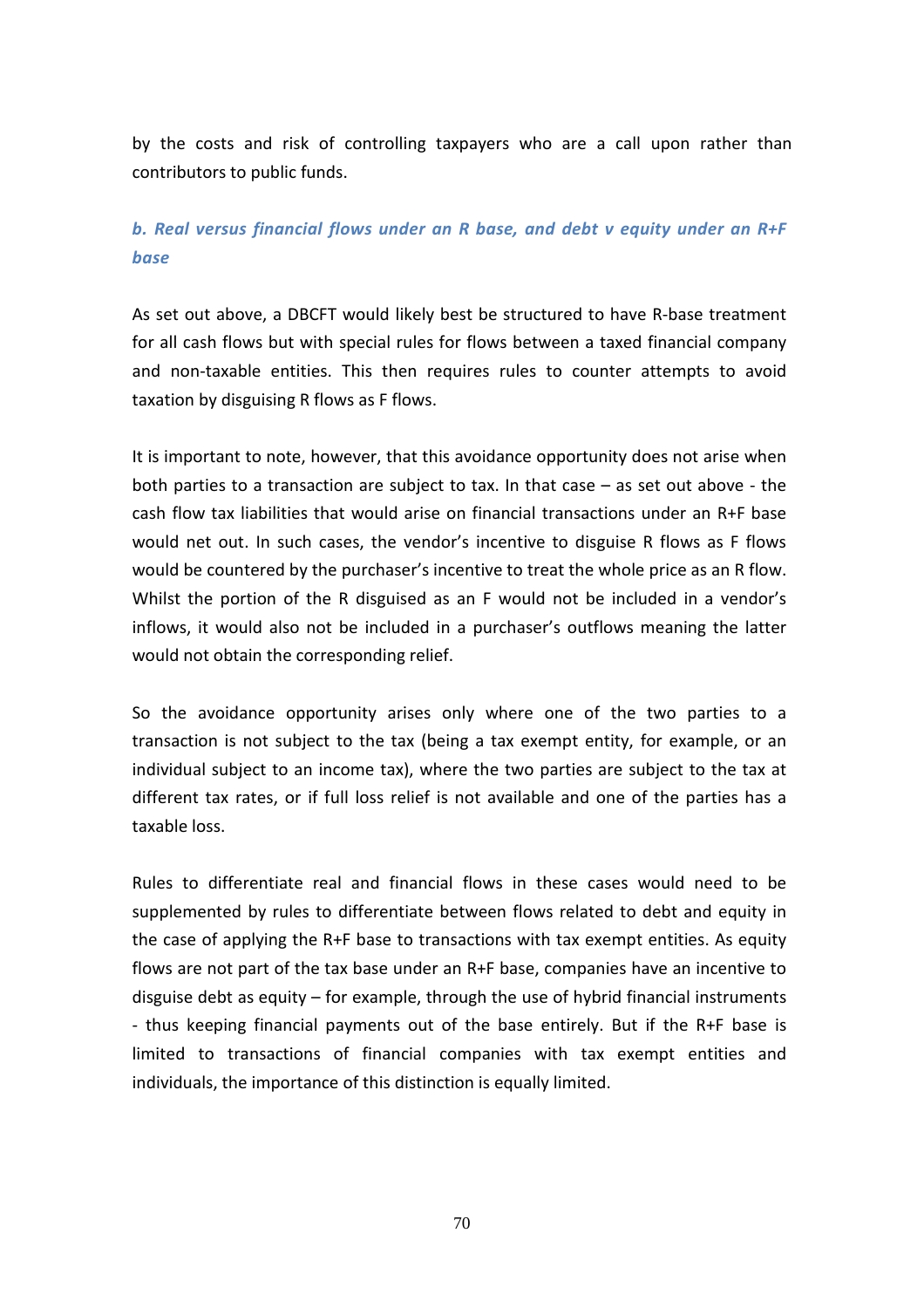Turning to the alternative VAT based strategy, as discussed above, the starting point is that financial businesses are typically exempt from VAT; this means that they do not charge VAT on lending or other financial transactions, but neither are they permitted to reclaim VAT paid on inputs. It is generally recognised that this treatment is not ideal. The analysis above suggests that – as proposed for instance by Huizinga (2002) – business-to-business financial transaction be zero-rated, while cash flow treatment (along R+F lines) be applied for transactions with consumers or other non-taxable entities. In respect of financial transactions too, the VAT plus payroll subsidy approach could therefore be used to implement a reform which economically equivalent to a DBCFT; but this would require a significant reform of commonly-applied systems of VAT.

## *c. Losses*

The issue of losses and negative tax bases arises in three contexts under the DBCFT.

## *Domestic*

Because of immediate expensing, negative tax bases can arise under a cash flow tax even for successful companies operating in a purely domestic setting. Take for instance a rapidly growing company engaging in substantial capital investment in a particular year: immediate expensing of those investments could easily lead to a negative tax base, even if the company is projected to increase its revenue streams substantially as a result of its investment in the near future. If a cash flow tax is to be neutral with respect to marginal investment decisions, full relief, or some alternative equivalent, should be given. Box 2 illustrates this key point.

As this example highlights, providing relief for losses is critical to attaining one of key attractions of cash flow taxation. However, relief in the form of immediate refund could prove politically unattractive. Permitting the taxable loss to be carried forward indefinitely with an interest markup<sup>67</sup> does not in practice perfectly replicate the effect of immediate refunds, because of the possibility of company insolvency before the loss carried forward is actually used - but it does significantly alleviate it. Other

 $67$  Bond and Devereux (1995, 2003) address the question of what interest rate is needed in the presence of risk; they show that a markup at the risk-free rate is sufficient as long as the amount carried forward is certain to be paid to the company. Where it is not, then a higher rate would be required that covered that specific risk.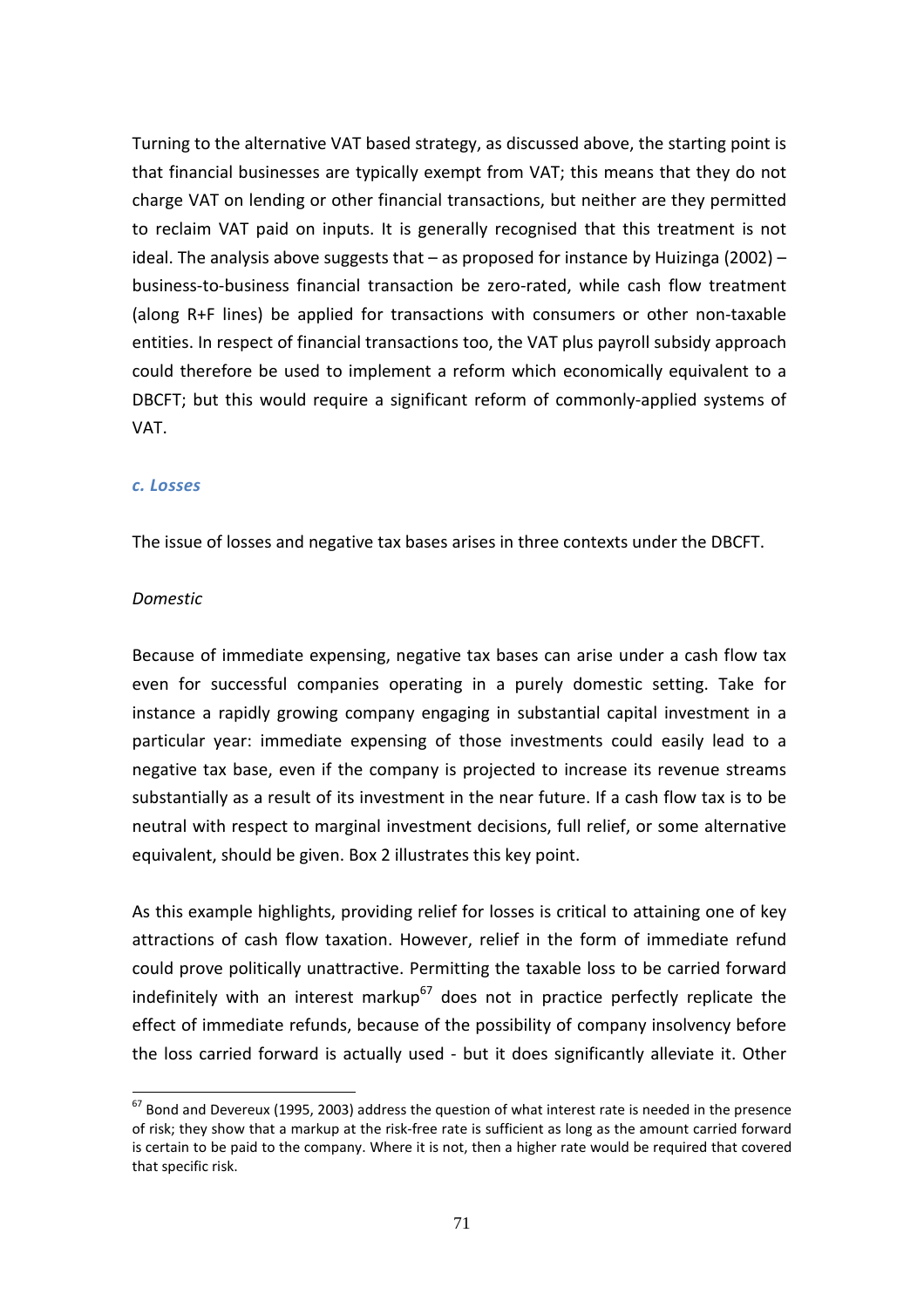possible solutions include: allowing the marketing of unused tax benefits associated with these activities, although this is not without its pitfalls, as the U.S. experience with "Safe Harbor Leasing" from the early 1980s illustrates:<sup>68</sup> allowing taxable losses to be used in the context of mergers with profitable businesses; or allowing taxable losses to be set against other taxes paid by the business, such as payroll taxes.  $69$ 

# **Box 2. The Treatment of Losses**

The table below illustrates the simple case of a company that makes an investment of 100 in period 1, and earns a total return of 120 in period 2. Suppose that the rate of interest is 5%, and that the company uses this rate of return to compare cash flows in the two periods. In this case, the 100 of investment in period 1 is equivalent to an outflow of cash in period 2 of 105. The economic rent earned by the investment in period 2 terms is therefore 15: the inflow of 120 less the markedup outflow of 105.

Now consider alternative ways of taxing this investment, with a tax rate of 30%. Under a classic R-base cash flow tax, the initial investment would be immediately expensed, and so the tax payable in period 1 would be -30. If necessary, this could take the form of a payment of 30 to the company by the government. The period 2 value of this to the company, given the 5% interest rate, would be 31.5. The tax in period 2 would be 36. The period 2 value of the two elements of the tax combined is therefore 4.5. This is 30% of the economic rent, as is intended under a cash flow tax.

Now suppose that no rebate is available for the first period tax loss, but that it is instead simply carried forward to set against second period income. In this case, the tax base in period 2 would be 20 – the return of 120 less the carried forward loss of 100 – and so the tax would be 6. This tax base (20) exceeds the economic rent earned (15). The investment will still be attractive to the investor, since after-tax profit is positive; but this would not have been the case, for instance, had the project been only marginally profitable in the absence of tax. This effect can be removed by marking up the loss by the interest rate as it is carried forward. In this case, the loss brought forward into period 2 would be 105, and the period 2 value of the tax would revert to 4.5.<sup>70</sup> Note that this is similar in effect to the case where an allowance is given for the cost of finance, as under an allowance for corporate

<sup>&</sup>lt;sup>68</sup> See Warren and Auerbach (1982).

 $70$  This treatment has been proposed by, among others, the President's Advisory Panel (2005) and Carroll and Viard (2012).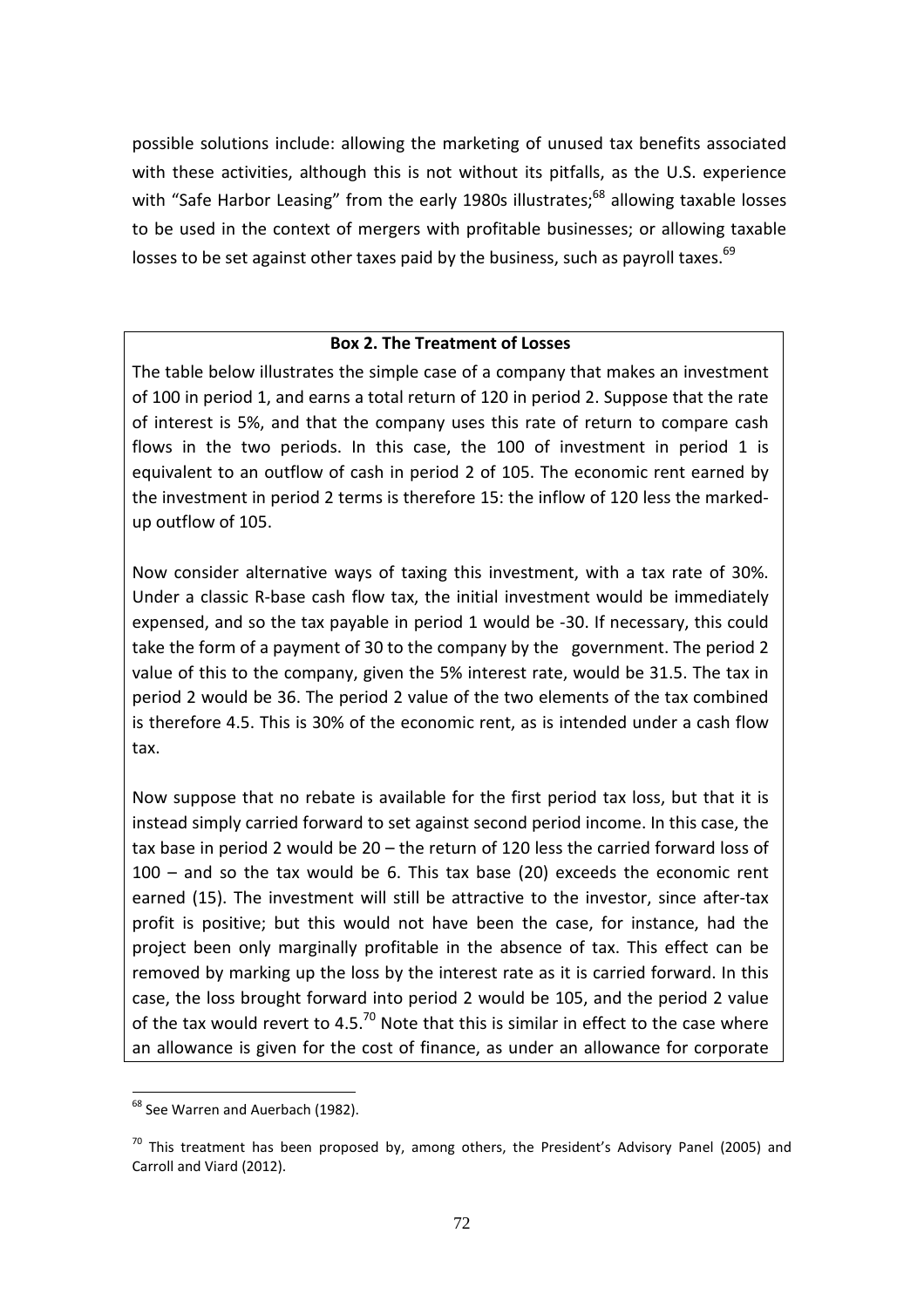equity (ACE). For suppose that relief for the cost of the investment is not available until the return is made, but that there is relief in period 2 for the opportunity cost of finance; this is the foregone interest of 5. In this case, the tax in period 2 is again 4.5, 30% of the economic rent.

|                               | Period 1 cash | Period 2   | Period 2 value |
|-------------------------------|---------------|------------|----------------|
|                               | flows         | cash flows | οf             |
|                               |               |            | investment/tax |
| Capital investment, and total | $-100$        | $+120$     | 15             |
| return on investment          |               |            |                |
| R base tax with immediate     | $-30$         | 36         | 4.5            |
| expensing, and full refund    |               |            |                |
| R base tax with immediate     | $\Omega$      | 6          | 6              |
| expensing, and loss carried   |               |            |                |
| forward                       |               |            |                |
| R base tax with immediate     | $\Omega$      | 4.5        | 4.5            |
| expensing, and loss carried   |               |            |                |
| forward with interest markup  |               |            |                |
| at 5%                         |               |            |                |

# **Illustration of properties of alternative treatment of losses**

The example in Box 2 does not include labour costs, so the position under a VAT would be exactly as the first row in the table, with an immediate rebate of expenses. An analogous problem thus arises, as is very familiar, under a VAT. It may seem rather different in kind, since the VAT rebate is as a refund of VAT paid on capital inputs purchased. If the firm purchasing the capital equipment had no sales in that period, then it can generally reclaim the VAT paid on that input. Combining this with a reduction in the tax on wages and salaries would yield exactly the same outcome as permitting a rebate for the negative tax charge under a cash flow tax. It may appear different because the negative VAT charge can be seen as a rebate of VAT already paid. However, the same broad principle also applies to a cash flow corporation tax charge, since the supplier would also be subject to the cash flow tax.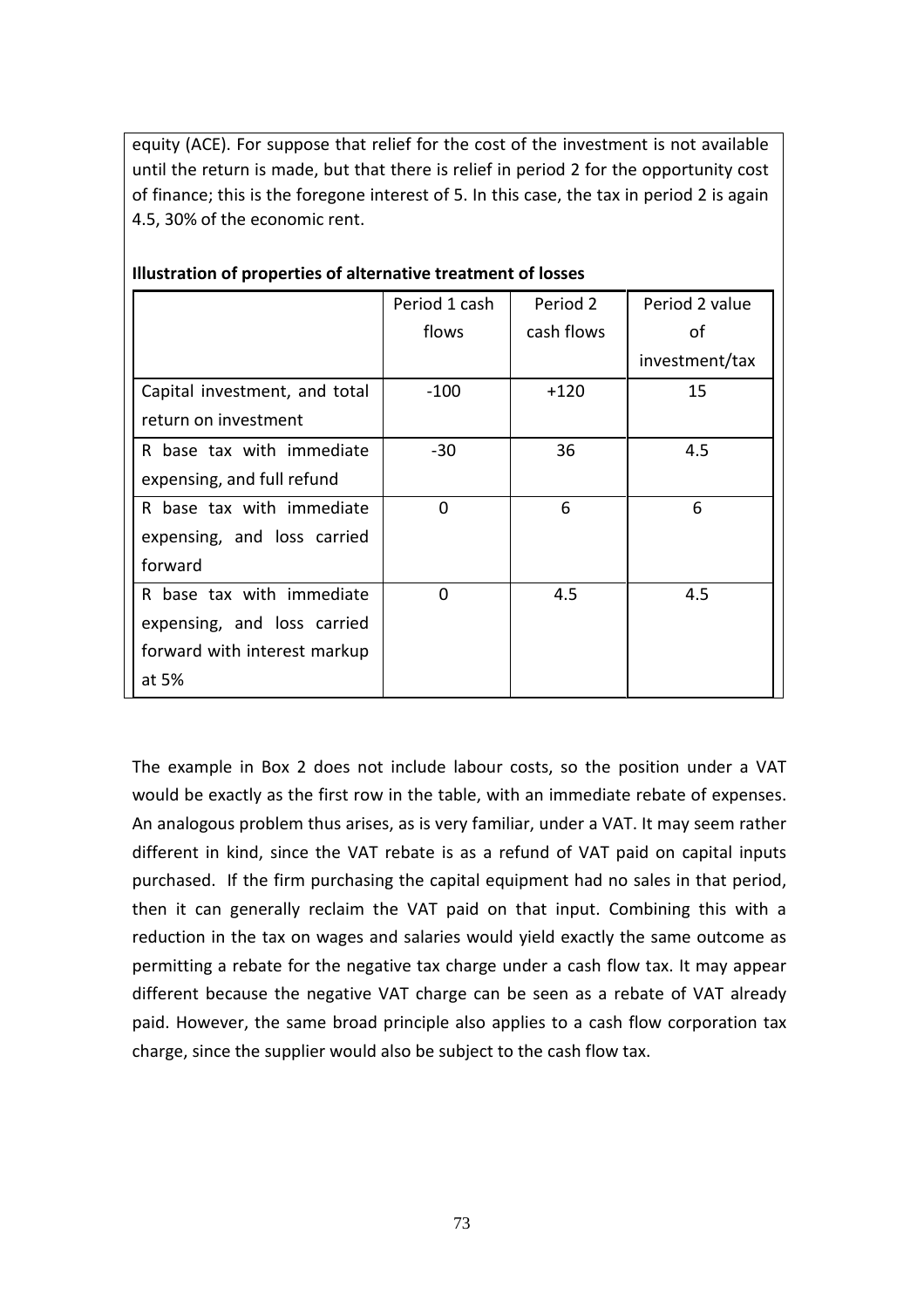#### *International*

This issue of losses becomes more pronounced in an international setting, because the DBCFT taxes domestic sales less domestic expenses. So if a company produces in country A and sells all its produce in country B, then it would have a negative tax base in country A. That is because the expenditure incurred to provide goods and services both domestically and for export is set against revenues from domestic sales and not exports. The tax bases of firms that export a high percentage of their goods or services can thus easily be negative. This could be a permanent state of affairs for such firms, in which case they will not be helped by carrying losses back or forward with interest. In such situations, the options of allowing refunds in respect of negative tax bases or cross-crediting against other taxes, such as payroll taxes, become more important.<sup>71</sup>

If full relief were not provided the DBCFT would be likely to distort location decisions, losing an important aspect of its efficiency properties. To see this, consider the simple example in Table 11. Suppose that there are two countries, both operating a DBCFT, and both at the same tax rate, 30%. A company has expenditure of 100 and sales of 120. (For simplicity, in this example assume that these flows happen in the same period). Its sales are in country A, but it can choose whether to produce in A or B. If it chooses to produce in A then its tax base will be 20 and it will pay tax of 6. If it chooses to produce in B it will have a taxable loss in B of 100, and a taxable income in A of 120. If it receives a full refund in respect of the 100 of expenditure in B then its location decision will not depend on tax; it will continue to pay tax of 6. But if it receives no relief for the cost in B, then its tax base effectively becomes 120, with a tax liability of 40. Thus the treatment of losses in this case can be highly important for location decisions.<sup>72</sup>

 $71$  Under this latter approach, it is of course conceivable that credit due on losses may exceed the amount of other taxes remitted. And where tax administration is weak, reliable cross-crediting may be difficult to achieve.

 $72$  Note that the distortion does not come from differences in the treatment of losses: as in this example, a common but imperfect treatment distorts because some locations choices imply losses while others do not. The symmetric treatment of losses is also important for the effects on exchange rates, or prices under a fixed exchange rate regime, which, discussed above, are important for the efficiency properties of the DBCFT.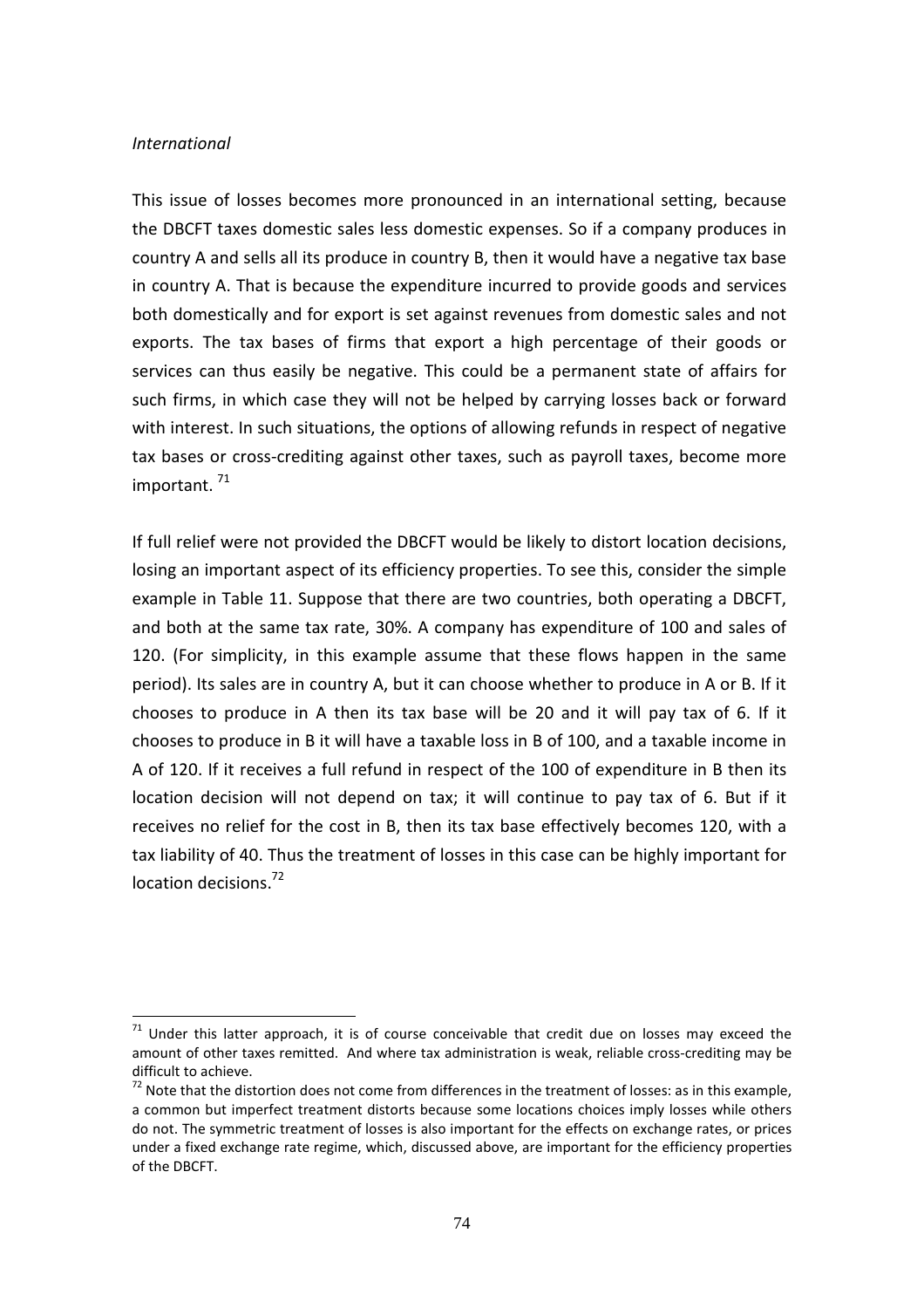|                                 | Produce in A | Produce in B |
|---------------------------------|--------------|--------------|
| Expenses in A                   | $-100$       |              |
| Expenses in B                   |              | $-100$       |
| Sales in A                      | 120          | 120          |
| Tax base in A                   | 20           | 120          |
| Tax base in B with full offset  |              | $-100$       |
| Tax base in B with no offset    |              | 0            |
| Total tax base with full offset | 20           | 20           |
| Total tax base with no offset   | 20           | 120          |

**Table 11. Illustration of effects of not receiving relief for expenditure**

There may be some doubt as to the willingness of countries to provide relief for expenditure incurred to produce revenue which they will not tax. However, three considerations should be kept in mind.

First, some countries have been willing to accept similar situations under the existing corporate tax system. For example, they have allowed relief for interest expenses on domestic loans used to equity finance the activities of foreign subsidiaries even when they exempt the dividends paid back from the foreign subsidiaries. The UK has presented such generous treatment of interest expense as a competitive advantage.<sup>73</sup>

Second, under a DBCFT countries would also tax domestic sales by foreign firms. So while countries may find themselves giving relief for expenditure incurred to produce revenue they will not tax, they may also collect tax revenues reflecting business expenditure for which they did not provide relief. From the country's perspective, the revenue consequences should be seen at an aggregate level, where an element of quid pro quo is at play, and not at the level of an individual company. In aggregate the net effect on the tax base hinges on the relative magnitude of exports and imports; this question was addressed in the previous section.

Third, competitive forces provide countries with a powerful incentive to provide full relief under a DBCFT. Failure to do so would place them at a competitive disadvantage in attracting business activities relative to countries which give full relief. To take the

 $^{73}$  HM Treasury (2010).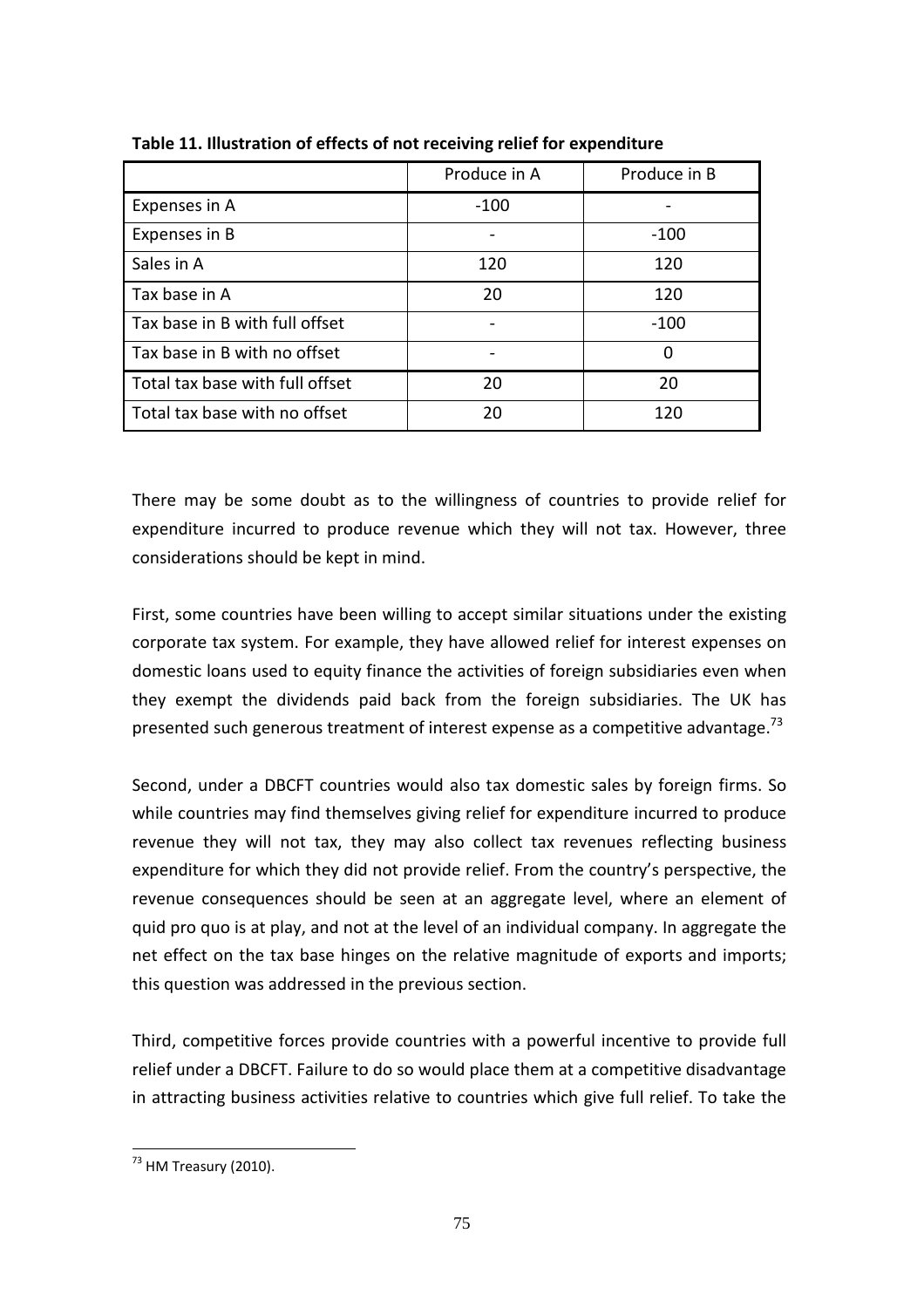example in Table 11 above, if B did not provide relief for the expenditure, the company would have an incentive to locate its activities in A. This would be true for most companies that aimed to supply an export market. In fact, the opposite problem might arise in that countries which are particularly keen on attracting certain activities, such as manufacturing, would have an incentive to compete by going beyond full relief through overly generous expensing rules or interest rates on losses carried forward.

Note that the same issues arise if reform takes the form of a VAT plus a payroll subsidy. A domestic firm that exports all of its output is generally permitted to reclaim any VAT that is has paid on inputs. In general, this rebate would be less than that required under a DBCFT since the VAT does not give relief for labour costs. But combining the VAT with a payroll subsidy would automatically also give the same relief for labour costs as under the DBCFT. Under normal VAT rules then, the VAT plus payroll subsidy approach would be equivalent to giving a full rebate for the taxable loss described above. There is perhaps a difference in perception here, in that the VAT rebate itself would be separate, and is generally seen as a repayment of VAT paid at an earlier stage of production. But, given the matching reduction in taxes on (or subsidy to) wages and salaries, the VAT plus payroll subsidy approach would of course be equivalent to giving a full rebate under the DBCFT.

### *Financial institutions*

We saw merit above in applying an R base for financial firms when transacting with non-financial firms subject to tax at the same rate, and an R+F base when transacting with non-taxable entities. That is, financial companies would be taxed on their net financial inflows from non-taxable entities, less all real costs (for example, for purchases of labour and other inputs) that it incurs. As described at length above, *all* real costs would be allowable against tax, since in effect the economic rent generated from lending to taxed businesses is taxed in the hands of the borrower. An advantage of this approach is that non-financial firms do not need to keep track of their financial flows for tax purposes (although they do need to distinguish real and financial flows). But, if a financial firm does not have a sufficient and positive net cash flow from tax exempt entities and individuals, then it may be left with a negative tax base. This does not mean that it is not profitable, nor that tax has not been levied on the total profit generated; it simply means that some important income will be taxed in the hands of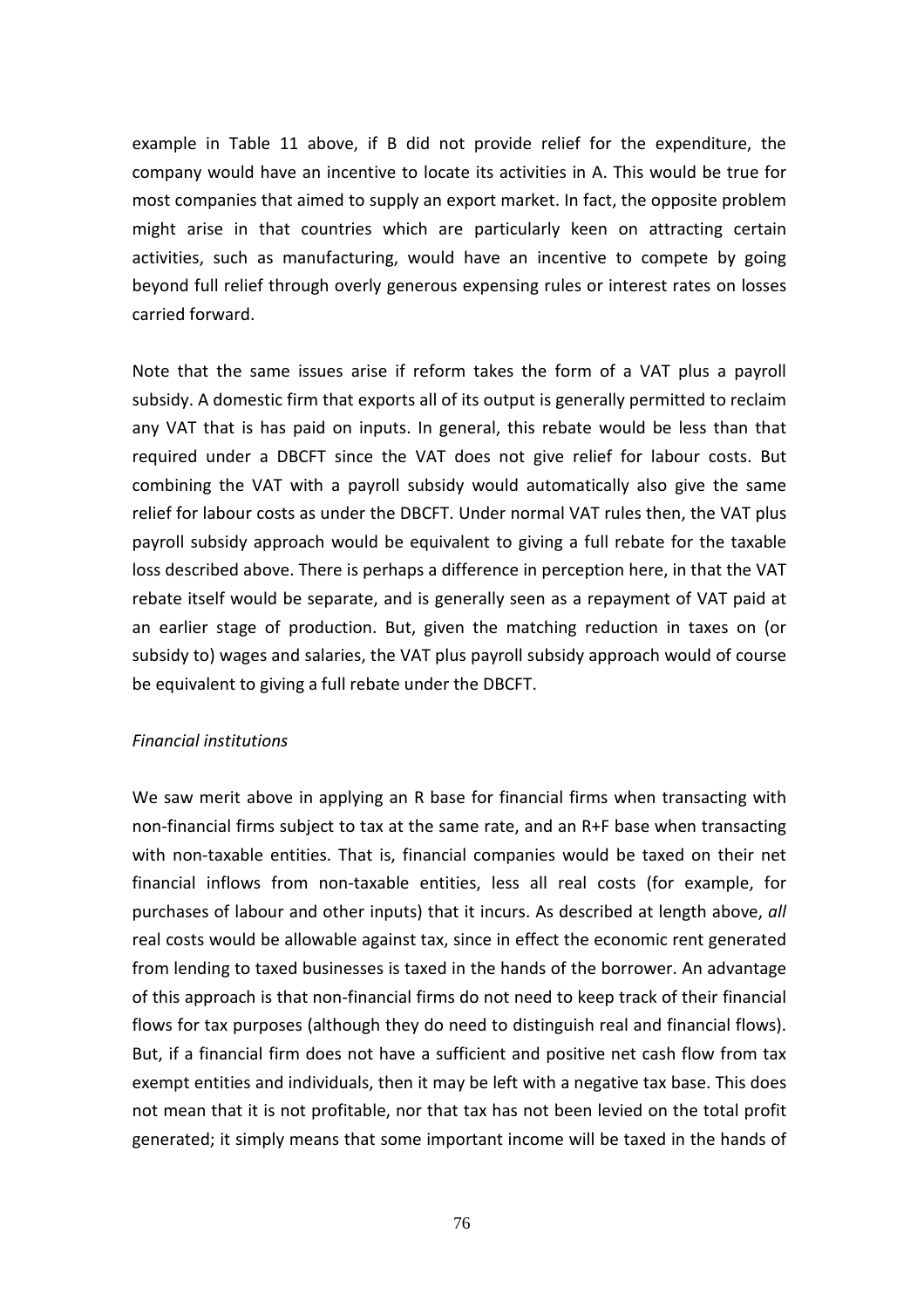the borrower, not the lender. At an aggregate level, total tax collected will be the same as under an R+F base applied to all businesses.

Just as above, efficiency requires financial companies that find themselves in this position to be refunded in respect of their negative position. From an implementation perspective this might raise some concerns. In particular, again it is possible that countries may be unwilling to pay tax refunds to financial firms in a taxable loss position. As with the problem of international flows in the previous subsection, this taxable loss may be permanent, and so cannot be dealt with through carrying the loss back or forwards, even with an interest mark-up.

A different solution to dealing with the taxable losses of financial companies therefore needs to be found: while the problem mirrors that of dealing with the taxable losses of exporters discussed above, it is amplified by the non-taxation of some domestic transactions by financial institutions. One approach might be to allow taxable losses of financial institutions to be transferred to non-financial businesses that are in a taxpaying position. This could in principle be achieved, in effect, by making the netting of business-to-business financial transactions optional, although introducing this option would complicate the system and could introduce distortions if transferability still left financial institutions in loss positions.<sup>74</sup> Another approach would again be that of allowing financial institutions to offset their taxable losses under this cash flow tax against other taxes to which they are subject, for example, payroll taxes or special taxes levied on the financial sector.

In an international setting, with banks lending to non-domestic tax exempt entities, the position is the same as for other exporters; relief should be given for costs incurred domestically, even though there may be no taxable income to match those costs. This would be true if the R+F base were applied generally, as well as under the mixed R and R+F approach discussed here. Once again, it is necessary to find a way to reimburse the loss, in order to preserve economic efficiency. Again, this could be done by crediting the taxable loss against other taxes, such as payroll taxes or special taxes levied on the financial sector.

 $74$  In that case, financial firms would have an incentive to net flows that would have increased taxes on nonfinancial firms (e.g., payments to them by financial firms) and not to net flows that reduce taxes on nonfinancial firms (e.g., payments by them to financial firms), as there would be immediate tax consequences of these choices only for the nonfinancial firms involved.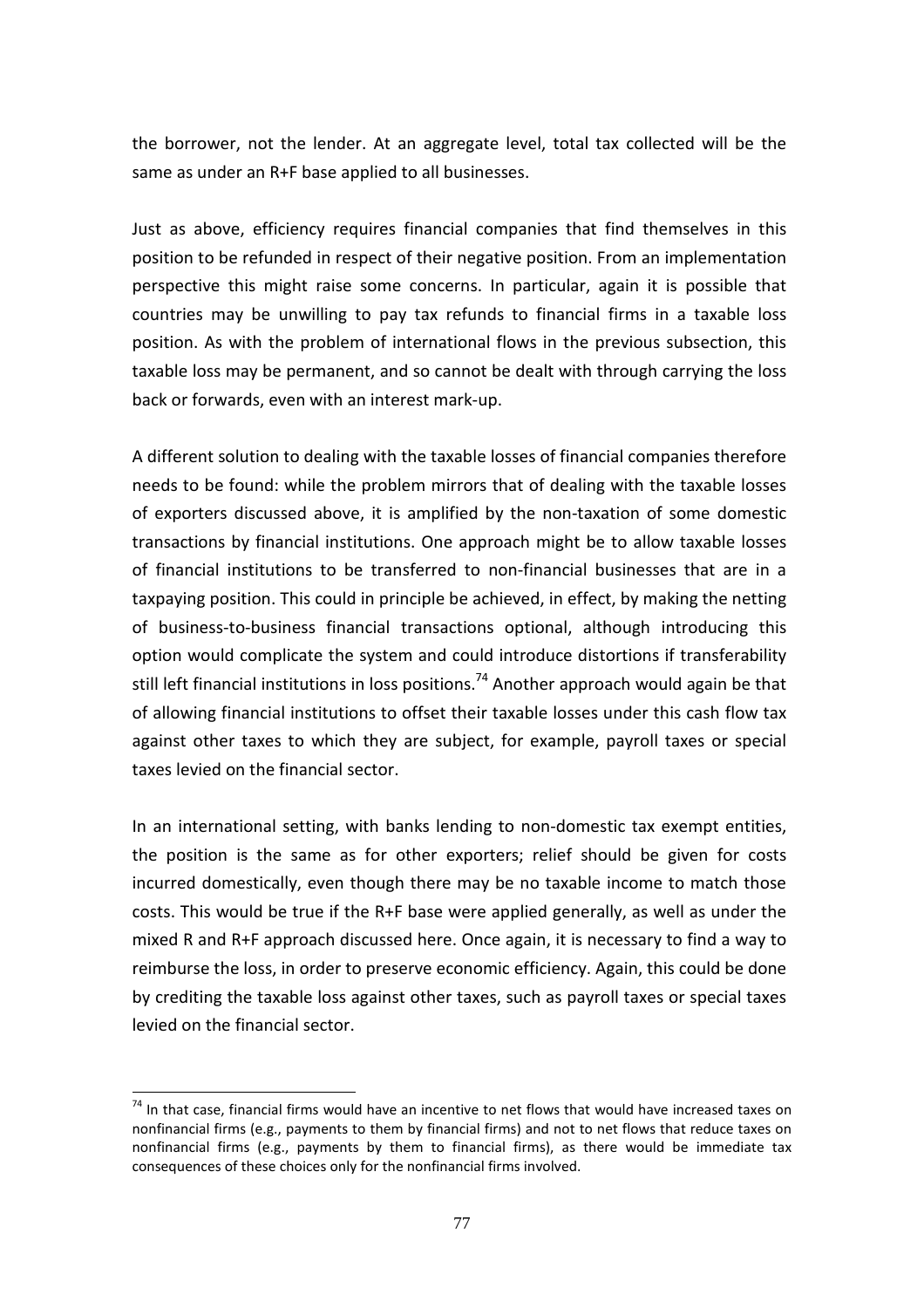As noted above, VAT is generally levied only on real flows, and not financial flows. The combination, however, of a VAT reformed along the lines described above – zerorating B2C and applying cash flow treatment to B2B transactions – and payroll subsidy would be equivalent to giving an immediate tax rebate under the DBCFT.

## *d. Destination*

A central element in the implementation of a DBCFT would be operationalizing the relevant notion of "destination", identifying "exports" to be taken out of tax and "imports" to be brought in. In setting about this, the design of a DBCFT can usefully draw on experience under the VAT, for which notions of destination have been most fully discussed and developed.<sup>75</sup>

The OECD defines the destination principle as the "principle whereby internationally traded services and intangibles should be subject to VAT in their jurisdiction of consumption" (OECD, 2013).<sup>76</sup> This clearly identifies the VAT notion of "destination" as a proxy for the place of consumption. However, the fundamental principle underlying the DBCFT is not that the tax should be levied in the place of consumption per se, but that the tax rate that is ultimately important should be that of a place of relative immobility; and a more immobile location than the place of consumption is likely to be the place of residence of the consumer, rather than the place of consumption.

The use of proxies is a near-universal feature of VAT systems, recommended by the OECD as an appropriate way in which to establish destination. The complexity of this approach varies. For example, the European VAT system has been particularly complex, with determination of the place of taxation of any specific transaction depending on such issues as: whether the supply involved goods or services; the identity of the acquirer, in particular whether she is a VAT registered person; the timing of the supply; the location of the supply; and the nature of the goods or services supplied.<sup>77</sup>

 $75$  It has to be said, however, that there has been endless scope for confusion in the VAT context in the both the usage of the term 'destination' and the notion of 'consumption': see Keen and Hellerstein (2009-10).

<sup>76</sup> OECD *(*2013), as above, p. 3.

 $77$  See de la Feria (2009).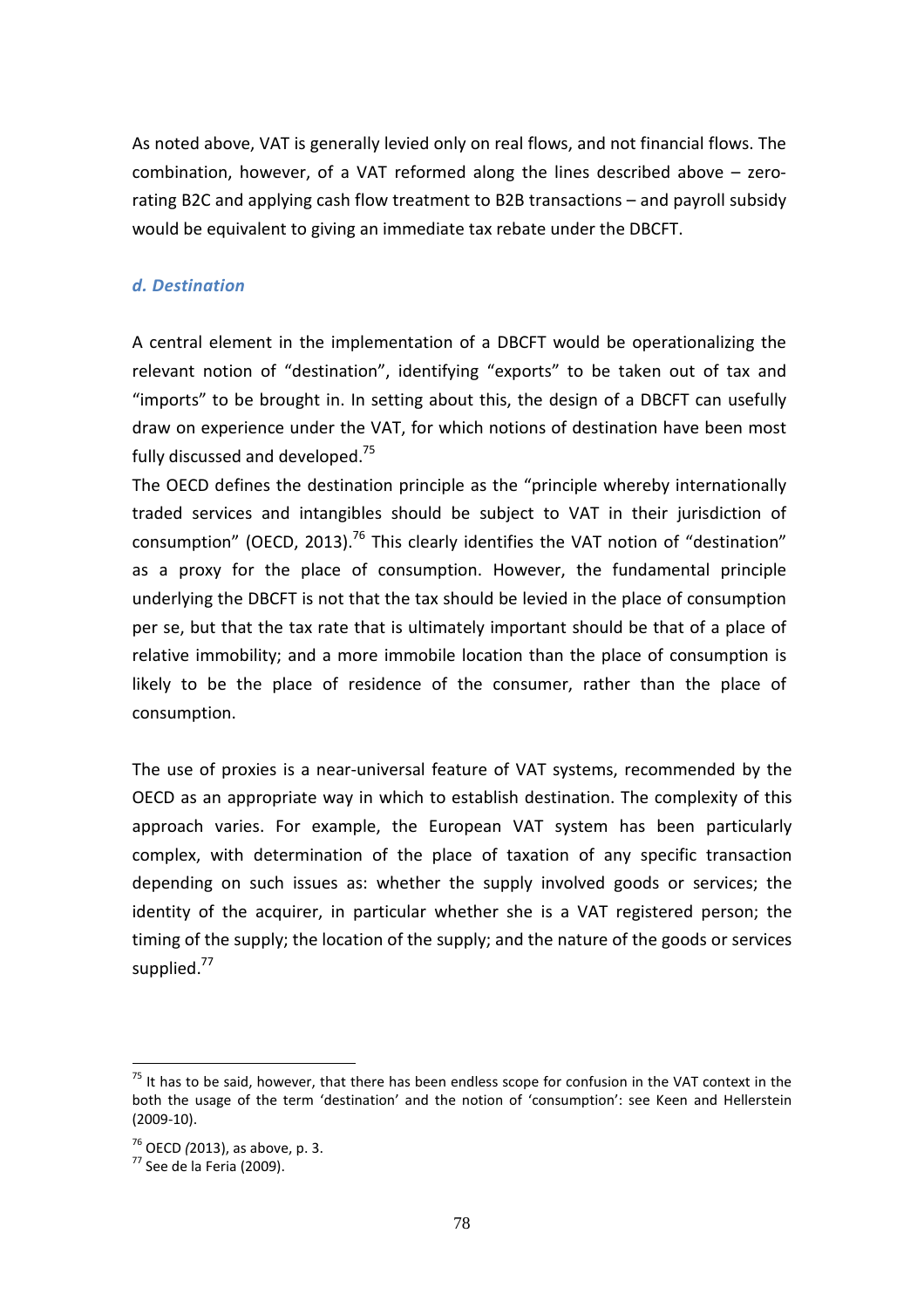For the purposes of implementing a DBCFT, Devereux and de la Feria (2014) analyse in some detail the use of proxies for "destination" in VAT. Taking into account the aim of having a relatively immobile tax base, they recommend the use of the customer location proxy, defined as "the location, residence, or place of business of the customer, the person to whom the seller has a contractual legal obligation to supply the goods." They propose this for goods and services and for both business-tobusiness (B2B) and business-to-consumer (B2C) transactions.

For cross-border trade in goods, they argue that this would achieve a definition of destination in most cases with minimal complexity.<sup>78</sup> It is possible that in some cases the customer location proxy might not lead to taxation in the country of destination. But for simplicity, and as long as this does not create administrative difficulties or opportunities for avoidance or fraud, using a single proxy avoids many of the common problems in existing systems of VAT.

Establishing the destination of services can be more complex, $79$  and a challenge for VAT design is how to identify the destination of services in the absence of physical flows.<sup>80</sup> For implementing a DBCFT, Devereux and de la Feria (2014) argue that the customer location proxy would work well in most cases, and this is indeed recommended by the OECD as the main rule for B2B transactions. In B2B transactions this proxy can be easily applied by reference to the business agreement, though it can be problematic where the customer has establishments in more than one jurisdiction and the services are used by one or more establishments under an internal recharge arrangement.<sup>81</sup>

B2C transactions in cross-border services create difficulties for administrative obligations, since applying the customer location proxy may result in a requirement to register for VAT purposes in every jurisdiction where services are received. If these administrative obligations can be overcome then the customer location could work as a good proxy for establishing destination, without any need to use further proxies. However, Devereux and de la Feria propose that in exceptional circumstances the

 $78$  Using this proxy alone may not lead to taxation in the country of consumption. For example, when an intermediary buys goods to be consumed by someone else, other proxies are often used in conjunction, such as the place of effective use or enjoyment. This however is not a problem for the DBCFT since destination is not proxy for consumption.

 $79$ The OECD has issued several guidelines on how to apply the destination principle to services, culminating in the release of a complete set in 2015; see OECD (2013).

<sup>80</sup> Keen and Hellerstein (2009-10).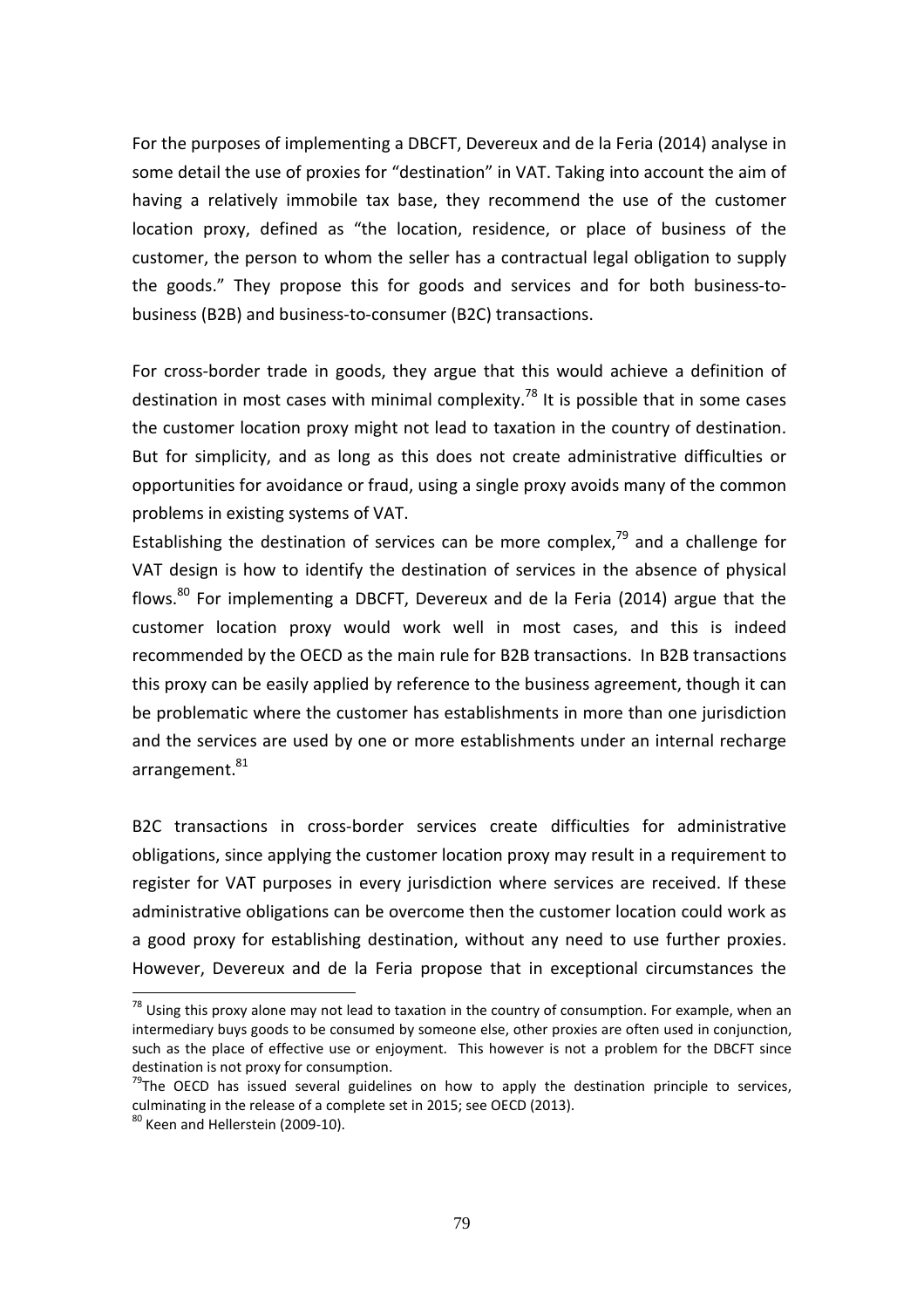proxy used vary from the customer location proxy, particularly for B2C transactions where that rule would be too burdensome. This will be the case where the supply of services requires the physical presence of both the supplier and the customer in some way, such as restaurant services, concerts and sports events. In such cases they recommend the place of performance of a service or the place of location of a good as a proxy, since the destination is readily identifiable as the place where the supply is carried out, and applying the customer location proxy could potentially lead to distortive results and fraud, as well as being burdensome for suppliers. However, the use of this proxy in these cases creates a minor distortion between cross-border shopping - where the place of location proxy is used - and e-commerce - where the customer location proxy would be used.

Of course, if the the reform took the form of an increase in the rate of an existing VAT combined with a payroll subsidy, then it would appear to be more straightforward simply to use the existing VAT law, rather than to introduce reforms to the definition of "destination." Increasingly, however, countries are in any case likely to model their rules around the OECD Guidelines. For countries that do not currently have a VAT, such as the US, then there is no such easy route to increasing use of the destination principle. In these cases, the discussion above about how to define destination holds irrespective of the form the reform takes.

### *e. Collection*

The collection of the DBCFT raises some challenges. A DBCFT could leave B2B transactions between entities taxed in distinct countries out of the tax base entirely. Exports would be zero-rated, and as discussed above, imports purchased by businesses could be ignored (either taxed but with relief, or neither). So the challenges for collecting revenue under a DBCFT relate primarily to cross-border B2C transactions. (And, of course, one issue is to be able to identify whether a transaction is B2B or B2C).

The DBCFT would tax imports purchased by individual consumers and non-taxable entities. Where a customer purchases a good or service directly from a business in another country, a tax should be levied at the rate of the destination country. Two options open to the destination country are to collect the tax from the exporting company or from the consumer. The former appears to be the more realistic option,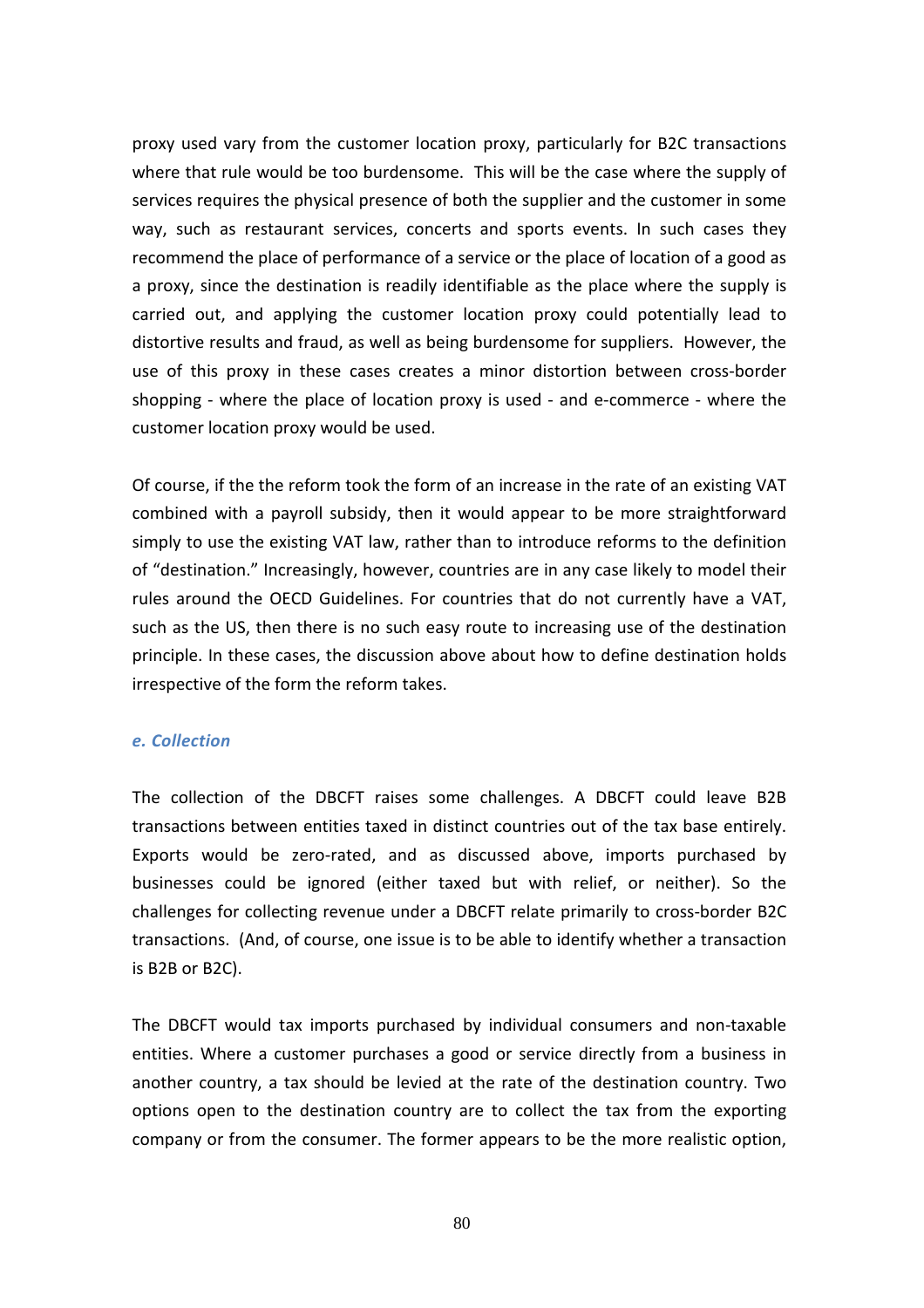although not without difficulties of its own, especially in the absence of fiscal borders, or for digital products, as is clear from the operation of VAT. These are, in any case, issues that already arise under the VAT.

The DBCFT could be seen as a tax on the net domestic inflows of domestic businesses, plus a tax on non-resident businesses that export to domestic consumers. This is a familiar problem for VAT systems based on destination. In principle it would be necessary for the company to register for tax in the country into which it is exporting the good or service; this is difficult to administer for relatively small exporters, particularly when the good or service can be downloaded electronically, or where there are no customs operations at borders. The exporter must also identify the location of its customer, and whether the customer is a business or a consumer. The tax authority must identify companies from around the world that export to its country, and also guard against any opportunities for fraud if final consumers pretend they are businesses. For this purpose, gathering information from intermediaries such as credit card and other payment companies will be an important enforcement tool, both for a DBCFT and a VAT.

One innovation in the EU that could be applied amongst cooperating countries is a "one stop shop", as proposed by Devereux and de la Feria (2014) and the Gaspar Committee (2014). Under such a system a company selling into several separate countries would need to register in only one; in many cases that is likely to be the origin country from which the company exports. The tax authority in that country would administer the DBCFT at the rate of the country to which the good or service is exported. Going beyond what has yet been achieved in Europe, one could envisage a clearing arrangement at the aggregate level, where payments are made between tax authorities in recognition of the appropriate recipient of the tax. Such cooperation would clearly create a significant administrative simplicity relative to the case in which the exporter is required to register and pay tax in each country in to which it exports.

It is worth noting that the one-stop-shop approach makes the need to deal with a negative tax base in a specific business less likely. Suppose, for example, that a business in A exports to a consumer in B. The tax authority in A charges tax on sales in B at B's tax rate, net of relief for expenses incurred in A and A's tax rate. As long as the business is profitable overall, and tax rates are not too different, then it is likely that the business will have a positive tax base in A. The implicit negative tax base in A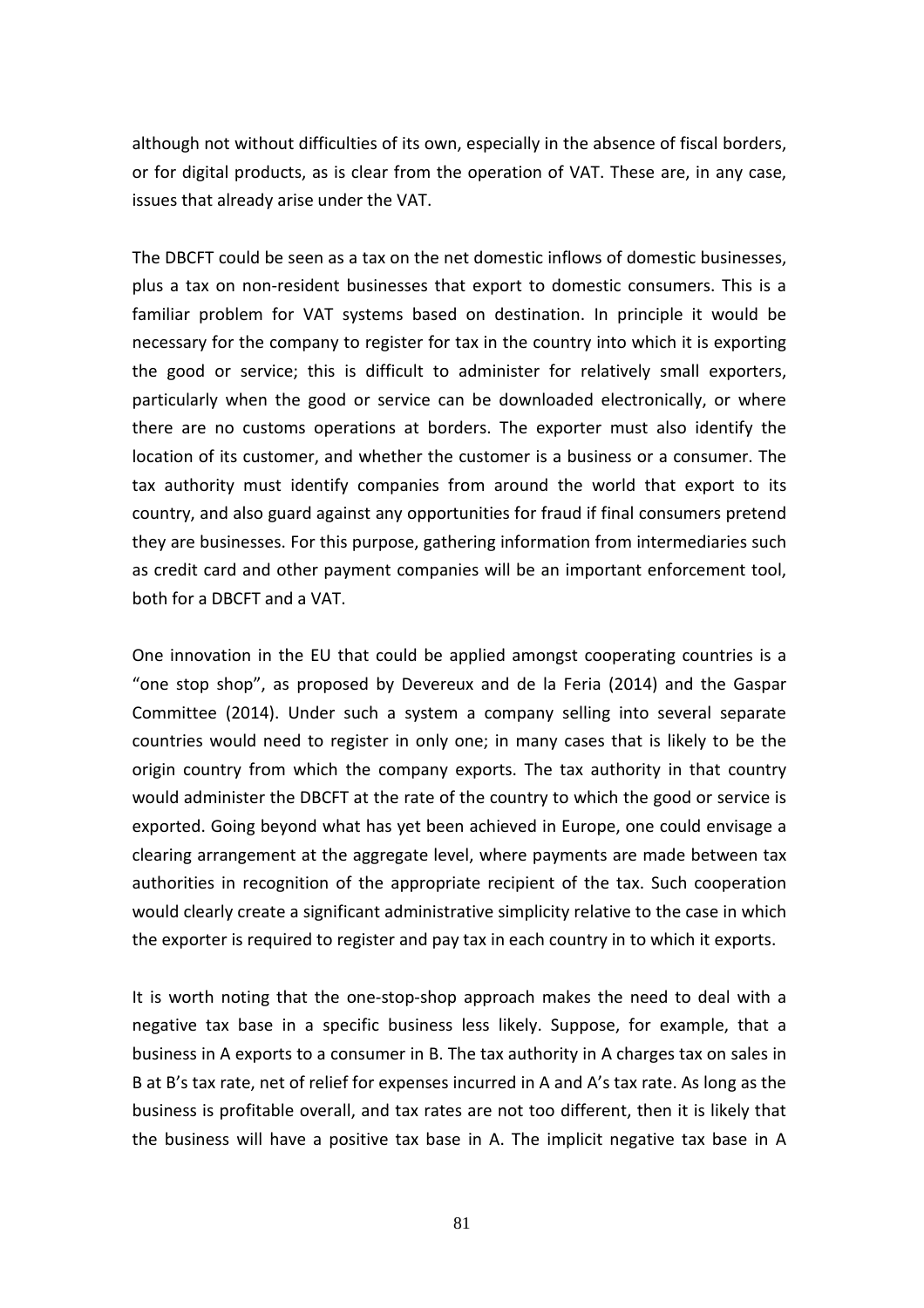would be netted against similar implicit negative tax bases in B for business in B exporting to A, and would be cleared at an aggregate level.

The implementation of collecting a tax on imports by individuals is broadly similar whether the DBCFT is introduced in its corporation tax form, or as a VAT plus payroll subsidy.

# *f. Tax Treaties and the WTO*

It is unclear whether the DBCFT would be considered as an income tax which would fall within the ambit of bilateral tax treaties. If so, then it would clearly be in violation of a number of provisions of such treaties. In this case, the two parties to the treaty may be able to renegotiate the treaty provisions, but if that were not possible, it is possible that the treaty would be terminated. If the DBCFT was considered not to fall within the ambit of the treaty, then the treaty could continue, but the non-DBCFT country would not be obliged to give any credit against tax levied by the DBCFT country.

It is also critically important to recognize that many (e.g., Schön, 2016) have argued that a DBCFT would be inconsistent with WTO rules. The primary concern with the DBCFT under WTO rules relates to the deduction for labour costs. Compare the purchase of an imported good with that of an identical domestically-produced good. The labour costs of the latter are allowed as a deduction in the country of sale – since in this case it is also the country of origin. But no comparable relief is given in the country of sale for the labour costs incurred in producing the imported good. It is argued that this makes the DBCFT incompatible with WTO rules.

In contrast, a credit-invoice VAT on a destination-basis is unambiguously WTO compliant since it does not give relief for either form of labour costs. So too, of course is reducing payroll taxes, or even instituting a general wage subsidy. The VAT cum payroll subsidy equivalent to the DBCFT would thus face no prospect of legal challenge in the WTO or any need for re-negotiation of trade agreements (President's Advisory Panel, 2005; Hufbauer, 1996; Schön, 2016.)

To economists, of course, this legal distinction between two equivalent tax structures makes no sense. The only difference in practical terms is that the relief for labour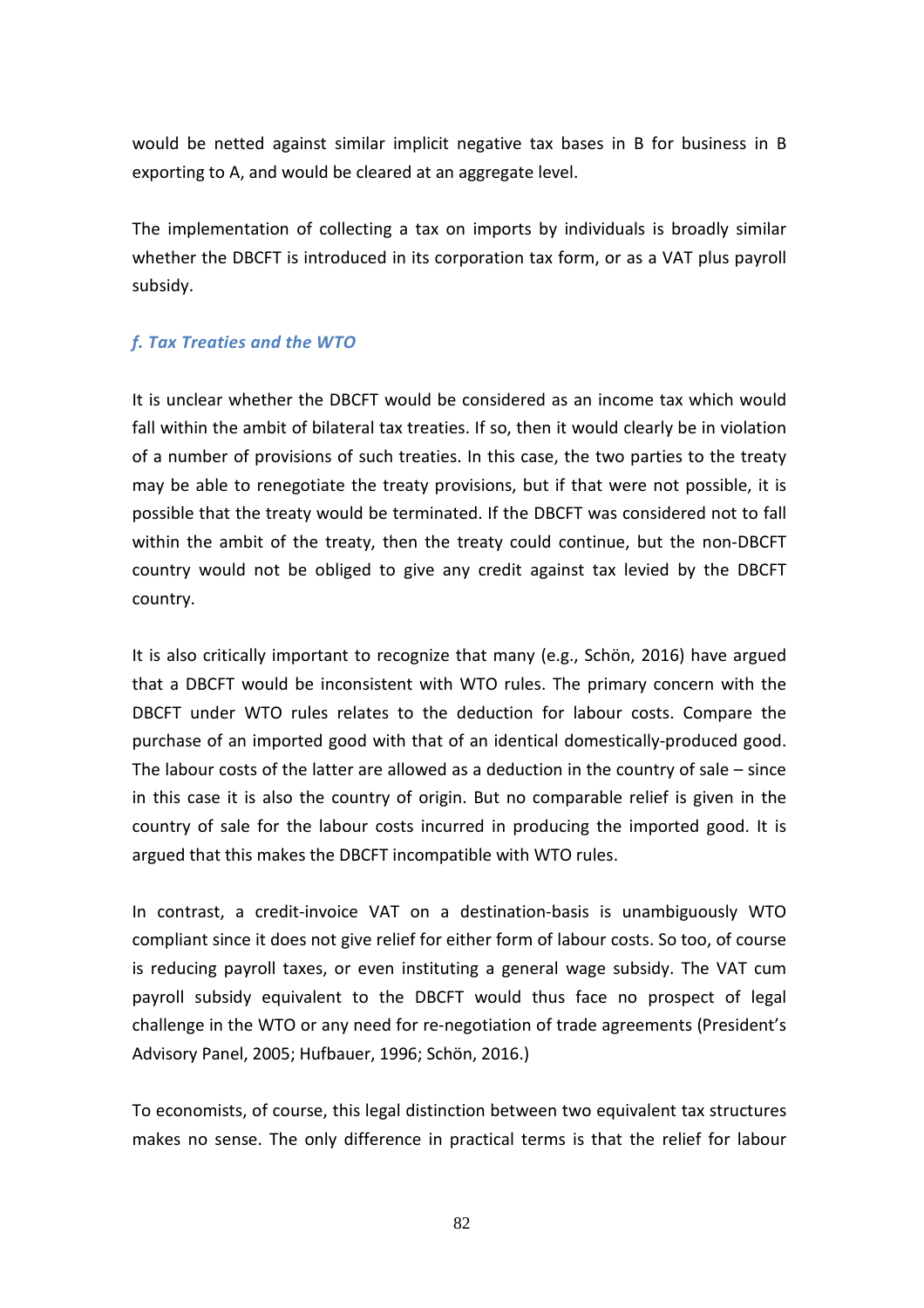costs is given inside the DBCFT, but as a standalone measure under the VAT cum payroll subsidy approach. But there may also be equivalent intermediate approaches under which the relief for labour costs is more of a standalone measure. As we have argued above in Section II (1)(a), due to exchange rate movements or wage and price adjustments under a fixed exchange rate, neither reform option creates any discrimination in favour of domestically produced goods. A reduction in payroll taxes does encourage domestic production to the extent that it lowers domestic production costs; but this is true of any reduction in source-based tax rates.

The fact remains, however, that because WTO compliance is determined by interpretation of existing legal agreements and not by virtue of economic equivalences, it is unlikely that a DBCFT, drafted with an integrated wage subsidy, would, if challenged, be held to be WTO compliant. Without a separation of the wage component, a renegotiation of those agreements would therefore be likely to be required.

## *g. Transitional issues*

Moving to a cash flow tax base would introduce well-known transitional issues of implementation. For example, there is a question of how to treat the preenactment basis in existing assets, including plant, equipment, and inventory. Proponents of cash-flow taxes have typically recommended deductions over time for a business's pre-enactment basis.<sup>82</sup> Similar issues arise in how to treat pre-enactment debt, pre-enactment loss carry-forwards and unused business tax credits. We do not explore these here, though none seems unmanageable.

Consideration also needs to be given to the possible announcement effects of reform. In a fixed exchange rate regime context, for example, with sticky wages one might expect forward purchasing, particularly of durables, in advance of the expected increase in consumer prices $^{83}$  (which then may itself be to some degree brought forward). With a flexible exchange rate, the nominal appreciation from BTA would be

<sup>&</sup>lt;sup>82</sup> President's Advisory Panel (2005) (who proposed a five-year period for deduction of basis) and Carroll and Viard (2012) (who proposed a 10-year period).

<sup>83</sup> Evidence of such effects can be found in Danninger and Carare (2008) and Büttner and Madzharova (2016).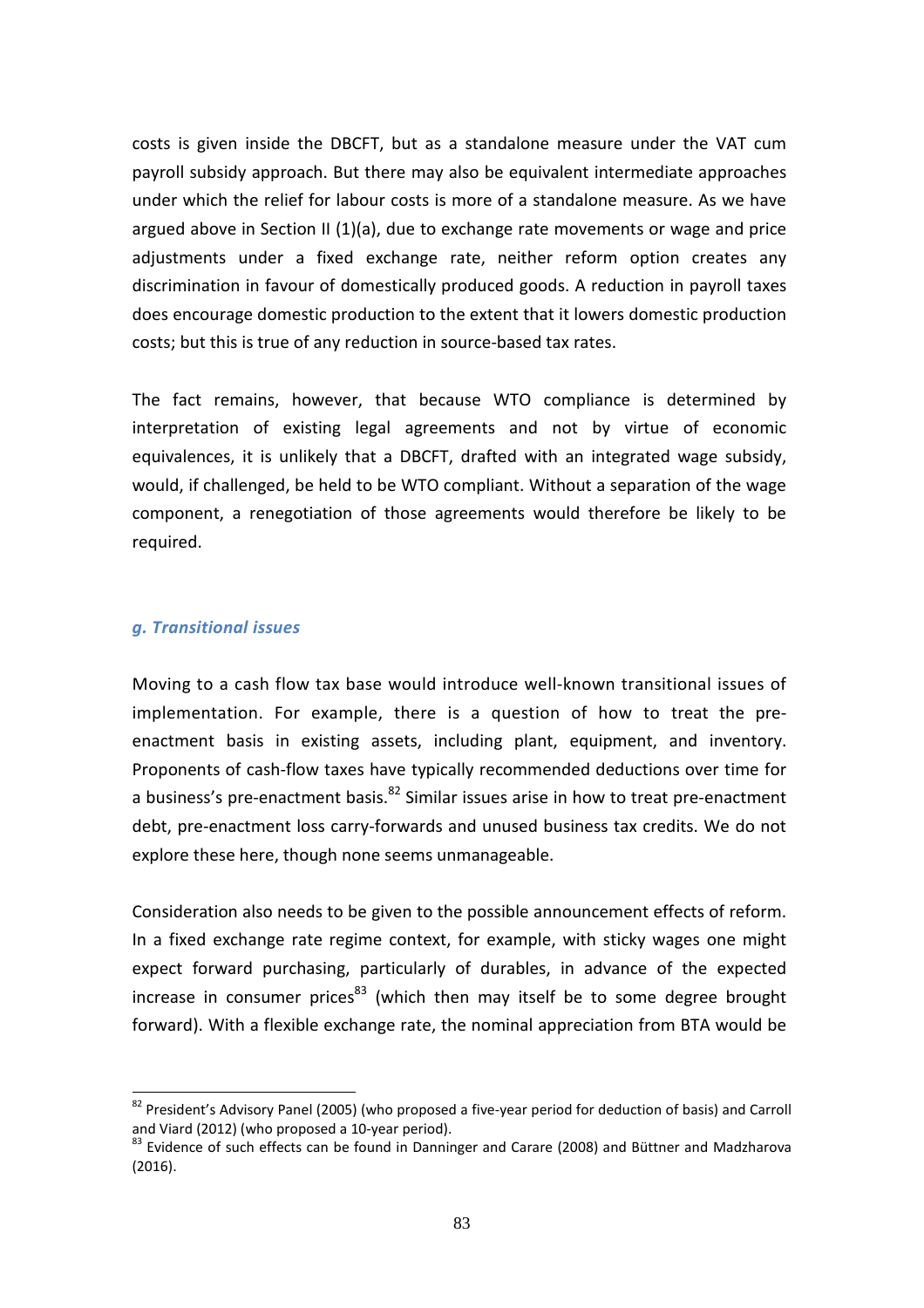expected to start in advance of implementation, bringing forward balance sheet and wealth effects and influencing trade as well.

As noted above, either the DBCFT or the VAT plus payroll subsidy approach could be introduced gradually. But perhaps most easily, it could be introduced by a gradual increase in the rate of VAT (although this would be subject to concerns about multiple rates), a gradual reduction in the payroll tax and a gradual reduction in the rate of existing corporation tax. Indeed, in the absence of any fundamental reform, it seems likely that trends in this direction – similar to the fiscal devaluation discussed above will continue, prompted by strong underlying economic forces of competition between countries. While this process continues, VATs and corporate income taxes could co-exist. For countries that wish to maintain corporate income taxes – to counter the possibility that a DBCFT would serve to shelter capital income of the business's investors, or because they would like to continue to tax domestic production – then increasing VAT and reducing corporate income taxes and payroll taxes may be an attractive alternative to the full implementation of a DBCFT.

## *h. Other issues in comparing the two approaches*

A variety of other issues also arise in choosing between the introduction of a DBCFT and the alternative approach of increasing the rate of an idealized VAT (or introducing a new one).

The credit-method VAT has an advantage over the DBCFT approach, which is similar to that of a subtraction-method VAT, since it has now been put in place in more than 160 countries worldwide. There is therefore considerable experience of how they work best. By contrast, there is little experience with a DBCFT approach, or with the subtraction-method VAT. $^{84}$  As noted above, there is an advantage of the invoicecredit approach where small businesses, non-profit organizations, and/or state and local governments are exempt from the tax.<sup>85</sup>

 $84$  Many analysts have described the Japanese VAT as a subtraction-method tax. See, e.g., Bartlett (2009), Grieco and Hufbauer (2005). Alan Schenk and Oliver Oldman more accurately describe it as a "credit-subtraction" VAT, as opposed to the "sales-subtraction VAT"; see Schenk and Oldman (2007). <sup>85</sup> See, for example, Grinberg (2010), Weisbach (2000) and McLure (1997, 1987).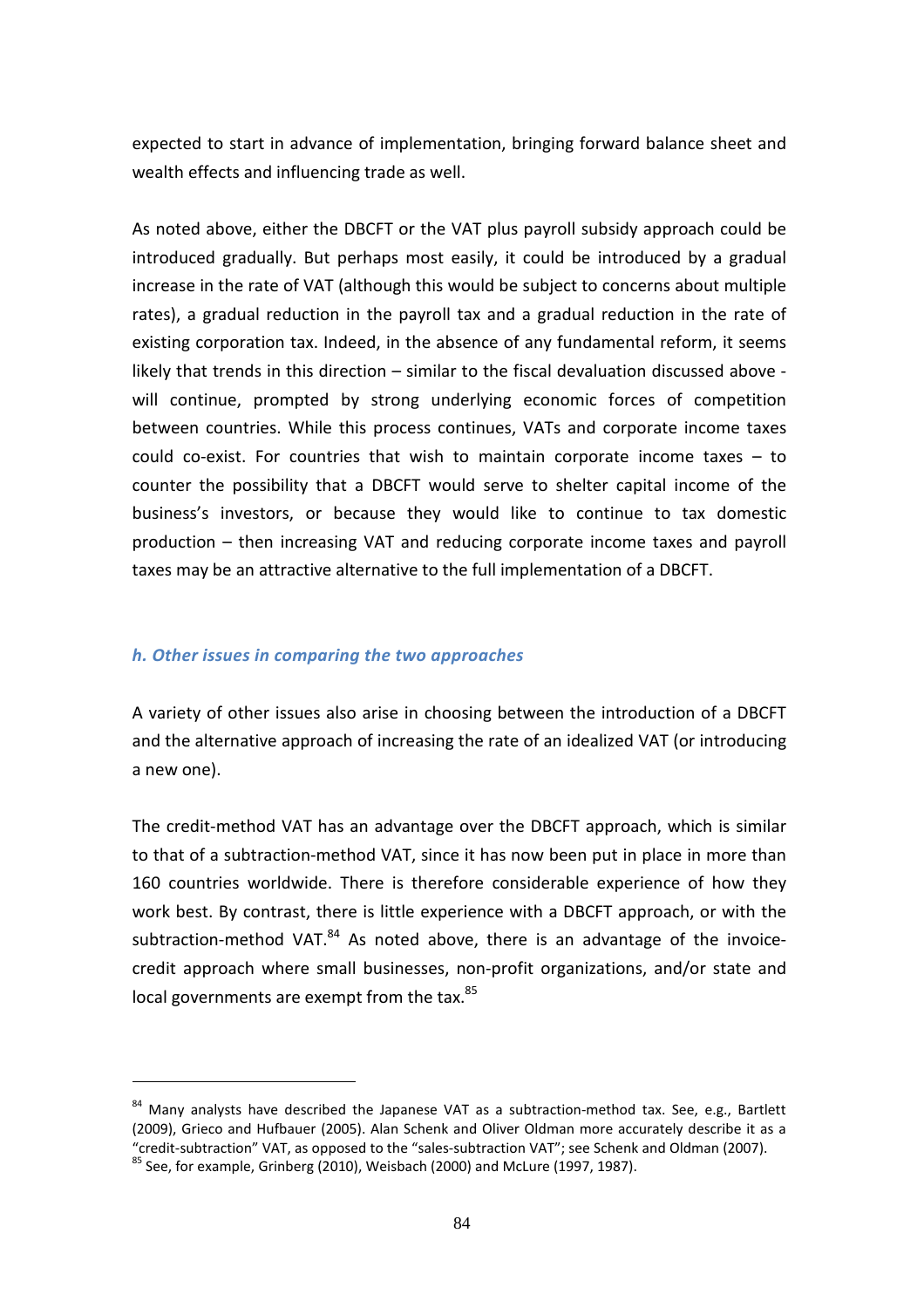The invoice-credit approach also has an advantage where it is desired to have more than one rate, although in general, the presumption would be that the DBCFT should apply at the same rate for all goods. Indeed, one problem with relying on existing VATs is that they generally exclude many goods and services from the tax base. This would suggest that the VAT approach would be more attractive in countries which have a broader VAT base or no VAT at all.

For a country without an existing VAT that wants to continue to tax production and so does not wish to eliminate its source-based corporate tax, adopting a DBCFT would seem to require two business tax regimes, which could be administratively burdensome. However, if the country were willing to convert its existing corporate tax to a cash flow tax that is only partially destination-based, administrative burdens would be minimised. For example, if a country adopted a cash flow tax system generally with a 25% tax rate and provided that exports were 40% zero-rated for the tax and imports were 40% non-deductible, then the system would be equivalent to a DBCFT at 10% plus a source-based cash flow tax on production at 15%. (Indeed one could envisage this a structure for gradual movement towards a full DBCFT, gradually increasing that 40%). The tax on production would be similar to a corporate income tax, but by allowing expensing and disallowing interest deductions, it would avoid the distortions created by debt financing and depreciation deductions.

A VAT, unlike the DBCFT, taxes consumption out of all wage income, including high wage income, as well as out of rents from capital. In some countries, political barriers may limit high tax rates on wage income. In such instances, coupling a VAT with payroll tax relief for low and moderate wage earners may achieve more progressivity than a DBCFT with wages taxed only at the individual level.

In the previous section we discussed the problem that exporting firms would have a negative tax liability under the DBCFT, and possible approaches to this. A lack of refunds in a DBCFT might create distortions in the locations of both production and corporate residence. The problem is reduced in the case of a combination of VAT and payroll subsidy. But as noted above, the VAT and payroll subsidy approach would in effect be equivalent to giving an immediate rebate for taxable losses under the corporation tax or subtraction-method VAT approach. In effect the potential tax "loss" observed in the DBCFT due to wage expenses not being matched by income is incorporated into the reduction in the payroll tax.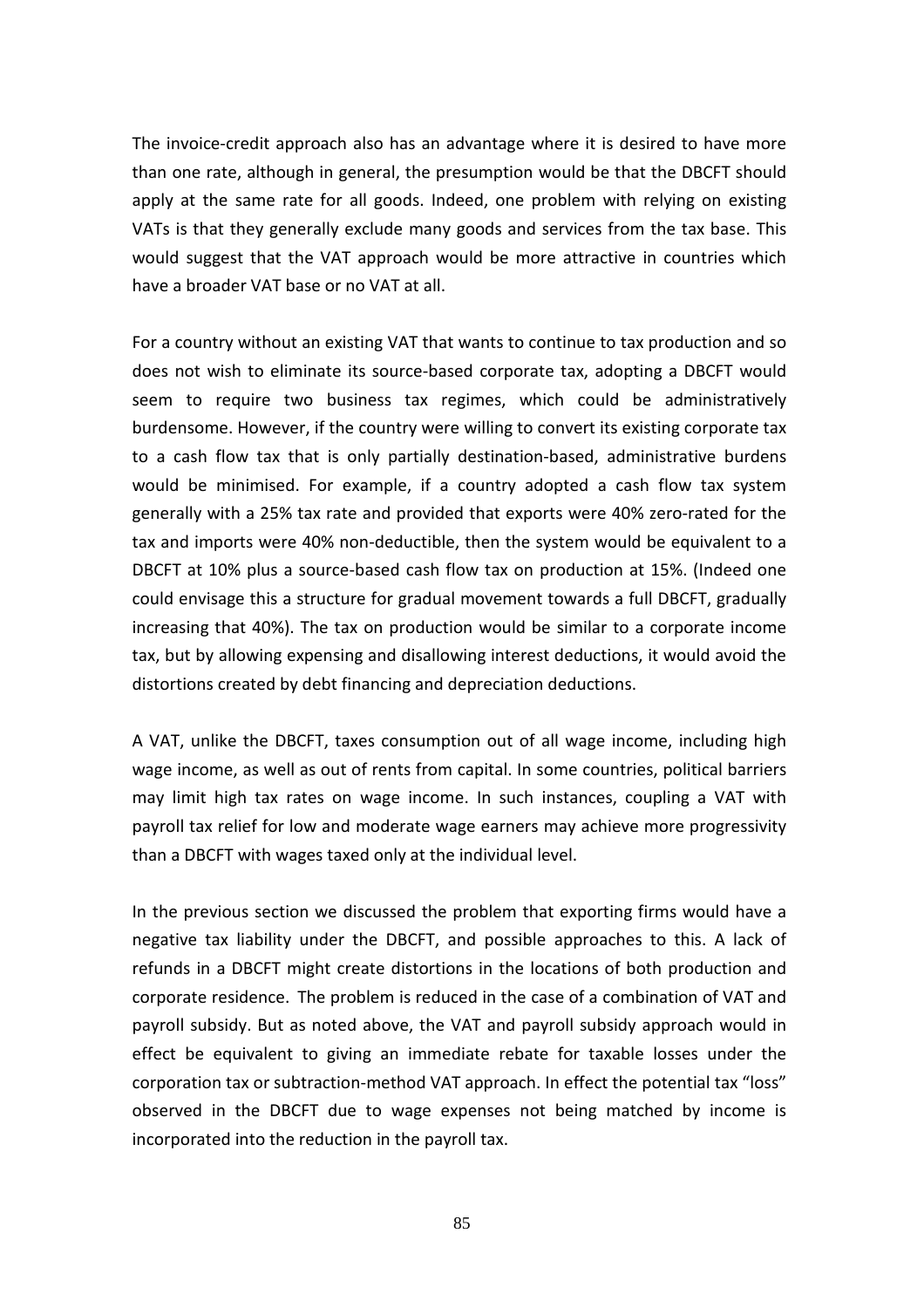Unlike a VAT, a DBCFT – and a payroll subsidy or tax reduction - must identify and give relief for wages. As noted above, this is generally problematic for all taxes on the income derived by closely held businesses, in that wages must be distinguished from non-deductible payments to the firm's suppliers of capital. In general, this problem cannot be solved completely without some form of rules that distinguish between returns to capital and returns to the labour of capital providers. In the U.S., for example, the Internal Revenue Service has tried to limit wages to "reasonable compensation." Since partnerships and other flow-through entities are typically taxed on their capital and labour income, this problem has not arisen for such entities. But where business income is taxed at substantially lower rates than wage income, rules distinguishing the two are necessary. This is true regardless of whether a country adopts a DBCFT or VAT with payroll subsidy; rather it is a function of whether after either form of tax is adopted, wages are taxed at higher rates.

One further issue is how the two alternative approaches would be treated in financial accounting. The treatment of credit-invoice VATs is well settled: the tax has no effect on earnings reported to shareholders. But the financial accounting of the DBCFT is uncertain. It could be treated as an operating expense. Alternatively, it could be treated as an income tax. The latter treatment could lead to serious distortions if behaviour is driven by profits as reported in the financial accounts, due to the innumerable timing differences between a cash flow tax and an income tax.

### **3. Final Thoughts**

The DBCFT is an unfamiliar concept to many, and its economic consequences – especially the impact of the border tax adjustment on exchange rates and prices – are difficult to explain and to understand. Yet the destination element of the DBCFT is taken from the VAT, which was also once unfamiliar – and may continue to be in countries that have not yet adopted one. We believe that there is a need for clear, dispassionate analysis of the complex issues involved in discussing international tax and its potential reform; that is what this paper - and the book of which it is to be part - has tried to provide.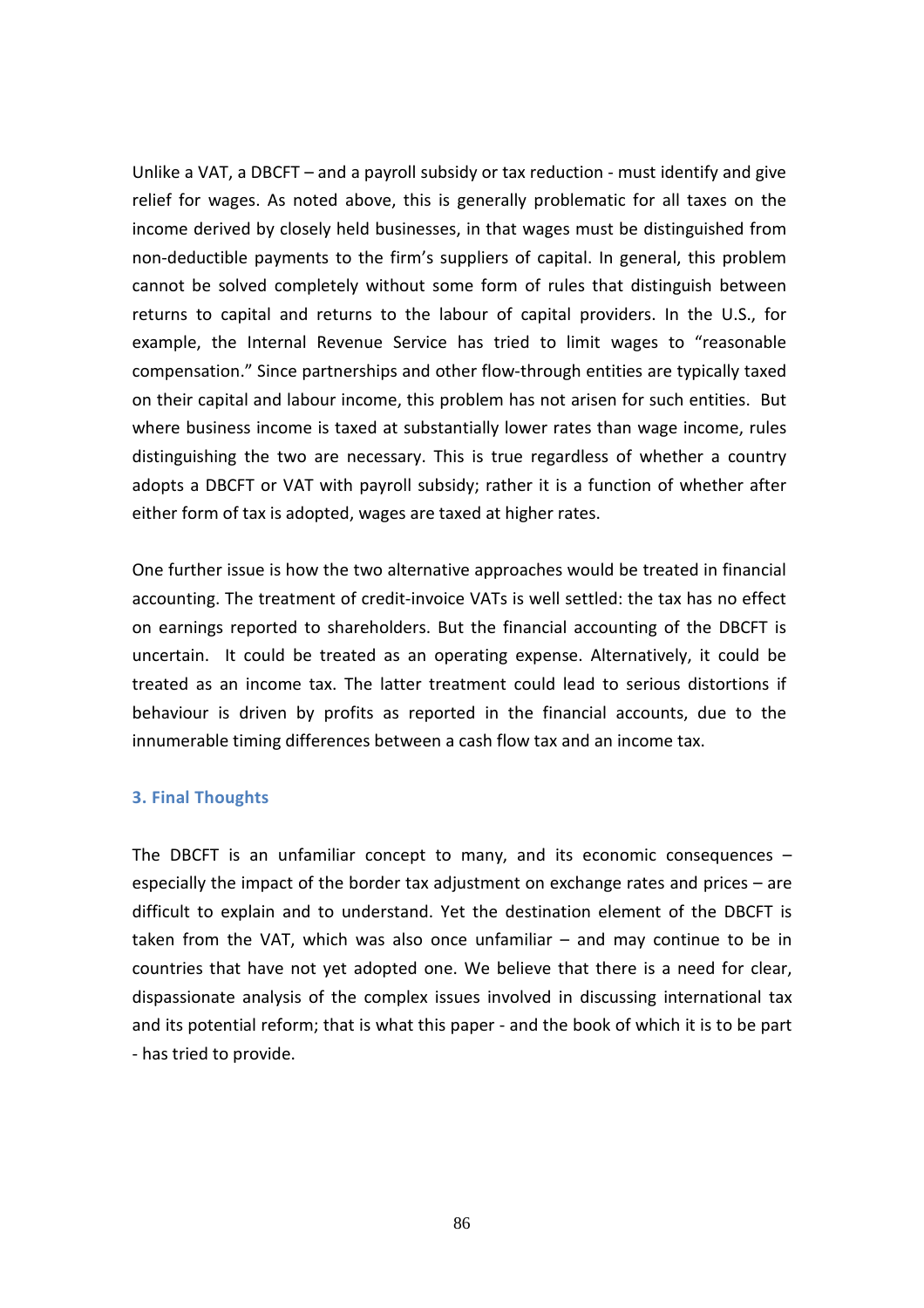### **References**

- Andrews, W.D. (1974) "A Consumption-Type or Cash Flow Personal Income Tax", *Harvard Law Review*, 1113, 1148-165.
- Auerbach, A.J. (2010) "A Modern Corporate Tax", *The Center for American Progress / The Hamilton Project*.
- Auerbach, A.J. and D. Holtz–Eakin (2016), "The Role of Border Adjustments in International Taxation," American Action Forum, available at https://www.americanactionforum.org/research/14344/
- Auerbach, A.J. M.P. Devereux and H. Simpson (2010) "Taxing Corporate Income", in J. Mirrlees *et al* (eds.), *Dimensions of Tax Design: The Mirrlees Review,* Oxford: Oxford University Press, 837-893.
- Auerbach, A.J. and M.P. Devereux (2015) "Cash flows taxes in an international setting", Oxford University Centre for Business Taxation.
- Avi-Yonah, R. and K. Clausing (2016) "Problems with Destination-Based Corporate Taxes and the Ryan Blueprint, University of Michigan Law and Economics Research Paper No. 16-029*.*
- Bartlett, B. (2009) "Support the VAT", Oct. 23 available at http://forbes.com/2009/10/22/republicans-value-added-tax-opinionscolumnists-bruce-bartlett.html.
- Benedek, D., R. de Mooij, M. Keen and P. Wingender (2016), "Estimating VAT Pass Through," IMF Working Paper 15/214.
- Boadway, R. and N. Bruce (1984) "A general proposition on the design of a neutral business tax", *Journal of Public Economics* 24, 231-239.
- Boadway, R. and M. Keen (2010) "Theoretical perspectives on resource tax design", in P. Daniel, M. Keen and C. McPherson eds. The Taxation of Petroleum and Minerals: Principles, Problems and Practice, Abingdon: Routledge.
- Bond, S.R. and J. Xing (2015) "Corporate taxation and capital accumulation: Evidence from sectoral panel data for 14 OECD countries", *Journal of Public Economics* 130, 15–31.
- Bond, S.R. and M.P. Devereux (1995) "Generalised R-based and S-based taxes under uncertainty", *Journal of Public Economics* 87, 1291-1311.
- Bond, S.R. and M.P. Devereux (2002) "Cash flow taxes in an open economy", *Centre for Economic Policy Research Discussion Paper Series,* Discussion Paper 3401.
- Bond, S.R. and M.P. Devereux (2003) "On the design of a neutral business tax under uncertainty", *Journal of Public Economics* 58, 57-71
- Brown, E.C. (1948) "Business Income Taxation and Investment Incentives", in Income, Employment and Public Policy, Essays in Honor of Alvin H. Hansen.
- Büttner, T. and B. Madzharova **(**2016) "Pre-announced VAT Increases and the Sales of Consumer Durables." Unpublished.
- Carroll, R. and A.D. Viard (2012) Progressive Consumption Taxation: The X-Tax Revisited, Washington DC: AEI Press.
- Crawford, C. and J. Freedman (2010) "Small business taxation" in Mirrlees Committee eds., Dimensions of Tax Design, Oxford: Oxford University Press.
- Crawford, I., M. Keen and S. Smith (2010) "VAT and excises" pp. 275-362 in Mirrlees Committee eds., Dimensions of Tax Design, Oxford: Oxford University Press.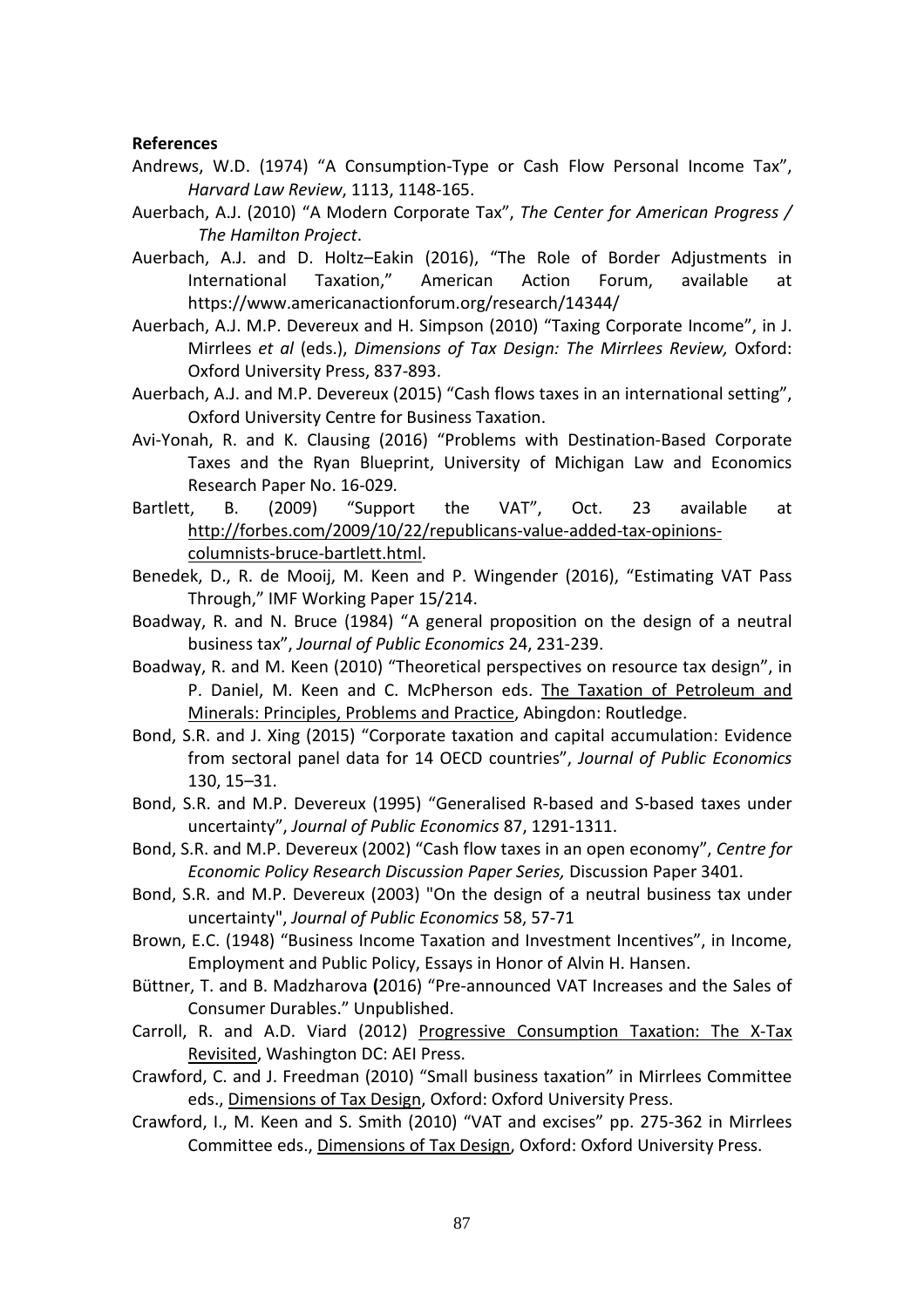- Crivelli, E., R. de Mooij and M. Keen (2016) "Base erosion, profit shifting and developing countries", *FinanzArchiv*, 72, pp. 268-301.
- Cui, Wei (2015) "Destination-Based Cash-Flow Taxation: A Critical Appraisal", University of British Columbia.
- Danninger, Stephan, and Alina Carare (2008) "Inflation smoothing and the modest effect of VAT in Germany." IMF Working Paper, WP/08/175.
- De Meza, D., B. Lockwood, and G.D. Myles, (1994), "When are origin and destination regimes equivalent?" *International Tax and Public Finance*, Vol. 1, pp. 5-24.
- de Mooij, R. (2011) "Tax biases to debt finance: assessing the problem, finding solutions", IMF Staff Discussion Note.
- de Mooij, R. and M. Keen (2013) "Fiscal devaluation and fiscal consolidation: the VAT in troubled times", pp. 443-485 in Alberto Alesina and Francesco Giavazzi (eds.), *Fiscal Policy After the Crisis* (Chicago: University of Chicago Press).
- Devereux, M.P. (2012) "Issues in the Design of Taxes on Corporate Profit", *National Tax Journal* 65(3), 709-730.
- Devereux, M.P. and R. de la Feria (2014) "Defining and implementing a destinationbased corporate tax", Oxford University Centre for Business Taxation Working Paper 14/07.
- Devereux, M.P. and R. Griffith (1998) "Taxes and the location of production: evidence from a panel of US multinationals", *Journal of Public Economics* 68.3, 335-367.
- Devereux, M.P., B. Lockwood and M. Redoano (2008) "Do countries compete over corporate tax rates?" *Journal of Public Economics* 92.5-6, 1210-1235.
- Devereux, M.P., G. Maffini and J. Xing (2016) "Corporate tax incentives and capital structure: new evidence from UK tax returns", *Oxford University Centre for Business Taxation Working Paper* 16/01.
- Devereux, M.P. and P. Birch Sorensen (2006) "The Corporate Income Tax: international trends and options for fundamental reform" *European Commission Economic Papers* 264.
- Doidge, C. and A. Dyck (2015) "Taxes and corporate policies: evidence from a quasinatural experiment", *Journal of Finance* 70(1), 45-89.
- Ebrill, L. M., M. Keen, J-P. Bodin, and V. Summers (2001), The Modern VAT, Washington, DC: International Monetary Fund.
- European Economic Advisory Group (2007) *The EEAG Report on the European Economy,* Chapter 5, 121-32, Munich: CESifo Group.
- Feldstein, M. and P. Krugman (1990), "International Trade Effects of Value-Added Taxation," pp. 263-282 in A. Razin and J. Slemrod (eds.) Taxation in the Global Economy (Chicago: University of Chicago Press).
- de la Feria, R. (2009) "Place where the supply/activity is effectively carried out as an allocation rule: VAT v. Direct taxation" in M. Lang *et al* (eds.), Value Added Tax and Direct Taxation – Similarities and Differences, Amsterdam: IBFD, 961-1014.
- Gaspar Committee (2014) Report of the Commission Expert Group on Taxation of the Digital Economy, chaired by Vitor Gaspar, Brussels: European Commission.
- Genser, B. and G. Schulze (1997), "Transfer pricing under an origin-based VAT system," *FinanzArchiv*, Vol. 54, pp.51-67.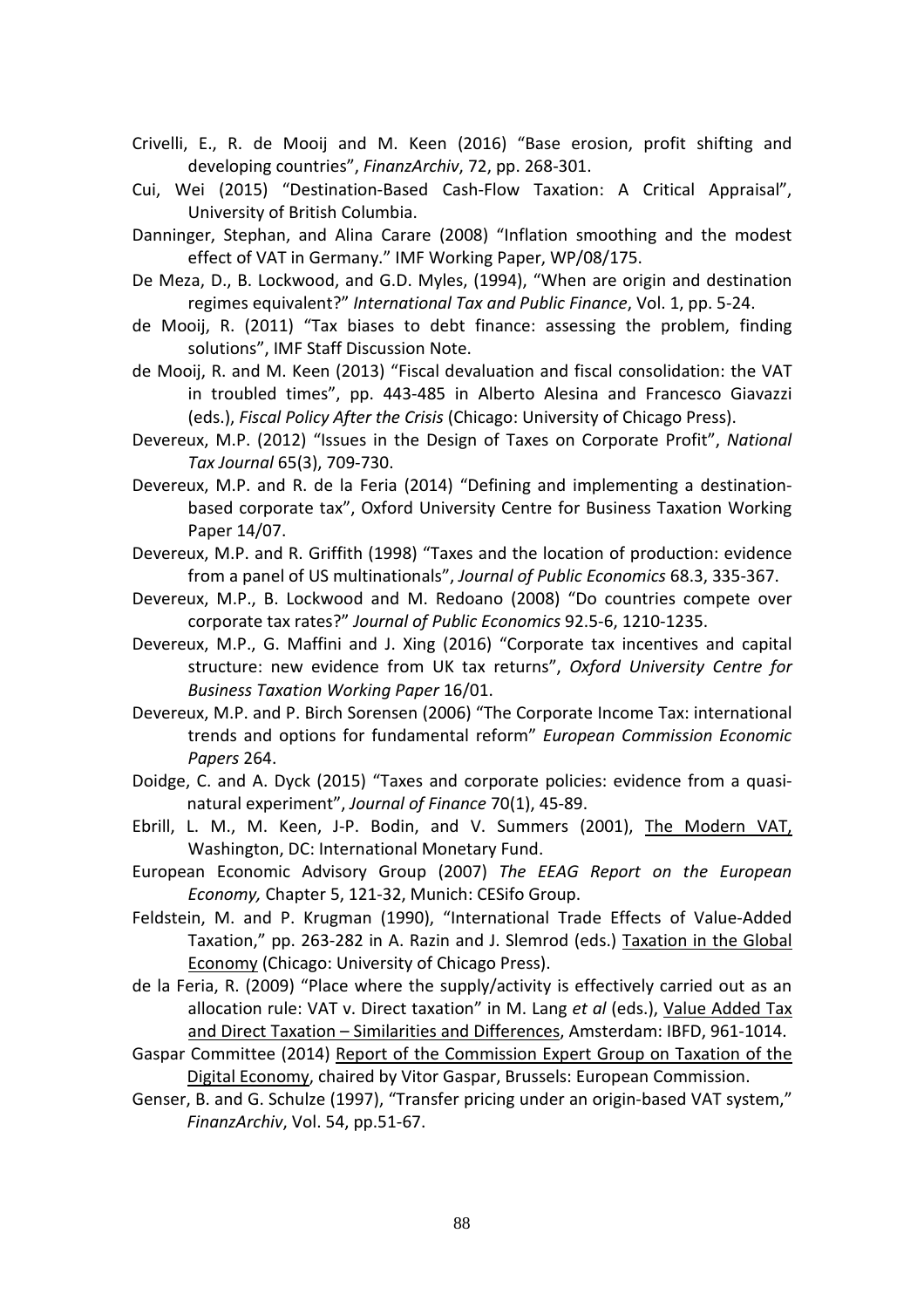- Graetz, M.J. (1979) "Implementing a Progressive Consumption Tax", *Harvard Law Review* 92, 1575-1661.
- Grieco, P. and G.C. Hufbauer (2005) "America Badly Needs a Value-Added Tax", *Financial Times*, Apr. 21.
- Graham, J.R. (2003) "Taxes and corporate finance: a review", *Journal of Financial Studies* 16 (4), 1075-1129
- Grinberg, I. (2010) "Where Credit is Due: Advantages of Credit-Invoice Method for a Partial Replacement VAT", *NYU Tax Law Review* 63, 316-358.
- Hall, R. E. and D.W. Jorgenson (1967), "Tax policy and investment behaviour", *American Economic Review* 57, 391–414.
- Heider, F. and A. Ljungqvist (2015) "As certain as debt and taxes: estimating the tax sensitivity of leverage from state tax changes", *Journal of Financial Economics* 118, 684-712.
- H.M. Treasury (2010) The Corporate Tax Road Map, London: H.M. Treasury.
- Hufbauer, G.C. and C. Gabyzon (1996) Fundamental Tax Reform and Border Tax Adjustments, Peterson Institute for International Economics.
- Huizinga, H. (2002) "A European VAT on financial services", *Economic Policy* 17, 498- 534.
- IMF (2016a) "Tax Policy, Leverage and Macroeconomic Stability" October, available at https://www.imf.org/external/np/pp/eng/2016/100716.pdf.
- IMF (2016b) "Acting Now, Acting Together" Fiscal Monitor, April, available at http://www.imf.org/external/pubs/ft/fm/2016/01/fmindex.htm.
- Kaldor, N. (1955) An Expenditure Tax, London: George Allen & Unwin.
- Kanbur, R. and M. Keen (2015) "Reducing informality", *Finance and Development* 52-4.
- Keen, M. and W. Hellerstein (2009), "Interjurisdictional Issues in the Design of a VAT", *Tax Law Review* 63, 359-408.
- Keen, M. and J. Mintz (2004) "The optimal threshold for a value-added tax", *Journal of Public Economics* 88, 559-576.
- Keen, M. and R.A. de Mooij (2016) "Debt, taxes, and banks", *Journal of Money, Credit and Banking,* 48, pp.5-33.
- Keen, M. and S Lahiri (1998) "The Comparison between Destination and Origin Principles under Imperfect Competition," *Journal of International Economics* 45, 323-350.
- Kleinbard, E. (2007) "Rehabilitating the Business Income Tax", Hamilton Project Discussion Paper 2007-9.
- Liu, L. and B. Lockwood (2016) "VAT notches, voluntary registration and bunching: Theory and UK evidence", Oxford University Centre for Business Taxation Working Paper 16/10.
- Lockwood, B. (1993) "Commodity Tax Competition under Destination and Origin Principles" *Journal of Public Economics* 53, 141-162.
- Lockwood, B. (2001) "Tax Competition and Tax Co-ordination under Destination and Origin Principles: a Synthesis", *Journal of Public Economics* 81, 279-319.
- Meade Committee (1978) The Structure and Reform of Direct Taxation, report of a committee chaired by Professor J.E. Meade, London: George Allen & Unwin.
- Merrill, P. (2011) VAT Treatment of the Financial Sector, *Tax Analysts*, 163-185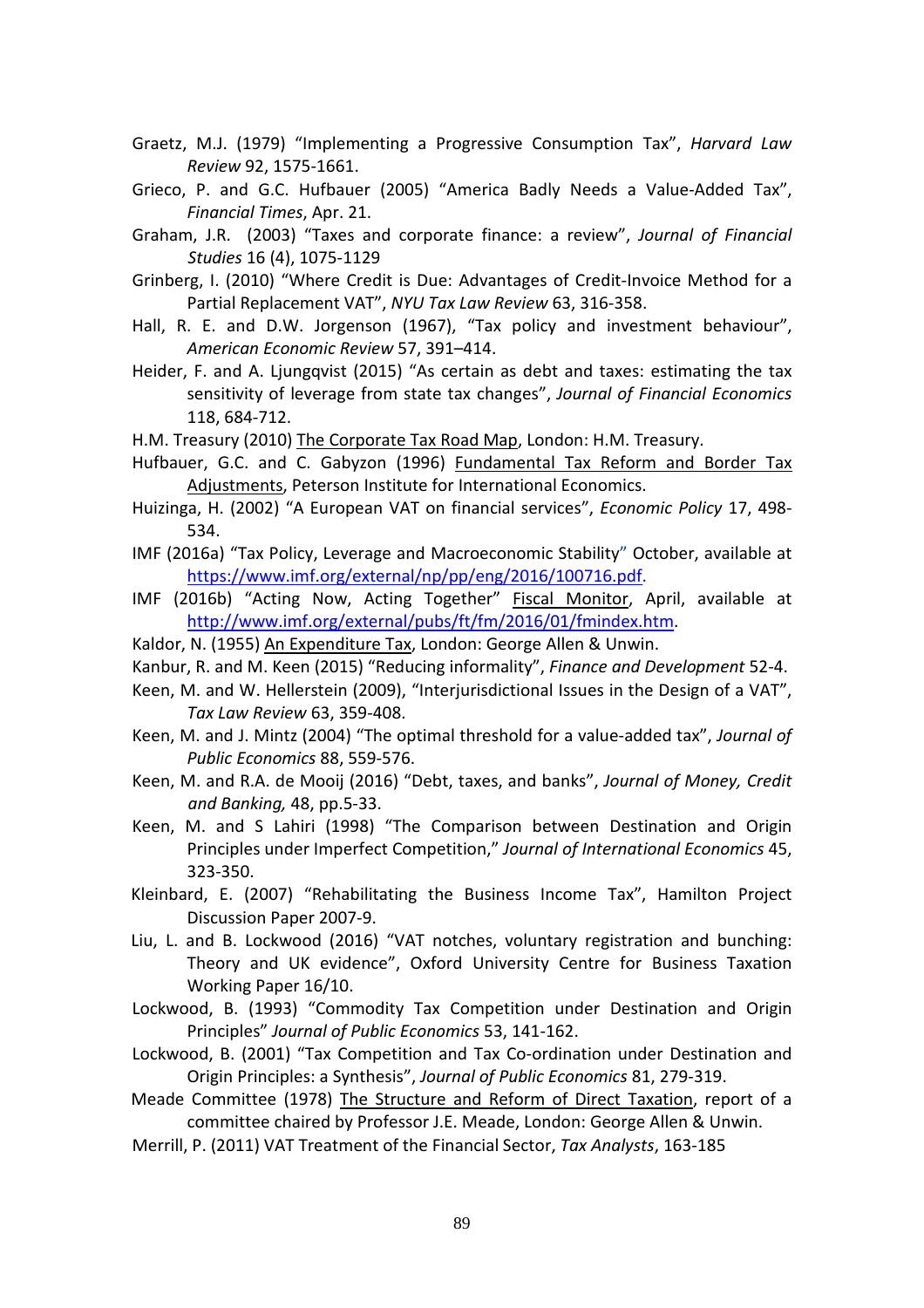- Mirrlees Committee (2011) "Reforming the Tax System for the 21st Century: The Mirrlees Review", Oxford: oxford University Press.
- OECD (2013) OECD International VAT/GST Guidelines, Draft Consolidated Version, Paris: OECD.
- Patel, E. and J. McClelland (2017) "What would a cash flow tax look like for US companies? Lessons from a historical panel", Office of Tax Analysis Working Paper 116.
- Poddar, S. and M. English (1997) "Taxation of financial services under a value-added tax: applying the cash-flow approach", *National Tax Journal* 50.1, 89-111.
- President's Advisory Panel on Federal Tax Reform (2005) "Simple, fair and pro-growth: Proposals to Fix America's Tax System".
- Schenk, A. and O. Oldman (2007) Value-added Tax: A Comparative Approach, Cambridge Tax Law Series. New York, NY: Cambridge University Press.
- Schenk, A. (1995) "Japanese Consumption Tax After Six Years: A Unique VAT Matures", *Tax Notes* 899 (Nov. 13, 1995)
- Schön, W. (2016) "Destination-Based Income Taxation and WTO Law: A Note. In: H. Jochum , P. Essers , M. Lang , N. Winkeljohann and B. Wiman (eds.) Practical Problems in European and International Tax Law - Essays in Honour of Manfred Mössner. Amsterdam, IBFD, 429-451.
- Warren, A.C. and A.J. Auerbach (1982) "Transferability of Tax Incentives and the Fiction of Safe Harbor Leasing", *Harvard Law Review* 95. 8, 1752-1786.
- Zangari, E. (2014) "Addressing the Debt Bias: A Comparison between the Belgian and the Italian ACE Systems", European Commission Taxation Papers 44-2014.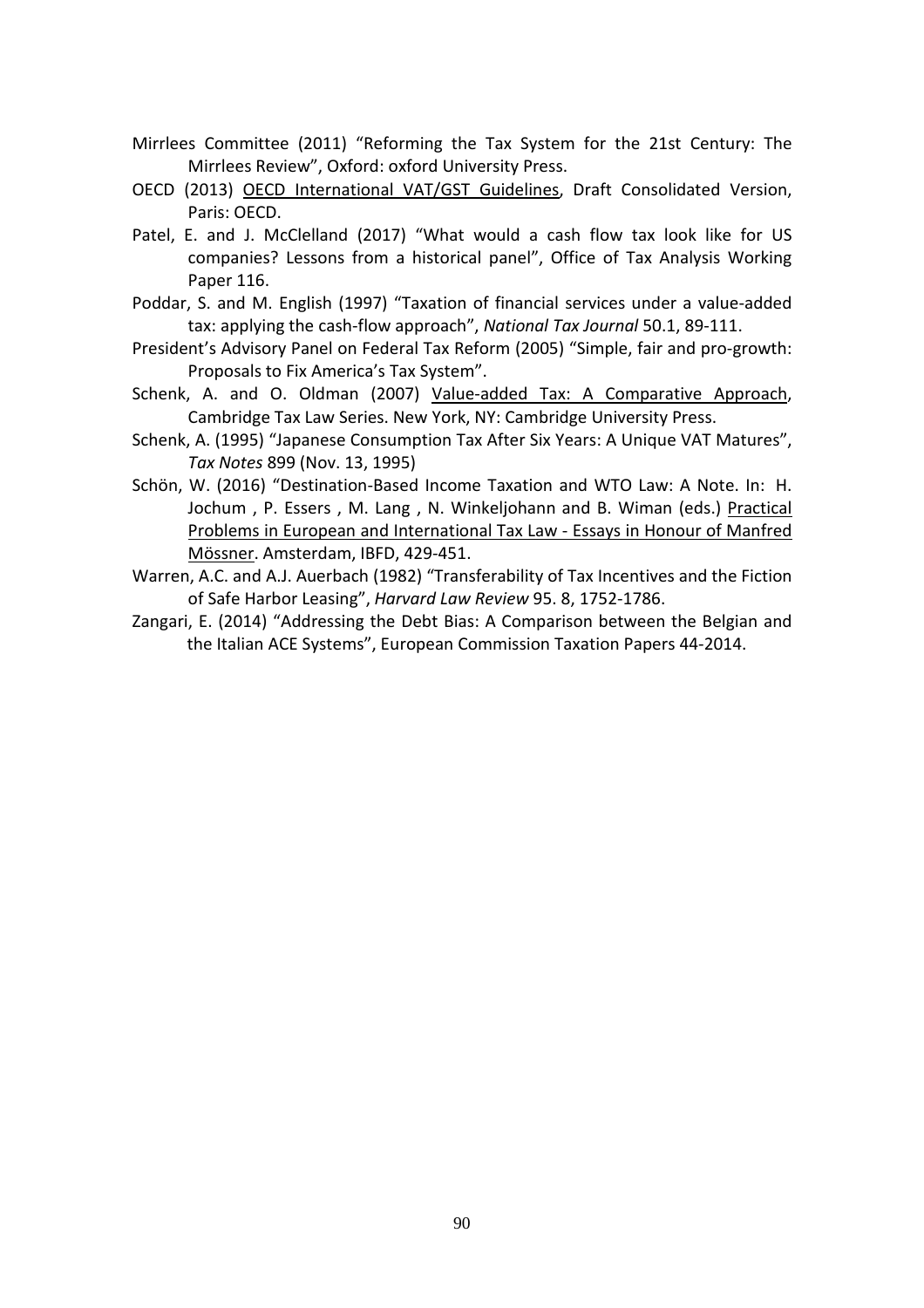# *Appendix. Cash flow treatment v mark-up treatment for financial flows*

In our discussion of the treatment of financial flows, we mentioned the possibility of defer tax liabilities on financial inflows until the deductions for the corresponding outflows arise. The deferred values would be identified in a "tax calculation account"  $(TCA).<sup>86</sup>$ 

We illustrate this idea in the Table below. In the table a company borrows 100 from a bank in period 1; the tax rate is 30%. Under the R+F base, the bank would receive tax relief of 30, and the borrower would pay tax of 30. In period 2, borrower repays 110, including 10 of interest. Again, under the R+F base, the bower would receive tax relief of 33, and the bank would pay tax of 33. Under the TCA, however, the period 1 liabilities would be deferred and carried forward to period 2. Assuming a markup of 5% on the carried forward amounts, the bank would have a brought forward deferred asset in period 2 of 31.5, and the company would have a brought forward deferred liability of 31.5. These would be set against the notional tax payment of 33 for the bank, and notional tax relief of 33 for the company. This implies that the only tax liabilities would be in period 2; a tax charge of 1.5 for the bank offset by tax relief of 1.5 for the company.

|                                                    |                 | Period 1: | Period 2:      |
|----------------------------------------------------|-----------------|-----------|----------------|
|                                                    |                 | Lending   | Repayment with |
|                                                    |                 |           | interest       |
| Pre-tax cash flows                                 | <b>Bank</b>     | $-100$    | $+110$         |
|                                                    | <b>Borrower</b> | 100       | $-110$         |
| Carried forward deferred<br>tax asset or liability | <b>Bank</b>     | 30        |                |
|                                                    | <b>Borrower</b> | $-30$     |                |
| Tax                                                | <b>Bank</b>     | $\Omega$  | 1.5            |
|                                                    | <b>Borrower</b> | $\Omega$  | $-1.5$         |

**Treatment of Financial Flows under the TCA**

More generally, the bank's tax liability in period 2 would be positive or negative depending on whether the interest rate on borrowing was less than, or greater than, the rate of markup. As long as the rate of markup matched the company's discount

<sup>86</sup> See Poddar and English (1997), Merrill (2011).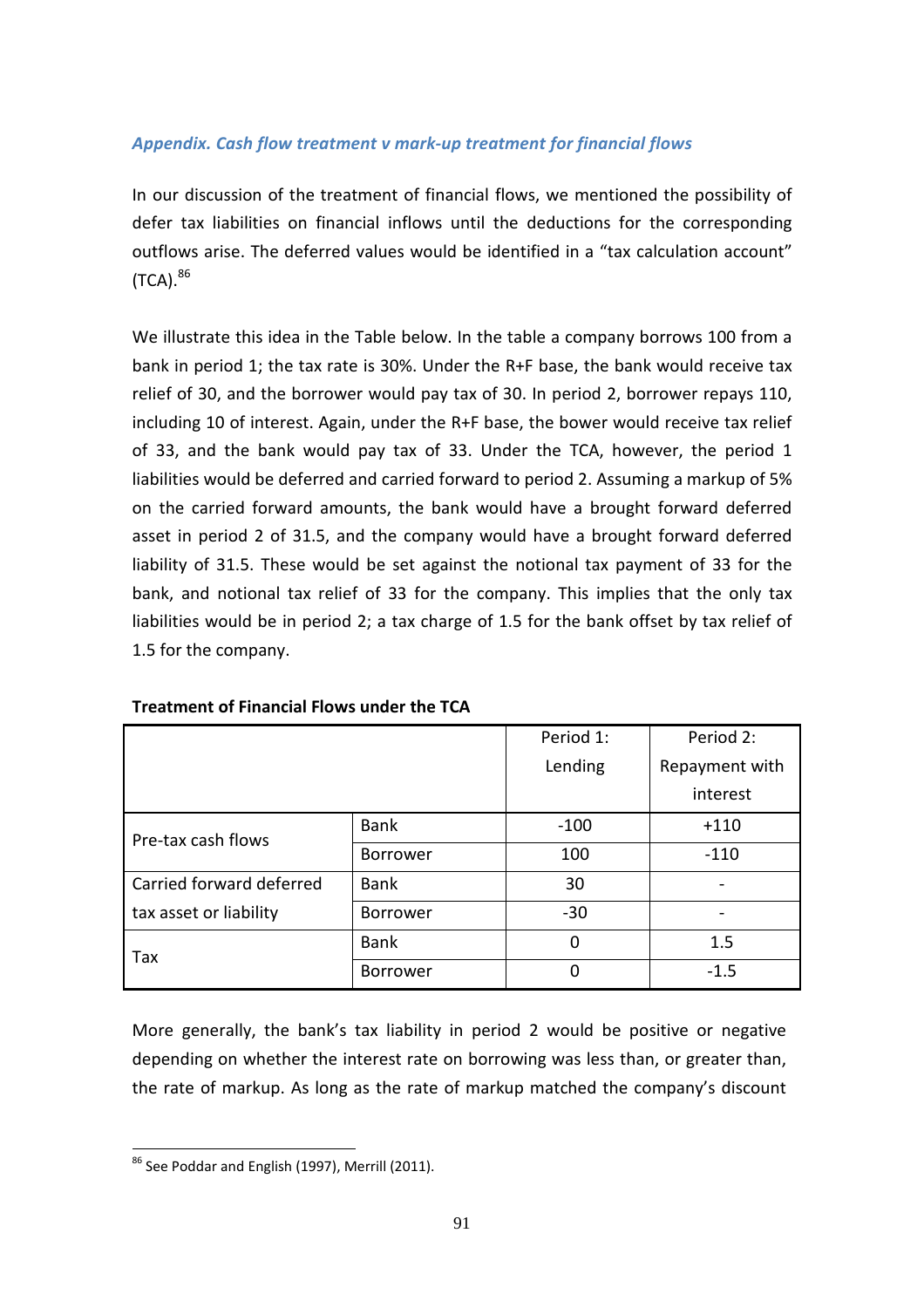rate, then this approach would generate exactly the same net present value of tax payments as the R+F base.

The timing of the TCA approach more closely resembles that of the current approach to interest deduction and taxation, with no immediate tax consequences of borrowing or lending. Since we are advocating R-base treatment for financial flows between tax-paying entities, the application of TCA treatment would only be on transactions between a financial company and tax exempt entities and individuals. in the example above with a tax exempt entity, the bank would simply pay tax of 1.5 in period 2.

An advantage of the F approach over the TCA approach is that it removes the need to determine the appropriate interest rate to use for the markup in the TCA account. As is clear from the example above, the rate of markup is crucial in determining the size of the total tax associated with borrowing, including whether the tax is positive or negative. If the rate is set too low, then there could be an effective subsidy to the use of debt. Correspondingly, if it is set too high, then the tax would partly fall on normal income as well as economic rent.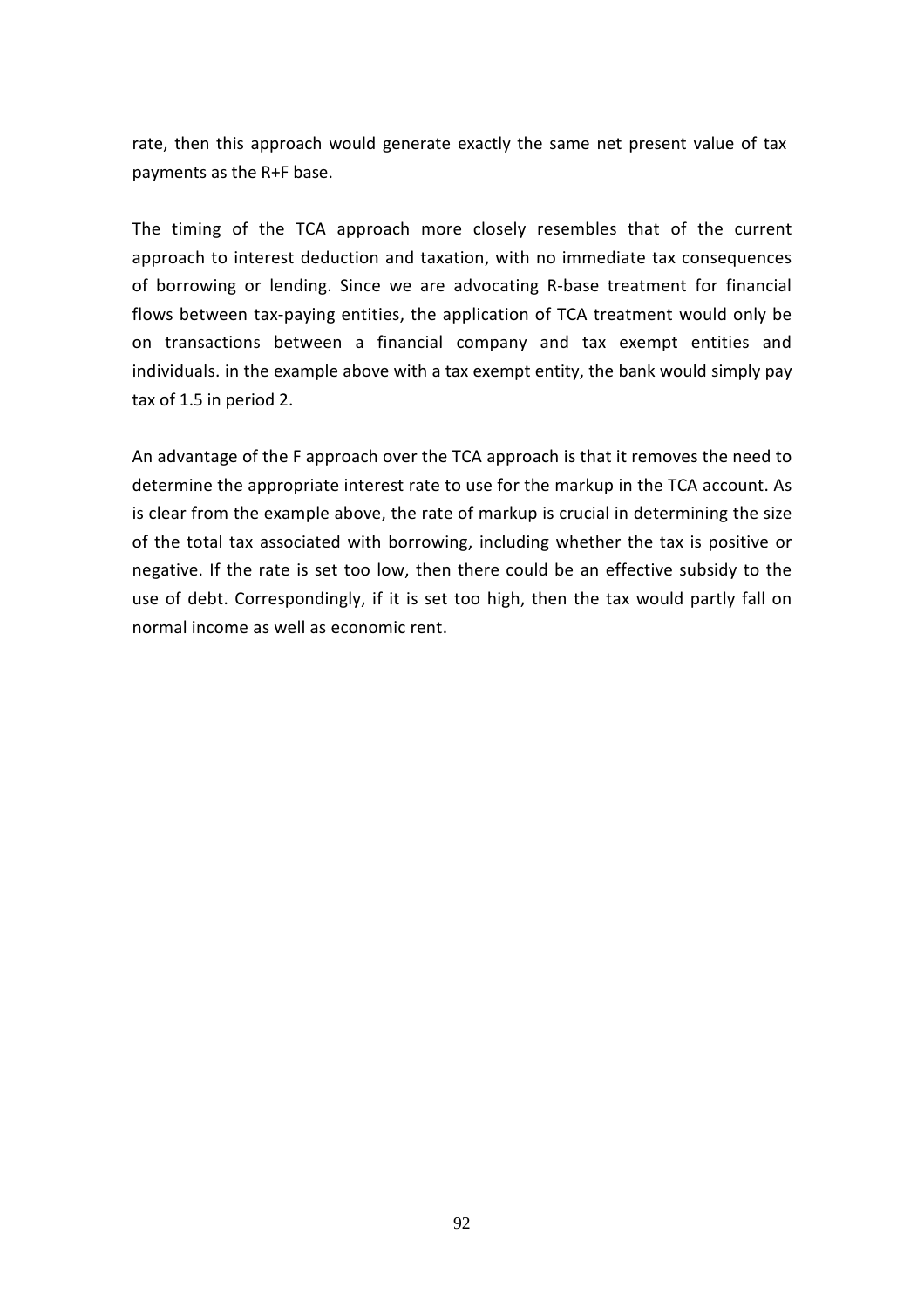# Oxford University Centre for Business Taxation Working Paper series recent papers

WP16/14 Joachim Englisch, John Vella and Anzhela Yevgenyeva The Financial Transaction Tax proposal under the enhanced cooperation procedure: Legal and practical Considerations

WP16/13 Michael Devereux Measuring corporation tax uncertainty across countries: Evidence from <sup>a</sup> cross-country survey

WP16/12 Andreas Haufler and Ulf Maier Regulatory competition in capital standards with selection effects among banks

WP16/11 Katarzyna Habu Are financing constraints binding for investment? Evidence from natural experiment

WP 16/10 Li Liu and Ben Lockwood VAT notches, voluntary registration and bunching: Theory and UK evidence

WP 16/09 Harry Grubert and Roseanne Altshuler Shifting the burden of taxation from the corporate to the personal level and getting the corporate tax rate down to <sup>15</sup> percent

WP 16/08 Margaret K McKeehan and George R Zodrow Balancing act: weighing the factors affecting the taxation of capital income in <sup>a</sup> small open economy

WP 16/07 Michael P Devereux and Li Liu Stimulating investment through incorporation

WP16/05 Tobias Böhm, Nadine Riedel and Martin Simmler Large and influential: firm size and governments' corporate tax rate choice?

WP16/04 Dhammika Dharmapala The economics of corporate and business tax reform

WP 16/03 Rita de la Feria EU VAT principles as interpretative aids to EU VAT rules: the inherent paradox

WP 16/02 Irem Guceri Will the real R&D employees please stand up? Effects of tax breaks on firm level outcomes

WP 16/01 Giorgia Maffini, Jing Xing and Michael P Devereux The impact of investment incentives: evidence from UK corporation tax returns

WP 15/33 Anzhela Cédelle Enhanced co-operation: a way forward for tax harmonisation in the EU?

WP 15/32 James Mahon and Eric Zwick Do experts help firms optimise?

WP 15/31 Robin Boadway, Motohiro Sato and Jean-François Tremblay Cash-flow business taxation revisited: bankruptcy, risk aversion and asymmetric information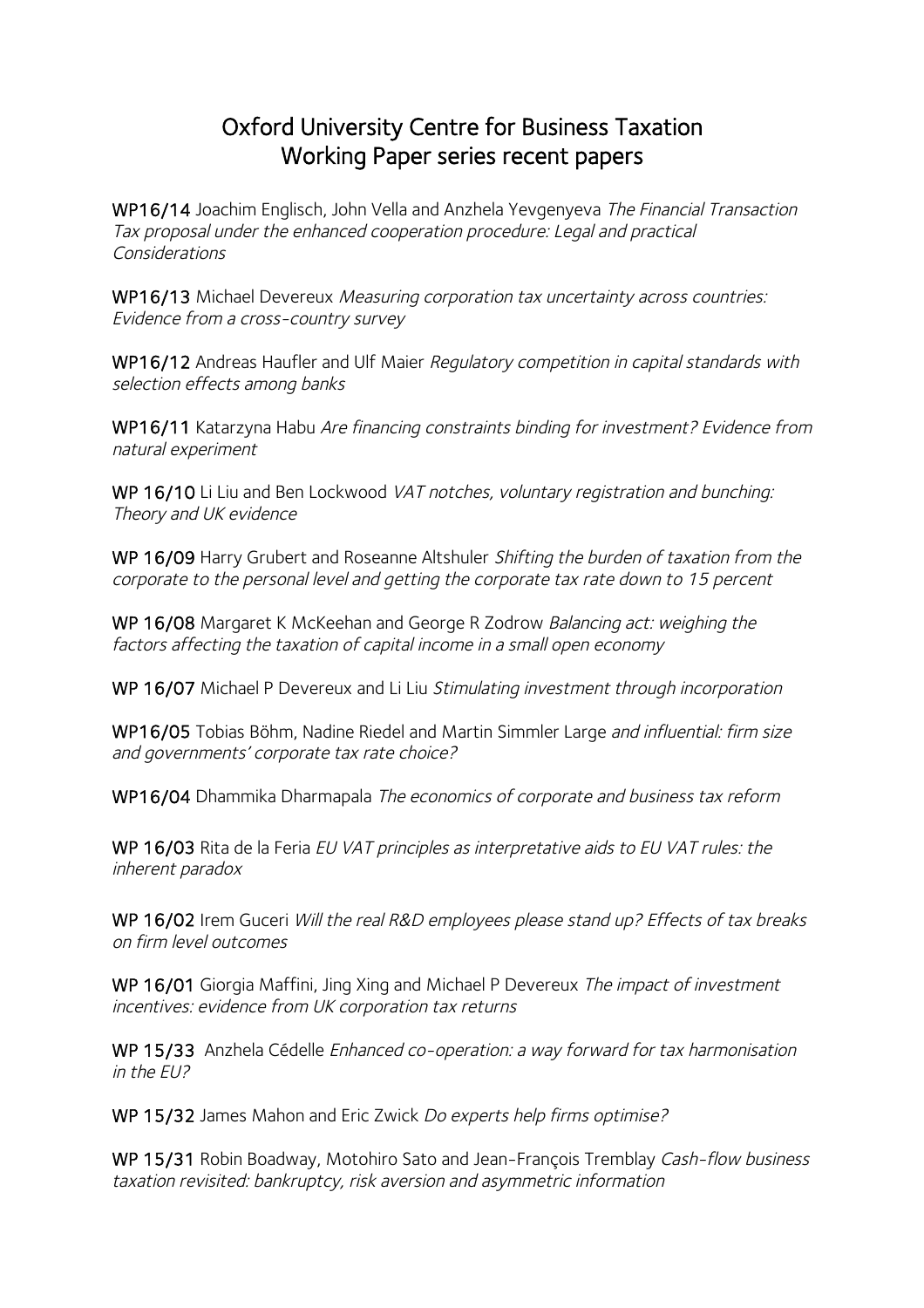WP 15/30 Martin Simmler *Do multinational firms invest more? On the impact of internal* debt financing and transfer pricing on capital accumulation

WP 15/29 Daniel Shaviro The crossroads versus the seesaw: getting a 'fix' on recent international tax policy developments

WP 15/28 Zhonglan Dai, Douglas A Shackelford, Yue (Layla) Ying and Harold H Zhang Do companies invest more after shareholder tax cuts?

WP 15/27 Martin Ruf and Julia Schmider Who bears the cost of taxing the rich? An empirical study on CEO pay

WP 15/26 Eric Orhn The corporate investment response to the domestic production activities deduction

WP 15/25 Li Liu International taxation and MNE investment: evidence from the UK change to territoriality

WP 15/24 Edward D Kleinbard Reimagining capital income taxation

WP 15/23 James R Hines Jr, Niklas Potrafke, Marina Riem and Christoph Schinke Inter vivos transfers of ownership in family firms

WP 15/22 Céline Azémar and Dhammika Dharmapala Tax sparing agreements, territorial tax reforms, and foreign direct investment

WP 15/21 Wei Cui A critical review of proposals for destination-based cash-flow corporate taxation as an international tax reform option

WP 15/20 Andrew Bird and Stephen A Karolyi Governance and taxes: evidence from regression discontinuity

WP 15/19 Reuven Avi-Yonah Reinventing the wheel: what we can learn from the Tax Reform Act of <sup>1986</sup>

WP 15/18 Annette Alstadsæter, Salvador Barrios, Gaetan Nicodeme, Agnieszka Maria Skonieczna and Antonio Vezzani Patent boxes design, patents, location and local R&D

WP 15/17 Laurent Bach Do better entrepreneurs avoid more taxes?

WP 15/16 Nadja Dwenger, Frank M Fossen and Martin Simmler From financial to real economic crisis: evidence from individual firm–bank relationships in Germany

WP 15/15 Giorgia Maffini and John Vella Evidence-based policy-making? The Commission's proposal for an FTT

WP 15/14 Clemens Fuest and Jing Xing How can a country 'graduate' from procyclical fiscal policy? Evidence from China?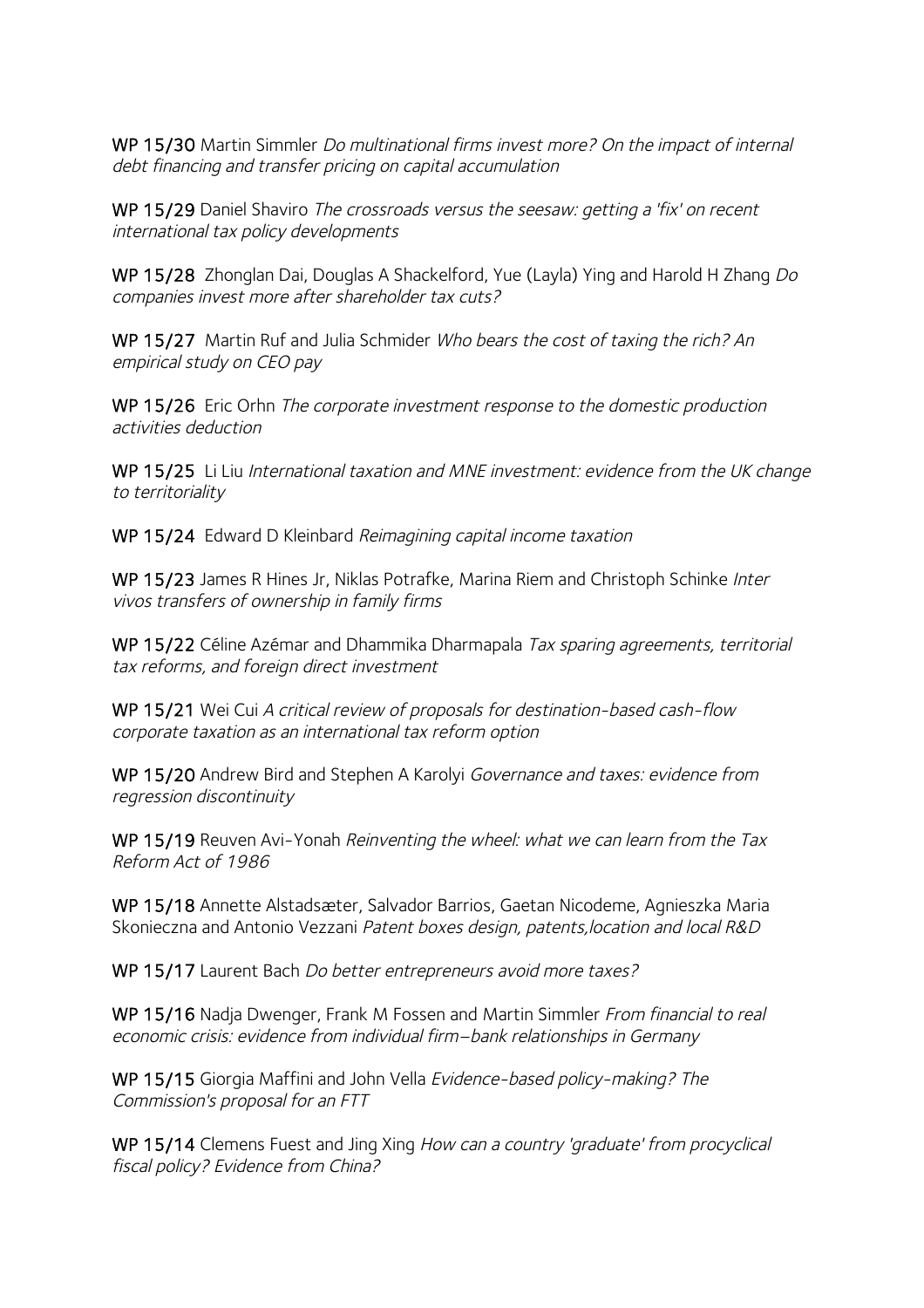WP 15/13 Richard Collier and Giorgia Maffini The UK international tax agenda for business and the impact of the OECD BEPS project

WP 15/12 Irem Guceri and Li Liu Effectiveness of fiscal incentives for R&D: quasiexperimental evidence

WP 15/11 Irem Guceri Tax incentives and R&D: an evaluation of the 2002 UK reform using micro data

WP 15/10 Rita de la Feria and Parintira Tanawong Surcharges and penalties in UK tax law

WP 15/09 Ernesto Crivelli, Ruud de Mooij, Michael Keen Base erosion, profit-shifting and developing countries

WP 15/08 Judith Freedman Managing tax complexity: the institutional framework for tax policy-making and oversight

WP 15/07 Michael P Devereux, Giorgia Maffini and Jing Xing Corporate tax incentives and capital structure: empirical evidence from UK tax returns

WP 15/06 Li Liu and Ben Lockwood VAT notches

WP 15/05 Clemens Fuest and Li Liu Does ownership affect the impact of taxes on firm behaviour? Evidence from China.

WP 15/04 Michael P Devereux, Clemens Fuest and Ben Lockwood The taxation of foreign profits: <sup>a</sup> unified view

WP 15/03 Jitao Tang and Rosanne Altshuler The spillover effects of outward foreign direct investment on home countries: evidence from the United States

WP 15/02 Juan Carlos Suarez Serrato and Owen Zidar Who benefits from state corporate tax cuts? <sup>A</sup> local labour markets approach with heterogeneous firms

WP 15/01 Ronald B Davies, Julien Martin, Mathieu Parenti and Farid Toubal Knocking on Tax Haven's Door: multinational firms and transfer pricing

WP14/29 Anzhela Yevgenyeva The taxation of non-profit organizations after Stauffer

WP 14/28 Peter Birch Sørensen Taxation of shareholder income and the cost of capital in a small open economy

WP 14/27 Peter Birch Sørensen Taxation and the optimal constraint on corporate debt finance

WP 14/26 Johannes Becker, Ronald B Davies and Gitte Jakobs The economics of advance pricing agreements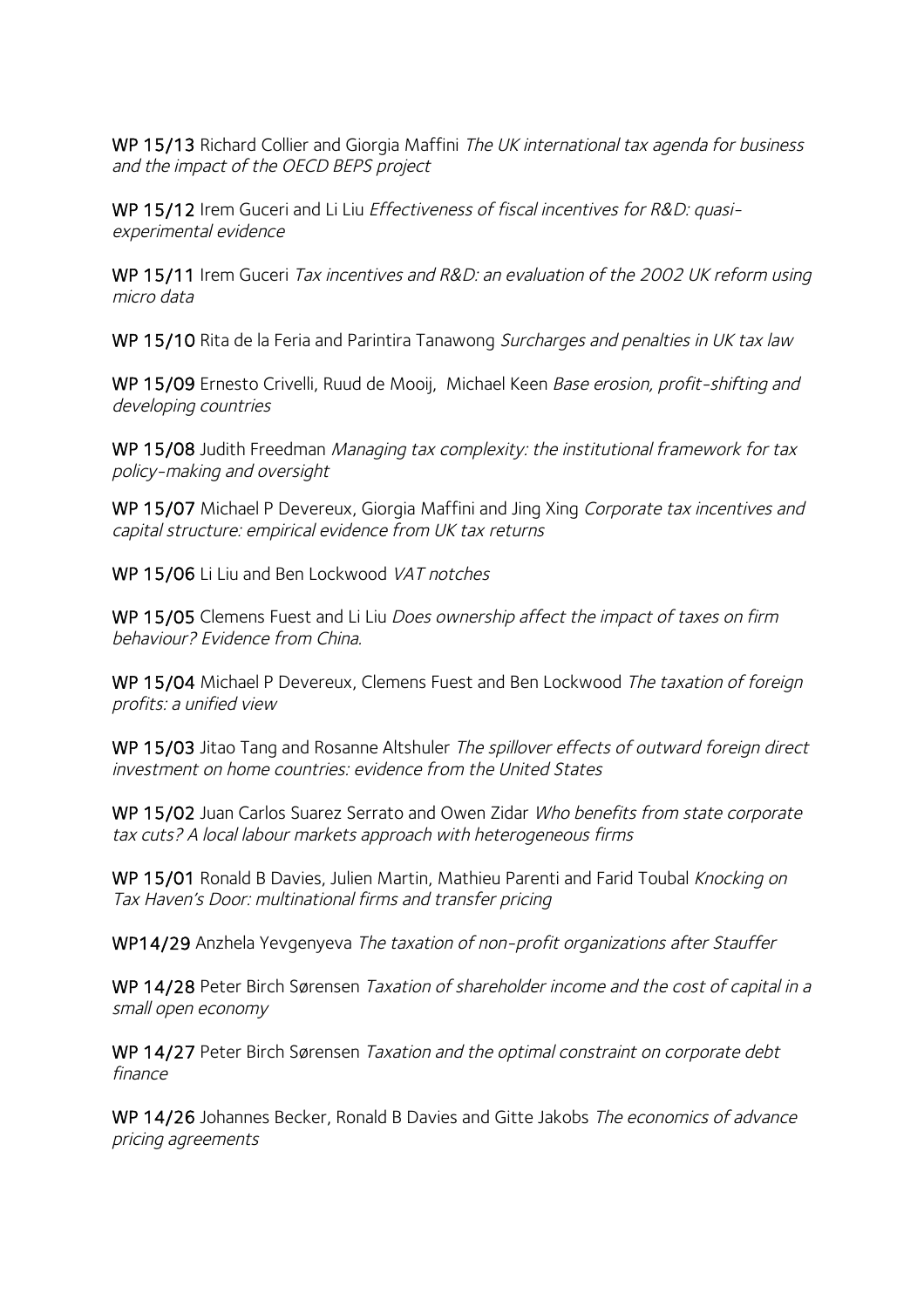WP 14/25 Michael P Devereux and John Vella Are we heading towards a corporate tax system fit for the 21st century?

WP 14/24 Martin Simmler Do multinational firms invest more? On the impact of internal debt financing on capital accumulation

WP 14/23 Ben Lockwood and Erez Yerushalmi Should transactions services be taxed at the same rate as consumption?

WP 14/22 Chris Sanchirico As American as Apple Inc: International tax and ownership nationality

WP 14/19 Jörg Paetzold and Hannes Winner Taking the High Road? Compliance with commuter tax allowances and the role of evasion spillovers

WP 14/18 David Gamage How should governments promote distributive justice?: A framework for analyzing the optimal choice of tax instruments

WP 14/16 Scott D Dyreng, Jeffrey L Hoopes and Jaron H Wilde Public pressure and corporate tax behaviour

WP 14/15 Eric Zwick and James Mahon Do financial frictions amplify fiscal policy? Evidence from business investment stimulus

WP 14/14 David Weisbach The use of neutralities in international tax policy

WP 14/13 Rita de la Feria Blueprint for reform of VAT rates in Europe

WP 14/12 Miguel Almunia and David Lopez Rodriguez Heterogeneous responses to effective tax enforcement: evidence from Spanish firms

WP 14/11 Charles E McLure, Jack Mintz and George R Zodrow US Supreme Court unanimously chooses substance over form in foreign tax credit

WP 14/10 David Neumark and Helen Simpson Place-based policies

WP 14/09 Johannes Becker and Ronald B Davies A negotiation-based model of taxinduced transfer pricing

WP 14/08 Marko Koethenbuerger and Michael Stimmelmayr Taxing multinationals in the presence of internal capital markets

WP 14/07 Michael Devereux and Rita de la Feria Designing and implementing a destination-based corporate tax

WP 14/05 John W Diamond and George R Zodrow The dynamic economic effects of a US corporate income tax rate reduction